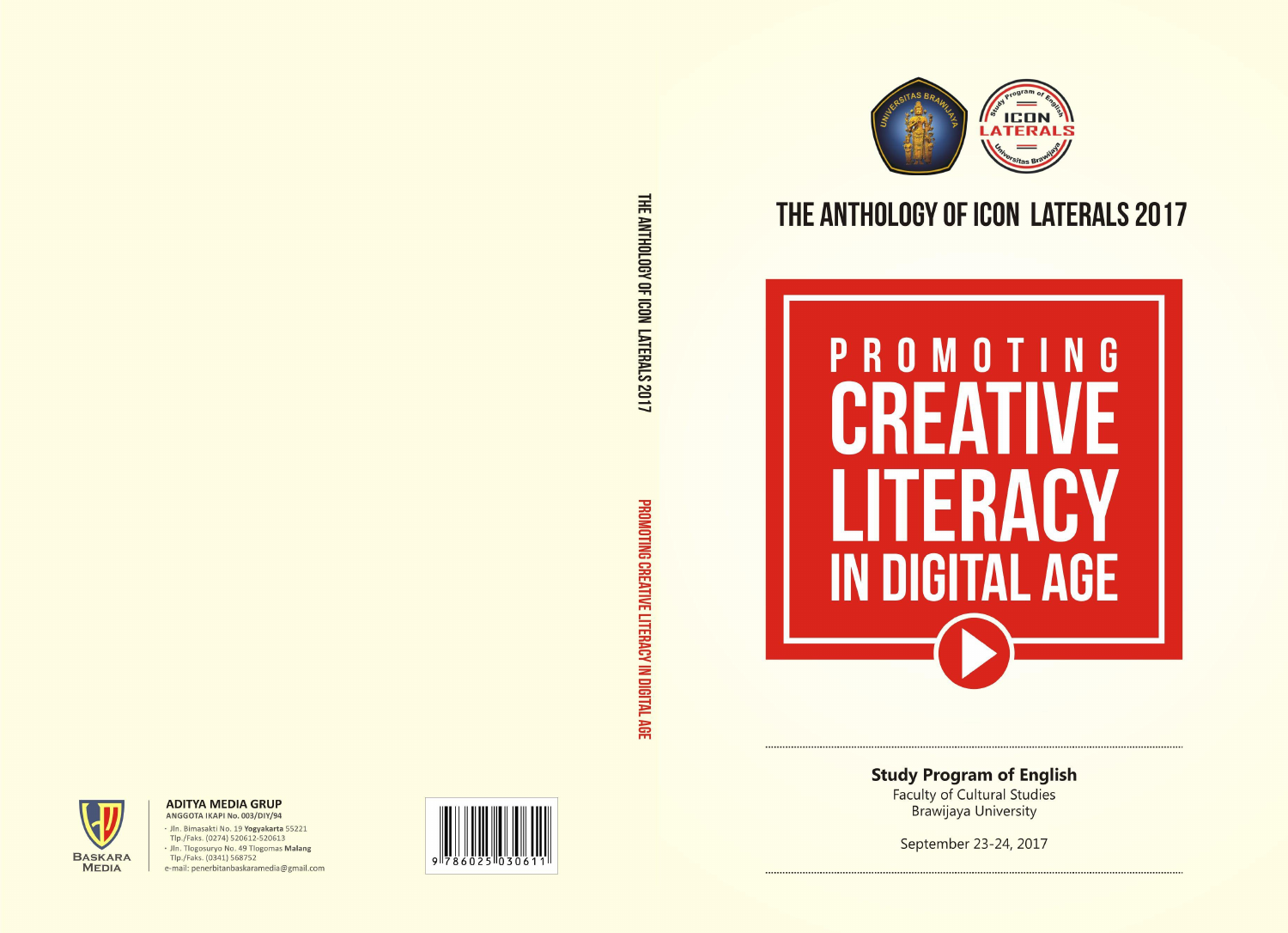# Promoting Creative Literacy in Digital Age

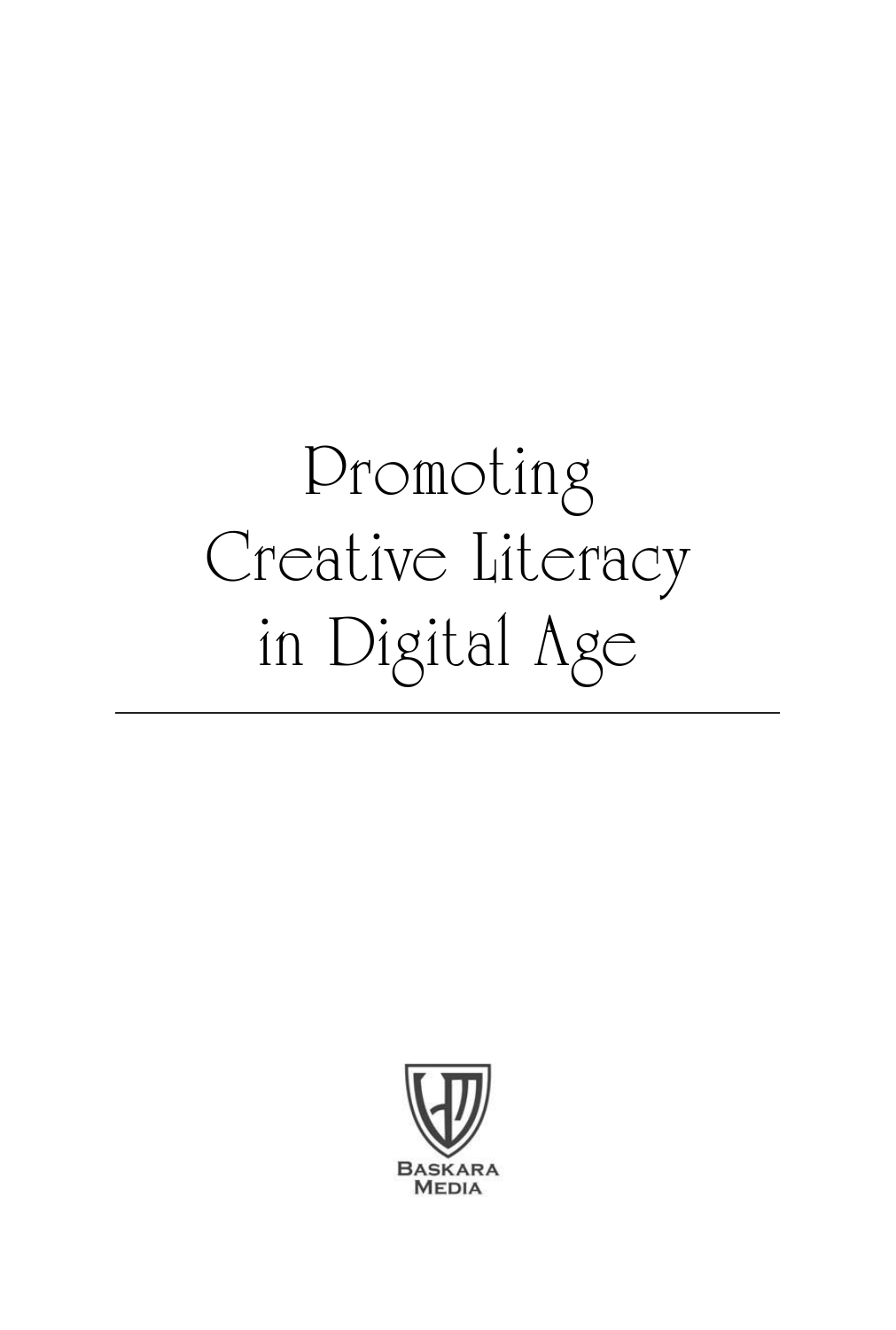### **Promoting Creative Literacy in Digital Age**

Editor:

- **Fredy Nugroho Setiawan**
- <sup>z</sup> **Rizki Nufiarni**

Desain Cover:

• **Dika**

Setter:

• **Much. Imam Bisri**

Diterbitkan oleh:

### **PENERBIT BASKARA MEDIA Aditya Media Group**

Anggota IKAPI No. 003/DIY/94

Alamat:

- Jln. Bimasakti No. 19 Yogyakarta 55221 Tlp./Faks. (0274) 520612-520613
- Jln. Telogosuryo No. 49 Tlogomas Malang Tlp./Faks. (0341) 568752

e-mail: penerbitanbaskaramedia@gmail.com

Cetakan Pertama, Desember 2017

Ukuran: 15,5 x 23 cm Jumlah: viii + 136 halaman

#### **ISBN: 978-602-50306-1-1**

Hak Cipta dilindungi undang-undang. Dilarang memperbanyak atau memindahkan sebagian atau seluruh isi buku ini ke dalam bentuk apa pun, secara elektronis, maupun mekanis, termasuk fotokopi, merekam, atau dengan teknik perekaman lainnya, tanpa izin tertulis dari penerbit.

Undang-Undang Nomor 19 Tahun 2000 tentang Hak Cipta, Bab XII Ketentuan Pidana, Pasal 72, Ayat (1), (2), dan (6).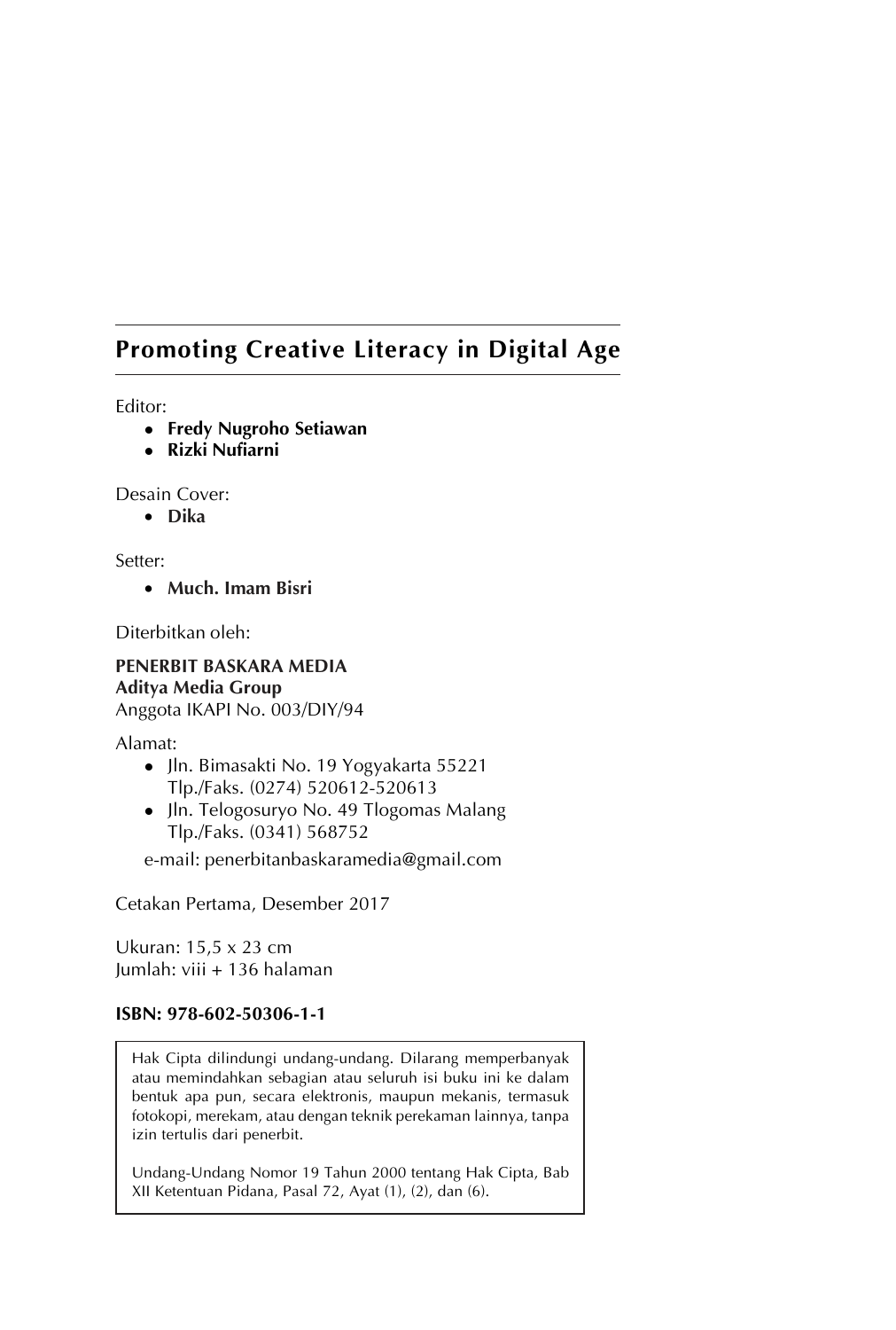### Dreface

The Anthology of ICON LATERALS 2017: "Promoting Creative Literacy in Digital Age" contains essays, literary works, and posters serving as a medium to share the perspective of academics and practitioners of language, literature, and culture regarding their creative practices and processes and their active participation as organic intellectuals in the fields. It aims to disseminate constructive ideas about current issues on language, literature and culture. The writers in this book have participated in the 2nd ICON LATERALS held on September 23-24 by Study Program of English, Faculty of Cultural Studies Universitas Brawijaya and performed remarkable contribution to the discussion on the dynamics of language, literature and culture in the digital era.

Representing the ICON LATERALS 2017 Committee, I would like to extend my sincere gratitude to Assoc. Prof. Bart Barendregt (Universiteit Leiden, Netherlands), Assoc. Prof. Dr. Tg. Nor Rizan Tg. Mohamad Ma'asum (Universiti Kebangsaan Malaysia, Malaysia), Dr. Cyril Wong (Singapore), Hamamah, Ph.D. (Universitas Brawijaya, Indonesia), for accepting our invitations to speak as keynote speakers. My gratitude is also extended to Pak Yusri Fajar (Indonesia), Pak Agus Noor (Indonesia), and Pak Nanang Suryadi (Indonesia), for their willingness to speak as the invited speakers. I would also like to thank the presenters and participants for the fruitful discussion at the conference. Finally, I truly appreciate the support from Prof. Ratya Anindita, M.S., Ph.D. (The Dean of Faculty of Cultural Studies), Ibu Ismatul Khasanah, M.Ed., Ph.D. (The Head of Language and Literature Department), Ibu Juliati, M.Hum. (The Head of Study Program of English), Pak Nanang Endrayanto, M.Sc. (The Advisor of ICON LATERALS), and the committee who have arranged the details of this event.

Thank you and see you again in the next ICON LATERALS.

Fredy Nugroho Setiawan

Chair of ICON LATERALS 2017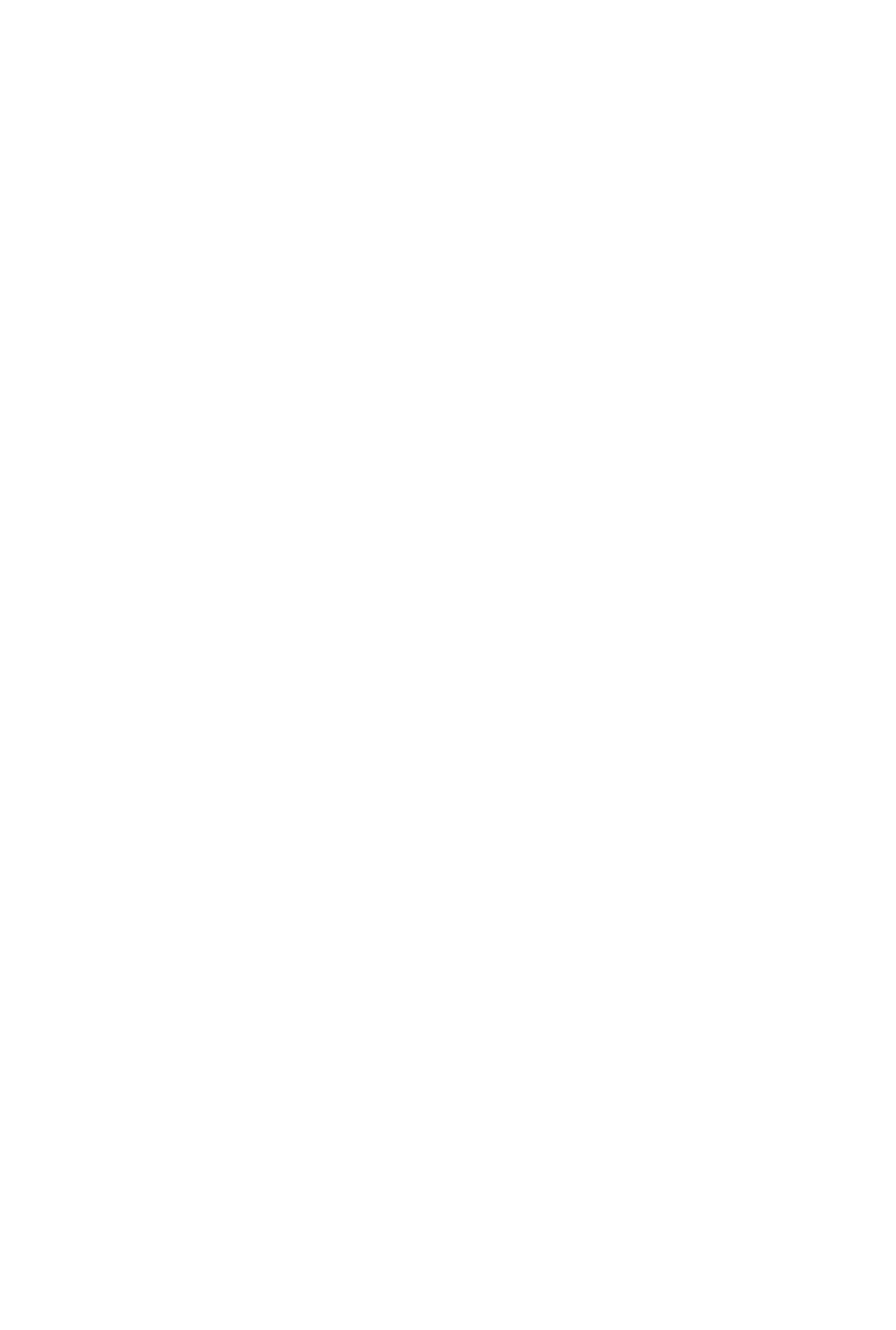# **Contents**

|                                                                                                                   | iii          |
|-------------------------------------------------------------------------------------------------------------------|--------------|
|                                                                                                                   | $\mathbf{V}$ |
|                                                                                                                   | 3            |
|                                                                                                                   | 5            |
|                                                                                                                   | 11           |
| The Great Consolidation of the Old Man and the Misfit<br>Asmarani Nurmalitasari                                   | 17           |
| Multiliteracy in A Beauty Vlog: Suhay Salim's Code Alternation                                                    |              |
| Adinda Rizki Ramadhani & Levinda Hesty Suryawardhani                                                              | 21           |
| Digital Era: The Death of Indonesian Professional Writers?<br>Ali Imron                                           | 27           |
| Food Photo Posting Trend on Instagram: Recalling or Food Porn?<br>Kiantoro Andiek Setiawan                        | 31           |
| The Language Function on Social Media: Ridwan Kamil's                                                             |              |
| Idiolect on the Instagram Captions during Indonesia's 72nd<br>Independence Day<br>Intan Amalia & Dita Dewi Palupi | 35           |
|                                                                                                                   |              |
| Video-making Project as a Collaborative Learning Method                                                           |              |
| to Increase BIPA Learners' Intercultural Competence<br>Ema Faiza                                                  | 40           |
| Enhancing Young Generation's Critical Thinking Through Social                                                     |              |
|                                                                                                                   | 45           |
| Emy Sudarwati                                                                                                     |              |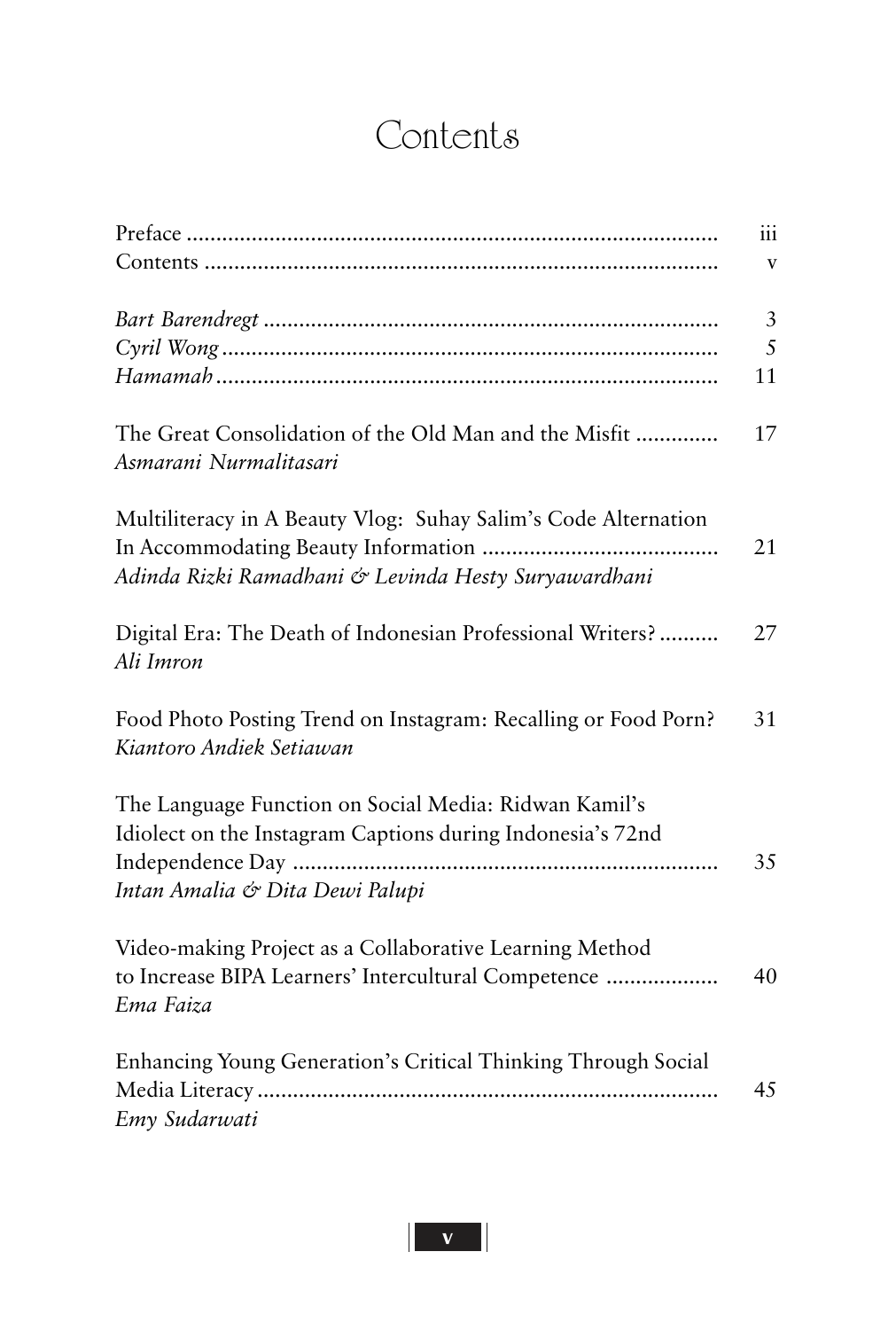| Linguistic Expressions in Digital Communication: A Social                                                                    | 49 |
|------------------------------------------------------------------------------------------------------------------------------|----|
| Nurul Chojimah<br>Enriching Business English Classroom through Form Poetry<br>Lilik Uzlifatul Jannah                         | 53 |
| Indonesian Children's Literature in Websites: Encouraging Children<br>Ida Farida Sachmadi                                    | 57 |
| Improving English Proficiency of Tourism Workers in Malang<br>Ika Nurhayani, Sri Endah Tabiati, Hamamah, Aris Siswanti       | 61 |
| Surviving Digital Media: Language and Power behind Lola<br>Granola's Transformation into Fatima Struggle<br>Iis Nur Rodliyah | 65 |
| Content Analysis on Character Building Values Reflected<br>Ida Puji Lestari                                                  | 69 |
| Maintaining the Identity of Bahasa Indonesia in Digital Age<br>Eka Sutarmi                                                   | 72 |
| The Phenomenon of Social Media as an Important Tool<br>Pradnya Permanasari                                                   | 75 |
| Putri Sekarsari                                                                                                              | 79 |
| Rima Febriani                                                                                                                | 83 |
| Netizen Rhetoric on Indonesian Issues in Social Media<br>Rohmani Nur Indah                                                   | 87 |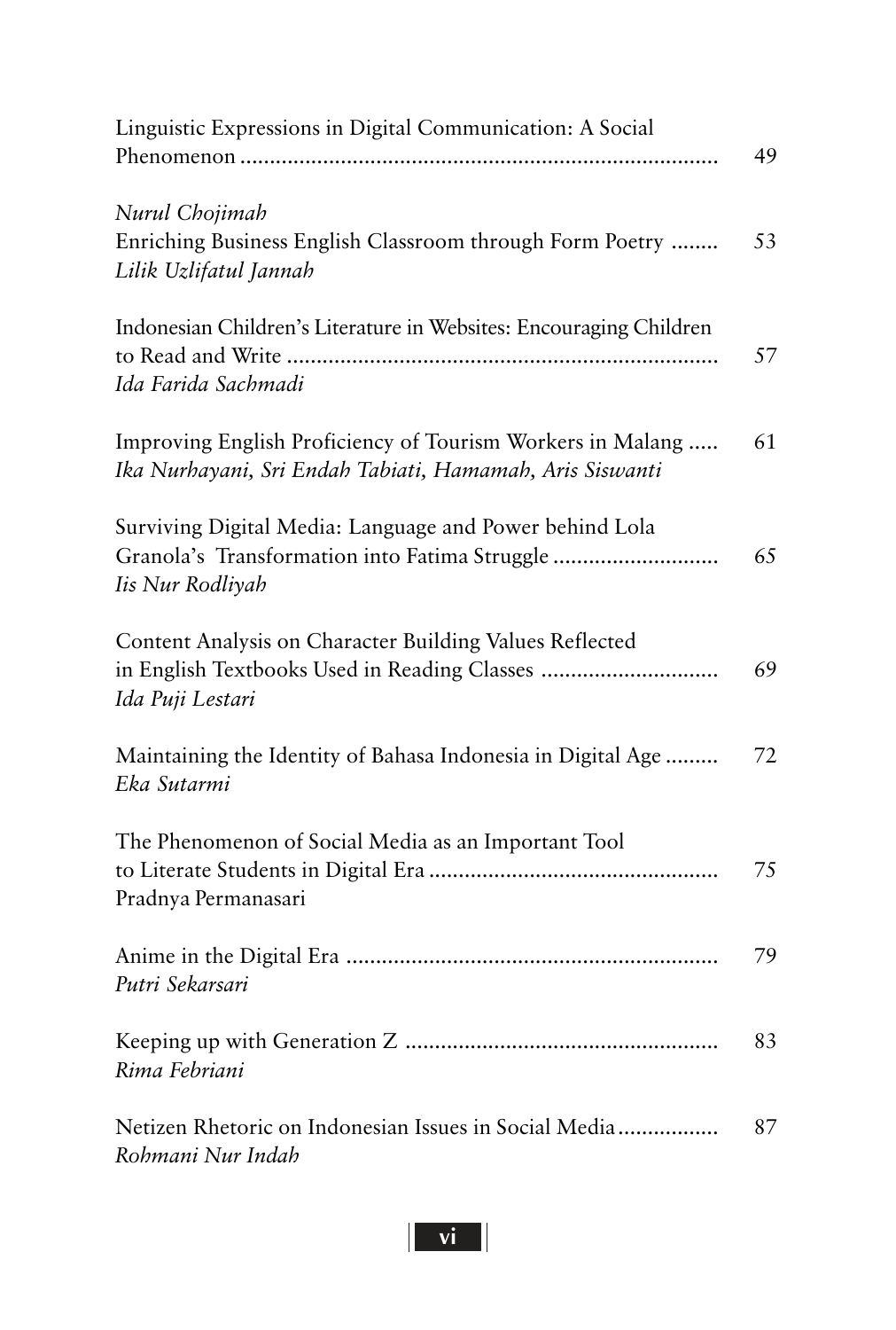| On the Power of Mass Media: Representation of Prabowo                                                                           | 92  |
|---------------------------------------------------------------------------------------------------------------------------------|-----|
| Tantri Refa Indhiarti                                                                                                           |     |
| Poem for ESP, Why not?: Engaging Interactive Classroom                                                                          | 97  |
| Uzlifatul Masruroh Isnawati                                                                                                     |     |
| On Indonesian Digital 'Subaltern': The Almighty Netizen?<br>Winda Candra Hantari                                                | 101 |
| Fan-fiction of Hetalia: Axis Power: Gender and Power<br>Relation of Indonesian and Netherlands Personification<br>Yani Osmawati | 106 |
| A Study of Turn-taking in The Queen Latifah Show<br>Mahdar & Ai Siti Rohmah                                                     | 110 |
| I Am An Indonesian Voldemort Are You? How Many Horcruxes<br>Sri Utami Budi                                                      | 113 |
| Fredy Nugroho Setiawan                                                                                                          | 116 |
| Juliati                                                                                                                         | 121 |
| Rohmy Husniah                                                                                                                   | 124 |
| There's No Such Relationship A Story of Tetangga Sebelah<br>Henny Indarwaty                                                     | 126 |
| Erio Fanggidae                                                                                                                  | 133 |
| Scarletina Vidyayani Eka                                                                                                        | 135 |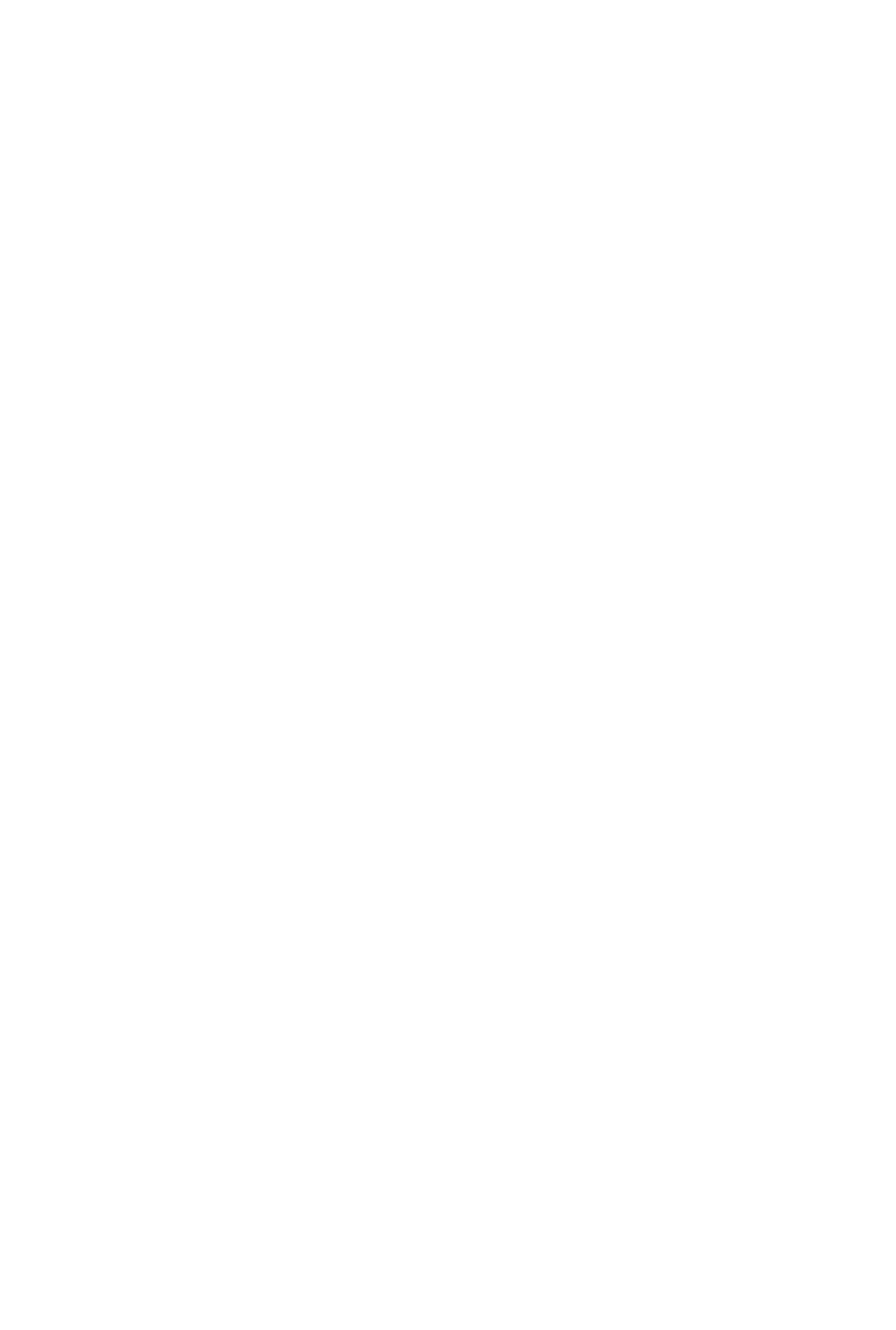# Part I. Keynote Speakers' Papers

### Promoting Creative Literacy in Digital Age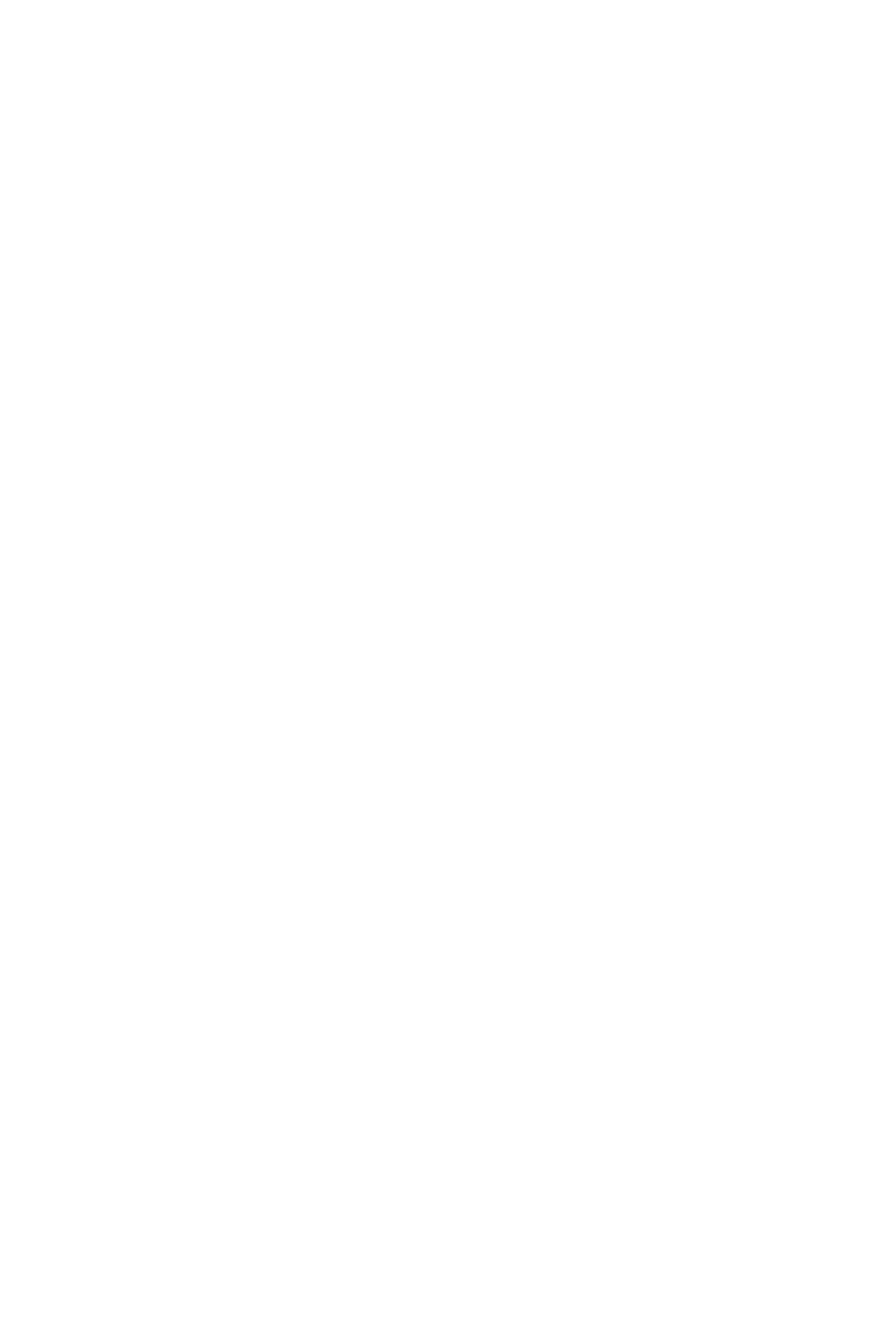#### *Bart Barendregt*

### **Lecture on: 'Edutainment, Literacy and the fate of Faith in the digital era'**

This talk moves away from a singular notion of digital literacy advocating instead a more plural approach to the skills, practices and knowledge deemed necessary for full participation in today's Information Society. Starting from the anthropological work of Pfaffenberger (1989, 1992) on sociotechnological systems and the reconstitution of technologies, it looks at recent studies on the appropriation of commercial media technologies by influencers and DIY fashionistas, to more specifically scrutinize the case of the Islamist edutainment industry in Southeast Asia. Treating Islam as (popular) culture rather than theology or the practice of law it is often studied for I will explore how Southeast Asian Islamists have recently resorted to proprietary platforms such as Instagram and Spotify using their affordances to pursue an agenda of proselytization and religiously inspired lifestyle fashioning. Although many of such practices are undoubtedly new and require new sorts of digital literacy much of how Islam is being shared, posted and streamed builds on and extends previous practices central to their profession of the faith.

### **Workshop on 'Digital Diversity'**

This masterclass explores some of the digital practices of those positioned differently than the digital avant-garde that are often well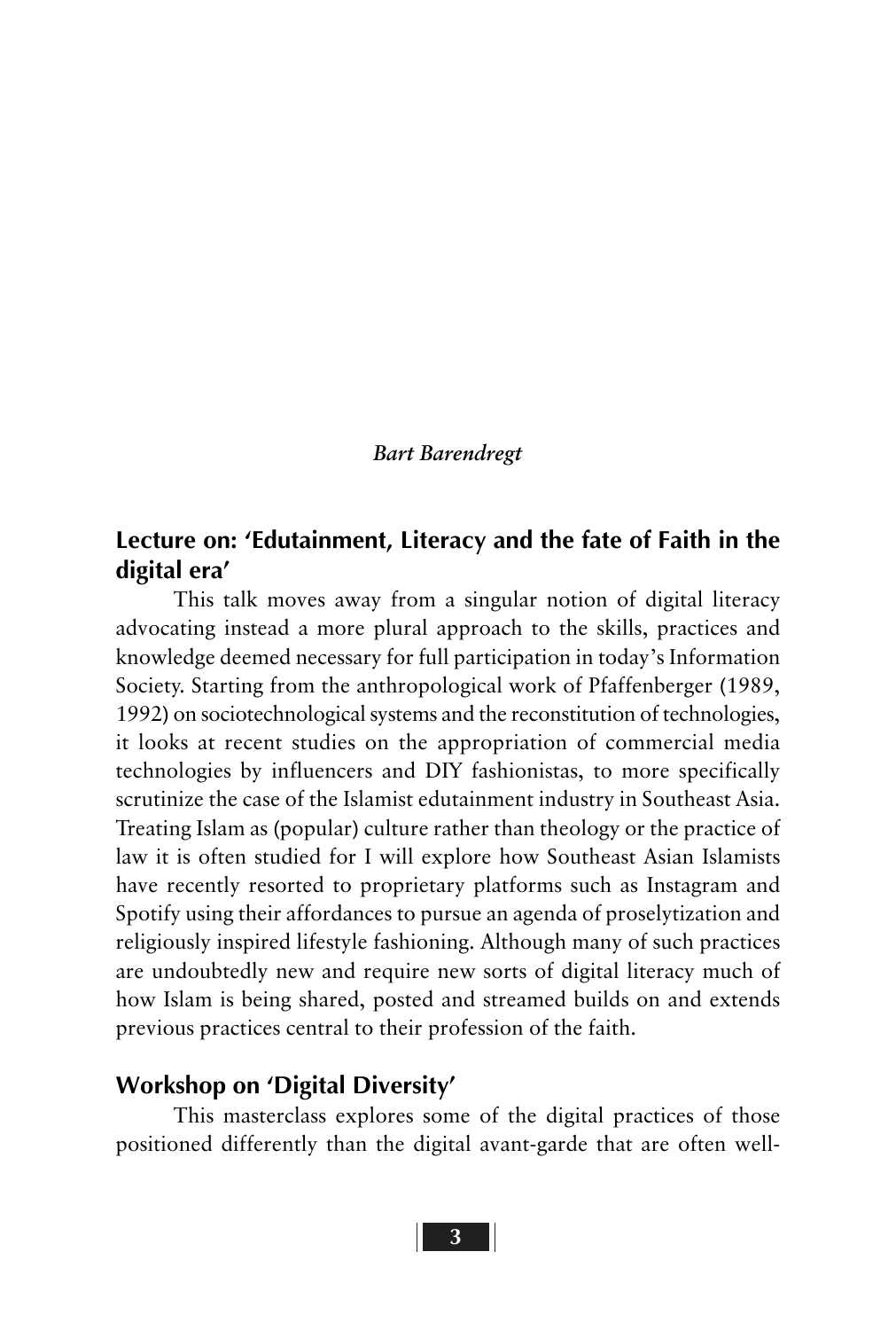studied, studied wondering what the digital transformation does with, age, gender, socio-economic backgrounds and especially cultural values. How are such values shaping and being shaped by the by now ubiquitous uptake of the digital?

This master class explores how the often-universalist claims of the Information society, - with some fearing it as the latest form of Western domination-, can be provincialized by studying, for example, how the digital has been taken up and appropriated in societies away from the much-studied digital hubs in the Northern hemisphere. By looking at the universalist pretenses of language and interface, and the cases of 'halal software' and 'cute gaming', we explore how different societies and communities worldwide actually increasingly break and do away with the idea of digitalization as a single homogenous force that overruns local practice and values telling a tale tell a tale of a rich digital multi- verse as it emerges and continues to unfold.

### **Readings for the master class**

- Barendregt, B. 2012.'Diverse Digital Worlds', in Heather Horst and Daniel Miller (eds), *Digital Anthropology*. Oxford: Berg.
- Hahn, A.H., 2016. Live from the pastures: Maasai YouTube protest videos. *Media, Culture & Society*, *38*(8), pp.1236-1246.
- Ramati, I. and Pinchevski, A., 2017. Uniform multilingualism: A media genealogy of Google Translate. *New Media & Society*, p.1461444817726951.
- Srinivasan, Ramesh (2013). 'Re-thinking the cultural codes of new media: The question concerning ontology', *New Media & Society* 15.2: 203-223.
- Welles, B.F., 2014. On minorities and outliers: The case for making Big Data small. *Big Data & Society*, *1*(1), p.2053951714540613.
- Wetmore, J. 2007. Amish Technology: Reinforcing values and building community. *IEEE Technology and Society Magazine* 26(2), 10-21. Also available at https://classes.soe.ucsc.edu/cmpe080e/Spring08/ Amish.pdf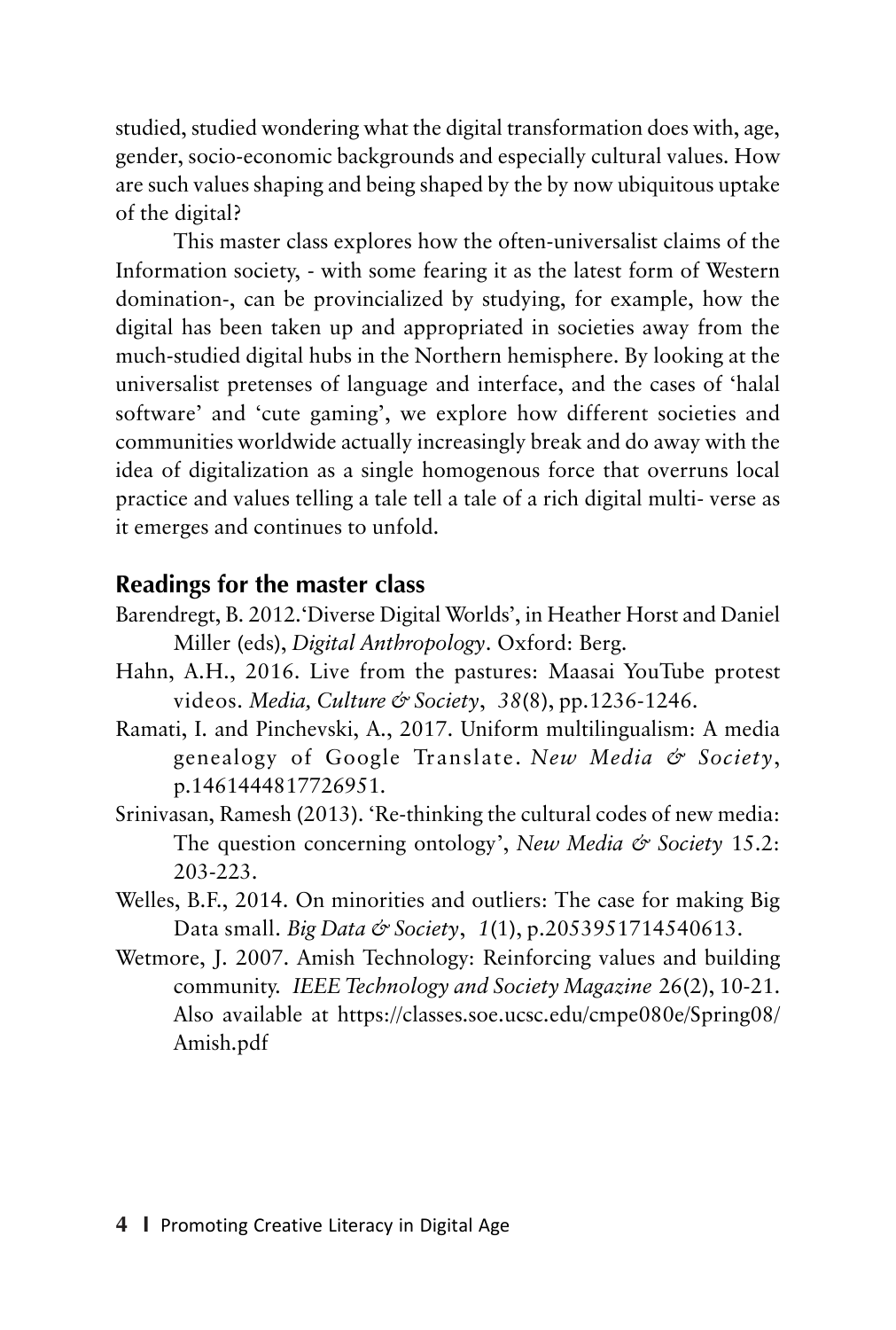### *Cyril Wong*

### **Literature in a Digital Age**

Informally, I will be sharing an excerpt from my long poem, "if...else", taken from one of my earlier poetry collections and which is a series of propositions beginning with "if":

*If, iffy.*

*If there is nothing you cannot carve into a poem.*

*If this gets too bright, I can make a sound so you will not lose me. If I ate the dark, there would be more dark.*

*If a poet loses his way on the map of an empty page, treads a path of sunlight out the window to enter a haze like an evaporated language. If you kiss my eyes, I will close them.*

*If you are the reason I let optimism in.*

*If the quiet between words is also a language.*

*If this gets too bright, please, make a sound, any sound.*

*If I forget what sets us apart, strain back to recover what is the same. If only, as if.*

*If you choose to forget, it is also a kind of forgiving.*

*If works for Disney.*

*If we need new words for states of ambivalence.*

*If I walk pass my funeral along the way inside a dream.*

*If others retreat to that sense of wonder, but my heart remains homeless.*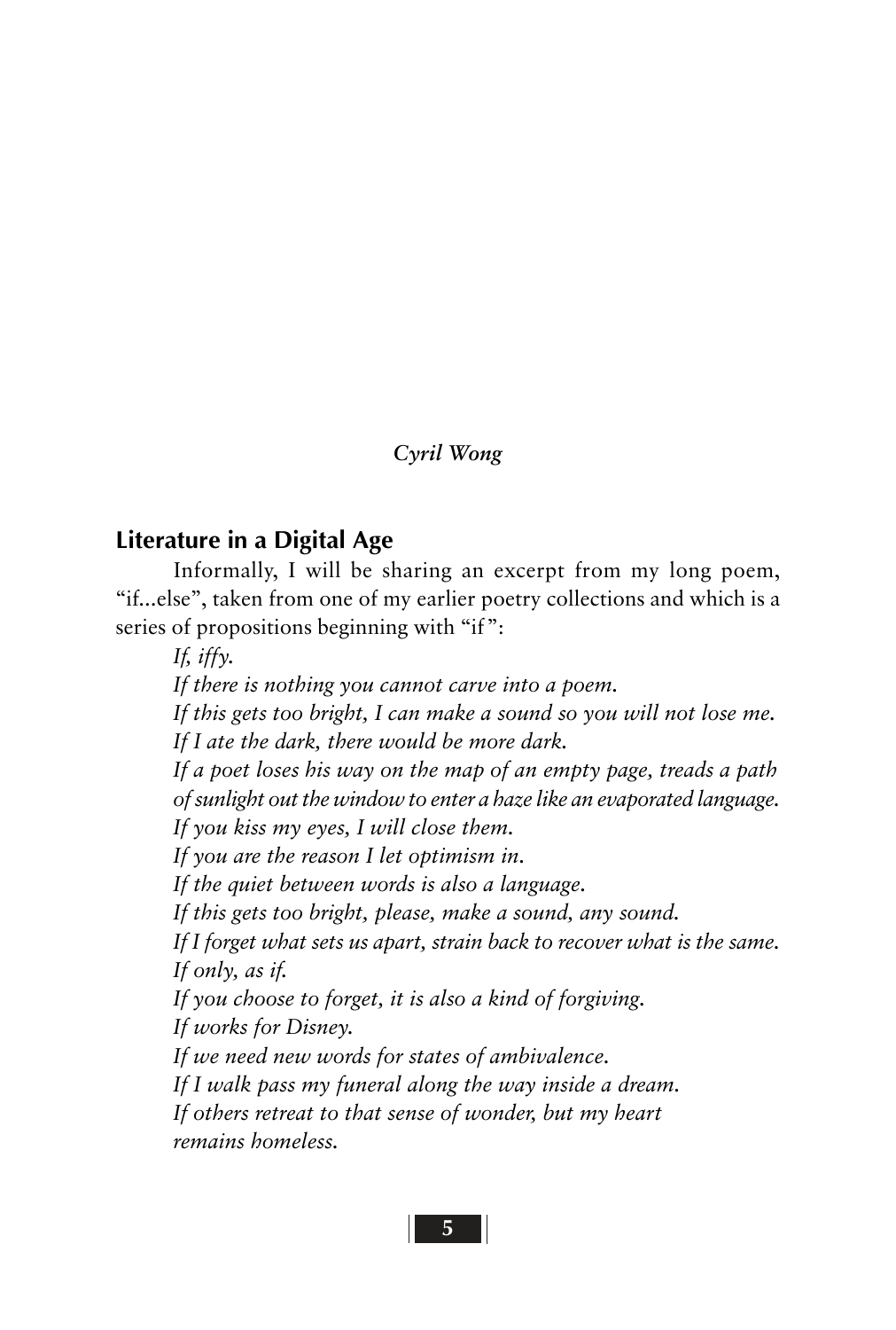*If the life I chose is the life I chose. If my self is a shadow, at least I made a dent in the light.*

Gilles Deleuze and Félix Guattari (two of my favourite philosophers) describe art as creating new sensations – percepts and affects. Percepts are mental objects that are born out of perception. Affects refer to emotions and other psychological mysteries. Philosophy and art create concepts, percepts, and affects that create new ways of thinking about ourselves and our places in the world. But as Rockwell F. Clancy points out, Deleuze and Guattari also stress the impersonality of these endeavours; meaning that the self – whether it refers to the artist or the self as implied through art – is no longer just an ever-stable, narrativised unity, but an interdependent unit within an infinite range of possible unities.

As I try to suggest in my above-poem, when I write that "there is nothing you cannot carve into a poem", I'm precisely referring to this fluid sense of "impersonality" in the realm of artistic creation. "Impersonal" here doesn't mean that what you create isn't personal or unique to you; it means that it is subject to change and it is defined by circumstances and everything else *other* than you. Everything is possible – and everything can change into everything else, which is why such a dimension of *pure potential* in art and writing quickly becomes politicised; it becomes utilised by discourses and even governmental agencies. Such agencies often demand only to impose their own rigid versions of narrative unity upon art and upon us. Art should then become about freedom; even resistance against those who insist that art must fulfil only a given function. Art is what you make of it, and so is a poem, short-story or novel – but because other people are always telling us that we can't do this or we shouldn't do that or that we might be thrown in jail for doing what we do, we limit and doubt our potential for expression. With love and compassion, we can quickly move past attempts to limit these non-personal qualities of flux and possibility, in order to become artists and writers always ready to shed one unity for another; we must remain open to being rewritten or recomposed; as well as stay generously open to truths and insights from others that might not necessarily harmonise with our subjective notions of art and life.

For me, as a poet, literature has always been about subjectivity and the defence of that subjectivity when everyone else is insisting that I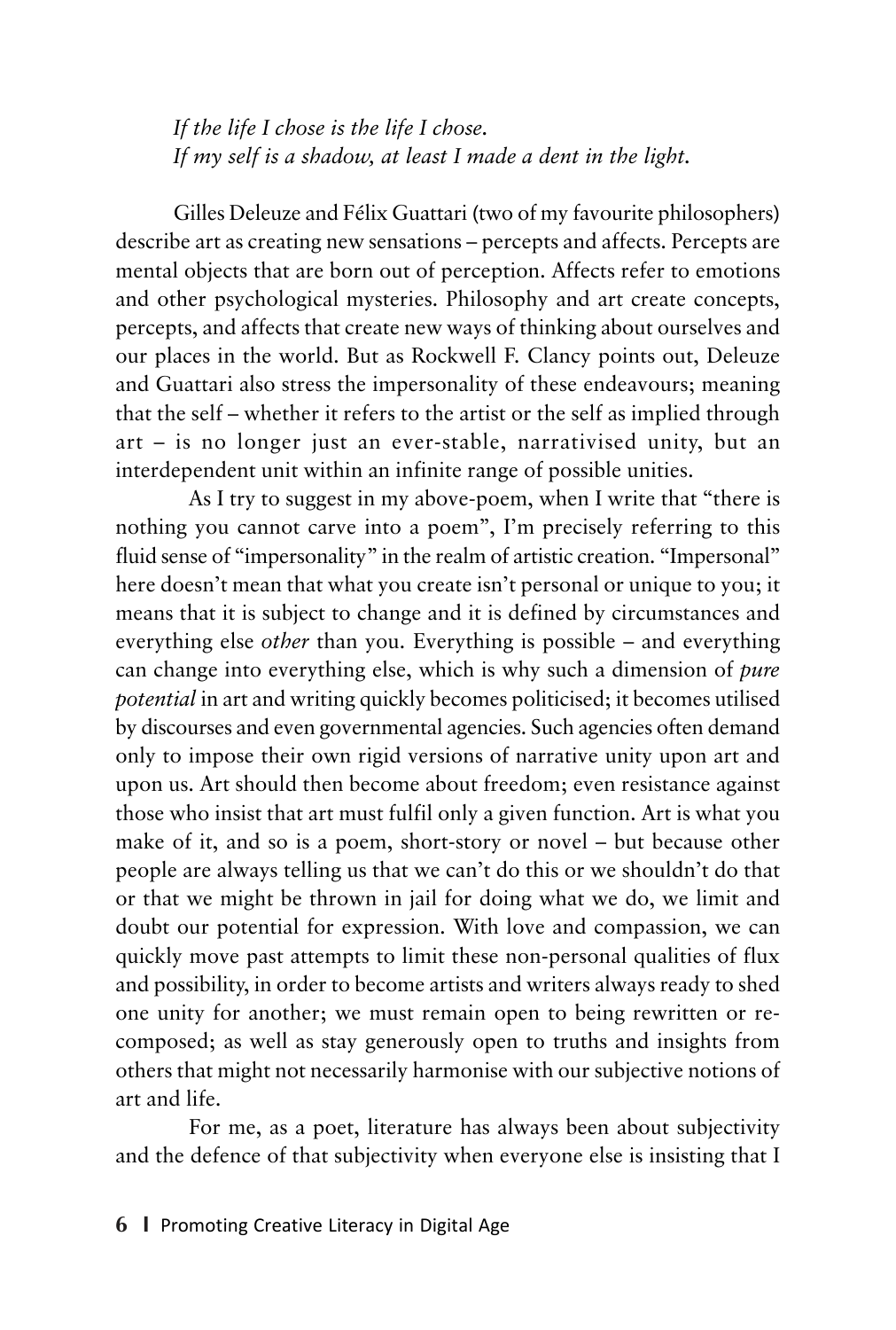must belong to one narrative or another. Subjectivities are always changing. Social and cultural narratives are changing all the time, too. As such, what I write about is also changing. It's not always easy, being a writer that is permanently open to modification, but sometimes to stand alone is to truly know myself and to know my place in an ever-changing world in the most profound, authentic and long-lasting way.

In our hypermodern era (a fact that almost all our governments and the conservative majority of populations have trouble embracing), ontological emptiness has paved the way for every kind of artist to move beyond old-fashioned considerations of form and function, and to simply express themselves in transient and simultaneously interconnected ways. In my own island-country, Singapore, where we are known for having a restrictive and draconian government, theatre pioneers like Kuo Pao Kun and performance artists (and maybe *because* of the repressiveness of our political leaders) introduced new modes of collaboration that broke the mold of what the various genres of theatre, performance, writing, and music, should look like. Utilising new technologies, multimedia reached new heights on stage, in which visual and sound art and plays and even dance would merge in memorable ways. Poets would collaborate with classical to modern dancers in creating new works of art that was more than the sum of their parts. Traditional musical styles and recorded noise had equal footing whether on stage or in the midst of a sound-art festival.

Particularly In the eighties and the nineties, a "literary artist" could also be a visual artist or a singer or a theatre practitioner; this could happen organically and without conscious intention. I found *myself* becoming such an artist in Singapore. I existed in a cultural realm in which the government would ban "productions" that dealt "insensitively" with aspects of race, religion and politics. In spite of legal consequences whenever anyone dared to cross any line in the sand, the arts and writing scenes thrived as a result of this collaborative spirit within a porous and interconnected arts scene. From the 2000s onward, however, whether because of Singapore's shifting political landscape, an ever-growing paranoia regarding our state of economic survival and our vulnerable standing on a global stage, or simply a reaction to broader, conservative and protectionist energies taking over the world, artists and writers in my country began to "solidify" into more traditional units of culture.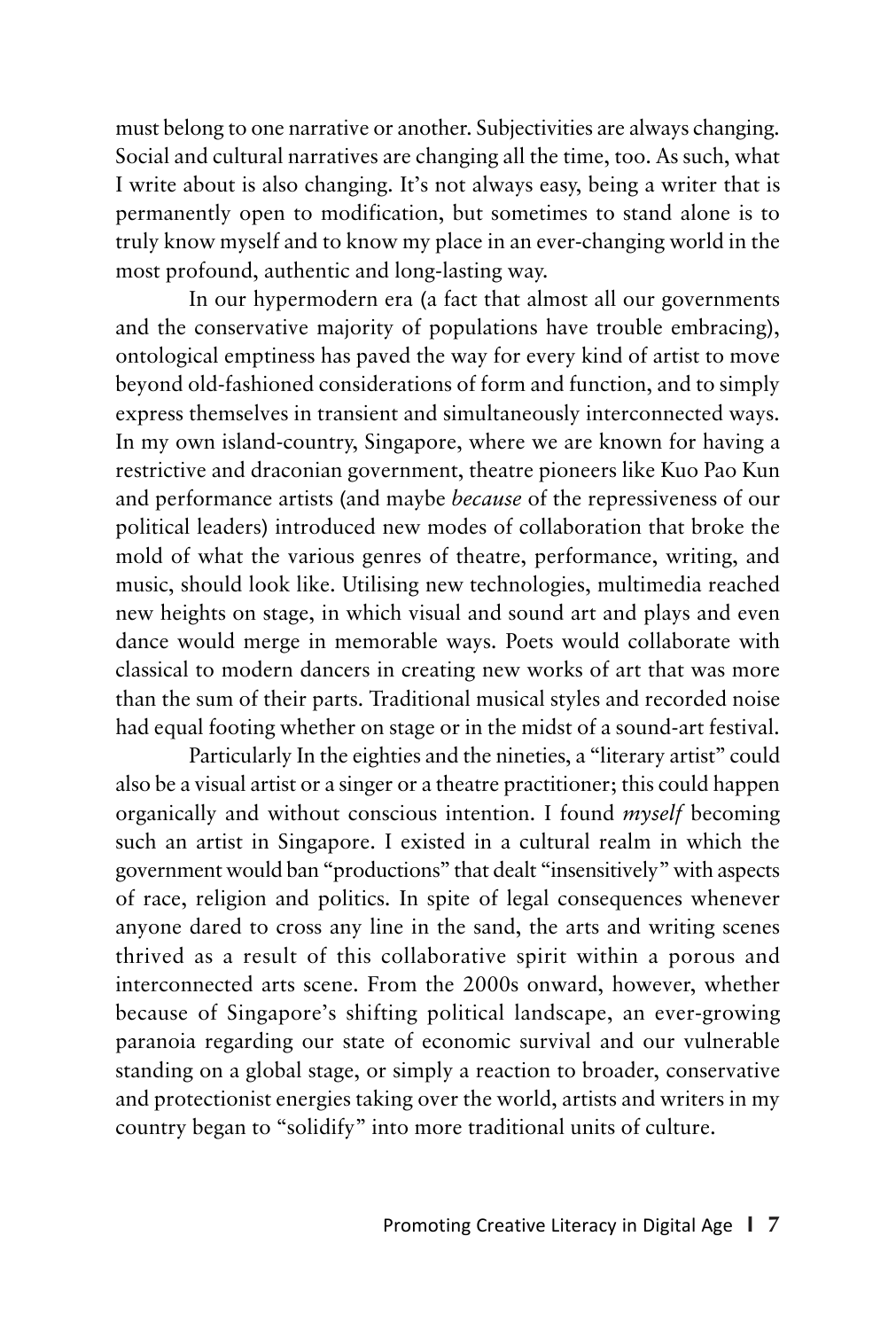Yet the increasing use of the internet also meant that even if both official forces and artists needed to control the very forms of art, the possibilities of form were being expanded anyway, as a result of growing connection speeds and the proliferation of mobile devices. From Tumblr poets to Instagramming wordsmiths, the book-form (although still preferred by many) was not as seminal and valued as it once had been. For the typically ambitious Singaporean writer, both platforms of the internet and literal publishing only meant that there was more ground upon which to be heard or read. Social media became a way by which Singaporeans could rant against governmental policies, or even mock politicians. What you couldn't write in print (for fear of being censured) had a greater chance of being digested by readers online. In a country whose our literary scene had been born on the back of socially-conscious poetry, more and more poets were going online to publish their works, thanks to the brevity of their chosen literary form. With more competing platforms now, poets and writers become even more competitive in their desire to be heard. As a result, there are also a growing number of younger and younger millennials taking to creative writing as their desired form of artistic profession. For better or for worse, we have more poets and short-story writers now than we ever had since the seventies and eighties.

Some might ask, "What impact does this have on the overall *quality* of writing?" Many would answer, "Does it ultimately matter, as long as the writing is read and enjoyed? Isn't 'quality' merely subjective and its standards subject to rapid revision in our hypermodern digital age? Or is our rarefied art scene merely a company of snobs?" Lang Leav (a poet based in New Zealand that many "established" poets in Singapore love to hate and mock because of the stark simplicity of her writing) is selling by the millions, even as she started out merely as an online writer. Notions of style, substance, and once-entrenched critical standards have all been revised (at an accelerated pace) or merely discarded for fresh ways of reading and enjoying "literature". Once when a young student poet might ask me about publishing opportunities in the classroom during the nineties, these days young writers are asking me if the printed page is even the best way to express one's creative insights. A poet I recently mentored decided never to publish but to create "videos" online that she would still label as "poems". Can such writers, one day, be even called poets or published authors in the future? What new terms would be needed when the time comes for re-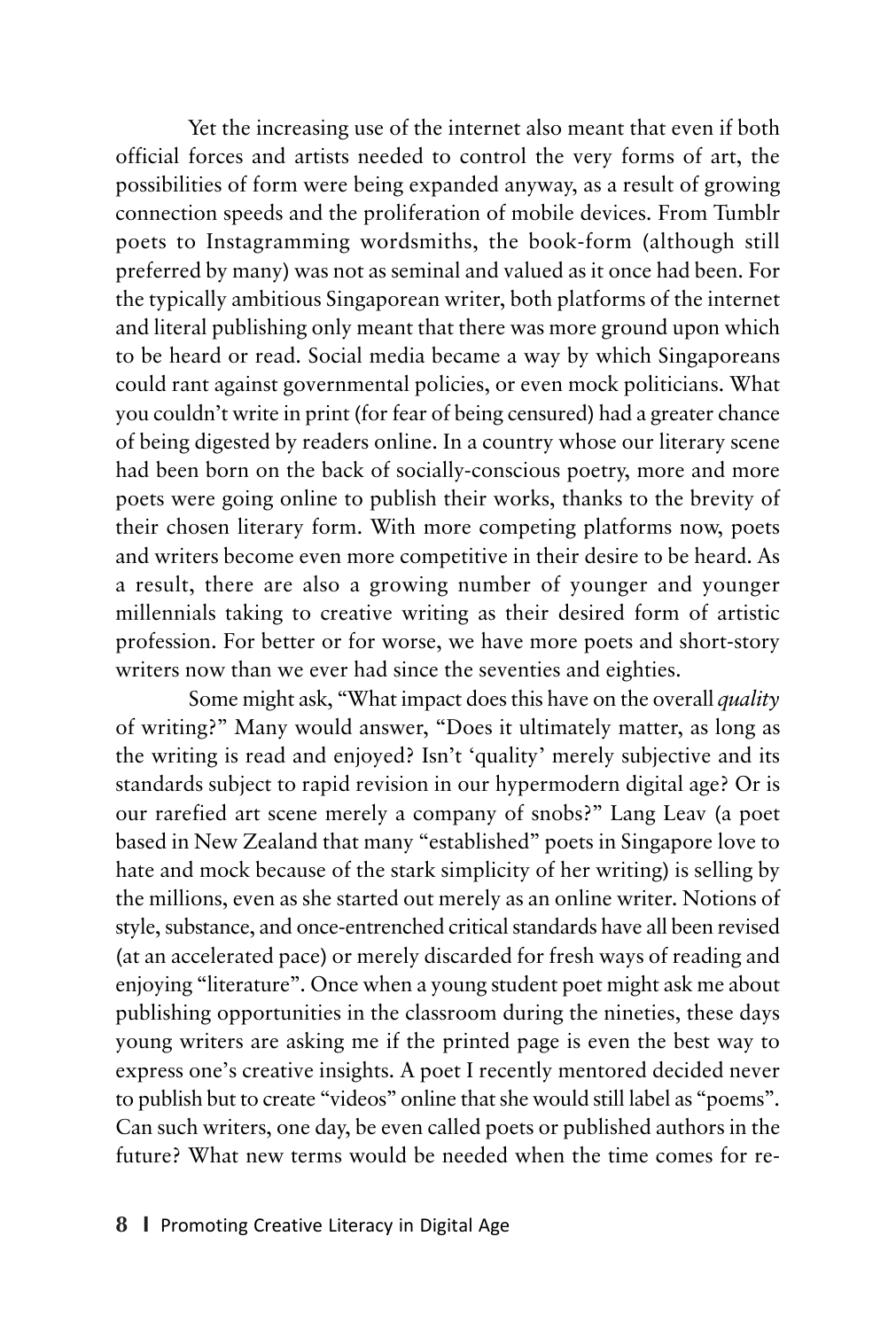definition? Does it even matter what countries we are writing from anymore these days? What impact does all this have on nationalistic narratives of history and how they might or might not have shaped us as individual citizens? If we are to defend earlier modes of literary criticism and attempt to defend long-standing standards of what is good and what is bad, do we inevitably become irrelevant over time? And how quickly would all such standards and demarcations be re-defined again in that ever-encroaching future; that future that is always and already here before we know it?

As foremothers and forefathers of future versions of culture in all our respective countries, would millennials and post-millennials look back upon our contributions and roll their eyes at our self-deluded conservatism and our "elitism", or worry if (just like us) it may no longer matter how hard anybody might try to make a lasting impression on the cultural landscape of society? After all is said and done, elites and cultural snobs and tastemakers will always exist; so will the radicals. Before somebody like me, or somebody younger than me, becomes too cynical about either the past or the future, I would like to share a poem to remind us (perhaps) that at the end of the day, it is still (I hope) the value of even our most intimate relationships (and not just the relationship between "author" and "reader") that matters the most – and that art (in any form) should direct us, in any case, towards understanding each other better, and with an ever-deepening sense of compassion and love. This poem is called "Close All the Windows" and it is dedicated to my mother, but I think the poem is also about technology and how it can *still* be a metaphor for something already timeless – our continual need as humans (however you might want to define the word, "human") to connect in life-affirming ways:

*After discovering the Internet, my mother has trouble finding a connection, and calls me up for help while I am at work. We keep miscommunicating.*

*She has clicked open so many windows the computer threatens to hang. And my logic runs out*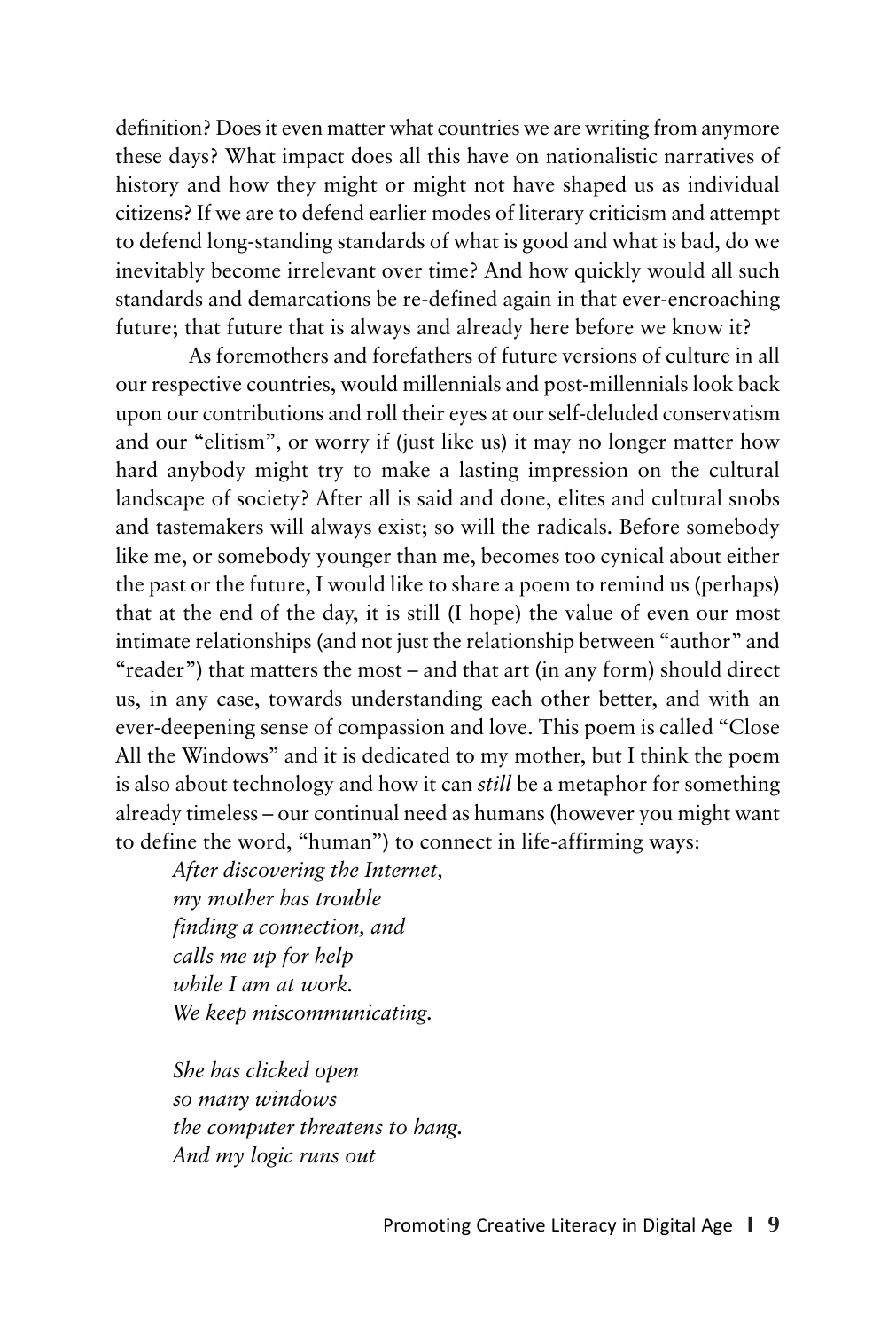*of variations to explain the same thing over and over. Suddenly,*

*I imagine she is looking for her future through that glowing screen and I am really helping her*

*to find back her life after all her children have left for new homes, new families to love. 'What now?' she asks.*

*'Try again,' I reply, the phone pressed to my ear. 'Close all the windows. Tell me – what do you see?'*

(from *Unmarked Treasure*, published by Math Paper Press and winner of the 2006 Singapore Literature Prize.)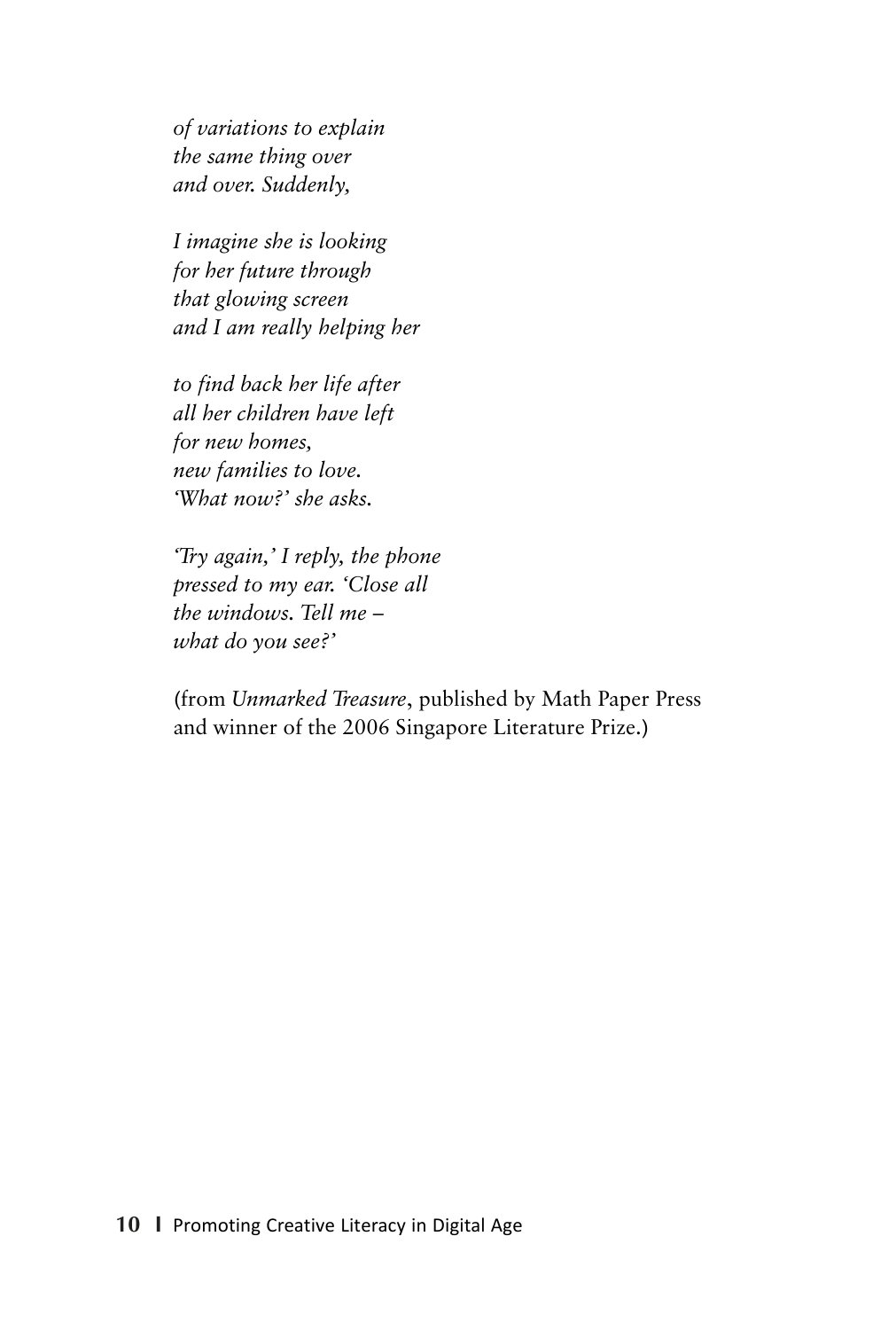#### *Hamamah*

### **Digital Media Use and Literacy in Contemporary Indonesia**

The rapidity of information technology progression has increased the array and speed of communication among Indonesians. How has the technological revolution, primarily digital media, affected Indonesian society so far? What have been done to minimize the negative impact? This essay attempts toanswer the two questions concisely by focusing on media use and literacy in Indonesian society.

### **I. The Current Picture of the Use of Digital Media and Its Literacy in Indonesia**

This sub-section is devoted to discuss the answer of the question 'How has the technological revolution, primarily the digital media, affected Indonesian society so far?' As stated in the introductory paragraph, this question is answered in terms of the use of digital media and its literacy in Indonesia.

The use of digital media in Indonesia can be perceived from the point of view of the intensity of digital media use. The following information can provide the picture of Indonesian use of information technology, primarily the digital media. The number of Internet users in Indonesia in 2016 is 132.7 million users or about 51.5% of the total population of Indonesia (256.2 million) and most of Internet users are on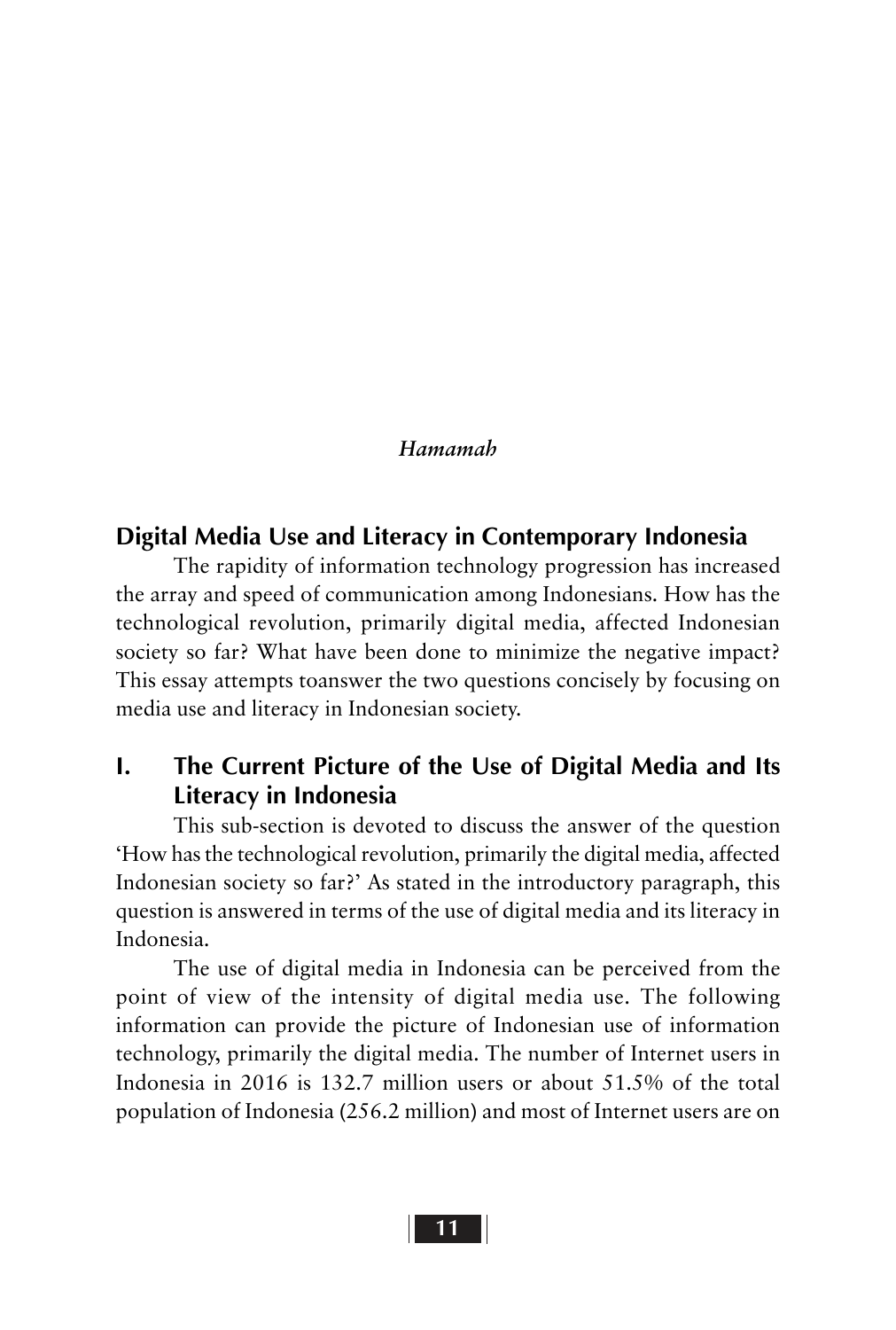the island of Java with total of about 65% of the total use of the Internet (AsosiasiPenyelenggaraJasa Internet Indonesia, 2016).An article titled 'The Dark Side of Indonesia's Social Media Boom' written by Rakhmad (2017) enlists some facts about the use of digital media, among others, are as follows: the number of the users of mobile gadgets with affordable data plans has doubled currently; and Indonesia is counted in the top four countries with the highest Facebook users. Among those, there are young generation users.

In the current state of the use of digital media in Indonesia,the amplification of digital communication revolution does not go hand in hand with theprogress of digital media literacy within the society. Digital media literacy has not yet embedded essentially in school curriculum. Nor has it been promoted formally in the society at large. Indonesian, by and large, still have relatively limited critical awareness on the use of digital media.The widespread use of digital media, which undeniably provide the advantages of the ease of accessing more information and getting connected to a wider society,brings along undesirable outcomes. One example is theviolation of moral principles on social media presentation which includes "spreading false information, defamation, bullying, gambling, uploading photos of deceased individuals, cursing, inciting hatred, online shopping scams, and more" (Rakhmat 2017, p1). The people have prevalent use of the digital media in their communication, but have been indelicate about the fellow feeling, care, consideration and responsibility in the interaction (Silverstone, 2007).

### **II. Digital Media Literacy Efforts by Society**

Concerned with the development of the digital media use, members of society have conducted some efforts to increase digital media literacy in Indonesia. Rahma (2015) in her article titled 'Digital Literacy Learning System for Indonesian Citizen' listed some initiatives by members of society on digital media education as can be seen in Table 1.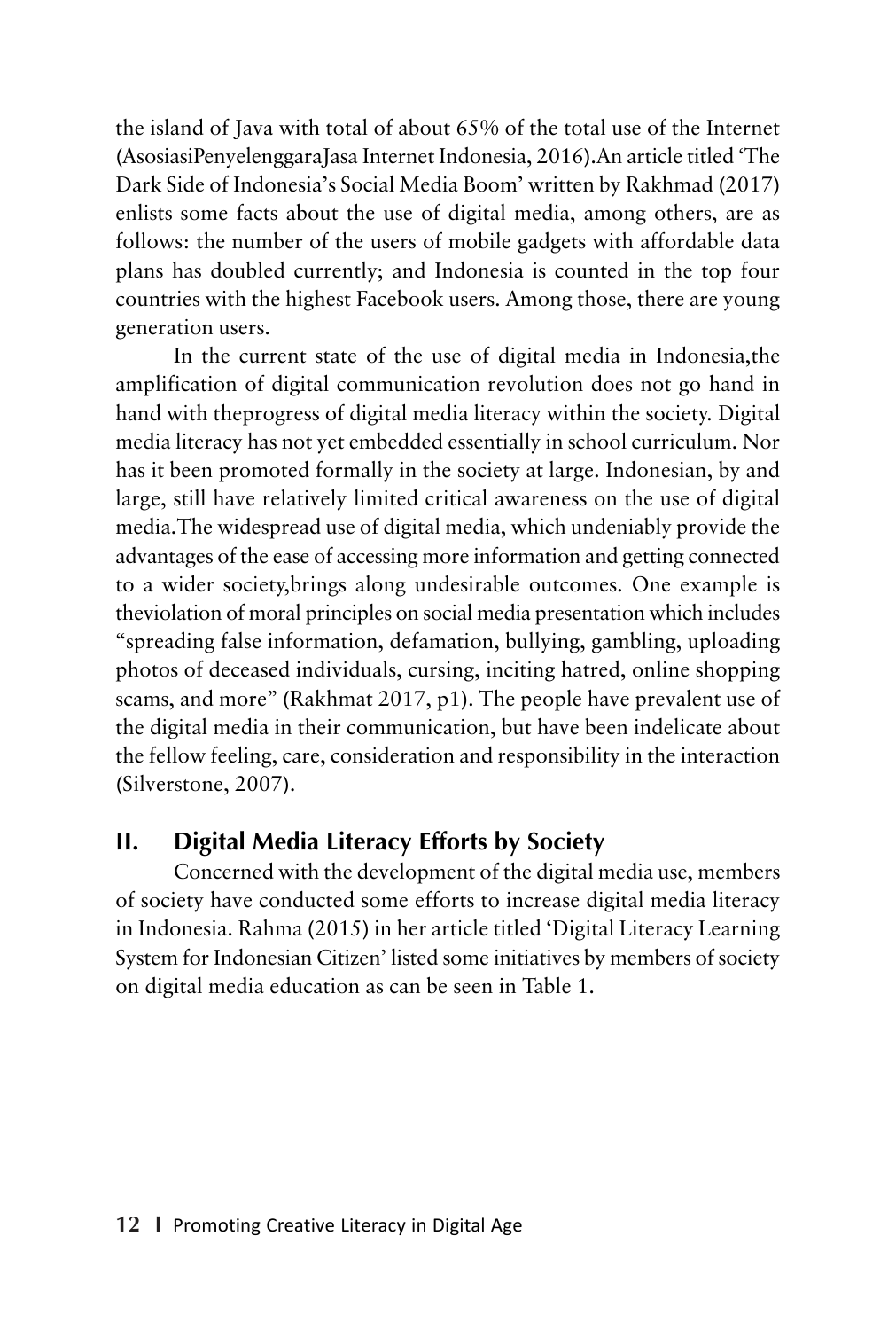| <b>Initiatives</b>                    | <b>Digital</b><br><b>Literacy Focus</b>  | Learner<br><b>Targets</b>                | Knowledge<br><b>Source</b>                    |  |
|---------------------------------------|------------------------------------------|------------------------------------------|-----------------------------------------------|--|
| <b>ICT</b> Watch and<br>Internetsehat | Technical skill,<br>general<br>knowledge | Public                                   | Website<br>contributors,<br>practitioners     |  |
| SchoolOnOffLine                       | Technical<br>Skills                      | Teachers &<br>students                   | Experts &<br>practitioners                    |  |
| Digital Mommie                        | Technical<br>Skills                      | Mothers                                  | Single<br>contributor                         |  |
| Rumah Parenting                       | Soft Skills                              | Parents                                  | Psychologist                                  |  |
| <b>SEMAI2025</b>                      | Soft Skills                              | Parents                                  |                                               |  |
| InstitutIbu<br>Professional           | Soft Skills                              | Mothers                                  | Practitioner,<br>website<br>contributors      |  |
| Rahma'sResearch<br>(2015)             | Technical skill,<br>soft skill           | Parents,<br>educators, kids<br>and teens | Website<br>contributors with<br>experts guide |  |

**Table 1.** Initiatives of Digital Media Education by Society (Rahma 2015, p97)

Other educational programs to improve digital media literacy by the society are in the form of conferences andcampaigns. However, these efforts are still sporadic and unstructured. Indonesia needs much more efforts to make the people, especially the young generation, literate to the digital media.

### **III. Conclusion**

Awareness of the necessities of promoting digital media literacy in Indonesia today is still relatively low. Theuse of digital media without adequate literacy programs seems to be perceivedas not alarming yet.Mindfulness on how far digital media may strengthen or weaken the community building efforts needs to be promoted more in Indonesia.Digital media literacy for people at large, with the emphasis on young generation, needs to be accelerated. The term 'digital media literacy' here is should not be narrowed down into abilities touse the technology to access or to produce informationonly, but it also entails ethical values of social interaction and critical behavior towards perceiving and producing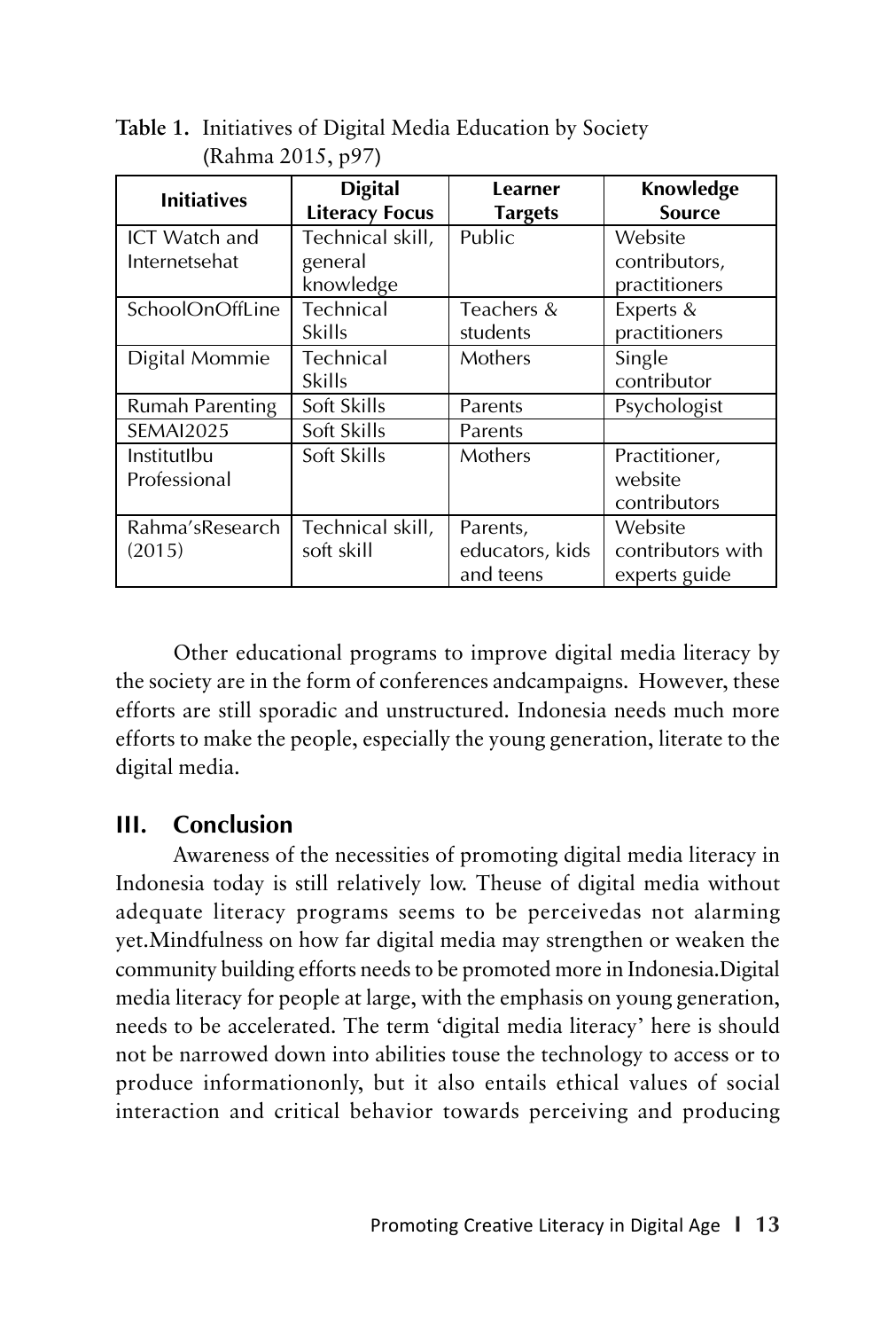information (Buckingham, 2007; Considine, 2002). Education needs to be made more germane to the needs of literacies in digital era now and its development then (Kellner, 2005).

### **References**

- Asosiasi Penyelenggara Jasa Internet Indonesia(APJII). (2016). *Survey Internet APJII 2016.* Retrieved from: http://www.apjii.or.id/ survei2016
- Buckingham, D. (2007). Digital Media Literacies: rethinking media education in the age of the Internet. *Research in Comparative and International Education, 2*(1), 43 – 55.
- Considine, D. (2002). National developments and international origins (Media Literacy). *Journal of Popular Film and Television 30*(1), 5*.*
- Kellner, D., & Share, J. (2005). Toward critical media literacy: Core concepts, debates, organizations, and policy. *Discourse: Studies in the Cultural Politics of Education*, *26*(3), 369-386.
- Rakhmad (May 9, 2017) The Dark Side of Indonesia's Social Media Boom. *The Diplomat.* Retrieved from: http://thediplomat.com/2017/05/thedark-side-of-indonesias-social-media-boom/
- Rahmah, A. (2015). Digital Literacy Learning System for Indonesian Citizen. *Procedia Computer Science*, *72*, 94-101. DOI: https:// doi.org/10.1016/j.procs.2015.12.109
- Silverstone. R. (2007). In Axel Zerdick, Arnold Picot, Roger Silverstone, Jean-Claude Burgelmann, (eds.). *E-merging Media: the digitalisation of media economics*. European Communication Council Report, Berlin; Springer. http://www.ciconline.org/uploads/CIC\_Media\_ Literacy\_Report.pdf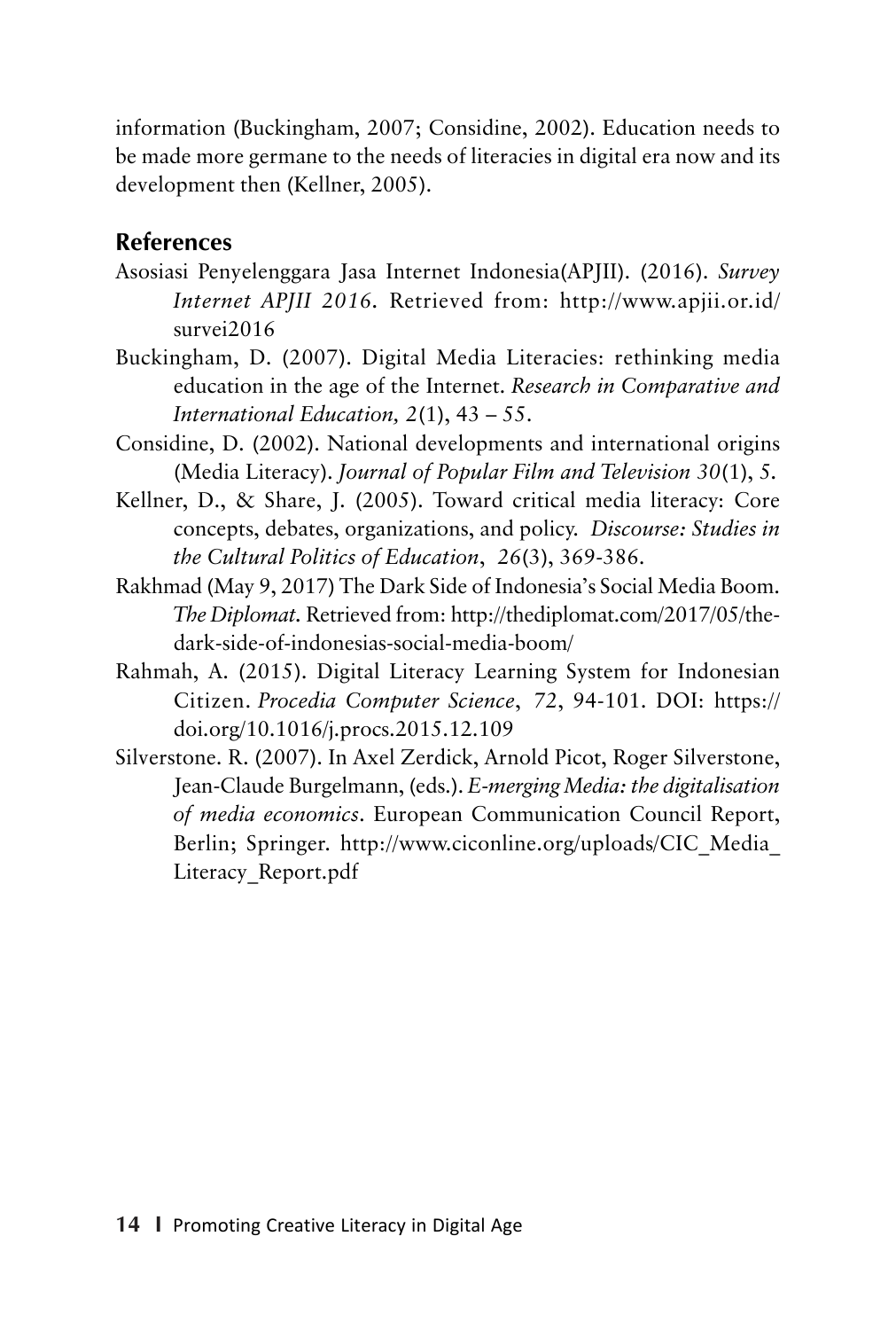# Part II. Essays

### Promoting Creative Literacy in Digital Age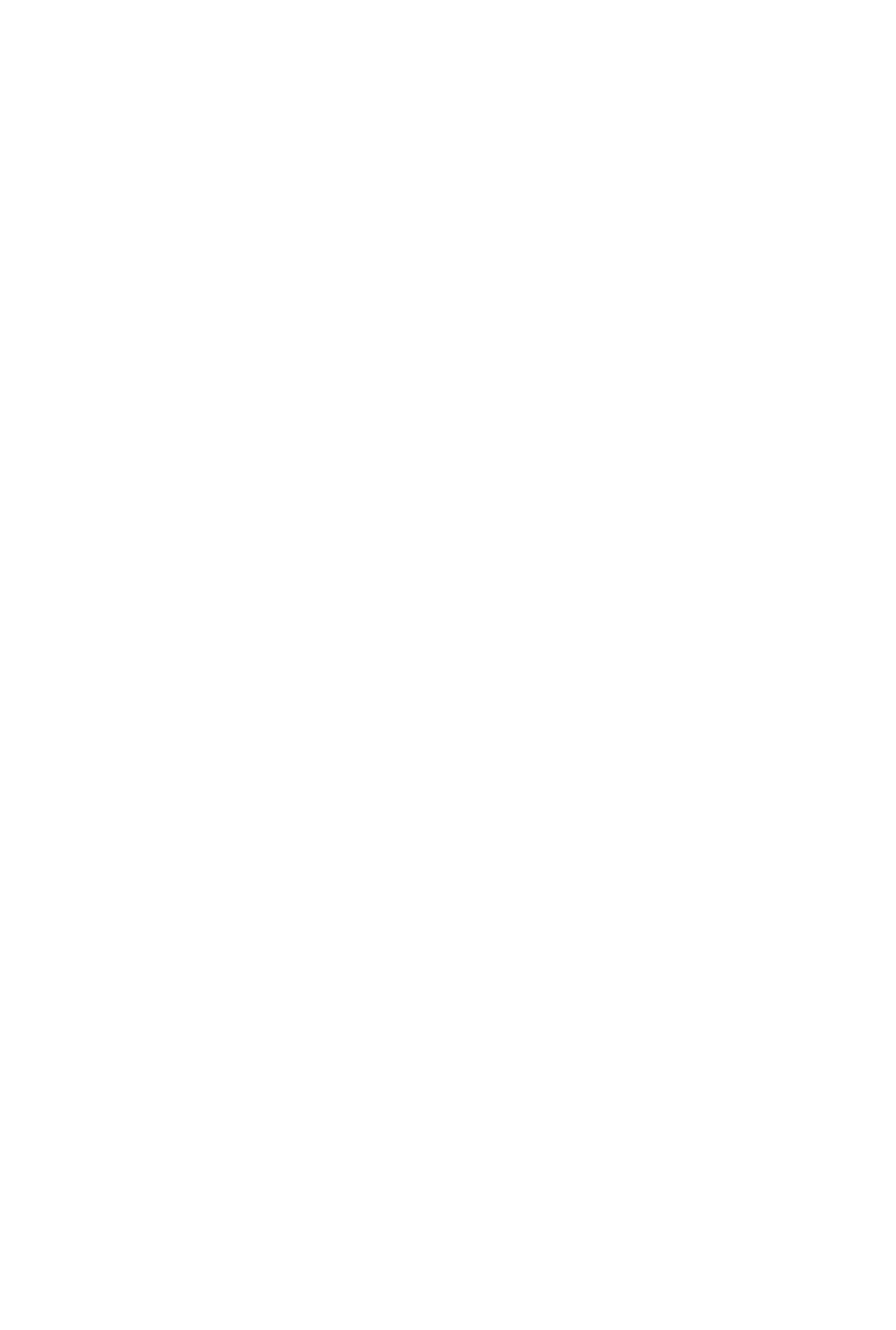# The Great Consolidation of the Old Man and the Misfit

### Asmarani Nurmalitasari

Those working in companies, running their day-to-day routine by<br>conforming with corporate regulations could tell how unlikely literature, let's say narratives, contribute to their lives. In comparison to delicate and tempting car advertisements or wittily inviting property brochures, fiction books, for example, are much creepier and painfully ridiculous. Perusing its every word would be such a waste of time, if not sleep-inducing.

I do not intend to dramatize my exhaustion over the sluggish literary reading or even to stereotype certain groups based on poor analysis. Yet, I do only tell the truth based on my own experience involving my colleagues. Meanwhile, for U.S. adults themselves, known for their great authors such as Harper Lee, F. Scott Fitzgerald, Mark Twain, John Steinbeck, and absolutely Edgar Allan Poe, only 43.1% of its adults read literary texts (National Endowment of The Arts, 2016). The texts include novels, poems, short stories and plays, excluding those works required for school or work. In other words, only works read for pleasure and selfmeditation. That number, however, has actually represented a slight decline compared to previous survey results.

Thanks to the massively growing demand of smartphones alongside all its content, which has successfully made us attached to a grand digital age. Services and pleasure are now able to be accessed online in our hands, not exceptionally reading materials. That is to say digital novels, online poems and short stories. Yet, their compact presence on digital realm must be challenged by some other powerful texts, such as online articles, conversations on messaging apps, and hoaxes which are ironically loved. Smartphones and all its attributes, I dare to say, have currently succeeded in dragging us away from the grand literature we had long embraced. Even John Green's Papertown may fail delivering ultimate pleasure of tracing Margo's adventural life compared to the satisfaction of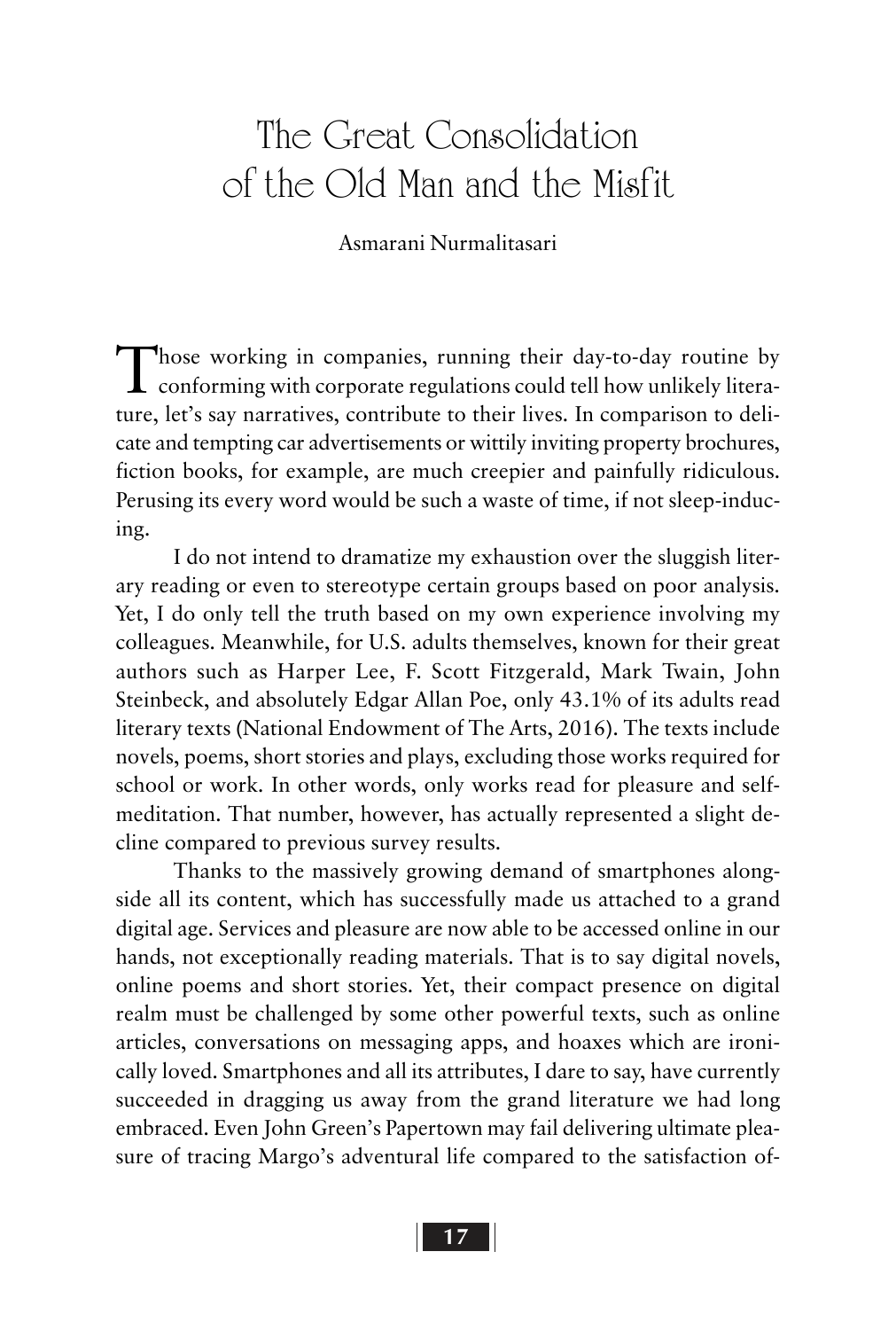fered by articles discussing Cara Delevingne's actual reasons of showing with her new buzz cut.

So, what is so wrong about 'diminishing the glory of literature'? None. It is our choice not to read or to read fictions. It is us who decide what kind of readings we can stack on our desk or in our smartphone apps. Even a WhatsApp group can be a clever and inspiring medium to nourish our reading skill.

Unfortunately, there is a great deal of recognizable benefits we can extract from enjoying literary reading, specifically from books. One of them is bearing empathy—the one thing whose absence could be responsible for the turbulent nation disturbed by some baseless provocative abomination. As cited in ideas.time.com, studies conducted by Raymond Mar (psychologist at York University in Canada) and Keith Oatley (professor in psychology at the University of Toronto) reported how much fiction readers understand others and emphatize with those suggesting different views.

Deep-reading activity, meanwhile, helps literary-text readers improve the quality of their emotional and moral conformation—unlike the "superficial reading we do on the Web" (Paul, 2013). In other words, scrolling on your phone screen to literally verify some celebrity's rumors may not grant you deep and spiritual comprehension of a human's life.

So, what can literature-enthusiasts do to regain the glory of literature? Should literature and digital media remain opponents? Some creators have done breathtakingly brilliant method to embrace literature which is by collaborating with advertising. Advertising, somehow, must fulfill the principles of esthetic, functionality and relevance to the audience—in which considered to be ideal when put side-by-side with literature. In order to be effective, an advertisement must be created as creatively as possible to touch the heart of its audience. Understanding target audience is the duty of the creators. That is why a unique and emphatic approach must be made. By literature, in this case, narratives, is ideal for the issue.

A narrative, which is constructed of at least plot, characters and setting, offers a strategic way to help the audience of an advertisement to grab intended message of the ad. In other words, literature helps the ad producer to inject certain ideas into target audience's understanding, di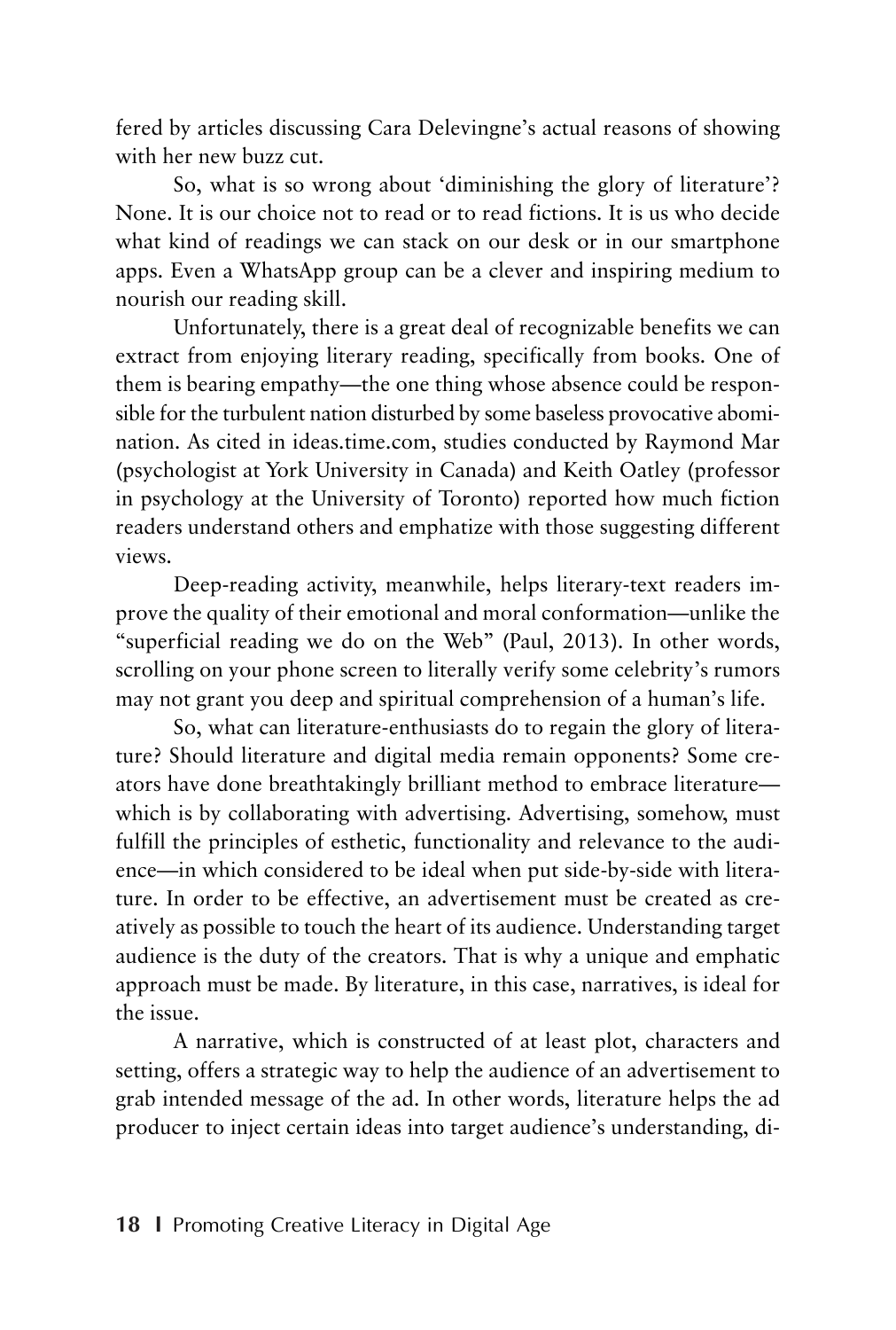rectly and indirectly influence them to buy the advertised product.

One of the most impactful ads in the form of TV commercial adopting this collaboration to reach their target has once gone viral on the notorious Facebook. The ad was wrapped by a story of a homeless man and a store owner. The store owner was pissed off by the homeless man who kept coming to his store door and sleeping there at night. Not only that, the store owner was also made to believe that the homeless man's presence had invited problems to his property. Unfortunately, the truth was different. The homeless man, instead of causing the store owner problem, had kindly helped the store owner guard his store from burglars who finally ended the life of the homeless man. Thanks to a CCTV camera installed at the store door from which the store owner eventually revealed the truth.

If you have not watched the viral ad before, then you still can grab the idea of what it is about; a CCTV ad. The product was presented as more than just a physical object. It unraveled the dark bitter heroism acted by the homeless man to the eyes of the store owner. By this ad, a CCTV was given an extraordinary meaning, overpowering its representation as a tool. However, television ads may be looking dull this time as more people draw themselves to their smartphones. Yet, that does not make the creative heads lose their guns. Digital comics have massively entertained young people recently. Some of them even have the gut to commercialize their content for the demanding market.

I found a really nice account on Instagram called  $@j$  on  $P$ ippy. They specialize on comedy as they are crafting stories about certain characters narrated on various comic strips. One of them is named 'Nanang Rengginang' who is a news anchor. Not an easy thing to realize the character and build the stories. But the creators of  $\omega$  jonbrayy has successfully make it phenomenal, at least for their 106 thousands followers.

Meanwhile, some comic strips written by @jonbrayy are dedicated to certain ads. Without leaving away their nature as a comedy digital comic, @jonbrayy produces stories which later suggest their readers to use or buy the advertised product. One thing about their comic content which deserves our appreciation is how they narrate a story in limited number of scenes but effectively make us laugh together with their narration. This, somehow, makes ads slipped into their story more realistic and mind-blow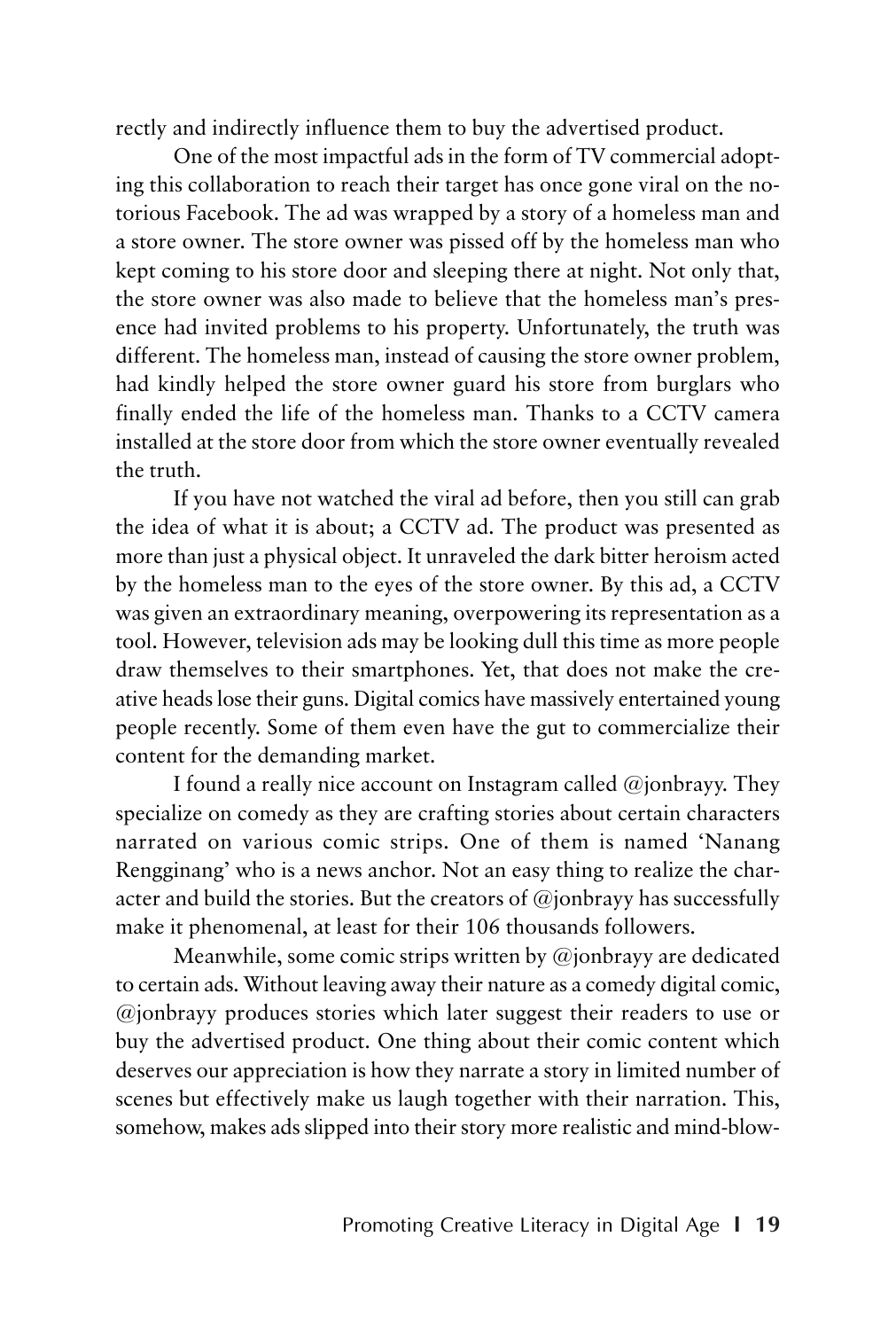ing.

So, what does it all say about the smooth collaboration between narratives and advertising? It is saying that those two spheres may be ideal for each other. Instead of cursing at our smartphones for distracting us from our grand literature, the smartphones have given birth to an evolution of media. People who are inspired by its existence find a way to make that tool work not as a mere distracting tool but also a beginning of literature evolution.

For me, literature is no longer only the creation of William Shakespeare and his successors. Literature grows and it grows widely even to a realm which we might not have expected before—a realm in which commercialization is the blood and art is the skin.

### **References**

- National Endowment for the Arts. 2016. Results from the Annual Arts Basic Survey (2013-2015). Retrieved on August 21st, 2017 fromhttps://www.arts.gov/artistic-fields/research-analysis/arts-dataprofiles/arts-data-profile-10
- Paul, Annie Murphy. 2013. Reading Literature Makes Us Smarter and Nicer. Retrieved on August 21st, 2017 from http://ideas.time.com/ 2013/06/03/why-we-should-read-literature/
- Cited video ad can be watched on https://www.youtube.com/ watch?v=GgUngvEI8NE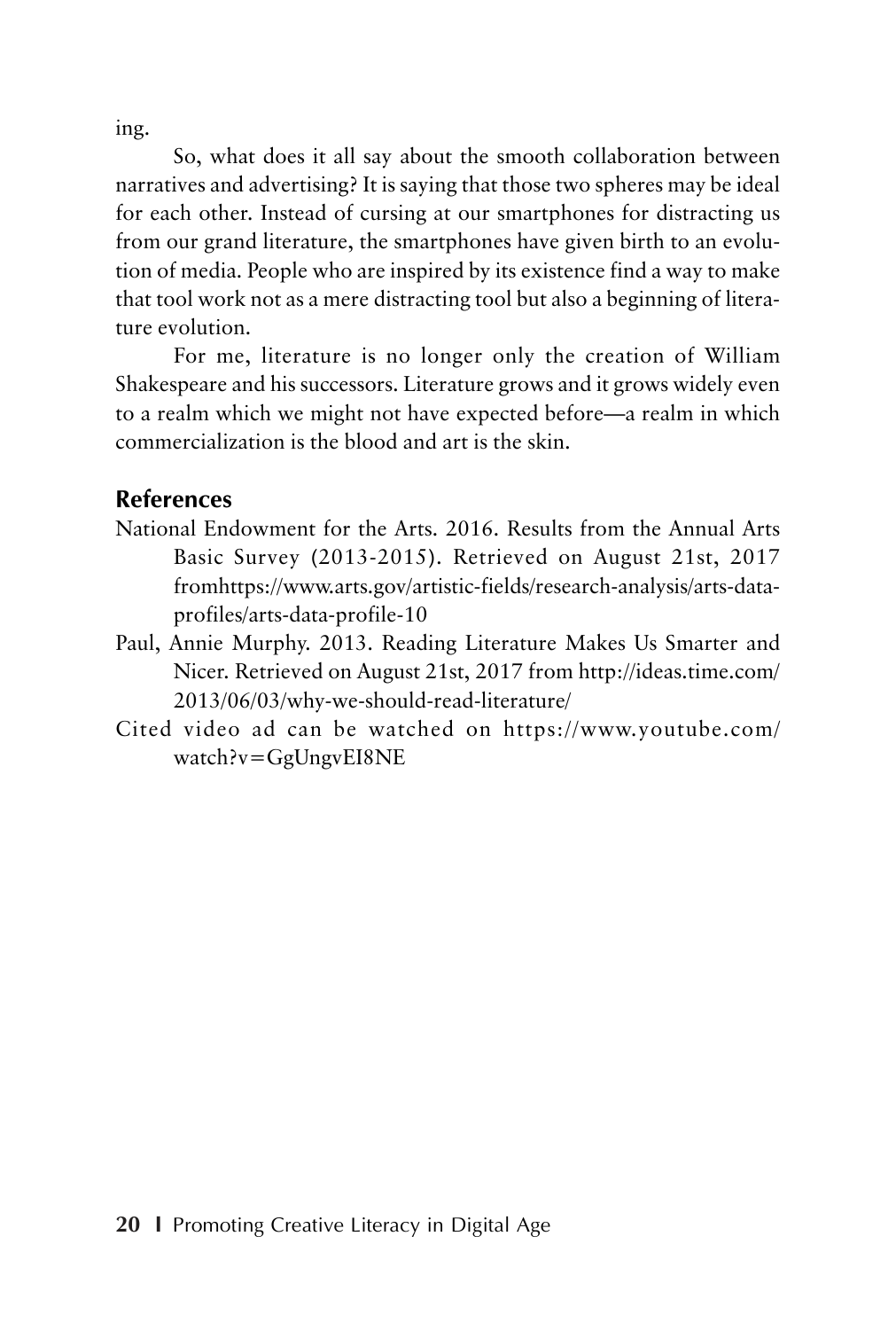# Multiliteracy in A Beauty Vlog: Suhay Salim's Code Alternation In Accommodating Beauty Information

Adinda Rizki Ramadhani Levinda Hesty Suryawardhani

The advent of internet and the rapid development of social media<br>expedite the instigation of multiliteracy in which linguistic diversity becomes the inseparable part of a unity. The ease of communication facilities enables the contact of language as a means of communication, triggers abounds research on the language swap as one of the product of language contact in various forms of social media, such as blogging platform, Facebook, Twitter, and Instagram; vlog as the newest blogging platform is none of their concern (see e.g., Cardenas-Carlos and Isharyanti, 2009; Tajolosa, 2013; Halim and Maros, 2014; Vilares et al, 2016; Al-Qayasi and Al-Emran, 2017; Octaviyanti, 2017). Therefore, this paper attempts to bridge the gap by examining the presence of code alternation in vlog. The hype of vlog itself has intrigued scholars to examine its contributions towards literacy transmitter (see e.g.,Bloom and Johnston, 2010; Waldron, 2012; Caze, 2017).

In advance, the language shifts that are usually done in daily life can also be found in vlogs. Language itself has several roles that cannot be forgotten in helping the parties in a conversation to decode and encode each utterance; referring to what Donellon et al. (1986) stated in Chen, Geluykens, & Choi (2006), language is an indispensable connector between action and meaning. Amongst the language itself, there are some particular terms. One of them is bilingual, a term for those who can use two languages both spoken and written, which is another term for multilingual – people who can use more than two languages (Myers-Scotton, 2006).

In this globalization era, it is highly possible to find someone who is bilingual and even multilingual. Social media helps people to interact with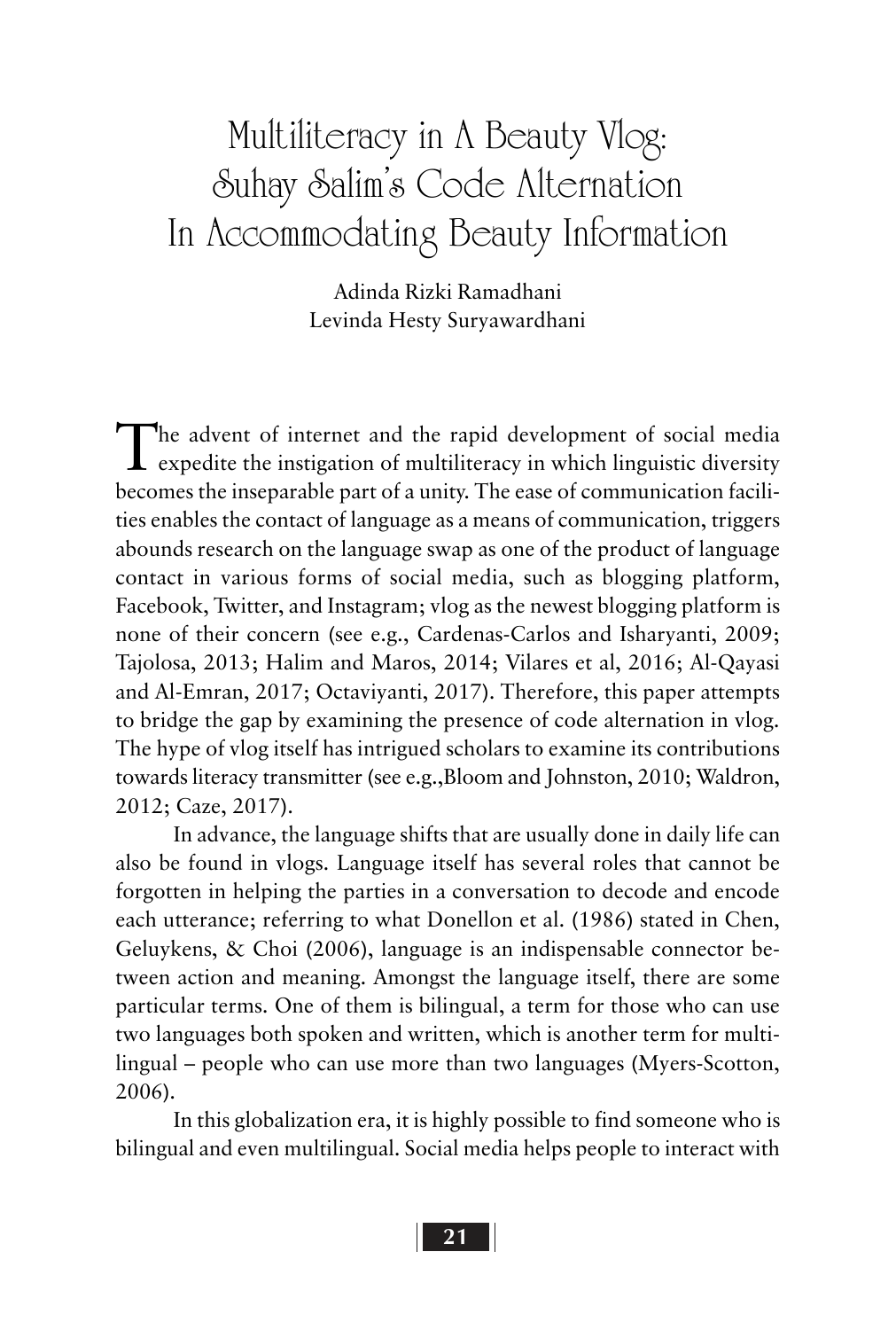each other, leading to the afore-mentioned possibility. Typically, when someone is bilingual, s/he tends to exchange one language to the other. This exchange is known as code switching. Wardhaugh (2006) stated that code switching is a conversational strategy that used to break boundaries between the speaker and the addressee. He argued that there are two types of code switching: inter-sentential code and intra-sentential code switch (Wardhaugh, 2006). Those two types, as Wardhaugh (2006) claimed, are connected with two purposes, namely situational purpose and metaphorical purpose. As for the functions of code switching, Holmes' (2008) theory is applied. She suggested that there are five functions of code switching: (1) to express solidarity and ethnic identity, (2) to express social distance, (3) to discuss particular topic, (4) to express affective function, and (5) to quote.

### **Code Switching Classifications in Accommodating Beauty Information**

Utilizing those two aforementioned theories of code-switching, the data taken from a transcription of a youtube channel created by a polyglot beauty vlogger named Suhay Salim, in a chosen video entitled *Updated Skincare Routine 2017*, is classified. There are four categories of code switching eventuated in the video. They are situational inter-sentential, situational intra-sentential, metaphorical inter-sentential, and metaphorical intra-sentential. The codification is based on the mixing between motivation and the location of the code-switching. The frequency of the occurrences of each type of code alternation can be noticed in the following table.

| Types of Code Switching Enunciated by SuhaySalimBaed on the Mix of<br><b>Location and Motivation</b> |                  |                  |  |  |  |
|------------------------------------------------------------------------------------------------------|------------------|------------------|--|--|--|
|                                                                                                      | Intra-sentential | Inter-sentential |  |  |  |
| Situational                                                                                          |                  |                  |  |  |  |
| Metaphorical                                                                                         |                  |                  |  |  |  |
| Total                                                                                                | 98               |                  |  |  |  |

### **Table 1.** Type of Code Switching

According to the data collected, the vlogger alternates the code 98

### **22 I** Promoting Creative Literacy in Digital Age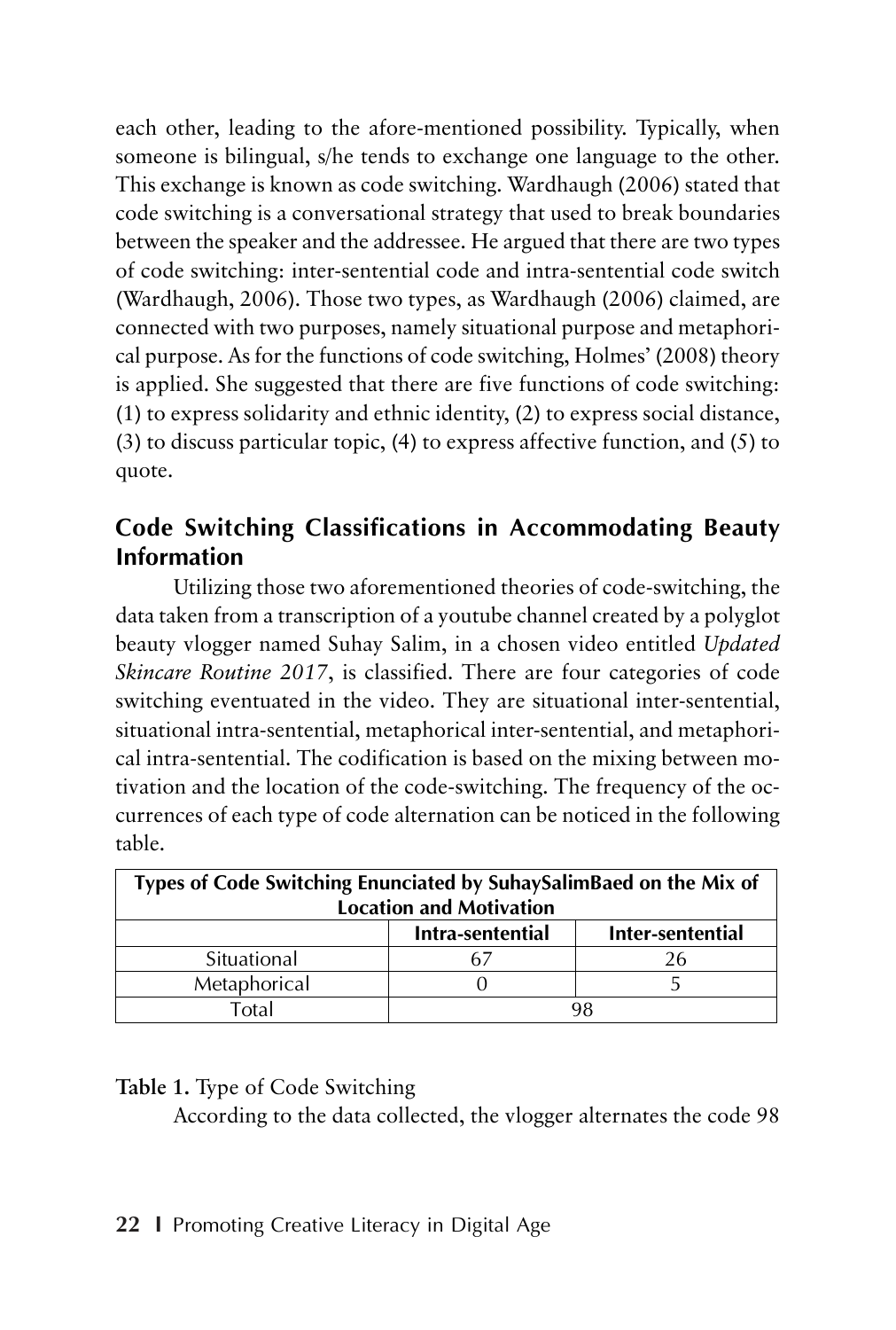(ninety-eight) times. The number in the table shows that situational intrasentential type of code switching is deployed more in the video. *Situational Intra-sentential*

Situational intra-sentential code switching is a type of code switching that occurs within a sentence in which the change of language is in accordance with the situation, but without changing the topic. To make it clearer, the excerpt is presented below.

### **Excerpt 1**:

Jadi, sekarang pakek *skincare* itu jadi *one of my favorite moment of the day*.

(So, now applying skin care product becomes one of my favourite moments of the day)

Suhay Salim expressed her admiration towards the use of skin care as her current routine. It can be noticed that Salim speaks two languages, which are Bahasa Indonesia and English. The utterance is started in Bahasa Indonesia and ended in English. It is obvious that the utterance is situational intra-sentential codes witching, as the swap of the code happened within the sentence with the same topic.

### *Situational Inter-sentential*

Other kind of code-switching is situational inter-sentential code switching in which the alternation of code appears between sentences because the situational motivation is not followed by the change of topic. It can also be said that each sentence is composed by two languages, but not two topics. The following excerpt will help us to understand what is meant by situational inter-sentential code switching.

### **Excerpt 2**:

Padahal pori-pori nggak pernah jadi masalah kulit gue. *I have so many skin problems, but pores are not one of them*.

(In fact, pores never become my skin problem. I have so many skin problems, but pores are not one of them.)

By delivering one topic in two different languages and sentences as well, the vlogger intends to emphasize the viewers that she has no problem with pores. As seen in the utterance, the first sentence telling that pores are not her problems in Bahasa Indonesia and it is restated exactly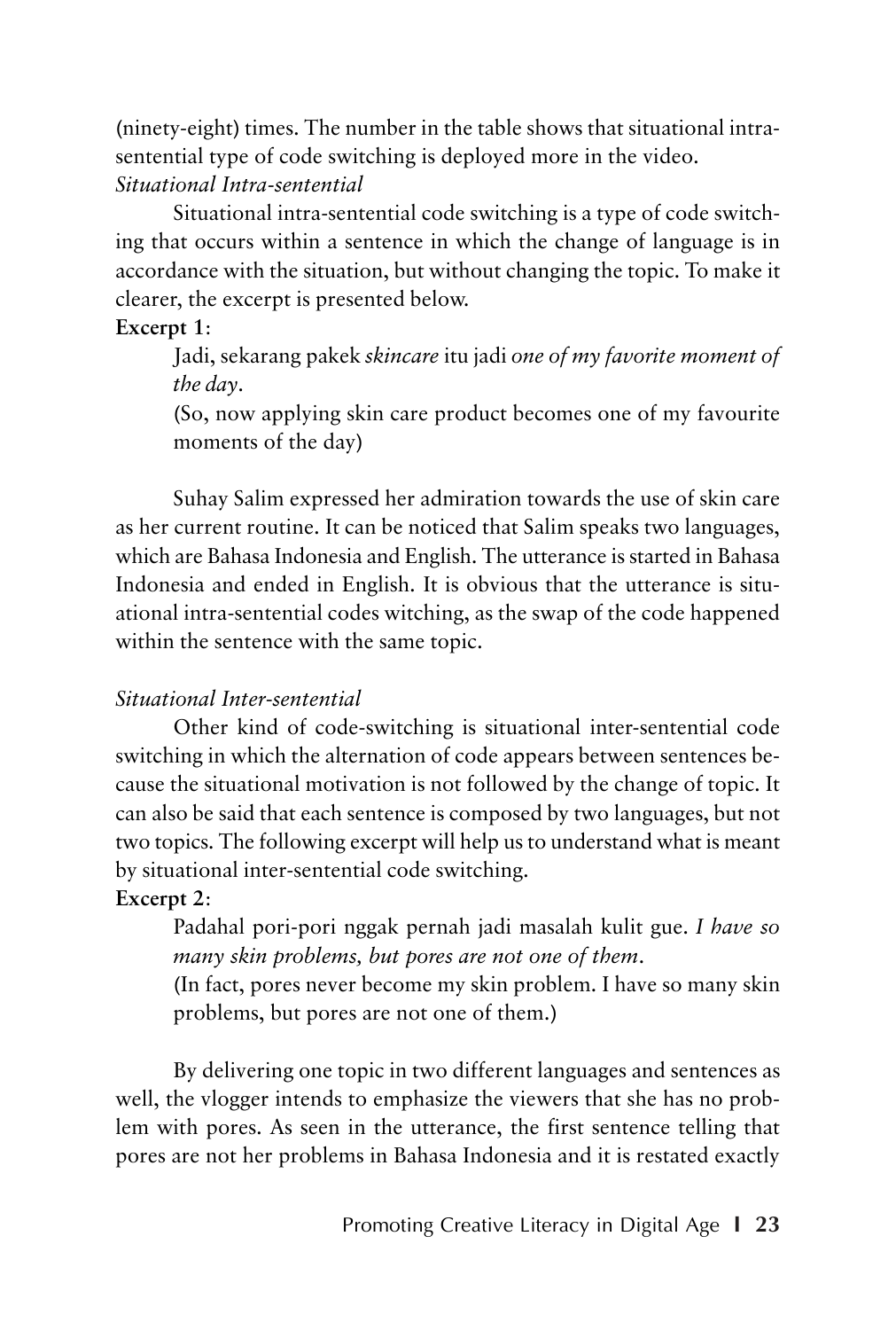with the same meaning in English. It shows clearly that it is a situational inter-sentential code switching.

### *Metaphorical Inter-sentential*

This is quite different in concept from the two previously discussed classifications of code switching since in this type the change of codes appeared within a sentence that requires the change on topic. The following excerpt will explain it comprehensibly.

### **Excerpt 3**:

*Hello, welcome back to my channel*. Seperti judulnya, kali ini gue mau bikin updated skin care routine.

(Hello, welcome back to my channel. As you can see the title, now I am going to update my skin care routine)

This excerpt is taken from the opening of the vlog, thus as it can be seen that Suhay Salim at first greeted her viewers in English, then secondly she switched her language into Bahasa Indonesia in her next sentence to start introducing what she is going to present in her video. Thus, it is assumed that the change of the language between sentences boundary is metaphorical inter-sentential code switching since it involves the change of topic.

### *Metaphorical Intra-sentential*

Unfortunately, there is no metaphorical intra-sentential type of code switching in the video. It is a type when the language change is followed by the topic change appeared between sentences boundary.

### **The Reason is The Function, Why Using Code Alternation?**

Language swap might be done unconsciously, but some other might be done in reason. Holmes (2008) proposed five reasons for using codeswitching. However, in this case, there are two detected reasons of using code alternation. The functions are the motivations, which are to discuss particular topic, which is in this case mostly about beauty information, and to accommodate felling of admiration.

In conclusion, code-switching, in fact, can be found among spoken utterances everywhere. Some code switchers might not be conscious that they do code switching in uttering sentences, yet some might do. Through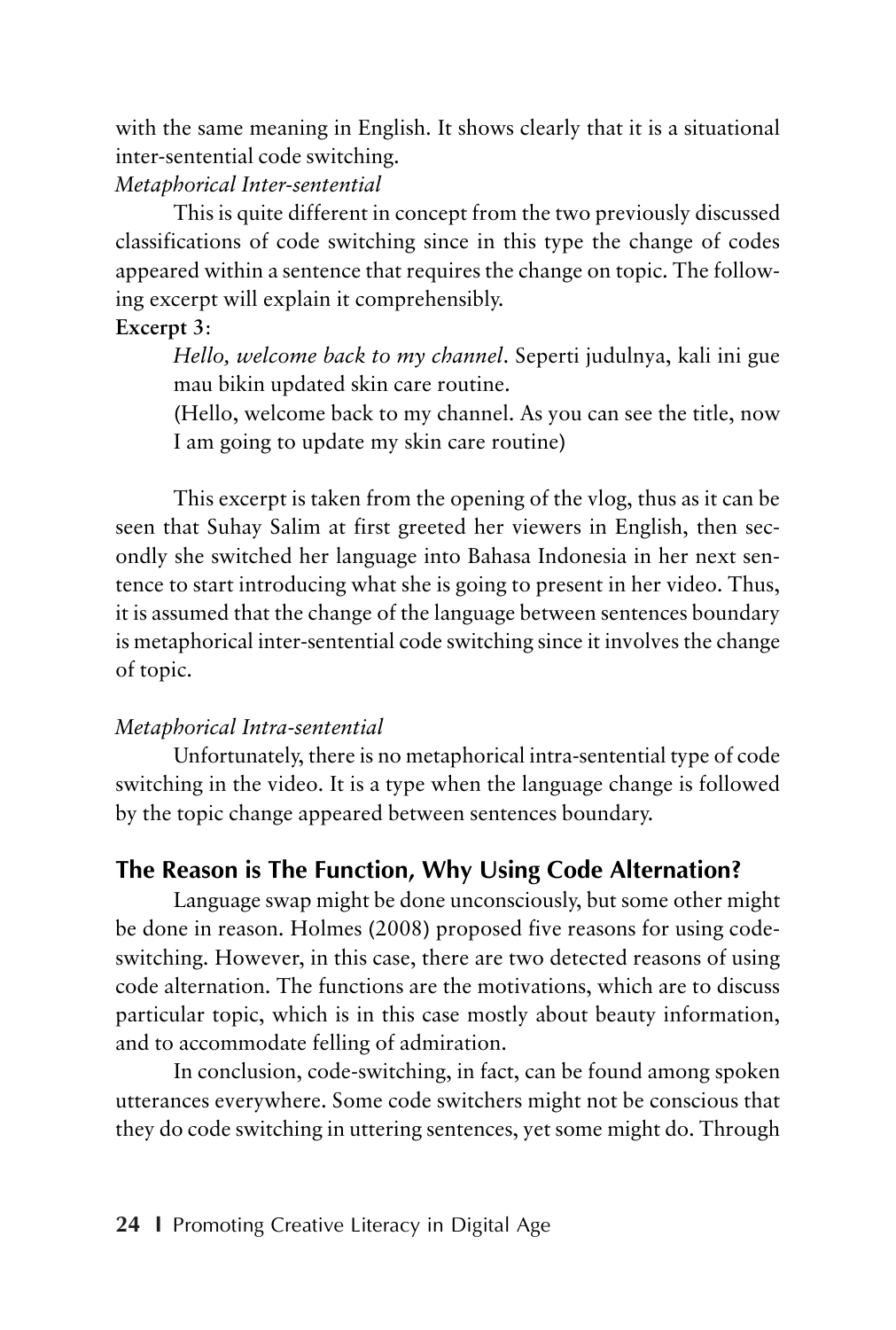code switching, particularly in a beauty vlog as what is analysed in this paper, the audiences can get more knowledge about some beauty products since some terms in beauty world is commonly known in English rather than in Bahasa Indonesia, such as *sunscreen*, *foundation*, *sheet mask*, et cetera. However, the use of code switching in spreading literacy among the speaker and the audiences is not limited only in beauty vlogs or in social media. Even so, the rapid spread of social media, especially YouTube, helps the rapid spread of knowledge in many aspects through code switching.

### **References**

- Al-Qayasi, N., & Al-Emran, M. (2017). Code-switching Usage in Social Media: A Case Study from Oman. *International Journal of Information Technology and Language Studies, 1*(1). Retrieved September 14, 2017, from http://journals.sfu.ca/ ijitls/index.php/ijitls/ article/view/5
- Bloom, K., & Johnston, M. (2010). Digging Into YouTube Videos: Using Media Literacy and Participatory Culture to Promote Cross Cultural Understanding. *The National Association for Media Literacy Education's Journal for Media Literacy Education*, 113-123. Retrieved August 24, 2017, from http://digitalcommons.uri.edu/jmle/ vol2/iss2/3/
- Cardenas-Carlos, M. S., & Irshyanti, N. (2009). Code Switching and Code Mixing in The Internet Chatting: Between 'Yes', 'Ya', and 'Si' A Case Study. Retrieved August 24, 2017, from http:// journal.jaltcall.org/articles/5\_3\_Cardenas.pdf
- Caze, S. L. (2017). Changing Classroom Practice Through Blogs and Vlogs. *Literacy Learning: The Middle Years, 25*(1). Retrieved August 24, 2017, from https://www.alea.edu.au/documents/item/1471
- Chen, S., Geluykens, R., & Choi, C. J. (2006). The Importance of Language in Global Teams: A Linguistic Perspective. *Management International Review, 46*, 679-695. Retrieved August 24, 2017, from http://link.springer.com/article/10.1007%2Fs11575-006-0122-6#/ page-1
- Halim, N. S., & Maros, M. (2014). The Functions of Code-Switching in Facebook Interactions. *Procedia-Social and Behavioral Sciences, 118*,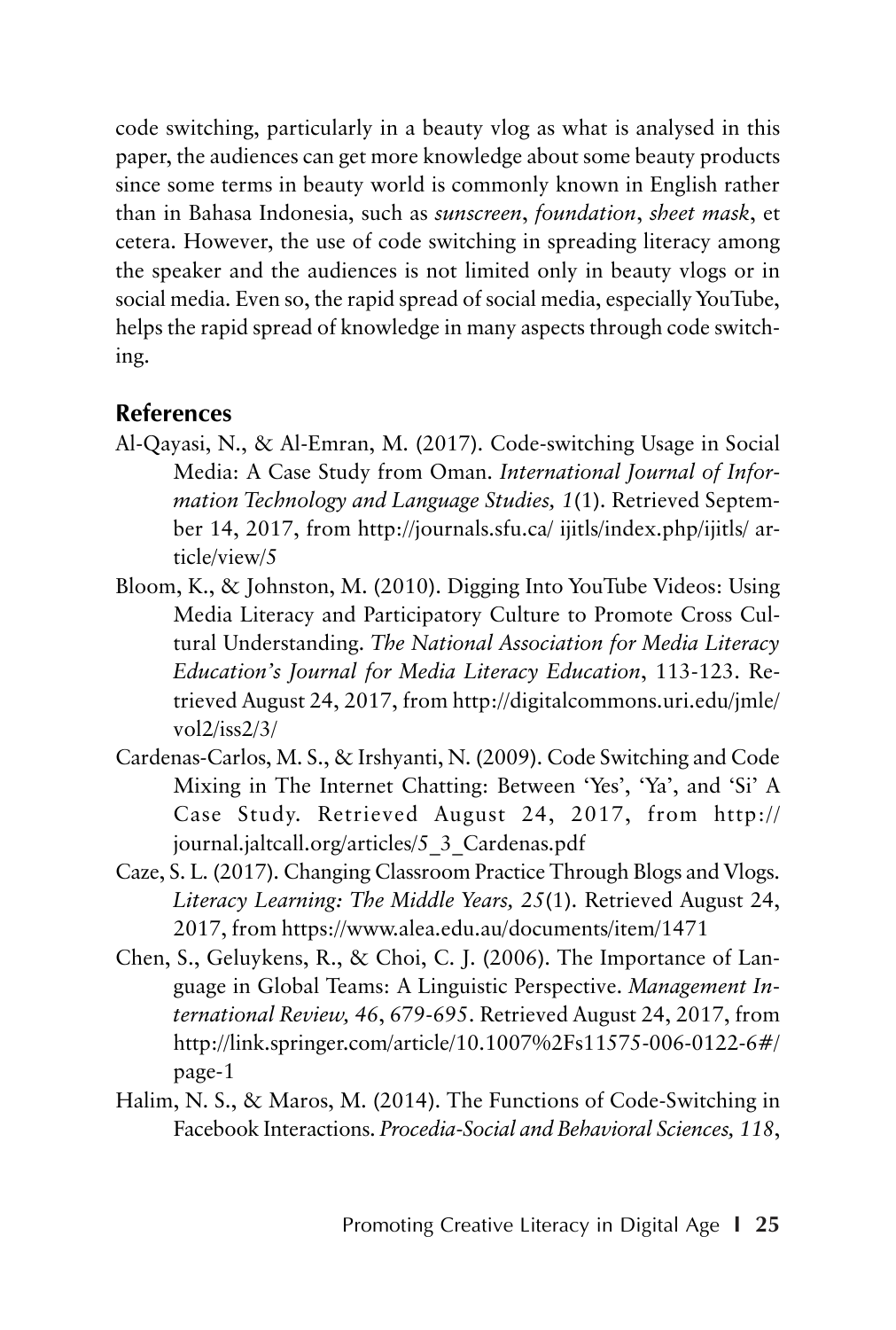126-133. Retrieved September 14, 2017, from http:// www.sciencedirect. com/science/article/pii/ S187704281401547X

- Holmes, J. (2008). An Introduction to Sociolinguistics. London: Pearson Education.
- Myers-Scotton, C. (2006). *Multiple Voices: an Introduction to Bilingualism.* Oxford: Blackwell Publishing.
- Oktaviyanti, C. K. (2017). Code Switching In Social Media: Self Learning Media of English as Foreign Language In the Asean Economic Community. *Proceedings Education and Language International Conference , 1*(1). Retrieved September 14, 2017, from http:// jurnal.unissula.ac. id/index.php/ELIC/article/ view/1232
- Tajolosa, T. D. (2013). Motivations for Code Switching In Advertisingand The Constructions of Consumers' Multiple Identities: The Case of Philippine TV Commercials. *Philippine ESL Journal, 11*. Retrieved September 14, 2017, from https://www.philippine-esl- journal.com/ wp-content/ uploads/2014/01/V11\_A4.pdf
- Vilares, D. e. (2016). En-Es-Cs: An English-Spanish Code Switching Twitter Corpus for Multillingual Sentiment Analysis. *Proceedings of the Tenth International Conference on Language Resources and Evaluation*, 4149-4153. Retrieved September 14, 2017, from https:// www.researchgate. net/publication/303666796\_EN- ES-CS An English-Spanish Code- Switching Twitter Corpus for Multilingual\_Sentiment\_ Analysis
- Waldron, J. (2012). YouTube, Famvids, Forums, Vlogs, and Blogs: International Music Learning In A Convergent On and Offline Music Community. *International Jurnal On Music Education*, 1-16. Retrieved August 24, 2017, from http://journals.sagepub.com/doi/abs/ 10.1177/0255761411434861
- Wardhaugh, R. (2006). *An Introduction to Sociolinguistics.* Oxford: Blackwell Publishing.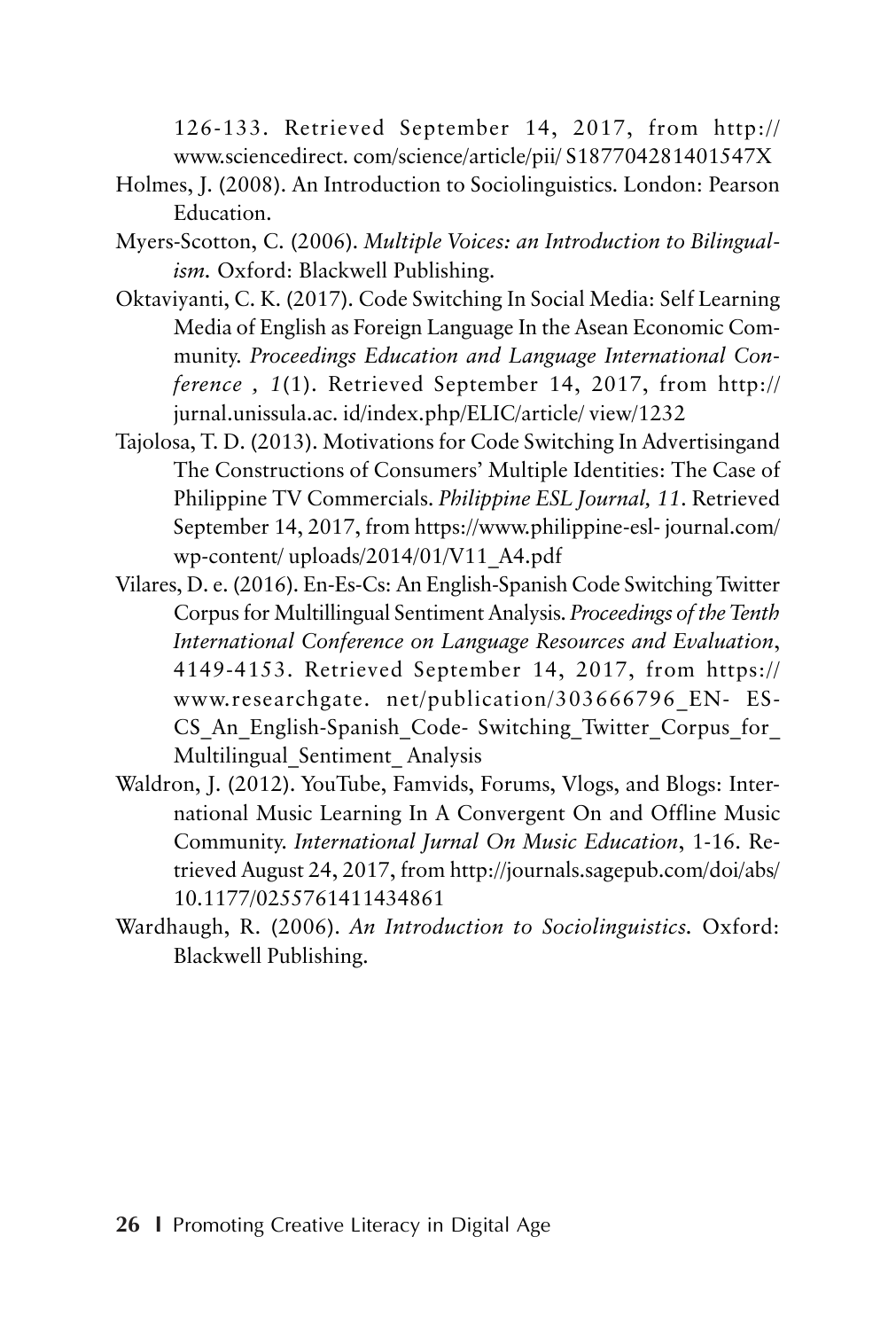## Digital Era: The Death of Indonesian Professional Writers?

### **Ali Imron**

"….to the government, protect the rights of children of the nation, including the work of the authors, so that this nation will become a great nation."

Habiburrachman El Shirazy

The title is supposed to be a question, instead of its possibility to be true as I am one of Indonesian writers who knows quite much about it. I have published six novels, one of which was also published in another country, Malaysia. I've been in this writing world for more than one decade and I think it is interesting and also important to see the life of the writing world in Indonesia at present from the professionals' perspective. Eventhough I am a writer (novelist), I will use data taken from another writer in Indonesia added by that from publisher as the main data, rather than just from my own. The data are taken from one of the best writers at present in Indonesia, Habiburrachman El Shirazy<sup>1</sup>, a publisher namely Pro U Media, and mine to complete the analyisis.

Internet started to be used rather widely in Indonesia around 2000. Yet, people normally surfed through computer, not mobile phone, still in limited access. In this period, having a private internet connection was still expensive; such luxury is only for companies or big institutions. Normal people usually went to *warnet* (internet cafe) to have it.

It was Nokia with its smartphones, together with some other brands that introduced the ease in connecting to internet on mobile phone. A new world came and telecommunication providers started to compete each other by offering facilities and low price. The peak began when Samsung,

Famous for his Islamic Novels which have been filmed like Ayat-Ayat Cinta and Ketika Cinta Bertasbih. Considered as one of the best writers in Indonesia and was rewarded as the best novelist by Insani in 2008.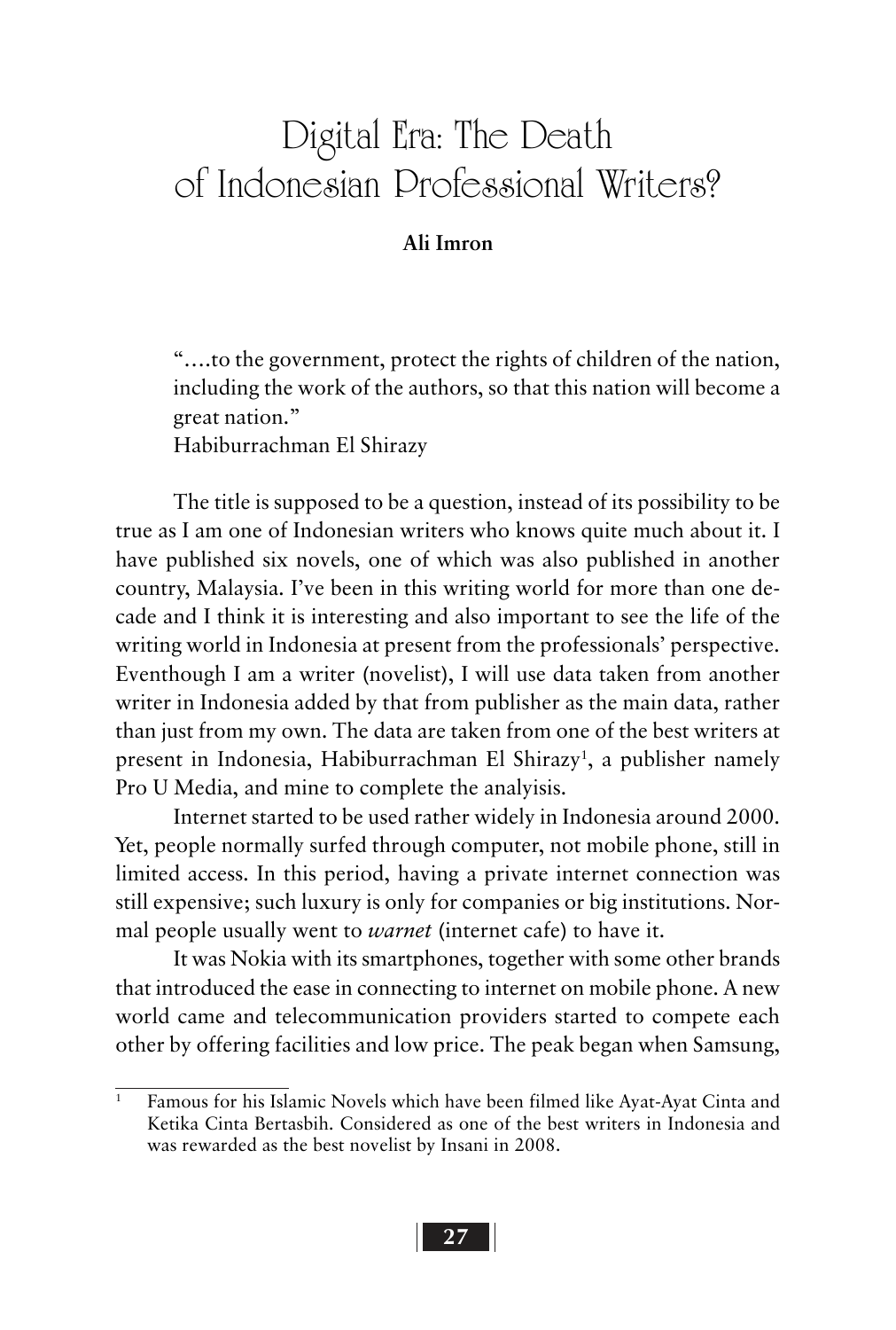as the main player, introduced *Android* system to replace the previous single strong system namely *Symbian*. Android then became the gate to the world wide web, making Indonesia a country with one of the biggest internet users in the world with more than 132 million users in 2016.2

## **The Positive Sides**

The most positive side from the advancement of digital era is always the ease in obtaining data, regardless whether or not the data is valid. People can get any information they need just by typing keywords related to what they are looking for. In authorship, it also provides shortcut to get the status as a "writer''. It has been widely known that couple years ago, to be a professional writer, someone had to pass a very difficult and hard process. He had to get the admission from publishers. It used to be common for a publisher to give contract for the one who had succesfully written in mass media more than once, or, if not through this phase, the admission would be in hand if he had got readers of his own. For this way, it could be by the acceptance of people for the work eventhough it hadn't been officially published (handwritten/simple print) like my case.

And the normal process seems to have changed. Literate people at any age could now write. Elementary students could share their first love story to all people around the world now! Writers are no longer selected by strict process related to the content, style, and also rules of the writing by experts (represented by publisher with its editors and proof readers). This is considerd to be positive as people now do not need to waste their time and energy if they want their writing to be read by others. The writing even could be read by people all around the world, not only just by neighbors or school mates. What they have to do is just knowing letters and having internet connection with one account of social media!

## **The Negatives**

The ease in above explanation at the same time also means a deterioration in authorship. As people do not have to pass hard and strict selection any longer, world wide web is now full of "unknown" writings. The word is given as we can easily find writings which contents are inap-

<sup>&</sup>lt;sup>2</sup> https://tekno.kompas.com.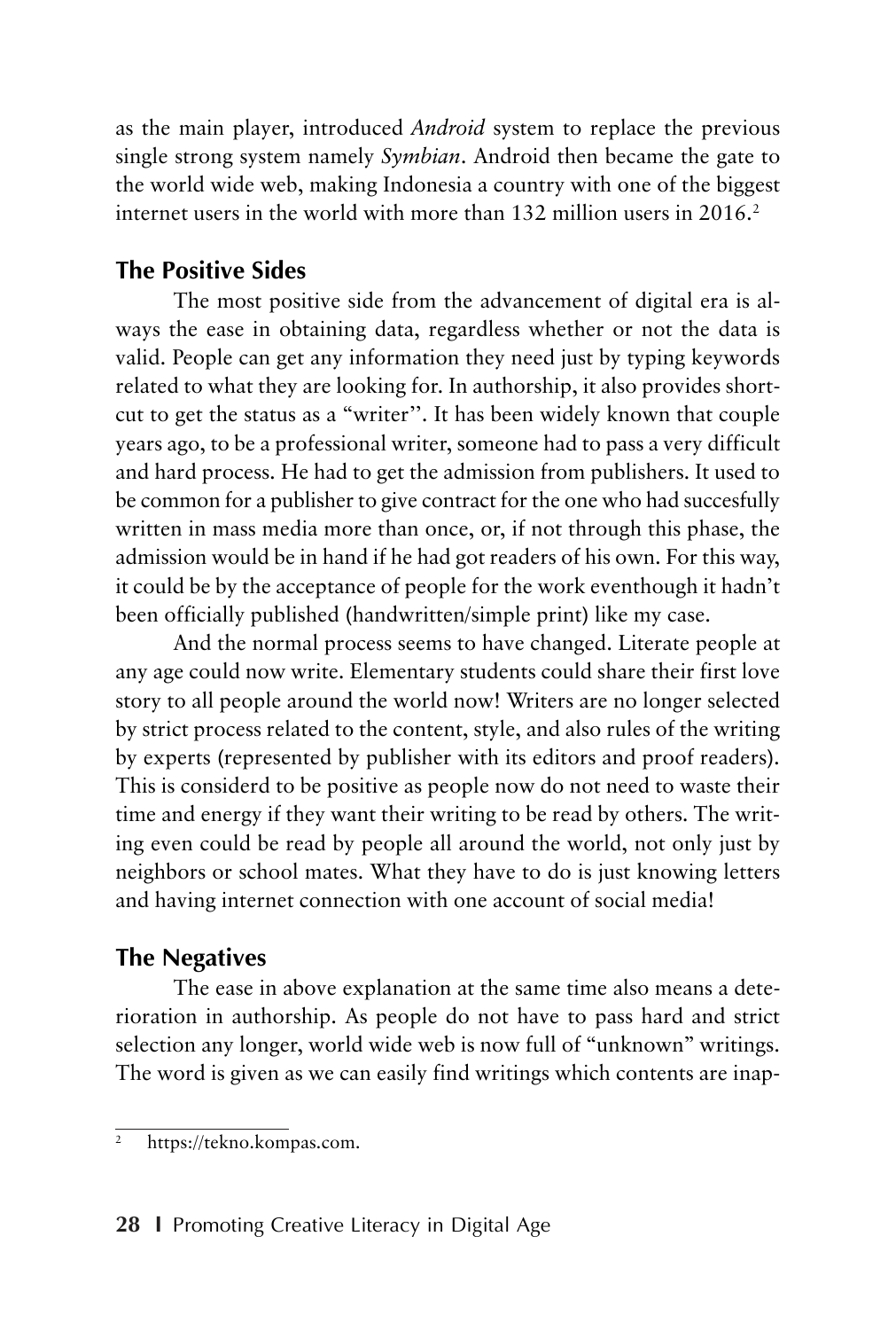propriate, or are written far away from writing standards and style, making them junks. This is exactly what Habiburrachman said, that the digital age is like a double-edged sword for the world of authorship in Indonesia.

It used to have only one term namely "writer" for someone who created (published) good writings. Today, we may say that there are at least two kinds of writer; writer and professional writer. The first refers to anyone who likes writing on blogs, or so. This kind of writer couldn't be assessed as the professionals. As one of the best writers in Indonesia at the present, Habiburrachman defines professional writer as an author who produces a good quality and tested work, are productive, and work professionally in the sense of noticing his rights as a writer in business. If he publishes a work there is a clear contract with the publisher, not like "volunteering". This definition implies that to be professional writer, there are standards to follow. The quality itself could be measured, i.e from the acceptance of readers, the amount of copies (editions), or awards by institutions.

The existence of these kinds of writers couldn't actually affect the professionals, authorship, and writing world with publishers as one of its main element. The negative is only about the content of their writings. These writers are not filtered by rules or experts, making thousands or may be millions of writings with unclear content filling the web! Unfortunately, the existing law in Indonesia make this situation a bad dream for professional writers.

#### **The Death of Indonesian Professional Writers?**

In advanced countries, the advancement of digital world gives advantages for book industry. It becomes easier for people to read (buy) books. There has been clear law about the copyright and all things related to publishing and selling books like Habiburrachman said. In developed countries, writers are not harmed by the advent of the digital age. Every time the work is downloaded, the writers get dollars. So they are not harmed. Conventional bookstores are closed, but digital bookstores grow as the replacement.

Unfortunately, Indonesia hasn't got it. The management of Pro U, a big publisher in publishing Islamic books, says that it becomes more difficult at present to sell books. Even proposals from wellknown writer couldn't be directly accepted to be published. There have been some standards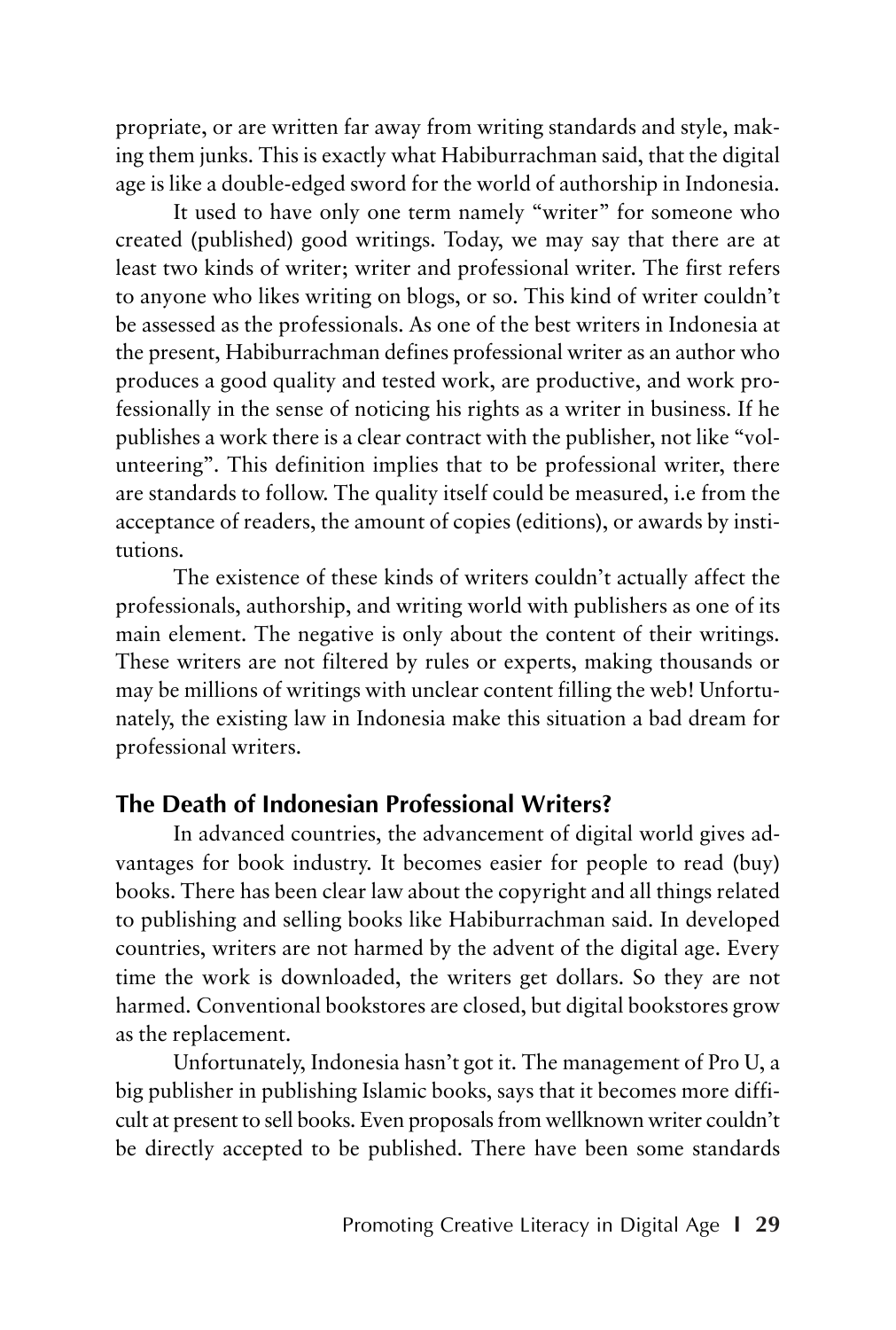regarding to the market, starting from the topic, to the amount of pages the book will be. On the other hand, the advancement of digital world has worsened the situation. I will start from my own experience. I am not among the best writers. Yet, I have my own strong market. A novel of mine has been published in Malaysia, and my novels have reached Asia. The first novel of mine, which has been re-published and sold out, was sold for more than 1.300 copies in its first month after being officially launched. It was published in 2008, and was reported to be sold out in 2 years (the publishers said there stock was run out and readers couldn't find it at bookstores any longer). Compared to the first, my second novel needed 8 years to be sold out. And during the 8 years, there were many people who wrote the content of the novel in social media like facebook. Like the second, my first novel has also been scanned and re-written in blogs and social media. Even readers once confidently ask me for the pdf file!

If a "small" writer like me could experience the disadvantages of digital world like this, how then you will think a big writer like Habiburrachman and many others? Habiburrachman said that almost all of his works had been pirated. In terms of royalty, he could have got more than two times from what he has got as a professional writer until now.

More bookstores are to be closed. Toga Mas as one of national level bookstores has lost its many branches. Gramedia has lost out much. It keeps selling "all 5000" for its books, in many cities in Indonesia, even couple months ago, one of its storehouse in Jogjakarta sold all books in a "crazy price".

If writers in advanced countries like U.S. and U.K could be very rich as dollars always comes to their pocket for every single file of their works, Indonesian professional writers struggle so much just to get the appreciation. Habiburrachman El Shirazy, one of the richest writers in Indonesia, sees the government as not being serious in taking care of this kind of problem (protection for writers).

After all, will us see the title of this essay as merely a question, or, a possibility? Quoting from Habiburrachman, the advent of digital world with its advancement, may not kill professional writers completely. Instead, it will destroy this book world.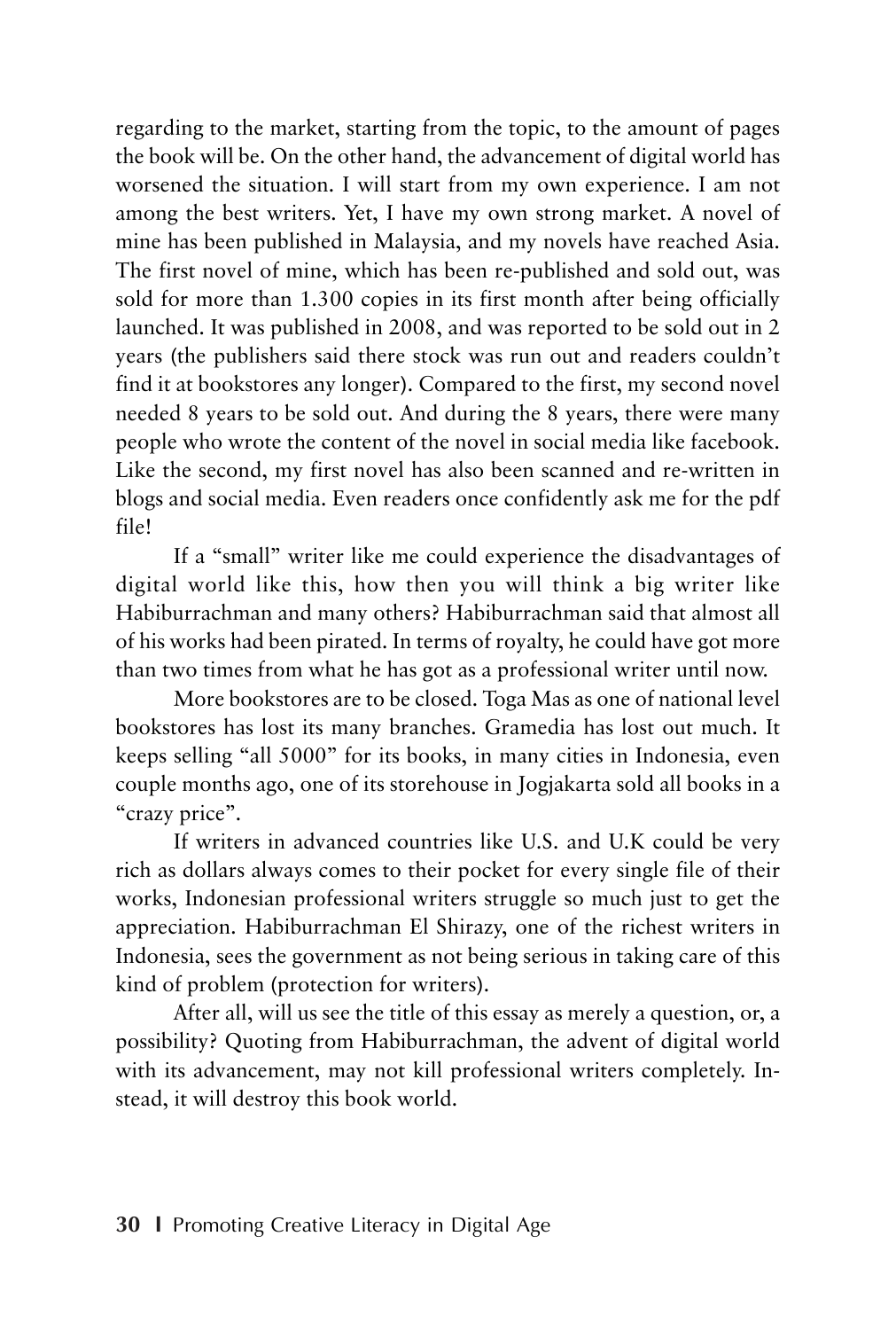# Food Photo Posting Trend on Instagram: Recalling or Food Porn?

#### **Kiantoro Andiek Setiawan**

Social media, such as Facebook, Twitter, YouTube, Path, Instagram, and<br>So on, has taken the major attention of the postmodern society. Children, teens, and adults have been quite familiar with the use of social media. Teens even spend up to 9 hours per day on accessing the social media everywhere at any time, mostly through their smartphone (Asano, 2017).

Instagram was introduced in 2010 (Hu et al., 2014; Huey and Yazdanifard, 2014). It has evolving features. At first, the users can only edit and share photos, but later on, the users can also snap photos and 15 seconds videos and share them with their followers (Huey and Yazdanifard, 2014). According to Salomon (2013) in Huey and Yazdanifard (2014), Instagram achieved its popularity as the third most popular social network among the college students in the United States, with 100 million monthly active users, 40 million daily uploaded photos, 8,500 likes and 1,000 comments per second. Due to the high number of uploaded photos, Instagram can be recognized as one of the most famous photo-sharing applications in the world.

There are six most popular photos shared or posted on Instagram; self-portraits, friends, activities, captioned photos (pictures with embedded text), food, and gadgets (Hu et al., 2014). However, nowadays, we found more people posting photos of food they eat on their Instagram. I am particularly interested in the action behind the food photo posting trend on Instagram. In this essay, I investigated the act by carefully examining the ideal concept of photo capturing and sharing as well as the food porn concept.

There are several things we need to consider about the photo capturing and sharing in the present day. First, mostly, the photos are captured using the smartphone camera. It means that everyone at any time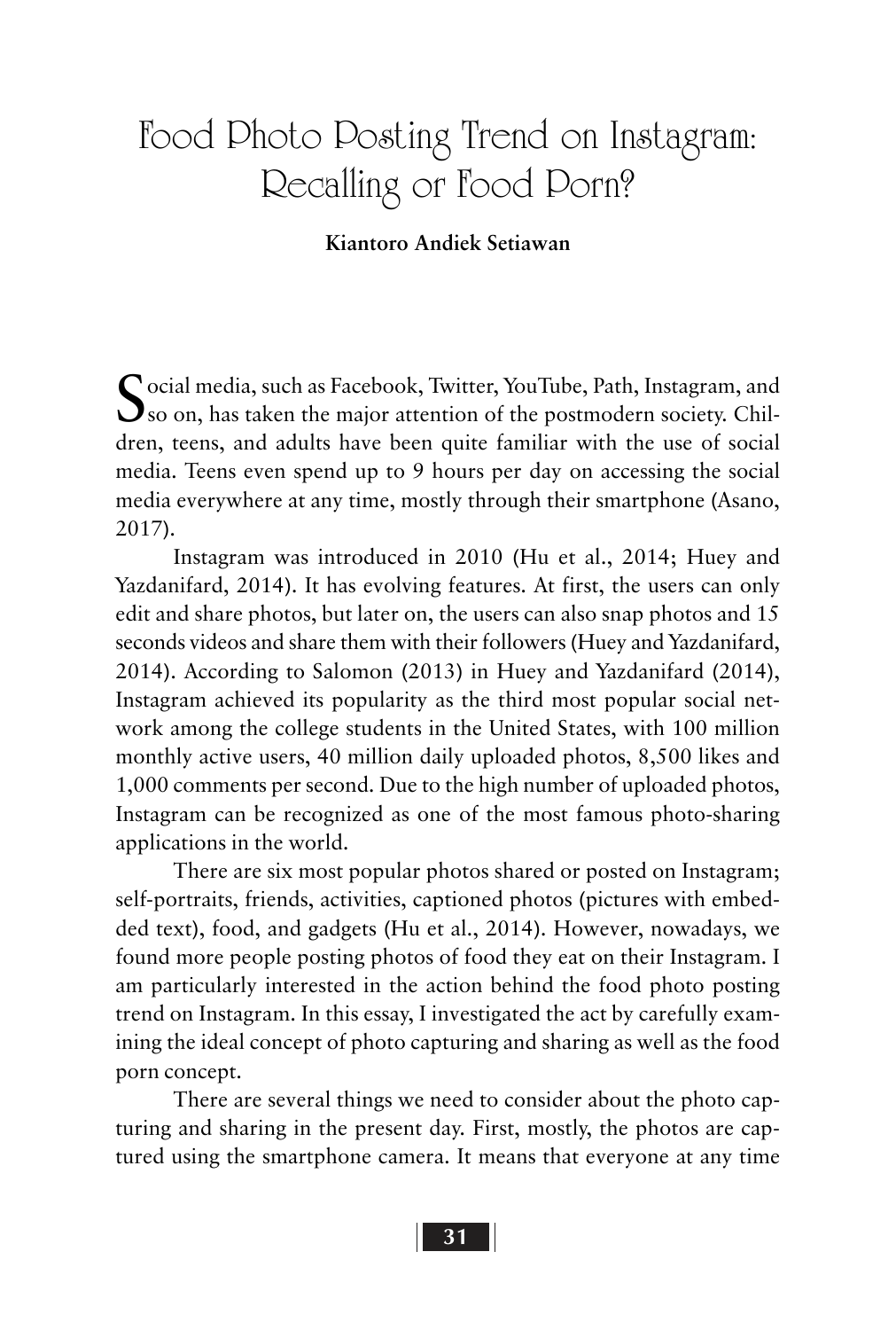can directly take the photos when they find something interesting. Second, they are categorized into personal photographs. Ideally, personal photographs are made by ourselves, family or friends, not by professional photographers and not for mass audiences (Chalfen, 1981; Slater, 1995 in Mendelson and Papacharissi, 2010). They emphasize how lives to be remembered (Holland, 1997 in Mendelson and Papacharissi, 2010). In brief, the fundamental aim of photo capturing and sharing is to recall what happened in our life, and the photos are actually "personal". Since they are personal, they should only be consumed exclusively or even if they are shared, they should be shared only among family, friends or people who are known "personally". Contextualizing on the food photo capturing and sharing on Instagram, definitely, the food photos are captured using the smartphone camera when certain foods are found to be interesting. Therefore, if the intention of capturing and sharing the photos is to recall what happened, the food photos should present the person with the food, and the photos should not be publicly posted on the Instagram, where everyone can see them. In other words, the food photo capturing and sharing on Instagram has contradicted the ideal concept of photo capturing and sharing, which is to recall what happened in people's life.

If the food photo posting trend on Instagram contradicted the act of recalling, then the possible answer might be found in the discussion of food porn concept. According to McBride (2013), food porn is defined as "food that is so sensationally out of bounds of what a food should be that it deserves to be considered pornographic." It refers to a very stylized and unnatural food images displayed in magazines, ads, and social media (as Instagram), which aims to encourage the eating desire. It is about placing food as a show or prioritizing the food visual presentation more than its nutritional value (Koh, 2014). In brief, the key characteristics of food porn are unnatural, impressively displayed, and inducing the eating de-



#### **32 I** Promoting Creative Literacy in Digital Age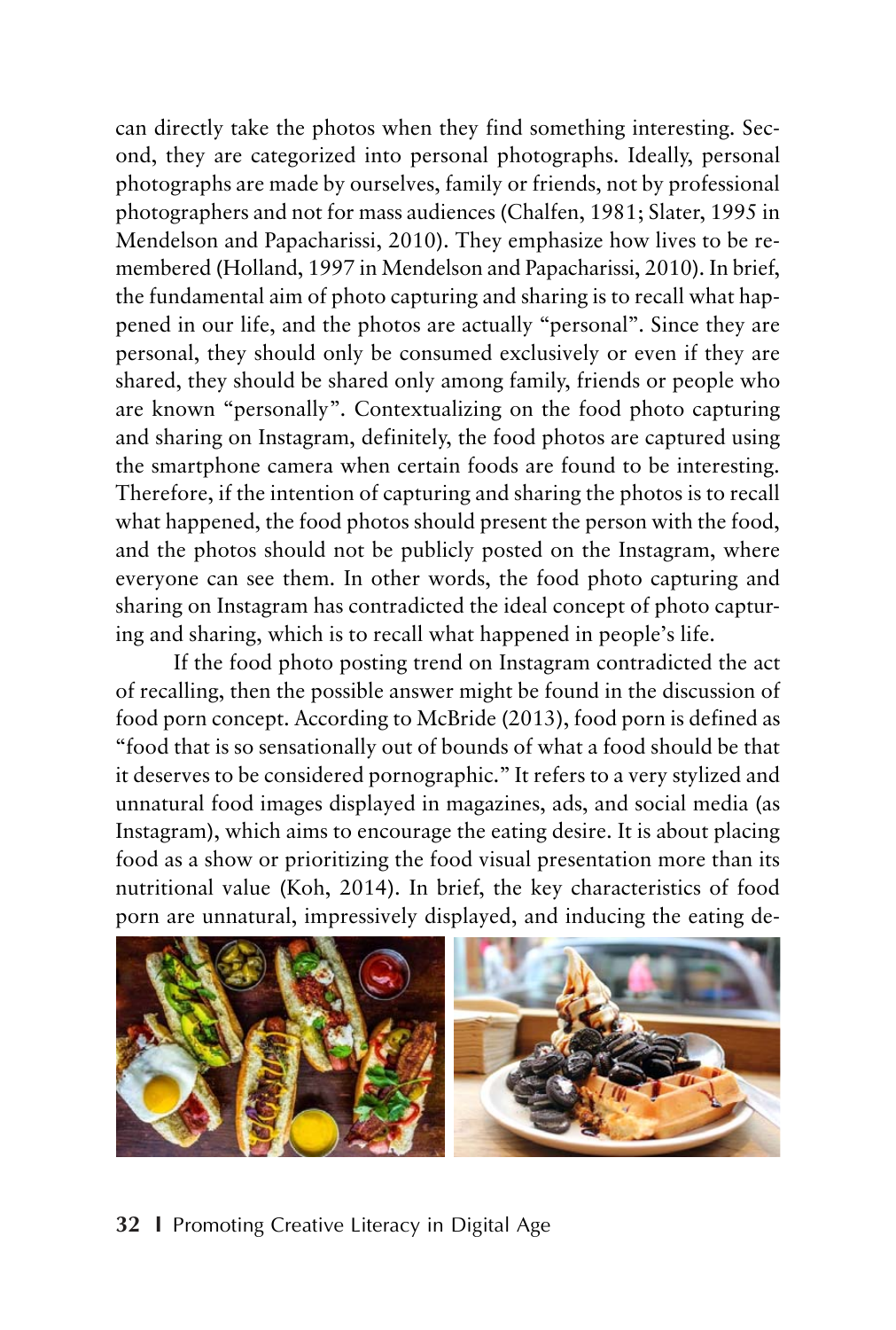sire. The examples of food porn images can be seen in the following pictures.

Both pictures are unnatural (we would not find it in our daily cooking), impressively displayed (using some photo effects), and inducing the eating desire (generating mouthwatering and hungry effects).

Taking accounts into several food photos posted on Instagram, most of them fall into the criteria of food porn rather than a recalling. It is due to the fact that most of the Instagram users focus on the food presentation. They found that the food is interesting, and then they captured the food photos and posted them on Instagram. Also, since Instagram also provides 24 photo filtering effects, the Instagram users are able to ma-



nipulate the food photos making them appear more impressive. Here are some examples of food photos from Instagram.

Finally, it is so interesting that the presence of social media endorses more people posting photos of food they eat. Behind the food photo posting trend on Instagram, the food porn concept is preserved and established further rather than the act of recalling. People tend to make a shift on capturing and sharing photos that ideally is personal and exclusive into a massive public consumption with the support of social media as Instagram.

#### **References**

Asano, E. (2017). *How much Time do People Spend on Social Media? (Infographic).* (on-line). Retrieved August 29, 2017, from http:// www.socialmediatoday.com/.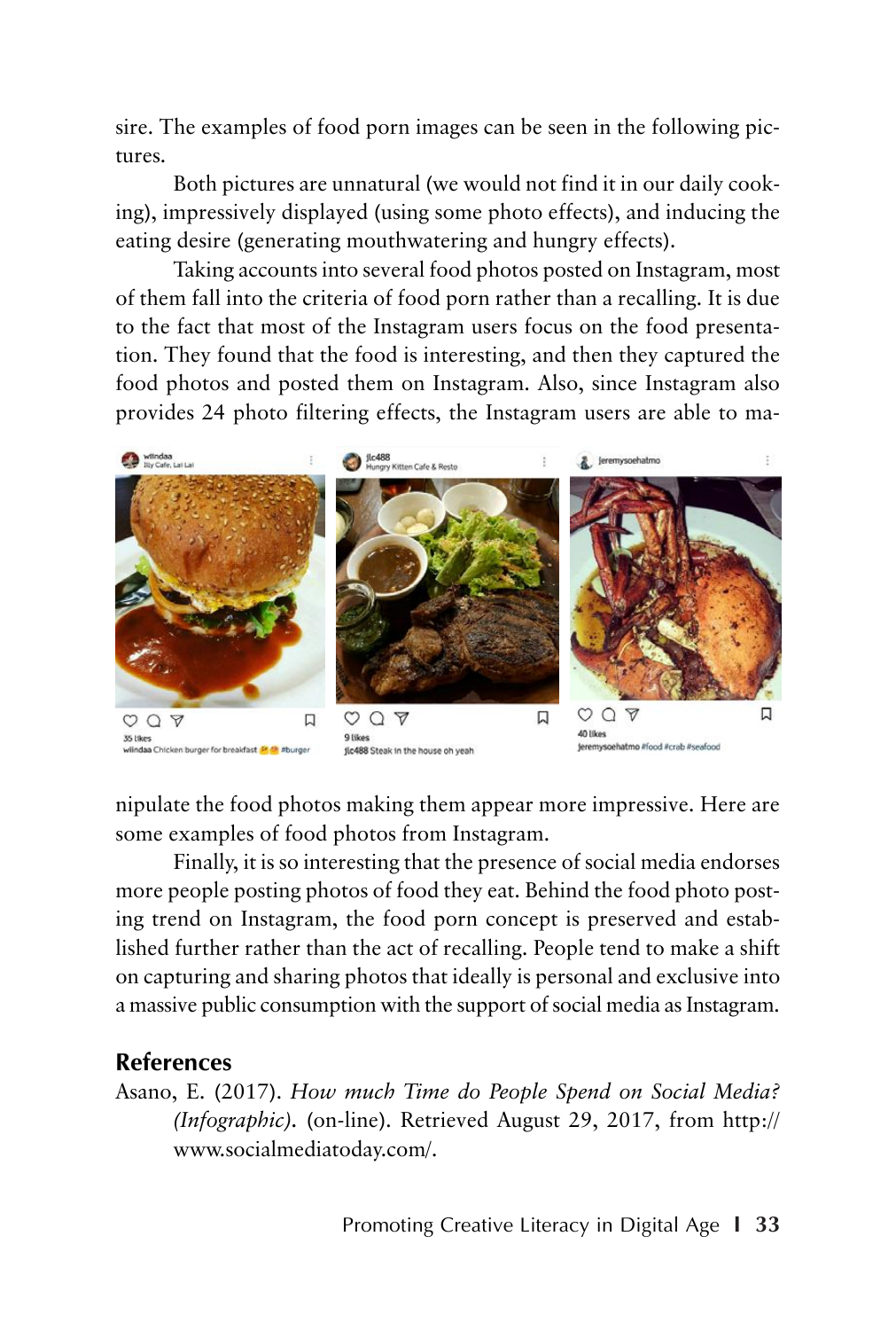- Hu, Y., Manikonda, L. & Kambhampati, S. (2014). *What We Instagram: A First Analysis of Instagram Photo Content and User Types*. Proceeding. The Eighth International AAAI Conference on Weblogs and Social Media, 595-598. Michigan.
- Huey, L.S. & Yazdanifard, R. (2014). *How Instagram Can be Used as A Tool in Social Networking Marketing*. (on-line). Retrieved August 29, 2017, from http:// www.researchgate.net/.
- Koh, G. (2014). *Food Porn as Visual Narrative: Food Blogging and Identity Construction*. Southeast Asian Review of English, 52(1), 122- 142.
- McBride, A. E (2013). *Food Porn*. Gastronomica: The Journal of Food and Culture, 10(1), 38-46.
- Mendelson, A.L. & Papacharissi, Z. (2010). *Look at us: Collective Narcissism in College Student Facebook Photo Galleries*. Research Paper. The Annual Meeting of the International Communication Association, 1-37. Suntec Singapore International Convention & Exhibition Centre, Singapore.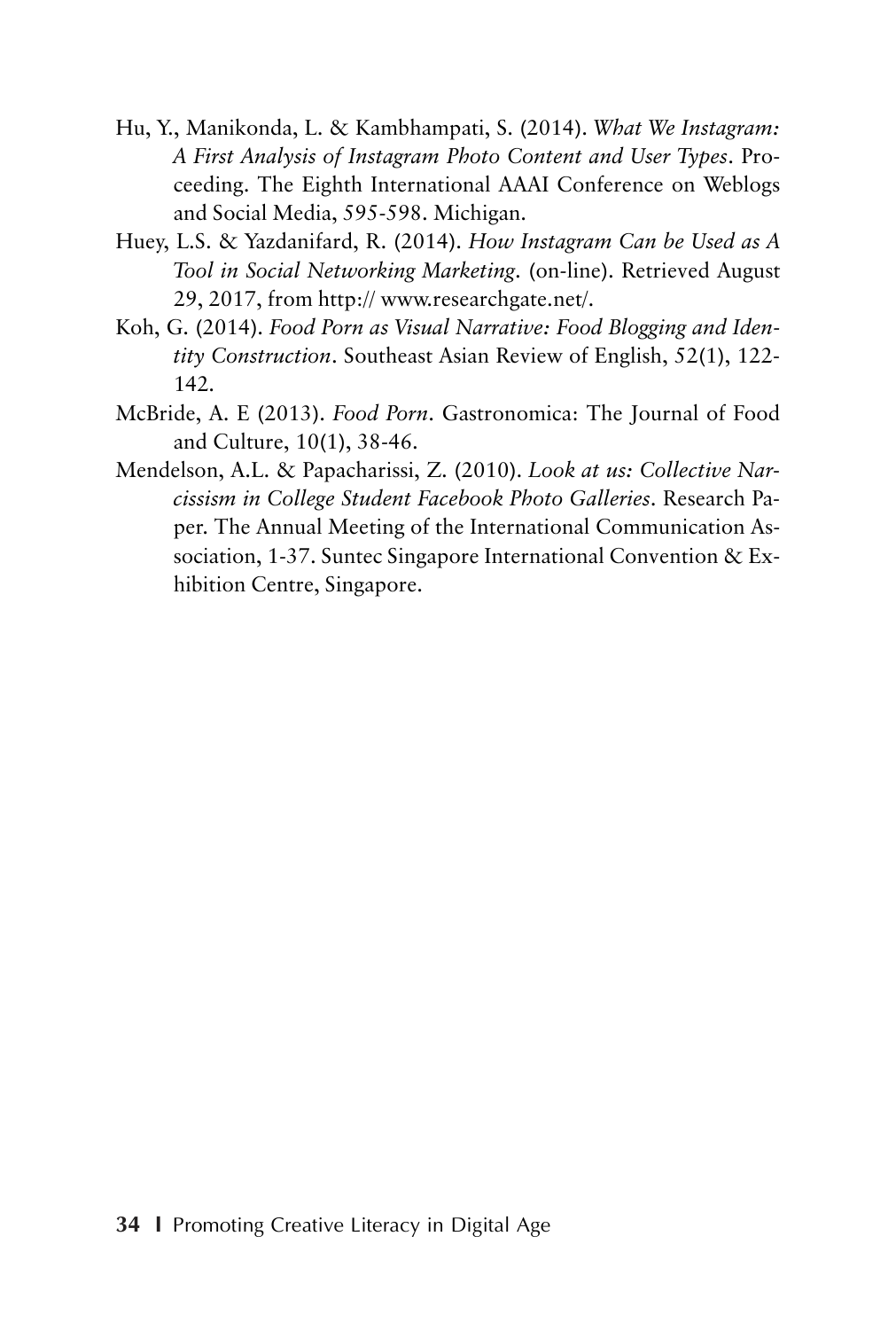The Language Function on Social Media: Ridwan Kamil's Idiolect on the Instagram Captions during Indonesia's 72nd Independence Day

> **Intan Amalia Dita Dewi Palupi**

#### **Introduction**

People's interaction in this digital era generates the emergence of various easy communication media such as social media. One of the most used social media today is Instagram. Per July 2017, Instagram became the most visited social networking sites every month after Facebook and Youtube (Assiem, 2017). Indonesia itself contributes about 45 million users for this social media (Tempo, 2017). With Instagram, everybody is able to exchange information and make complaints, especially to the politicians and state officials. One of the politicians who is active in the social media is Ridwan Kamil, Bandung's incumbent mayor serving in 2013- 2018. Ridwan Kamil is listed as one of the most active politicians in the social media (Nurohmah, 2015). Through his captions, Ridwan Kamil utilizes Instagram as the media to spread the information and communicate with Bandung netizens (Jawaami, 2017). Interestingly, Ridwan Kamil's Instagram posts tend to obtain the positive responses not only from Bandung citizens, but also from the netizens from all over Indonesia. This is closely related to the use of languages that he employs in his captions.

The languages employed by Ridwan Kamil in his Instagram captions demonstrate the existence of idiolect or the individual's language which cannot be separated from his background as the politician as well as the head of his household. Idiolect is a representation of a person's characters that appears simultaneously (Panicheva, Cardiff, Rosso, 2010). Idiolect can be seen from the color sound, diction, language style, sentence arrangement, and so on. This essay aims to expose the language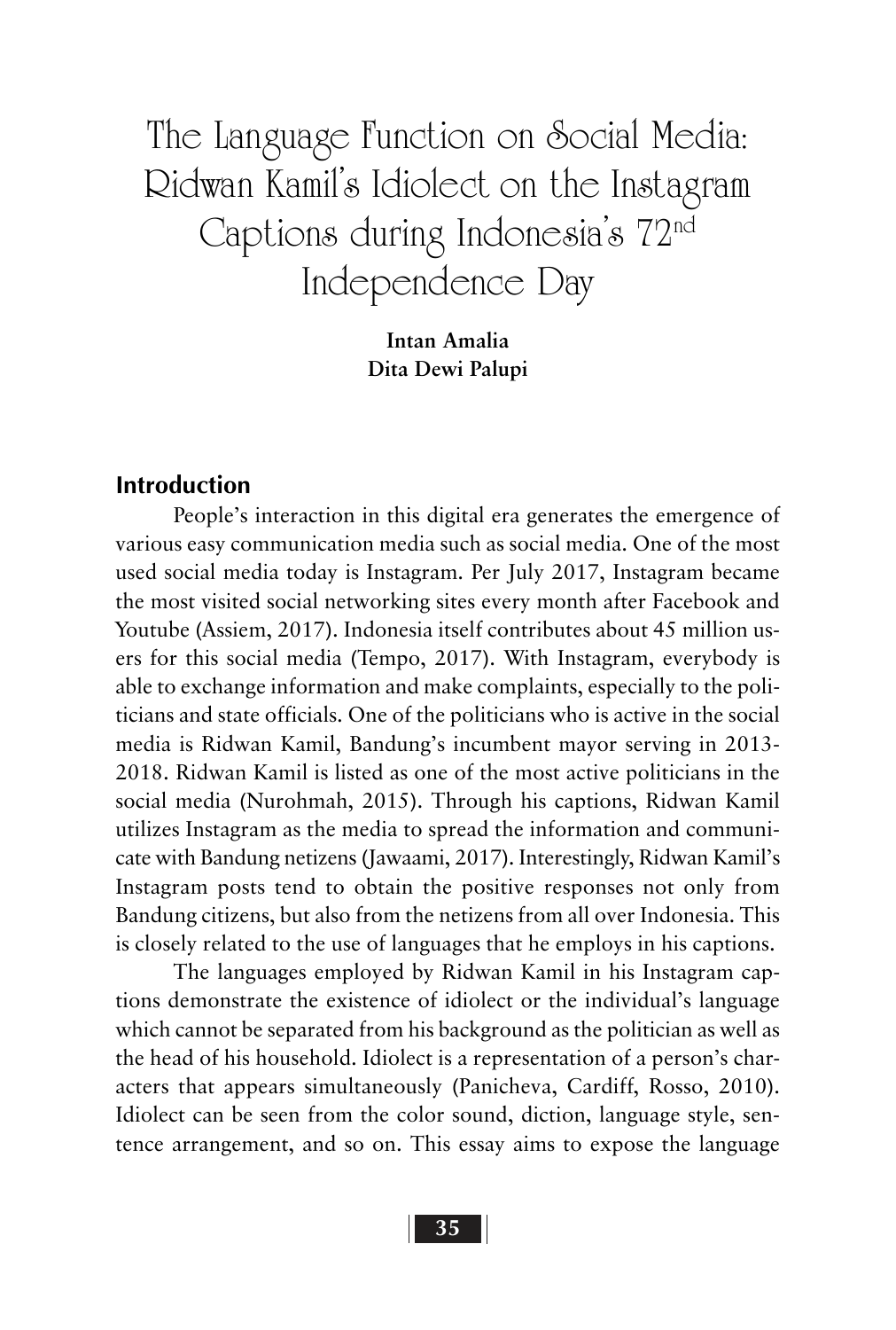function in Ridwan Kamil's Instagram captions that are utilized to interact with the society as well as to describe his idiolect.

## **Language Function in Ridwan Kamil's Instagram Captions**

The main function of language is as a mean of communication (Sumarsono, 2004:143). In this case, Ridwan Kamil employs language in his Instagram captions to communicate with the netizens. Ridwan Kamil always uploads the pictures with interesting captions in his daily activities, both about his family and his occupation as a mayor. His activities are appreciated well by Bandung netizens, even by most of Indonesian netizens. According to Munandar and Suherman (2016), the mayor of Bandung shares the information, communication, and happiness with the townspeople he leads through the social media. The simple happiness is seeing a respected leader openly utilizes the social media that is attached to the society to ensure the functioning of the government and to try to communicate directly with them so that they feel very close and familiar with the figure of their leader (p. 429). Thus, it can be seen that language is not only a tool to express someone's mind and feelings as well as it is not merely a meaningful row of sounds, but it is also employed to express intentions and carry out social functions. Ridwan Kamil utilizes interesting language in the captions on Instagram so that he acquires many positive responses from the netizens. It demonstrates that he is able to employ the language function in his social media well.

# **Ridwan Kamil's Idiolect on the Instagram Captions during Indonesia's 72nd Independence Day**

Idiolect is an individual language variation. It is a representation of a person's characters that appears simultaneously which is influenced by the gender, social class, occupation, age, and traits (Panicheva, Cardiff, Rosso, 2010). As mentioned previously, idiolect can be observed from the color sound, diction, language style, sentence arrangement, and so on. Idiolect cannot be separated from the person's background, whom in this case is Ridwan Kamil.

Ridwan Kamil was born in Bandung on October 4, 1971. After graduated from the senior high school, he continued his study to Bandung Institute of Technology (ITB) majoring in Architectural Engineering from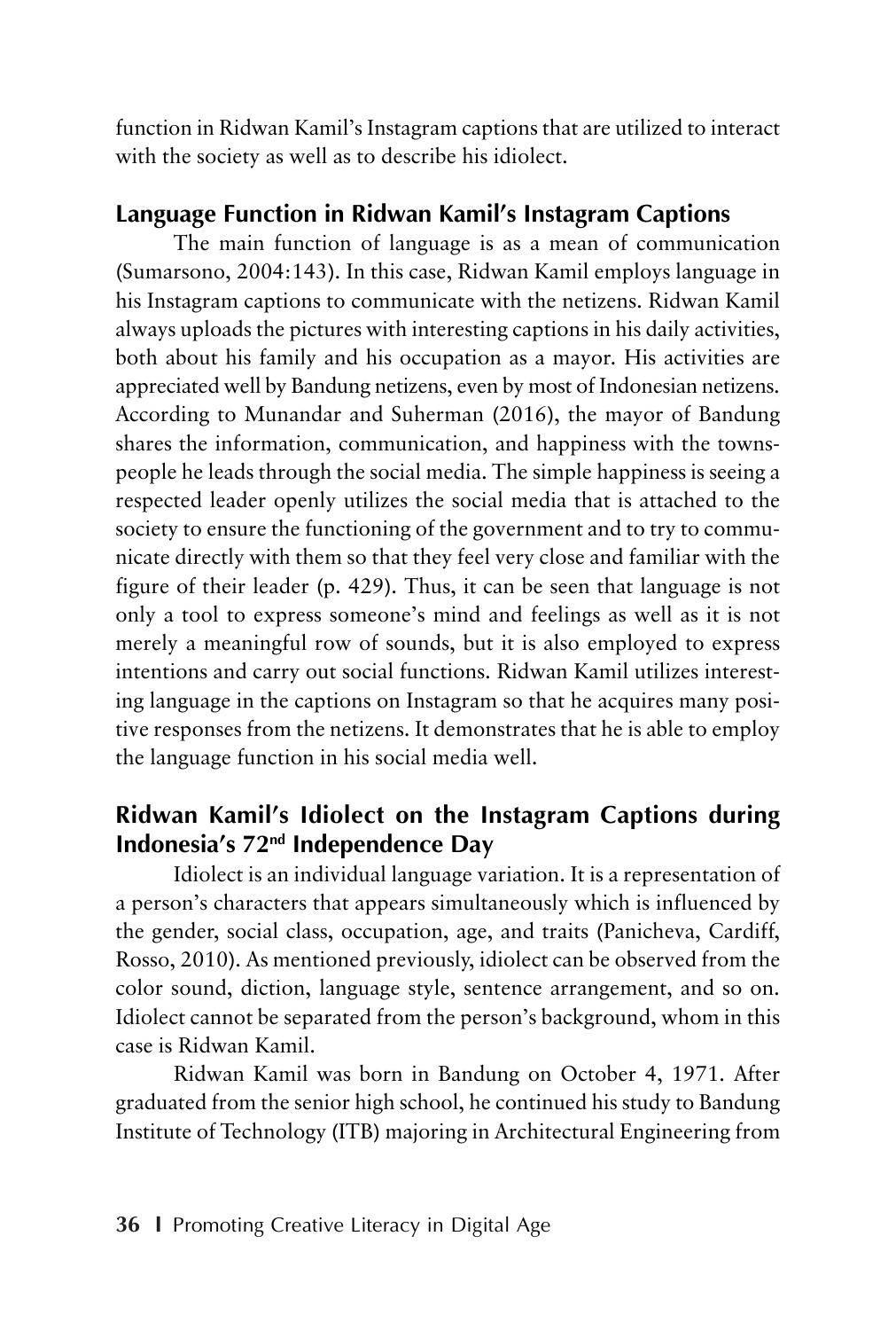1990 to 1995. After that, he acquired the master scholarship to the University of California, Berkeley. He is married and has two children. He is an architect, a lecturer of ITB, and the mayor of Bandung from 2013 to 2018. He obtains many awards which demonstrate that he is an active and creative person. By observing his background to figure out his idiolect, the analysis on the language utilized in his Instagram captions is required. The use of dictions is the thing that should be noticed since the choice of words is essential in conveying the ideas. A person who has a lot of knowledge in the vocabulary will also have the ability to choose the right and appropriate words in describing his ideas.

The first Instagram post of Ridwan Kamil on Indonesia's Independence Days was captioned "*Happy Birthday Camillia Laetitia Azzahra alias neng Zara. @camilliazr\_. Semoga jadi anak solehah dan anfauhumlinnas. On your birthday the whole nation is always in a celebration and happy. \*karena neng Zara ultah, semoga semua produk di Zara store hari ini diskon 72%*". In this caption, Ridwan Kamil utilizes the code-mixing so that the caption looks interesting and funny. Furthermore, the last part of the caption, i.e., "*karena neng Zara ultah, semoga semua produk di Zara store hari ini diskon 72%*", does not have any relation with the previous part that mentions the birthday of her daughter, Zara, and the retail clothing store which has the similar name. This demonstrates that he is a jaunty person who knows what is trending in his surroundings, and this retailer is somewhat a trendy brand in Indonesia. Ridwan Kamil wrote this caption only for a joke, yet it gains many attentions from the netizens and it also obtains mostly the positive responses.

Then, the second Instagram post of Ridwan Kamil on Indonesia's Independence Days was captioned "*Memakai baju yang hanya dipakai sekali dalam setahun. Happy Independence day!*" This post demonstrates Ridwan Kamil who wears his office suit as the mayor of Bandung. The caption of this post employs the code-switching from Bahasa Indonesia to English. The caption also informs that the office suit is only worn once in a year with the easy-to-comprehend dictions. Then, Ridwan Kamil pronounced the "Happy Independence Day" in English. This might reflect either his educational background that he studied abroad or demonstrates that he is actually has good knowledge in English idioms.

After that, the third Instagram post of Ridwan Kamil on Indonesia's Independence Days was captioned "*Karena di Bandung, balap makan*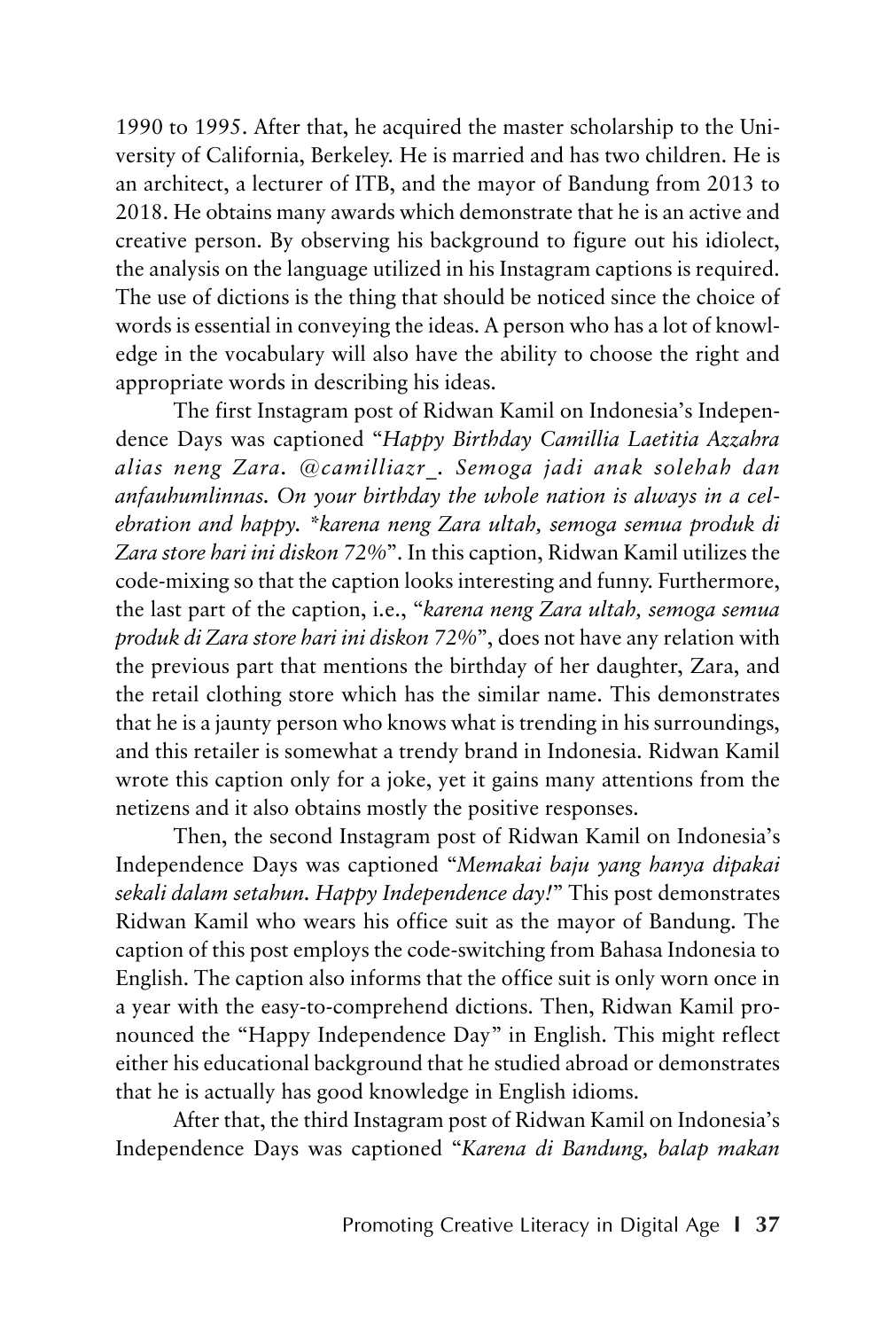*kerupuk sendirian sudah terlalu mainstream. Jadinya dibikin berpasangan agar pikabitaeun. kuncinya: harus kerjasama dan satu hati.*" In this post, Ridwan Kamil wrote the caption to explain the picture of him with his wife. He mentions that "*balap makan kerupuk sendirian sudah terlalu mainstream.*" This sentence utilizes the code-mixing in English. The jargon "*sudah terlalu mainstream*" was extremely popular in the cyberspace, thus this demonstrates that Ridwan Kamil also follows the current trend in the netizens. Then, he employs the code-mixing with Sundanese to emphasize that he is a Bandung citizen, thus this will gain sympathy from the netizens, especially Bandung netizens.

Therefore, based on the Intagram captions of Ridwan Kamil, his idiolect is clearly visible. If a person mentions that there is a politician who is willing to actively provide some information about political and personal things on the social media with the easy and interesting language as well as often mixing three languages, Indonesian netizens will refer it to Ridwan Kamil, the incumbent mayor.

#### **Conclusion**

Based on three posts' captions on Ridwan Kamil's Instagram account during Indonesia's 72nd Independence Day, Ridwan Kamil shows that he can convey his ideas well and interestingly so that the netizens tend to give positive responses. This demonstrates that Ridwan Kamil can utilize the language function as the mean of communication in the social media both as the head of his family and as the mayor. Ridwan Kamil's idiolect is visible through the dictions on his captions which show easy and comprehensible language. He is not shy in writing about his family even if he is a mayor. He also uses some trending jargons to show that he also follows the language development of Indonesian netizens. In his caption, it also appears that he masters at least three languages, i.e., Bahasa Indonesia, English, and Sundanese. Ridwan Kamil always employs those three languages both in the code-switching and code-mixing in his Instagram captions. Therefore, Ridwan Kamil's idiolect is the use of easy, interesting, and comprehensible language as well as the use of code-mixing of three languages, and these things can be comprehended when seeing his background as a politician and a father of a family.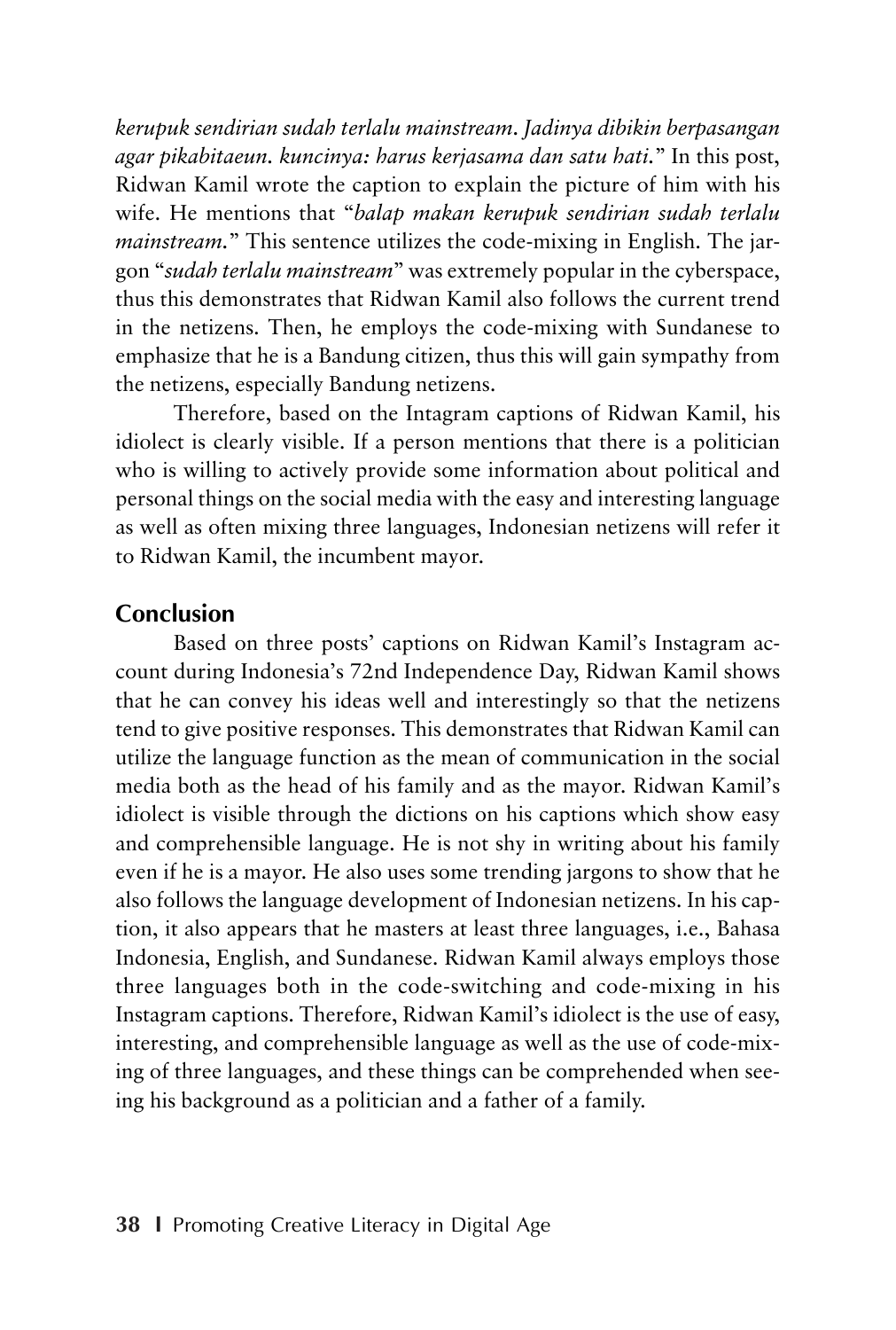### **References**

- Assiem, A. (2017). *Top 15 Most Popular Social Networking Sites and Apps [July 2017]*. Diambil dari https://www.linkedin.com/pulse/top-15 most-popular-social-networking-sites-apps-july-ali-assiem.
- Jawaami, A. J. (2017). *IniAlasan Kang Emil Aktif di Medsos*. Diambildari http://ayobandung.com/read/20170419/64/18923/ini-alasan-kangemil-aktif-di-medsos.
- Munandar, H., Suherman, M. (2016). Aktivitas Komunikasi Pemerintahan Ridwan Kamil di Media Sosial. *ProsidingHubungan Masyarakat*. 423-430.
- Nurohmah, A. (2015) *5 Politikus ini nggak pernah jaimaktif di medsos, salut!* Diambildari https://www.brilio.net/news/5-politikus-ininggak-pernah-jaim-aktif-di-medsos-salut-150906h.html.
- Panicheva, P., Cardiff. J., Rosso, P. (2010). Personal Sense and Idiolect: Combining Authorship Attribution and Opinion Analysis. *Seventh International Conference on Language Resources and Evaluation, Malta*.
- Ridwan Kamil [@ridwankamil]. (2017, August 17). [Happy Birthday Camillia Laetitia Azzahra alias neng Zara]. Diambildari https:// www.instagram.com/p/BX4Ph46Dbhh/?taken-by=ridwankamil.
	- \_\_\_\_\_\_\_. (2017, August 17). [Memakaibaju yang hanya dipakai sekali dalam setahun]. Diambil dari https://www.instagram.com/p/BX4jr5UDoYj/ ?taken-by=ridwankamil.

\_\_\_\_\_\_\_. (2017, August 17). [Karena di Bandung, balap makan kerupuk sendirian sudah terlalu mainstream]. Diambil dari https:// www.instagram.com/p/BX5OLWsjGu5/?taken-by=ridwankamil.

Sumarsono. (2004). *Buku Ajar Filsafat Bahasa*. Jakarta: Grasindo.

- Tempo. (2017). *45 Juta Pengguna Instagram, Indonesia PasarTerbesar di Asia*. Diambildari https://bisnis.tempo.co/read/news/2017/07/26/ 090894605/45-juta-pengguna-instagram-indonesia-pasar-terbesardi-asia.
- Wink. (2014). *BiografidanProfilRidwanKamil Biodata Walikota Bandung*. Diambildari http://www.biografiku.com/2014/09/biografi-ridwankamil-walikota-bandung.html.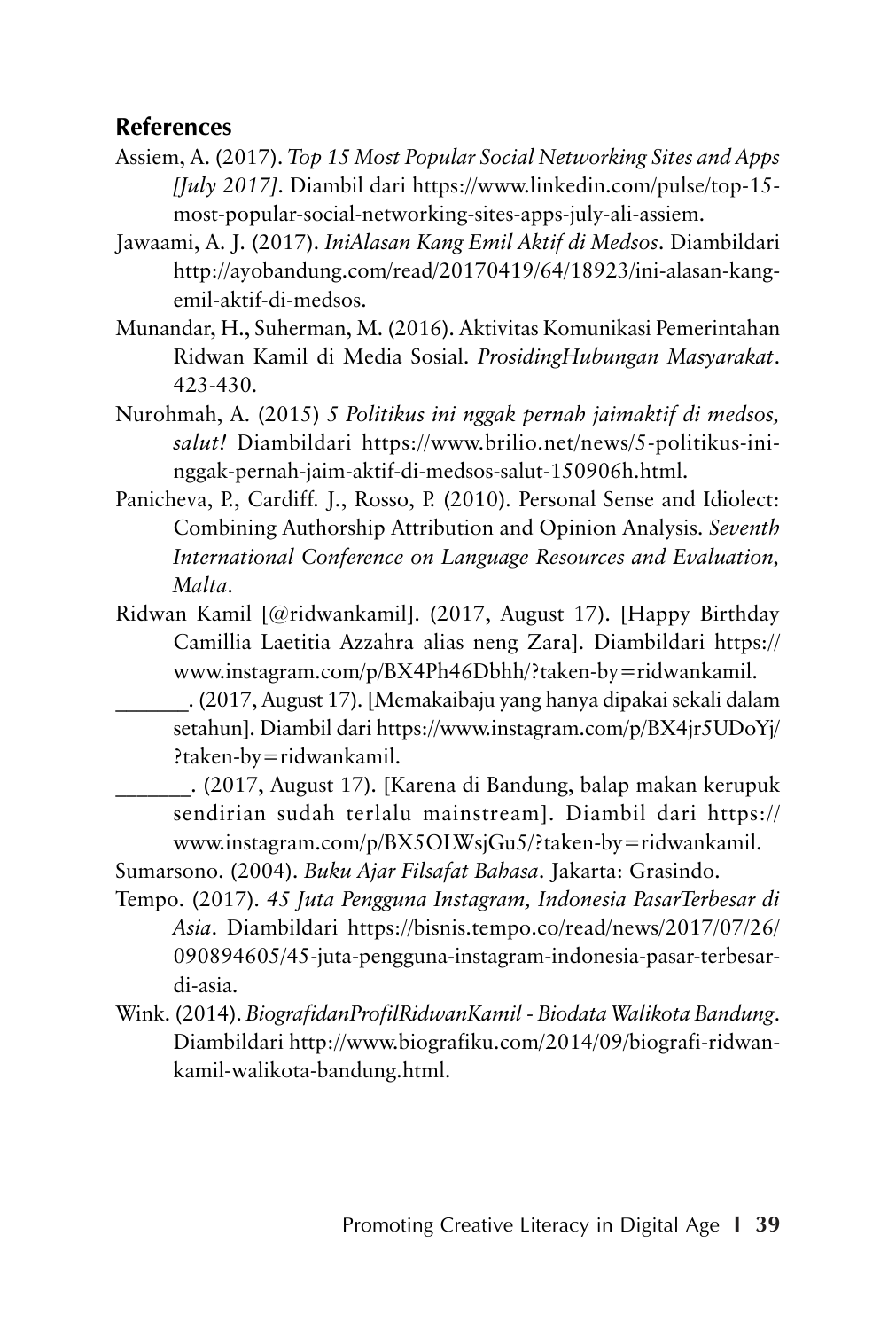# Video-making Project as a Collaborative Learning Method to Increase BIPA Learners' Intercultural Competence

**Ema Faiza**

#### **Rationale**

New insights in language teaching and learning have been developed since the emergence of new teaching and learning media utilizing technology. Though digital facilities in language classroom have no longer been something unusual, new ways of teaching and learning are still making their possible innovations over those technologies. On the importance of making use of technological tools in education, Reinders and White (2011) state that technology is a tool that helps both teacher and learners to achieve particular learning outcomes. Power points, overhead projectors, LCD, and other audiovisual equipment are to name some of the means provided in the classroom utilized in teaching and learning process.

Hafner and Miller (2011) argue the advances in ICT (Information and Communication Technologies) have contributed to the emergence of new literary practices. Today's technology has, in fact, created opportunities for interaction, situated learning, and support for learning outside formal context. An example of technological facilities most accessible to language learners nowadays are smart phones and internet connection. They influence language learners in particular as most of them have access to smart phones and internet connection enabling them to learn everything faster and more effectively. Smart phones are capable of performing audiovisual resources, such as playing and making videos while internet connection helps in a way that learners are able to download and upload files required for their learning essentials. Therefore, BIPA or Bahasa In-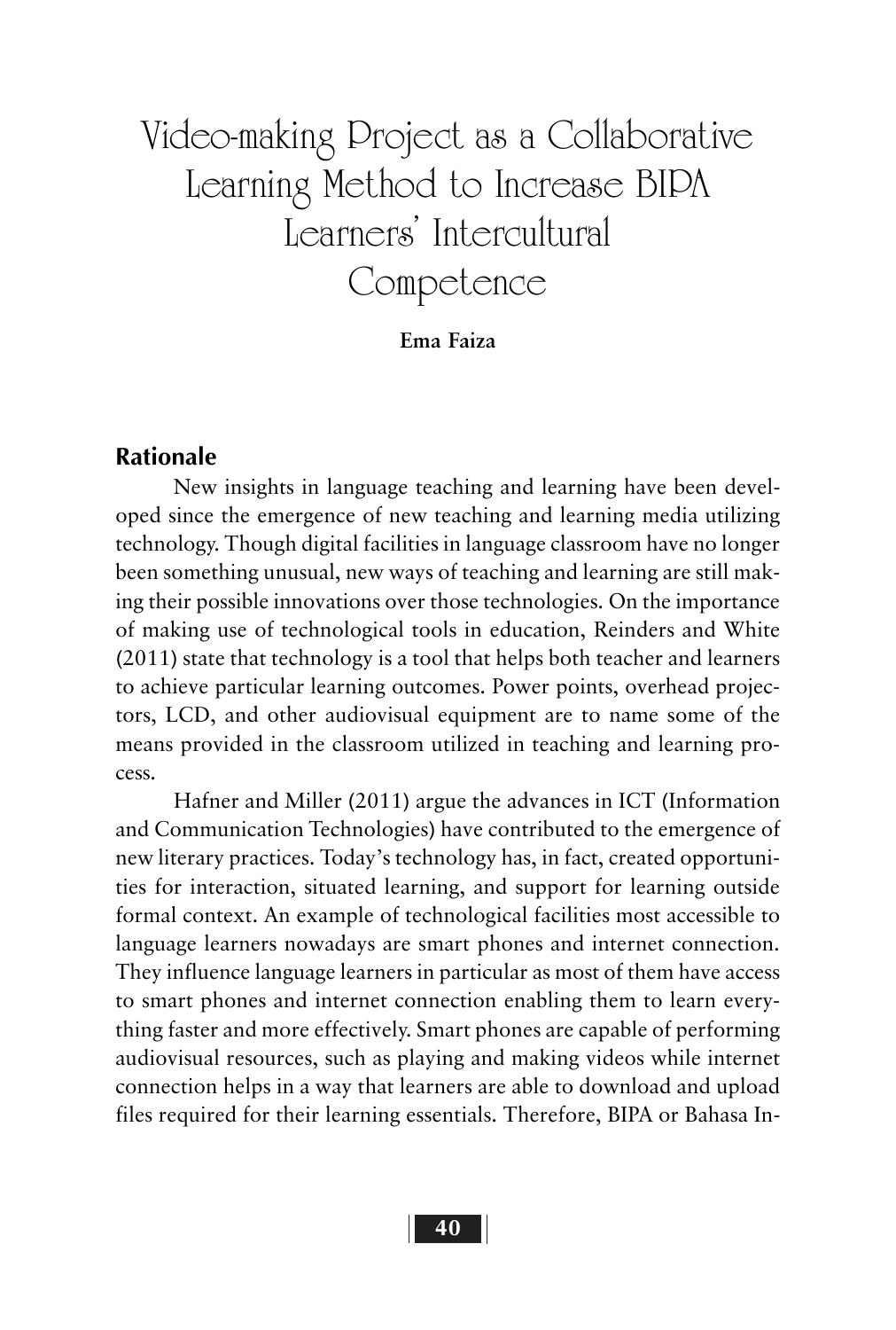donesia for Non Native Speakers is by far a subject taken by students or non-students who want to visit, study, or work in Indonesia. Lessons in BIPA classroom are delivered so that learners are able to acquire Bahasa Indonesia and as well as underlying cultural aspects in the language.

The project requires learners to prepare videos in which they practice the language they learn. Implementation of this project benefits learners in a way that the video projects provide social context within which learners are able to first identify the social and cultural context underlying use of particular expression and later to implement the knowledge through their existing awareness into a successful communication.

## **Video-making Projects by Bahasa Indonesia Learners in BIPA Classroom**

Bahasa Indonesia for Non Native Speakers (later termed as BIPA) is the language course for speakers of other languages studying or working in Indonesia. BIPA courses have been conducted by both public and private educational institutions in Indonesia. Teaching and learning BIPA in Indonesia or other countries nowadays are customary, particularly in Asian Economic Community Era.

While learning a language, some language competences are required to be developed, namely strategic competence, communicative competence, sociolinguistic competence and intercultural competence. Through the exposure of the language, both teachers and learners should collaboratively work to achieve level of competence that will succeed their communication inside and outside classroom context.

Intercultural competence is the ability to interact effectively and appropriately in intercultural situations: it is supported by specific attitudes and affective features, (inter)cultural knowledge, skills and reflection.This competence, unlike other competence, requires engagement in the culture of the language learned both intensively and extensively. Bennet dan Allen (2003) proposed intercultural competence is an ability to progress from ethnocentrism to ethno relativism enabling one to behave appropriately in a particular culture or diverged cultures.

In relation to language learning, culture is considered as an inseparable elementsince learning a language also require an acquisition of how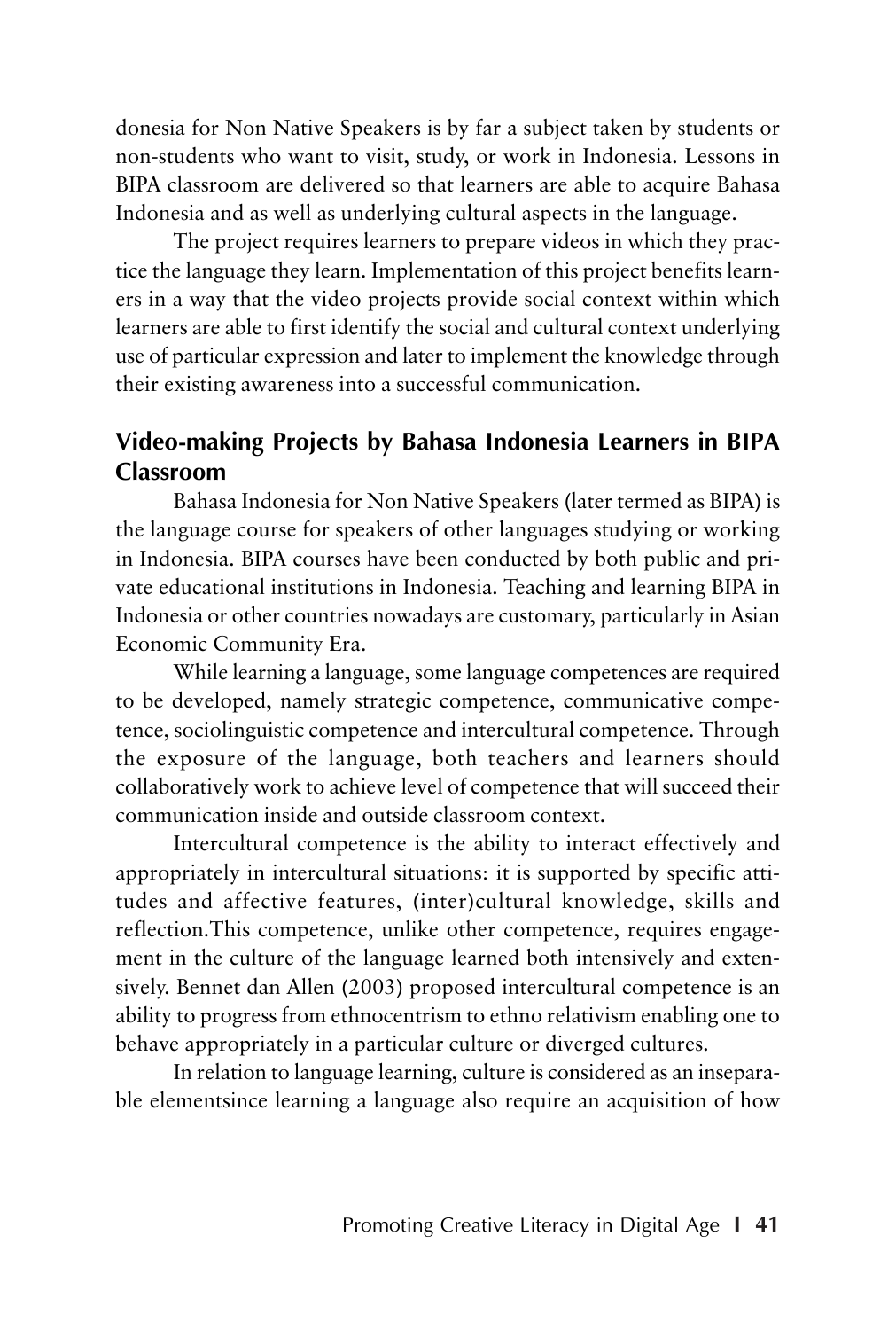the language is used in daily basis particularly how the language is influenced by and at the same time shapes its native speakers. In other words, learning a language without the cultural aspects will potentialyresult in fluent yet muted speakers (Bennet dan Allen, 2003).

Dharmasiswa program offered by Indonesian Ministry of Education and Culture make language learners possible to experience language learning process directly as they have an opportunity to stay a whole one year in Indonesia. However, their cross-cultural problems still tend to rise as they encounter issues in adopting with new culture they have to embark on daily basis.

Video project is chosen as it provides advantages for learners by creating more dynamic and interactive classroom along with promoting positive interdependence and individual accountability (Jensen, Matheis, & Johnson, 2011). Furthermore, this project foster learner autonomy and enable learner to practice the target language in a collaborative, enjoyable, and motivating atmosphere. In accordance with those strong influences brought by video project, Nikitina (2009) indicates that the convergence of technology and pedagogy has a great potential in creating richer, more memorable, motivating, and enjoyable learning and teaching experiences. In other words, this project benefits not only learners but also teachers.

Teaching BIPA through video-making project is selected based on some considerations. Firstly, video-making project enables learners to interact with more native speakers speaking in language varieties. Topics assigned should be related to ones presented in the class in the light of expected topic elaboration. For instance, after learning about Indonesian food and eating habits, BIPA learners are encouraged to search and later tape some scenes linked to the topic. In other words, at the first stage of this video making project, teacher may initiate video downloading and ask learners to retell what they watched. Later, following the name of the project, learners will produce their own video portraying an issue of their choice and narrate the taped scenes in their own words. This later stage will definitely demand learners' cultural knowledge to be able to share their points in the narration.

Other alternatives to choose within the learning context in an urban area might also be the topic learners are able to present. Traditional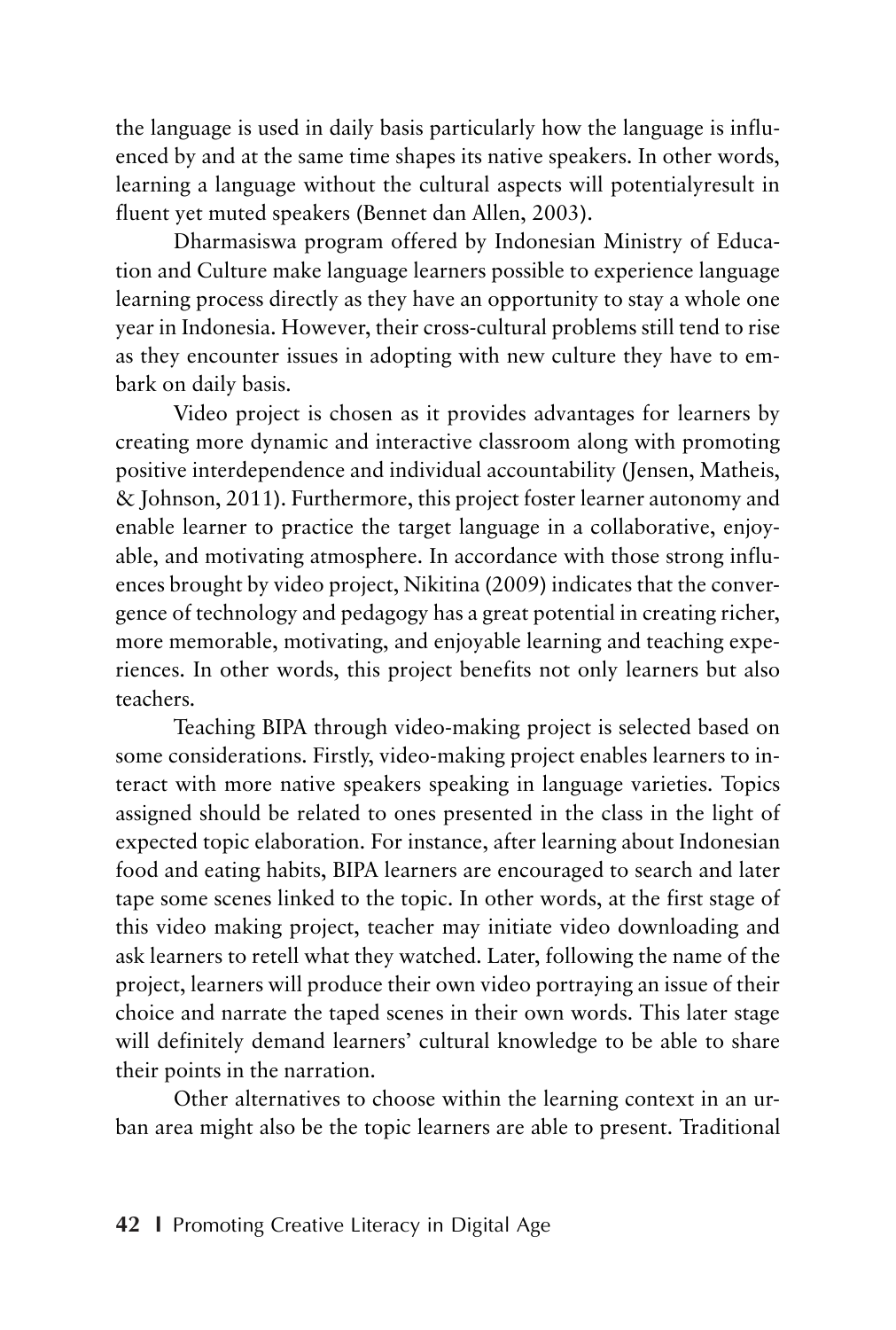art performance like dance, music, and drama are among the topics to select. The video along with their scripts are handed in to the teacher before presented in the class. Teacher should spend watching and reading the assignment beforehand but keep their assessment later after the presentation.

After the presentation, teacher will discuss some possible recommendations to the extent that they may qualify the project better before learners are promoted to upload their video in the social media. Not only do learners experience cultural practice from the process of video making, but they also gain some confidence in sharing what they know to other nonnative speakers of Bahasa Indonesia.

## **Conclusion**

In the light of teaching and learning Bahasa Indonesia, this assignment may obtain some pedagogical implications to BIPA teachers, learners, curriculum designers, and material developments. Video-making projects can act as a reflection for those involve in BIPA as results of the project allows parties to make endeavor over some cultural aspects explored in the visuals and narration. With the assistance of video-making project, BIPA learners have opportunities to practice the target language in a more meaningful way and to develop useful strategies that can ease their learning process.

## **References**

- Bennet, J.M., M.J. Bennetdan W. Allen. 2003. "Developing Intercultural Competence in the Language Classroom. Dalam D.L. Lange dan M.P. Paige (Ed.) *Culture as the core: Perspectives on culture in second language learning.* (237-270). Greenwich : Oxford University Press.
- Byram, M. B. Gribkovadan H. Starkey. 2001. *Developing the Intercultural Dimension in Language Teaching: A Practical Introduction for Teachers.* http;//lrc.cornell.edu diunduhpada 14 Maret 2017 pukul 20.05 WIB
- Hafner, C.A., & Miller, L. (2011). Fostering learner autonomy in English for science : A collaborative digital video project in a technological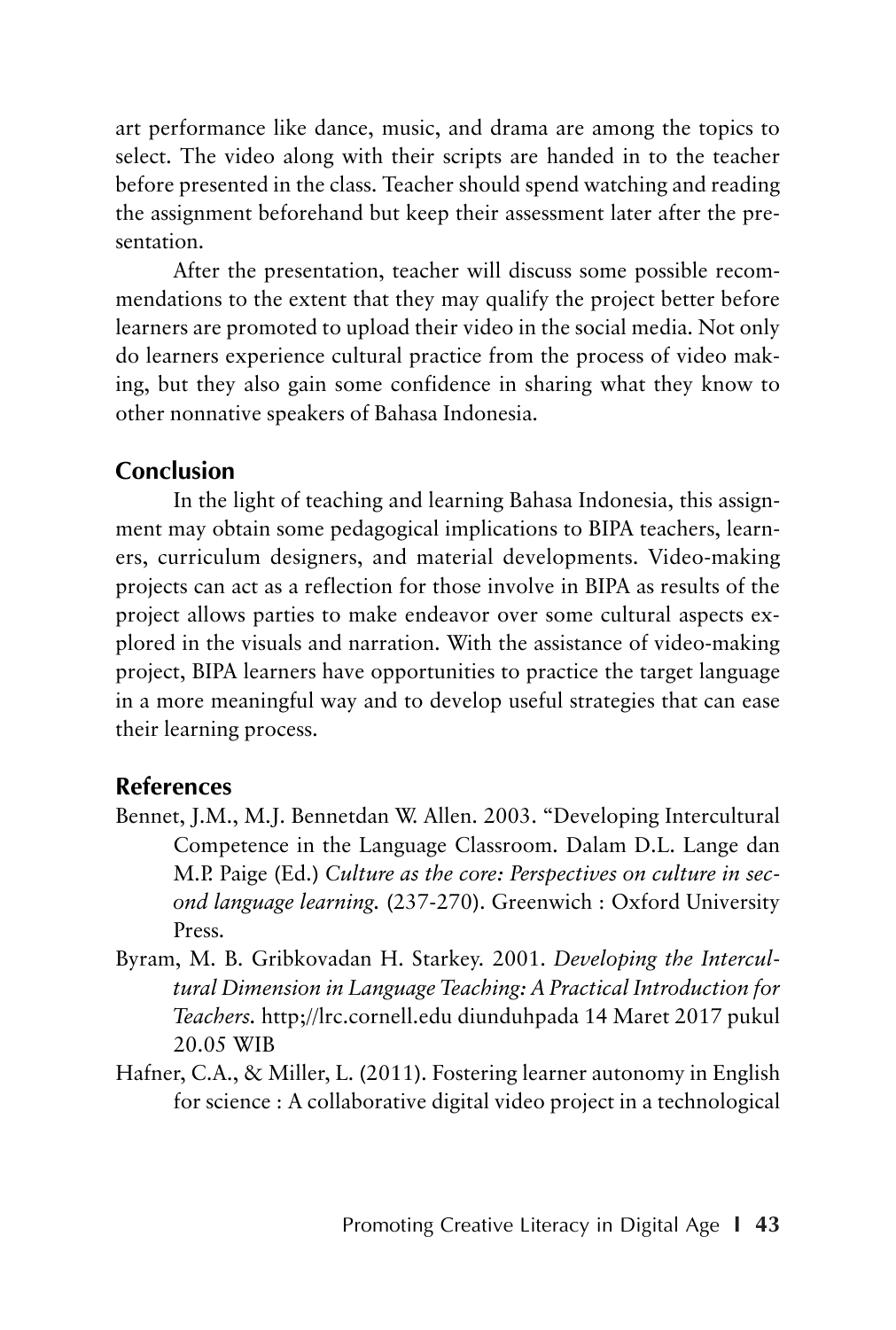learning environment. *Language Learning & Technology, 15 (3), 68-86*.

- Nikitina, L. (2009). Student video project as means to practice constructivist pedagogy in the foreign language classroom*. Jurnal Pendidikdan Pendidikan.JIL*. (24). 165-176.
- Reinders, H., & White C. (2011). Learner autonomy and new learning environments. *Language Learning & Technology*, *15 (3), 1-3*.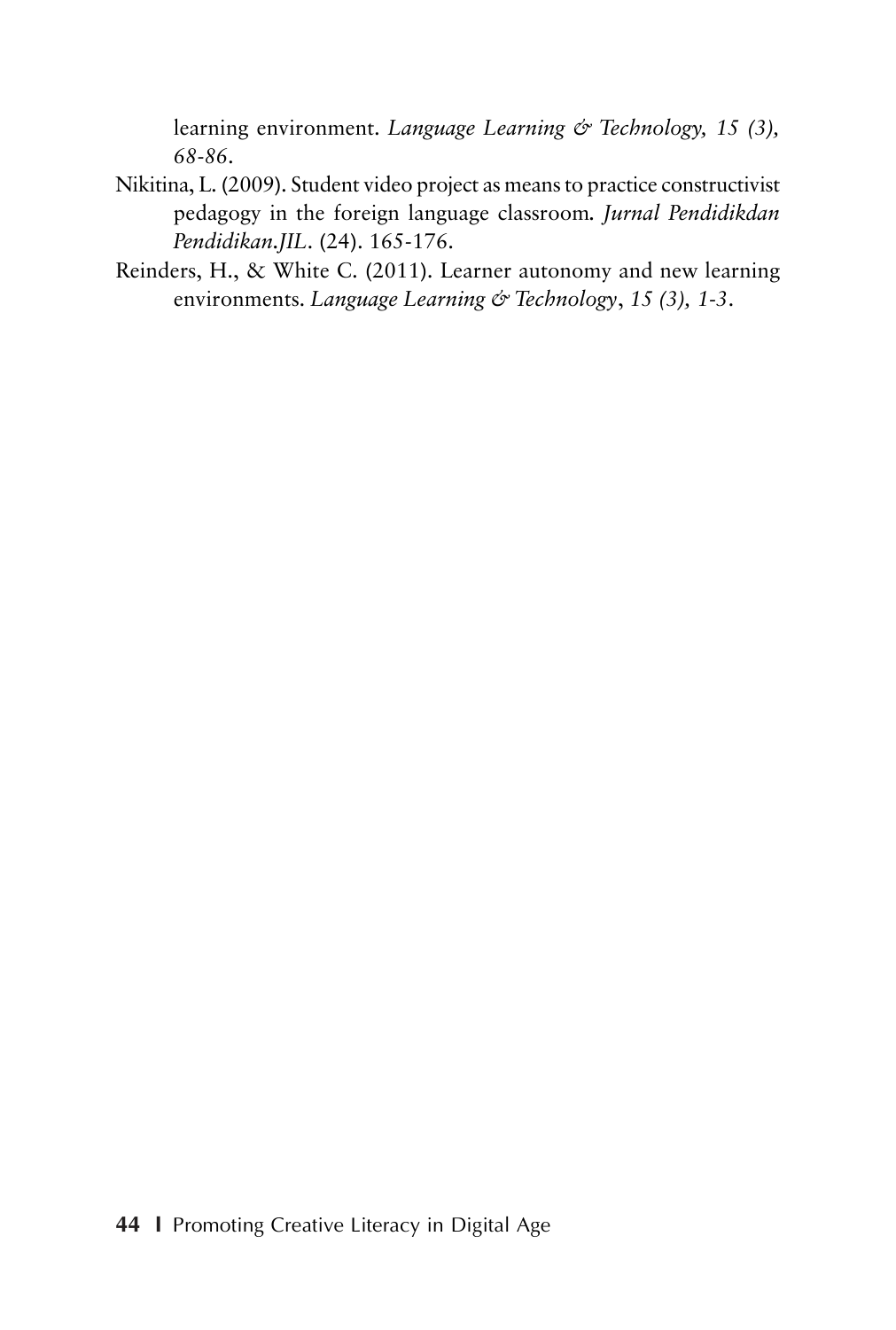# Enhancing Young Generation's Critical Thinking Through Social Media Literacy

#### **Emy Sudarwati**

The tremendous technological advancement has brought some changes in people's lives, one of which is in the way to communicate and interact with other people. As our young generation today live in the era where technology is very much developed, believe it or not, this technological advancement may affect their life styles, values, belief, and also point of views.

One of the technological advancements that is widely used by the young generations is the emergence of online conversation medias which are now widespread in use like facebook, twitter, instagram, etc. The lives of our young generation today cannot be separated from social media. They are the so called digital native generations are very much familiar with social media and make it as one of their life styles attachment. They cannot even live without their being busy with their status updates and their selfie photos that they need to share with their communities as a media of self actualization.

In addition to being a means of entertainment and self-actualization, social media also provides an opportunity for our young generation to sharpen their critical thinking on issues happening around them. One of popular social media named facebook for example provides a lot of information from various aspects containing the scientific news which is supported by facts, notices or announcements, propaganda that contains various opinions, arguments, and provocations, and debatable issues and even the false issues or hoax.

Responding to these phenomena, young generation as social media users should use their critical thinking to respond to the existing reality which means that as "intelligent" social media users then they should not necessarily trust what is presented as everything needs to be traced for its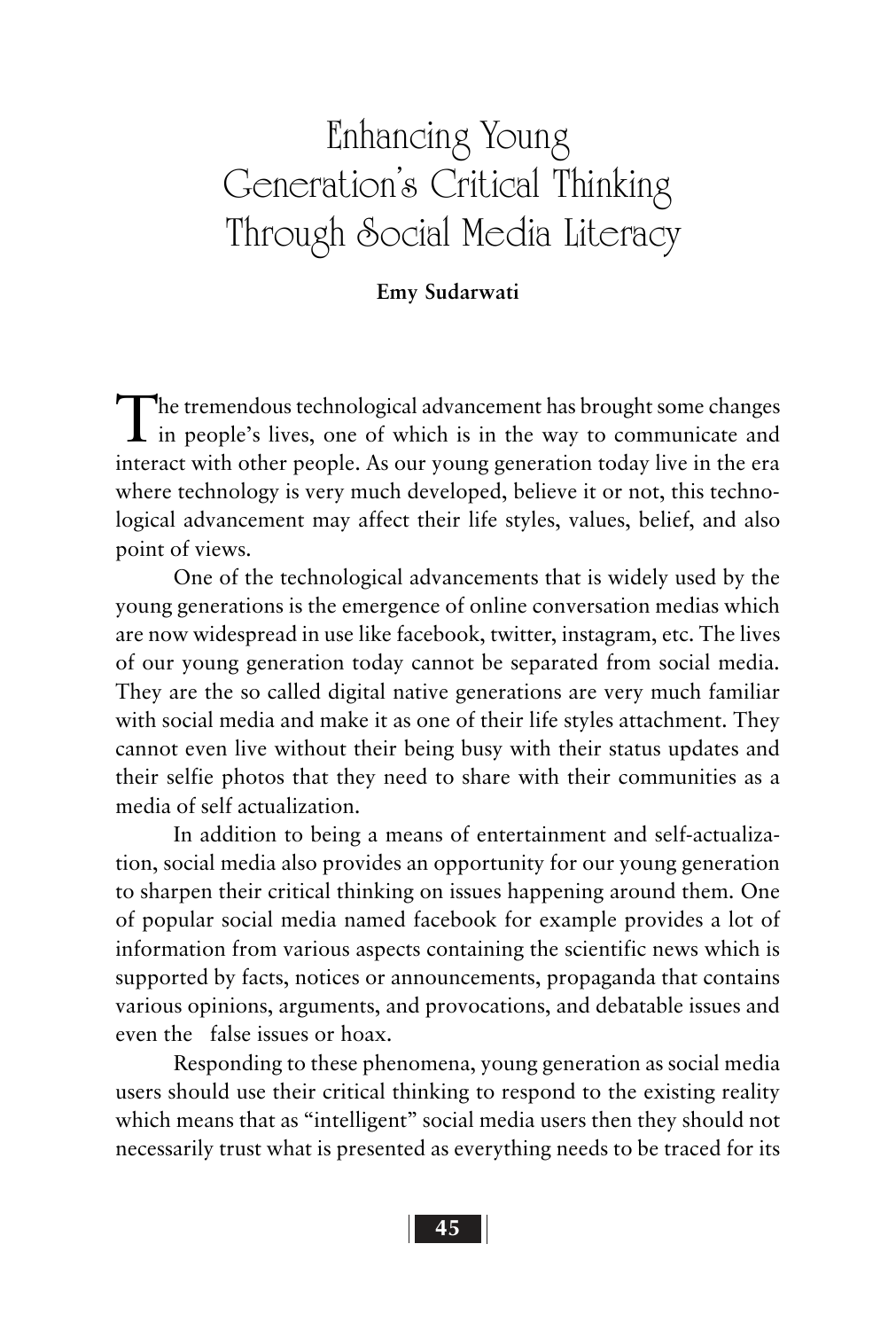truth. Moreover, in giving a comment then as wise social media users they also need pay attention to what they convey and how to convey it.

## **Literacy and social media**

Literacy is not only reached from reading a book but it can also be obtained from electronic media. James Potter, in his book "Media Literacy" (2001, in Winarno, 2017) stated that media literacy is a perspective that is used actively when individuals access the media in order to interpret the message conveyed by the media. In other words, it refers to what people should behave when getting into contact with media. In broader sense, social media literacy refers to what people should react when coming into contact with social media.

The presence of social media that currently dominates the existence of the print media certainly creates its own culture of literacy for its counterparts. Nowadays it is not a strange thing to see younger generation who prefer accessing youtube to get certain information rather than reading books. This thing is something that is unavoidable in the digital age. Furthermore, the presence of social media also influences young generation in innumerable ways particularly on their way of thinking. Thus, having a sufficient knowledge on social media literacy will somehow prevents young generation to do miconducts in the social media world for example is believing in a false information without firstly check the source for its truth.

# **Critical thinking and Social Media Literacy**

 Critical thinking and social media literacy has a meaningful relation. Pirozzi (2003) said that the activity of critical thinking may involve students with the activity of interpreting and evaluating. These two activities later are related to the activity of separating important information with the unimportant ones, drawing logical conclusion, distinguishing between facts and opinion, determining the author's tone and purpose, and filling in informational gaps. In line with this, Paul & Elder ( 2008) in their book entitled "*The Foundation for Critical Thinking"* defined critical thinking as a mode of thinking of any subject, content, or problem in which the thinker improves the quality of his or her thinking by skillfully analyzing, assessing, and reconstructing it. In line with this, the abil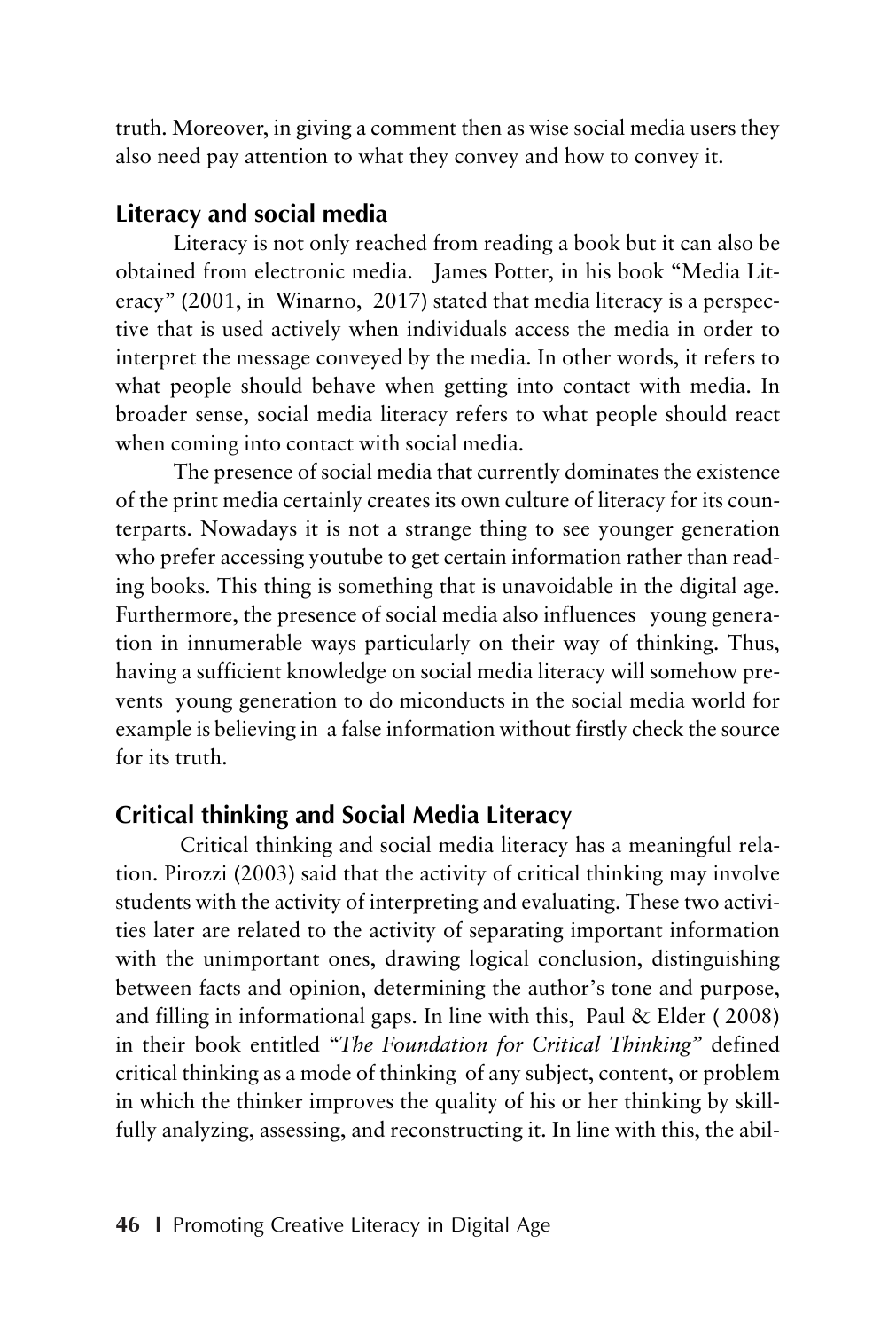ity to have critical thinking when being exposed to social media literacy is very much needed as sufficient knowledge on social media literacy makes young generations aware that social media is just like a social media is like two sides of the coin. On the one hand, social media provides many benefits such as knowledge, entertainment, social relations bonding but on the other side, social media can also create the incidence of hostility, slander and deceit.

Therefore, social media literacy is very important for the younger generation as active social media users they need to have sufficient knowledge on social media literacy. By having so, younger generation will provide a good example of how to use social media well and wisely so that social media will tend to give many benefits for the users.

As 'smart" social media users young generations should not be passive agent. They need to make use of their higher order thinking skill in responding to the information they have received. A critical thinker is someone who is able to ask himself on whether what he or she is reading is truthful or not by by utilizing various methods in checking its reliability. Once he/she believes that the information is true than he or she will have no doubt in spreading the information. In the process of finding out or checking the truthfulness of the information, a critical thinker should raise some questions to himself/herself regarding the text he/she is reading and examine the information thoroughly. To some extent, to be critically social media literate, readers once can decide whether what they have read is a true fact or it is just someone's perspective.

#### **Conclusion**

Society, particularly young generation, is the "target" of the social media. Therefore, they should be sensitive and have good understanding of media literacy. Through this social media literacy young generation today will be critical and sensitive to every information exposed to them and at the end they will be able to improve the quality and quantity of their intellectual from their being critical. Through social media literacy, young generation can improve their intellectual by actively seeking information according to their needs based on existing references, so that the information obtained can answer the needs sought by individuals as members of the community.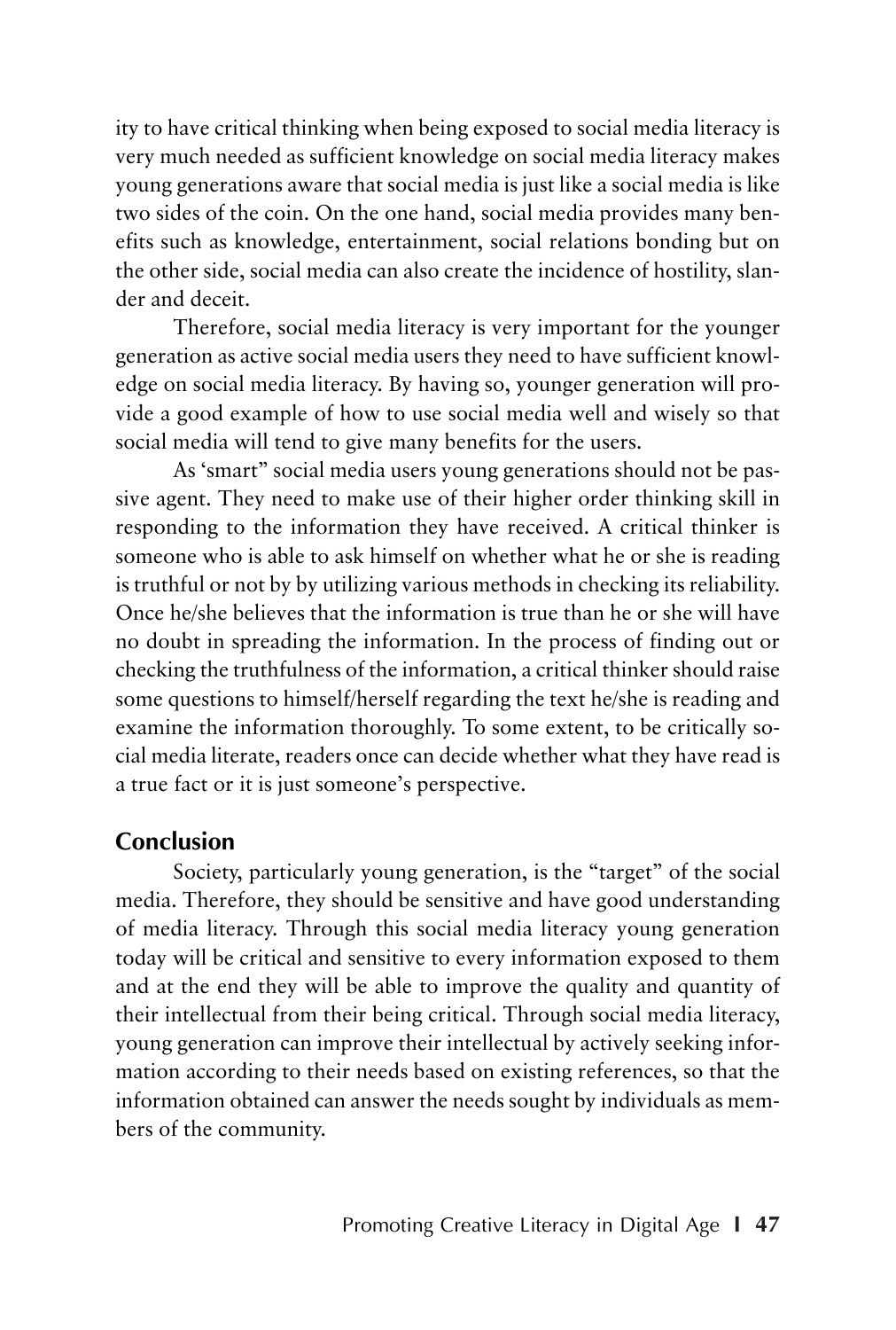### **References**

- Paul, R., & Elder, L. (2008). *The miniature guide to critical thinking concepts and tools.* Sonoma, CA: Foundation for Critical Thinking Press.
- Pirozzi, Richard. (2003). *Critical reading, critical thinking.* New York: Addison, Weasley Educational Publisher Inc.
- Winarno, sugeng. 2017. Urgensi Literasi media Sosial. Accessed september 2, 2017 from http://harianbhirawa.com/2017/01/urgensi-literasimedia-sosial/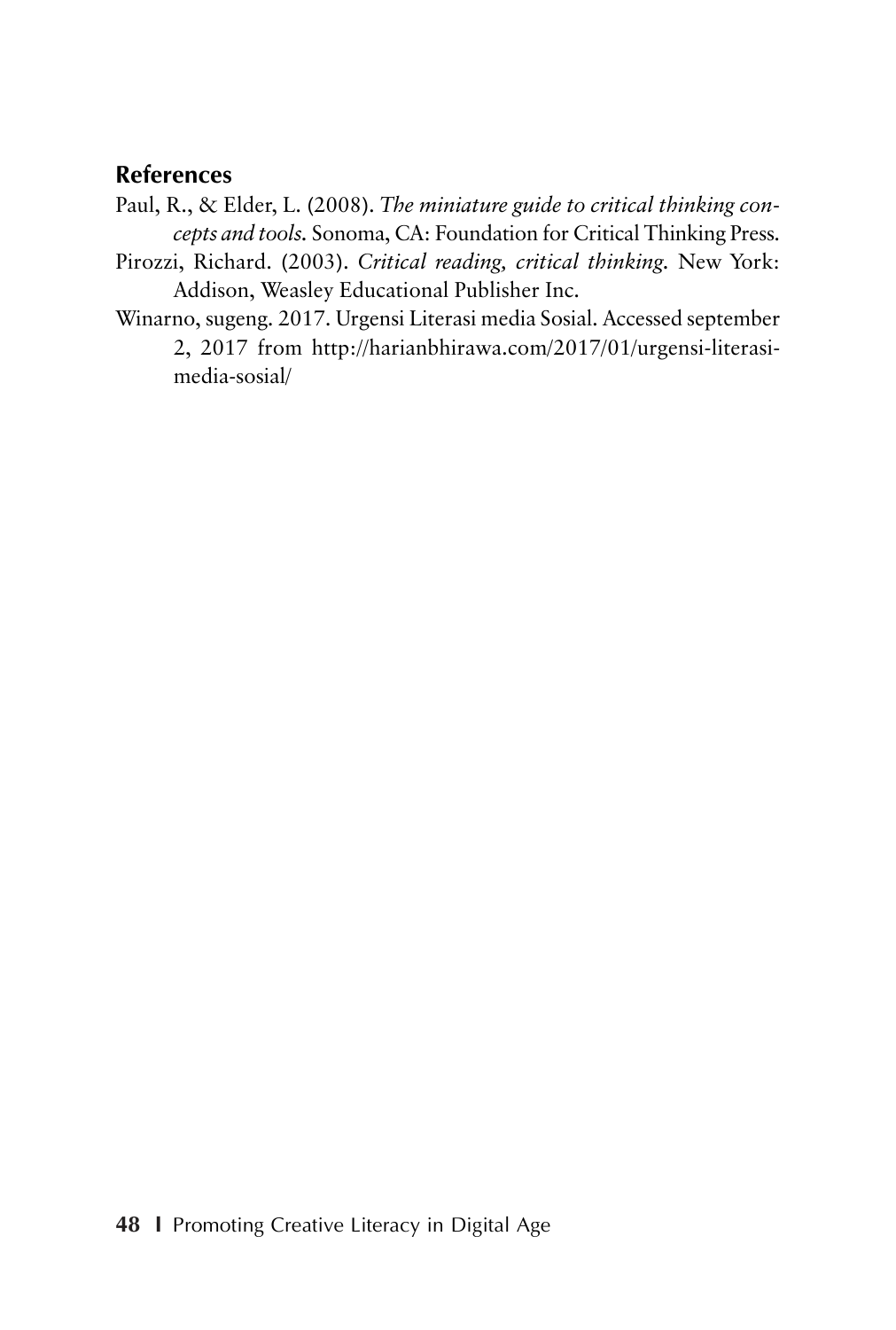# Linguistic Expressions in Digital Communication: A Social Phenomenon

#### **Nurul Chojimah**

The advancement of technology affects all aspects of life, including communication. The massive use of the Internet in general and social media in particular is one of the characteristics of communication at present. Space and time do not hamper communication. Face-to-face communication is superseded by the online one. This change enables us to communicate with unlimited number of people in a very few time. This drastic change linguistically affects styles of communication. Simplification of linguistic expressions, semantic changes, and the common use of sarcasm are just three cases in point.

#### **Simplification**

The shift of the communication style in the digital era is traceable from the simplification of verbal expressions. The use of abbreviations and emoticons is the evidence of the simplification. Abbreviation is a short form of words or phrases. In general, it is formed by taking the first letter of each word in a phrase. The expression *Oh my God* is shortened into OMG, the phrase *on the way* is substituted by OTW, the prayer saying *get better soon* is replaced with GBS, the expression *by the way* is simplified in BTW, and the sentence *I need to talk to you later* is compacted into TTYL.

In addition to abbreviation, many verbal expressions are nowadays shifted into visual ones by way of emoticons. Emoticon is visualization of the addresser's feeling or intentions. In such a case, an addresser might express his/her excitement or confusion without having to write it. His/ her state of feeling is conveyed through some images. As such, it replaces verbal expressions. The sentence *I am happy* is represented in a smiling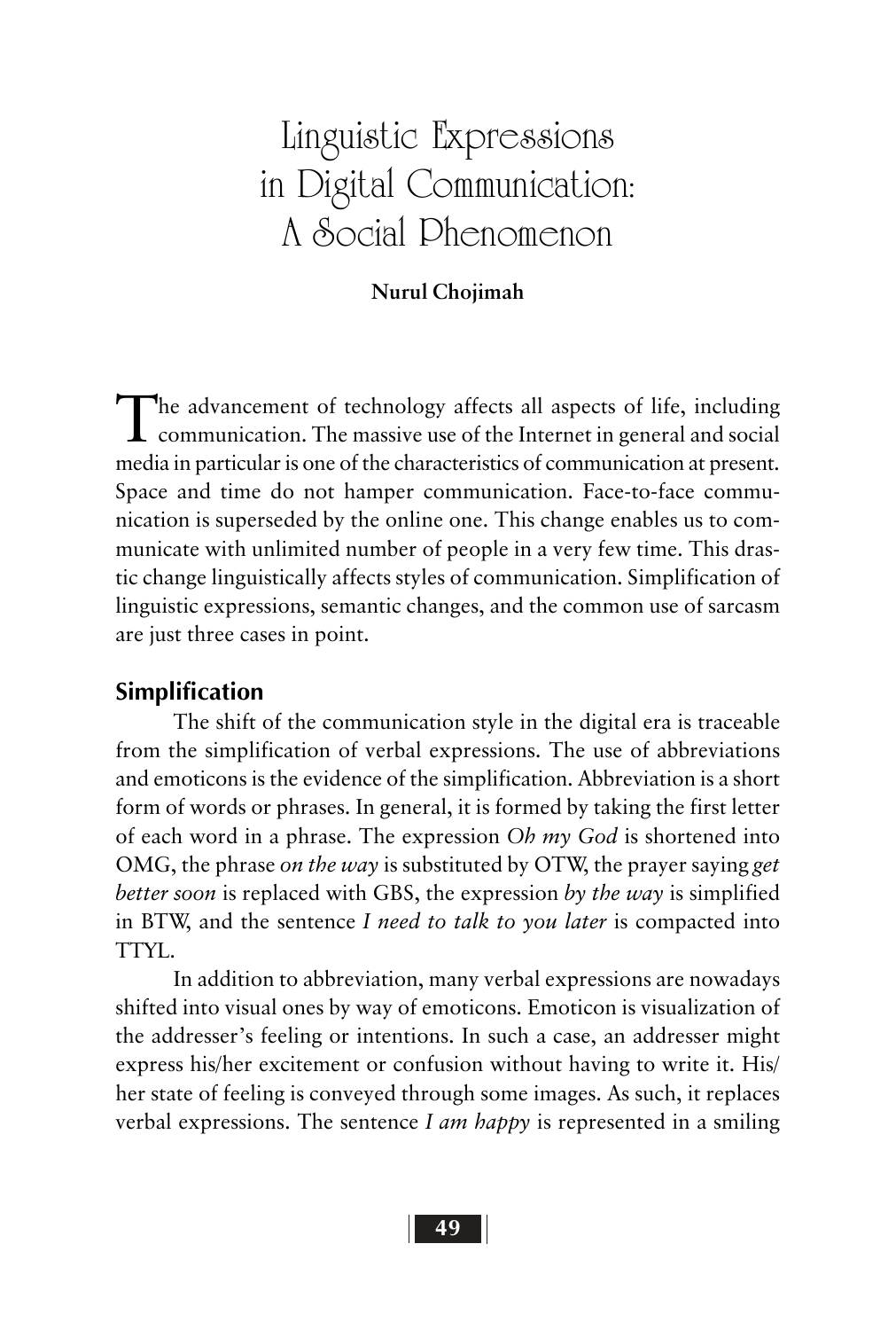face or clapping hands, and the statement *I am confused* is visualized in a frowning face. Due to the use of abbreviations and emoticons, communication gets succinct and simple.

The simplification is not without any impact to the daily communication. Abbreviations originating from the Internet, in particular social media, are slipped into our daily communication. It is very common for us to say *otw* in daily communication in replace for *I am on my way* or *I am on the way,* and *btw* to replace *by the way.* Besides, the habit of simplifying in the digital communication tends to be applied in formal communication such as in academic writing. Instead of using a capital letter, students frequently write the pronoun *I* in a small letter. *In this chapter*, *i present...* is an example.

### **Meaning 'Invention'**

The other linguistic effect of the digital communication is semantic changes of some words. The words *google* and *selfie* are the words undergoing semantic changes and are massively used nowadays. The word *google* whose original word is *googol* means ten raised to the hundredth power. At present, *google* is considered as a verb, means to search information on the Internet. As suchthe 'invented' meaning is due to the fact that there is a searching engine—google—from which any information we need can be obtained.

The word*self* which means an expression of reflective action is modified into *selfie*. The modification results in a new meaning: *taking our picture by ourselves*. The new meaning is 'invented' since the word *self* is frequently combined with a noun or adjective whose meaning is an action directed to oneself or itself, i.e. *Self-funded* means funding by oneself*,* and *self-education* means educating by oneself such as by reading. This linguistic regularity is then applied to denote taking pictures by oneself. As such, the modified form has narrowing process of meaning since it is restricted to the activity of taking picture.

#### **Sarcasm**

The other characteristic of communication in this digital era is the use of sarcasm. It is evident that sarcasm is something common for netters (Internet users). Commenting on a certain case, netters frequently use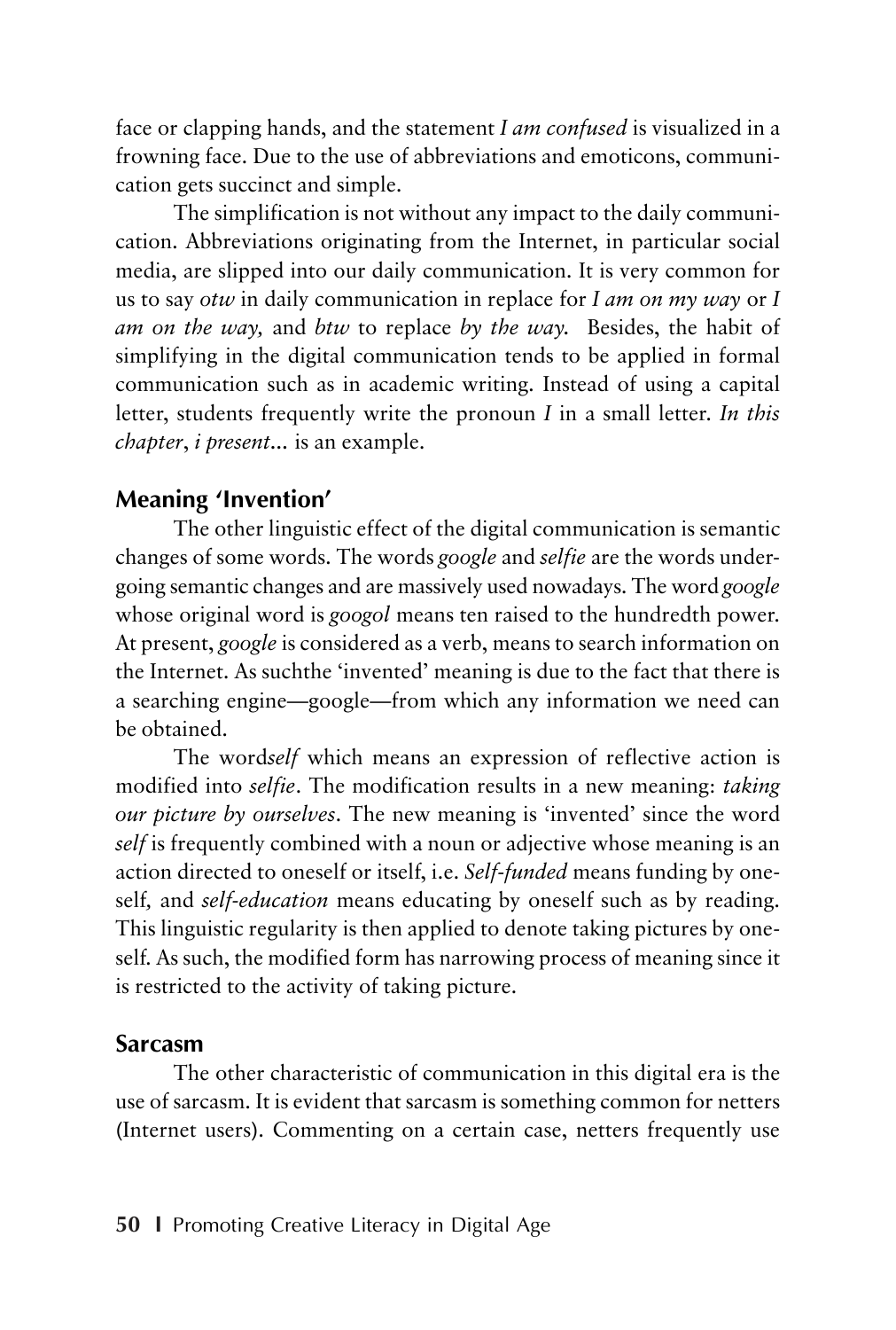sarcastic expressions. It seems that sarcasm is not something touchy anymore.In general, sarcasm can be understood as a verbal aggression. It contains mockery or ridicule intended to offend targeted parties or people. It commonly has destructive purposes such as degrading and humiliating others.

Sarcasm can be realized directly and indirectly. The direct sarcasm is commonly realized through the use of words having negative connotations such as labelling targeted parties or people with the name of animals. By contrast, sarcasm can also be realized in indirect manner by way of irony. *His intelligence is equal with Einstein's* is the mockery realized in irony when it is used to attribute someone having the low intelligence.

### **What happens with those changes?**

Despite the limited number of data, the examples presented earlier suggest that the digital communication affects to the linguistic domain. Many factors contribute to the changes, one of which is the nature of the language. It is believed by Fairclough that language is a socially-conditioned process. It suggests that language is not static, but dynamic. The dynamics of the language is traceable from changes happening in the level of sound, word/phrase, syntax, and semantic.

At present, viewed from the spread of information, the world is borderless. What happens in a certain country might be viewed by citizens from other continents at the moment of the event. Indonesians are able to monitor presidential election in the US lively, and they could see the rites of pilgrimage in the Holy land. The fast spread of information implies that we are demanded to be efficient in many ways, including in time and space management, otherwise we would be left behind. We are demanded to utilize time and space as maximally as possible. This demand eventually forces us to think and act fast. Practicality becomes the main consideration in any action. This social condition subtly affects our communication style. Expressions in a long phrase are superseded with abbreviations, acronyms, and emoticons because the last three linguistic styles are considered to be much more efficient and practical. In short, the linguistic simplification in communication in the digital era cannot be separated from the social condition of language users.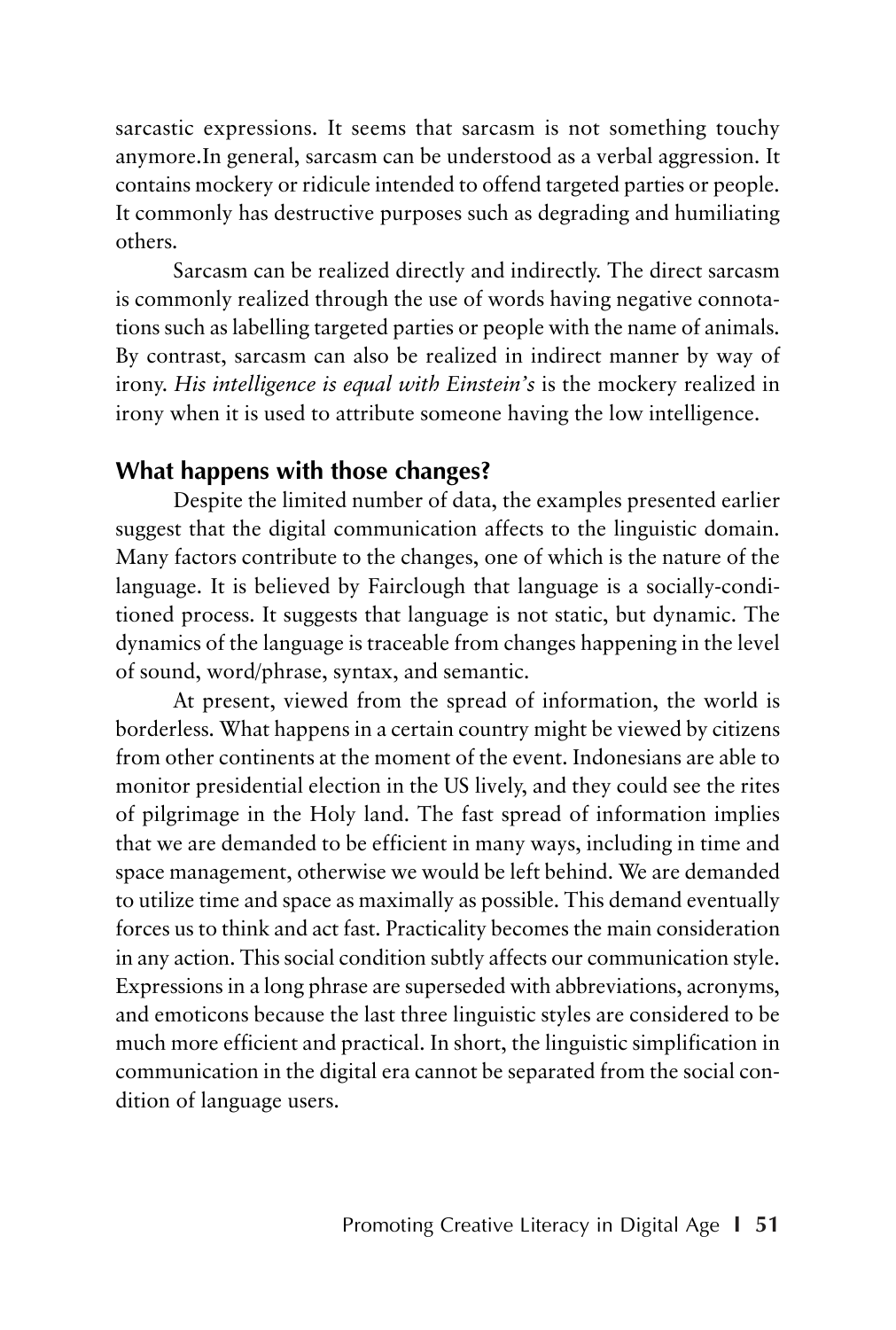The tenet of Fairclough quoted earlier can also be used to view the meaning 'invention' or semantic changes described in the previous paragraph. The massive use of the Internet and smartphone is the social condition faced by language users nowadays. This condition facilitates them to 'recreate' the language. Coining new words such as *google* for denoting the activity of searching information in the Internet and creating a new meaning for existing words as in the case of *selfie* is the evidence of the language users' creation. The creation is triggered by the social condition they face. It confirms that language and social condition are mutually influential.

What happens with sarcasm? Cyber space communication is different from the conventional one. Face-to-face communication is replaced with the online one because of which communication is done mostly in written form. One of the merits of written language is that it can eliminate psychological barrier between or among participants. Expressing comments sarcastically is included into a face threatening act. Such an act might cause inconvenience in the parts of both the addressee and the addressor. Extending a criticism might make an addresser inconvenient since she/he realizes that her/his statement would threaten her/his addresser. This inconvenience, however, could be eliminated if the communication is done in written form. Communicating in written form, people tend express their thought more freely. Fulfilling the addresser's positive and negative face is not their priority. Pouring all their thought is the main point, despite the fact that their thought is full of hate and mockery. This might explain why sarcasm gets common in the online communication.

Indeed, language is one of amazing human's creation. It does not stay still, but it keeps evolving. Social condition is one of the determinant factors of the development of the language. Inspite of the fact that technology affects all aspects of life, the massive use of it, however, should not eradicate universal values such as politeness.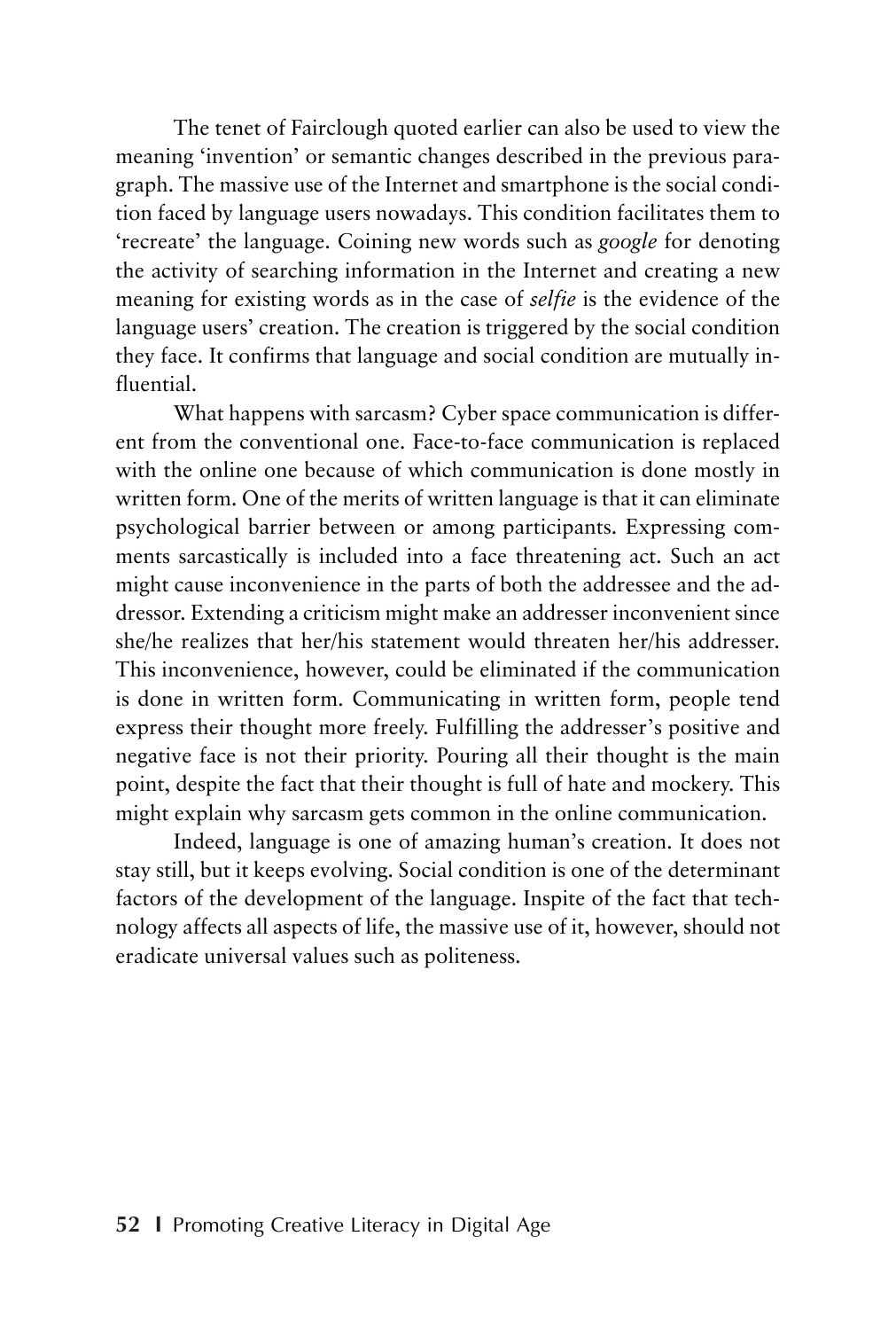# Enriching Business English Classroom through Form Poetry

#### **Lilik Uzlifatul Jannah**

The poems can be exploited with creativity for language skills devel opment, including poetry reading, reading comprehension, listening, vocabulary learning, and grammar. If teachers have high imagination and creativity, the language of the poem could become a complete lesson with a number of interesting activities. Thus, the teachers are required to prepare and maintain activities which enable the students to get the benefits of the lessons, but still enjoying the poems.

Since the students of Economics faculty majoring at management were taught at early semester (in the second semester), it is important to take a careful look how the poems are presented, but the students still get the essence of ESP instructions. Regarding on the students' unfamiliarity with poems, so this study introduced form poems which are considered as "easy" poems for the students. They were form poetry used are as follows: *alphabet poems, list poems, cinquain poems*, and *haiku poems*.

Form poetry offers structures for new writers into which they can insert their own words. The different forms may look like fill-in-the blank exercises that students had for years in school, but form poetry is a lot more fun and a great deal more meaningful than those exercises. Writing a poem about oneself, for example, can be an enjoyable and purposeful class activity.

Moreover, form poetry gives a new learner a sense of support, and it allows them to complete a poem fairly fast. However, the major disadvantages of such structures for arbiters include restriction of both form and thought, a surface treatment of ideas, and limited grammatical and poetic structure (for example, lack of complete sentence structure, rhyme, and repetition).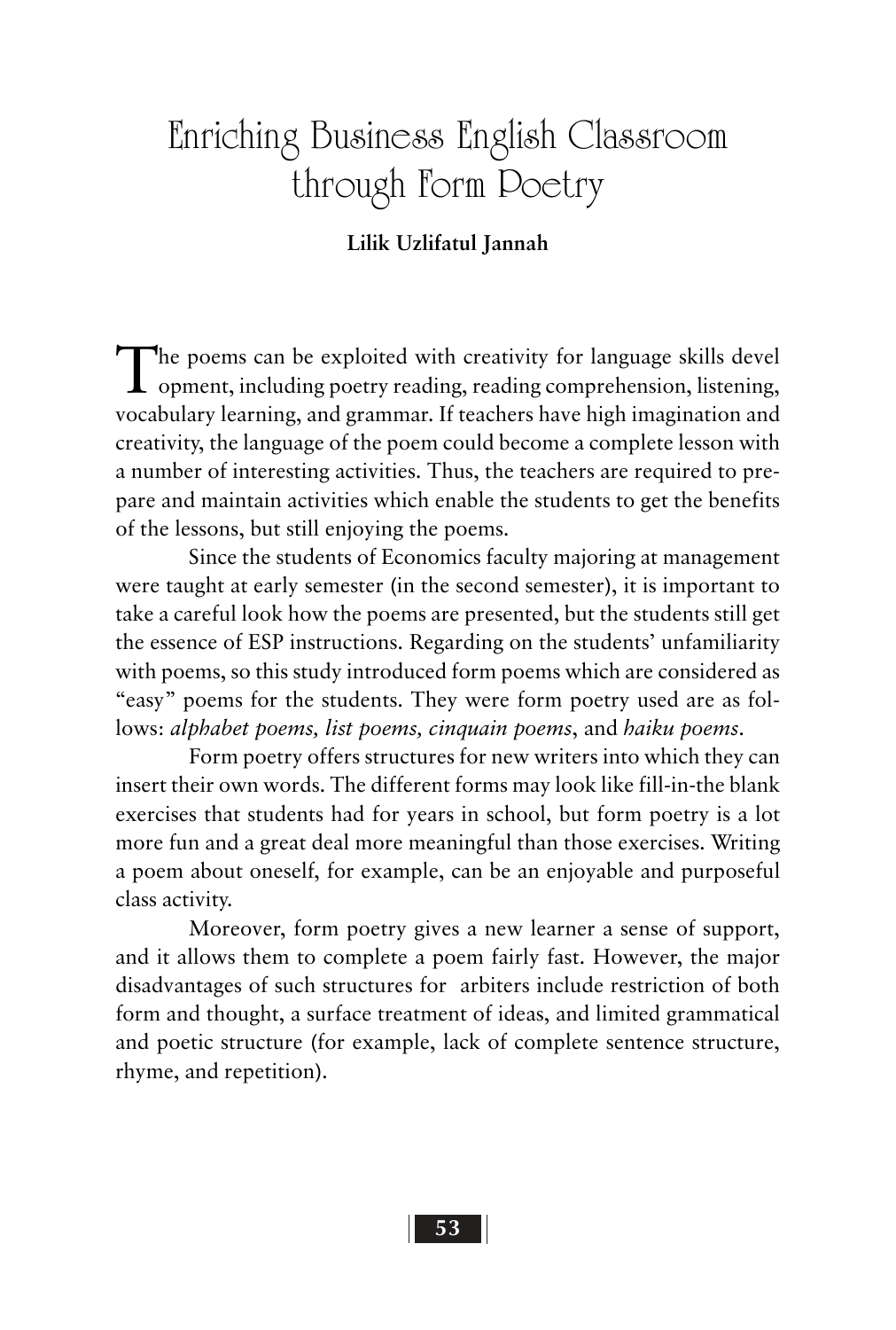### **Discussion**

The following parts discuss how each kind of form poems are taught in the classroom as suggested by Francise, Kazemek, and Patrigg (1995).First, tell the students that there are various, fairly easy ways of writing poetry. Present to them the form poetry the class is using, and let them follow along as the teacher read the real example poem(s) couples of times.

Second, ask the students to discuss what they notice about the particular form. For example, is the poem written as a list? Does it have a certain number of words per line, as in a cinquain poem? Through this class discussion highlight the form of the poem.

Third, as the students has already familiar with the stages they would go through, try writing one or more of these form poems together as a class. Brainstorm some possible topics and list them on the board or a sheet of newsprint. Select one topic and then brainstorm possible words and phrases that will fit into the form. Write them on the board and read and re-read them with the whole class. Depending on the type of poem, have students work in pairs, small groups, or as individuals and write their own. Circulate and offer encouragement and assistance a lot.

Fourth, after students have written their own poems, share them with the rest of the class. Be sure to point out the particular form and ways in which it can be (and most likely will be) played, modified, and revised. Make sure that, the teachers have already prepared the topics being assigned to students so the students would create different kinds of topics learned and wide variety of knowledge to share.

Finally, encourage students with children to write such forms poems with them at home. Tell them to bring in and share any of the poems written at home. By doing this, the students would have a plenty of poems to show and have a chance to practice more. Here is the sample of alphabet poem related to economics vocabulary:

Instruction: A good manager must have the following character:

*Most discipline Amazing personality Never get anxious Adaptable Good at heart*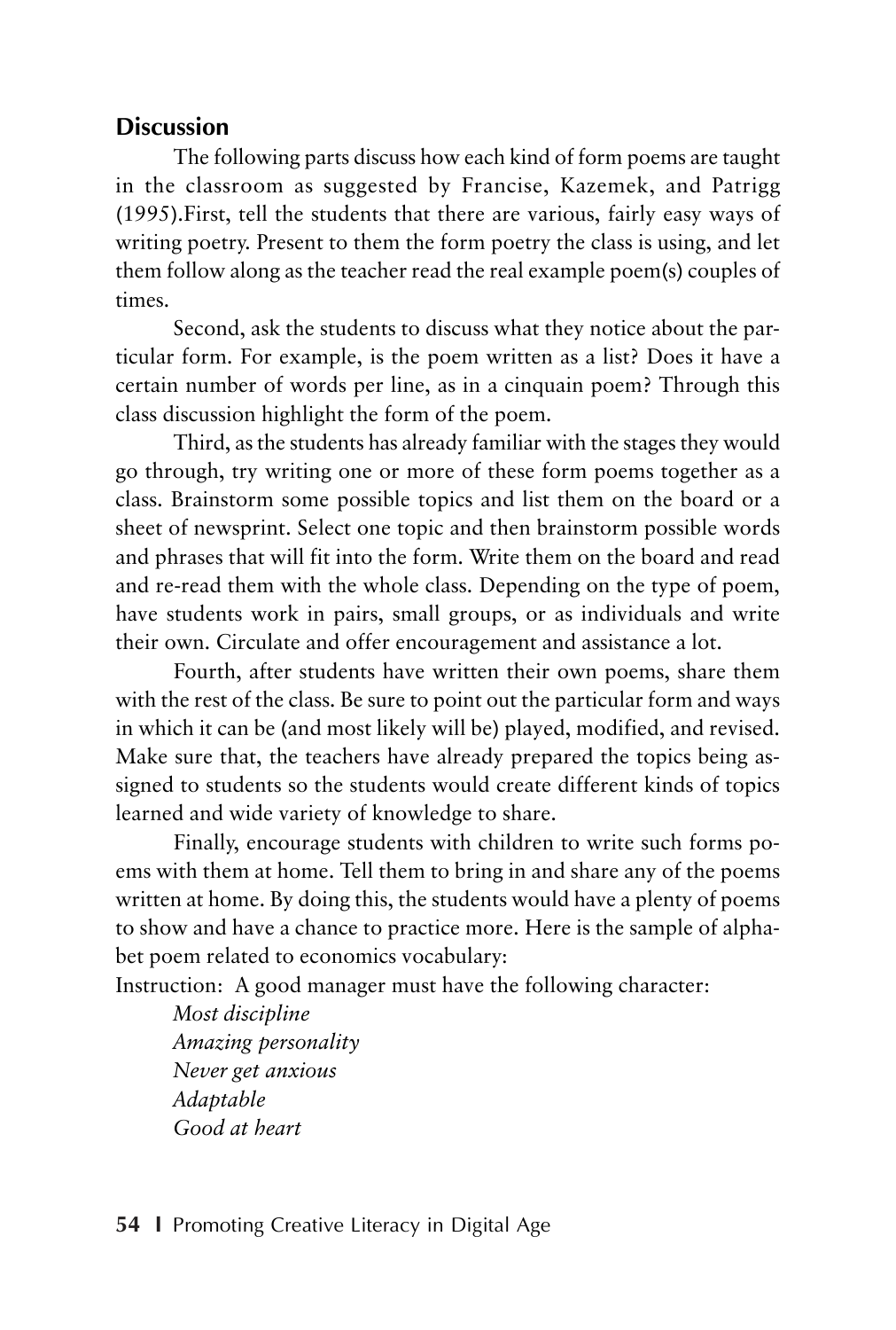#### *Energetic Responsible*

Another example of form poem is list poem. It is similar to alphabet poems, except that they do not rely on the alphabetic structure. They simply describe something by compiling a long or short list related to that person, thing, or other specific objects (Buck, 2006). List poems tend to be easier to write than alphabet poems because the lines are not controlled by particular letters. Each line can begin with any letter and can be at any length. Like alphabet poems, they can be written at any subject. List poems are fun to write as a whole class because the more ideas that are brainstormed and presented, the longer the list usually becomes. In other words, the students can learn how to write in list poem. List poems are similar to writing descriptive text. Here is an example of list poem, again since this course related to ESP, Business English class, so the teacher's concern is due to business and economic related terms.

Instruction: Write list poem on the following words, *traditional market, tax*

*Traditional market Vegetable, fish, meat, spices and more are here It serves people's daily need You can bargain the price But, mind its dirt and the untidy place Many people live their living here Let's campaign going to traditional market*

*Tax*

*Consumer, vehicles, houses, property, land Money you should pay Otherwise you will get fine A good citizen must obey To develop the country Good infrastructure requires your tax*

In this lesson, the students learn that new vocabulary is understandable if it is in meaningful context and meaningfully interacted with (Lee,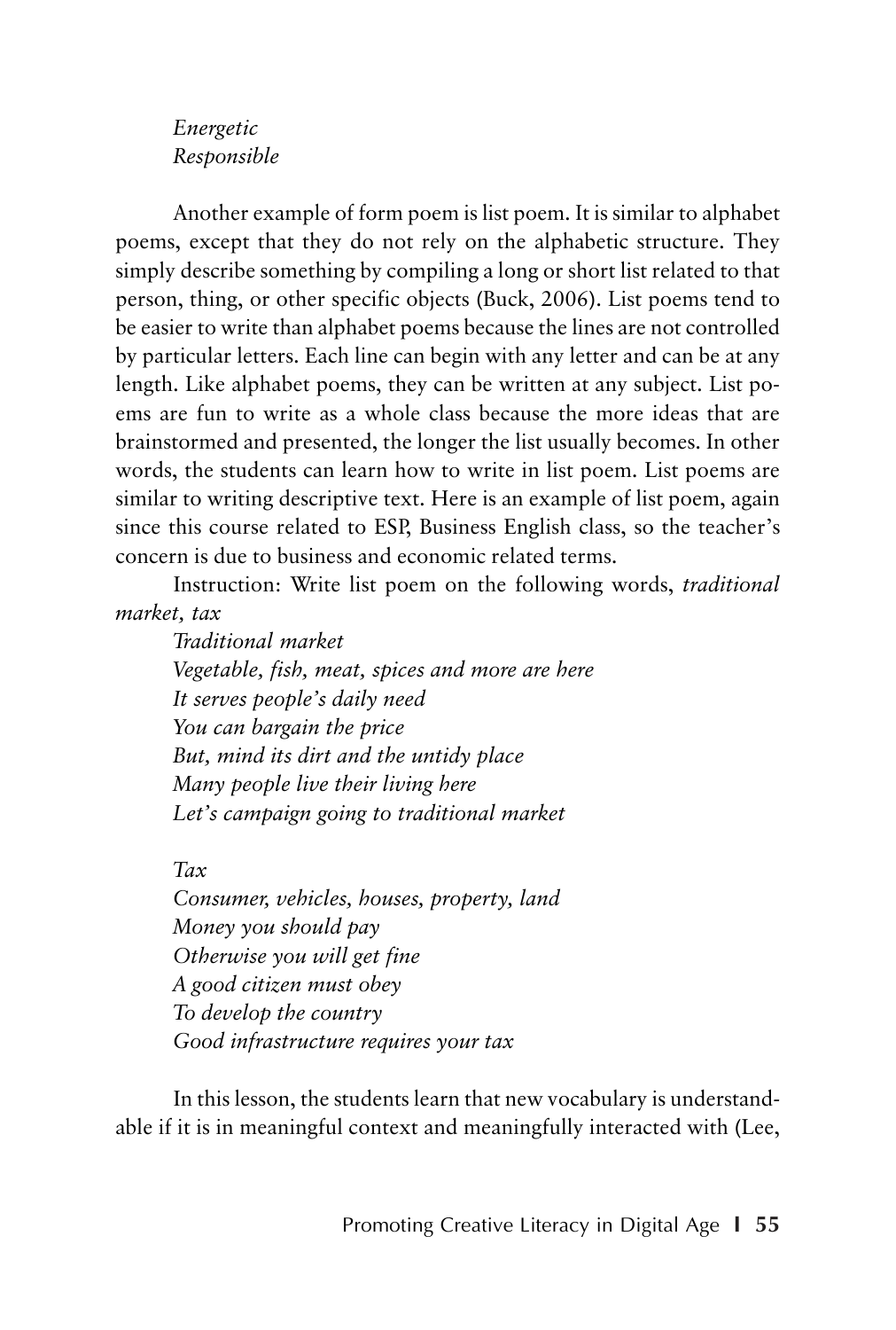2003). Also, strong rhythm in poetry is conducive to oral performance, maybe with some sounds from table drumming, hand clapping, whispering, foot tapping, or other performance back up. Physical movements can make the poem both more enjoyable and more easily understood.

Utilizing form poetry in ESP classroom can provide the students with variety classroom instruction. The types of form poetry are available and the types to be adopted in the teaching of ESP and how English should be perceived in relation to the needs of the students respectively.

#### **References**

- Buck, G. 2006. *Assessing Listening*. Cambridge: Cambridge University Press.
- Kazemek. F. F.,&Rigg. P. 1995.*Enriching Our Lives: Poetry Lessons for Adults Literacy Teachers and Tutors*. Newark: Reading Association.
- Lee, H. C. 2003.*Using Poetry to Develop Teenagers' Speaking Competence at Han-Mei language Institute in Taiwan.* Moray House School of Education: The University of Edinburg.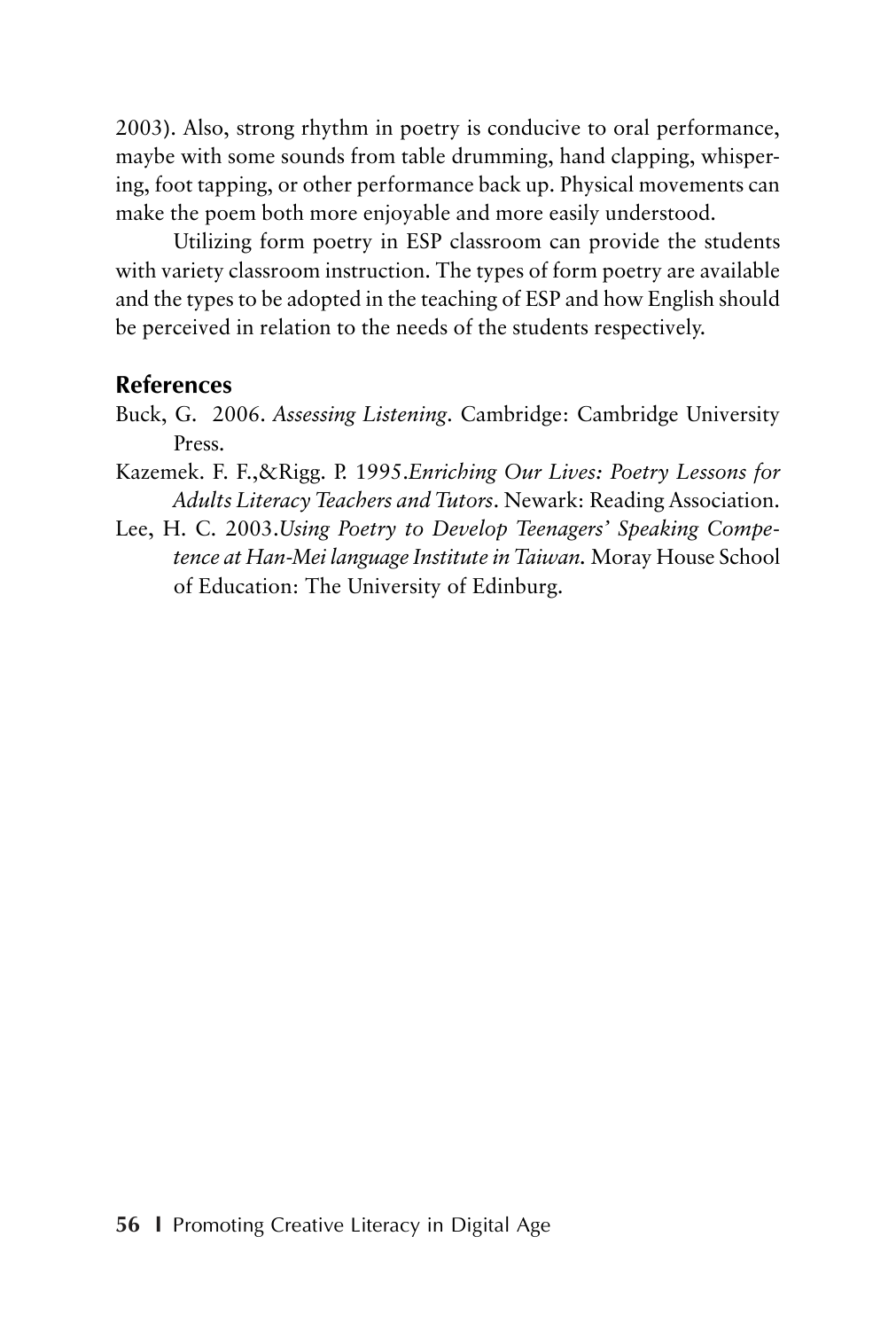# Indonesian Children's Literature in Websites: Encouraging Children to Read and Write

#### **Ida Farida Sachmadi**

In this digital era, you can find anything in virtual media, including liter<br>Lary works. There are websites displaying many genres of fiction, one of  $\mathbf{T}$ n this digital era, you can find anything in virtual media, including liter which is children stories, such as legends, fables, realistic fictions, and others. They offer all children in the world to read canon stories they like most. However, there is an interesting move in the effort to improve literacy of students in Indonesia: two websites motivate children not only to read literary works, but to write the new ones. These online publishers give a space for young beginners to send their short stories and then to be published online: www.cerpenmu.com and www.penuliscilik.com. They accept short stories written by children of 9 to 17 years old of age. In this essay, I would like to discuss the performance of those websites in encouraging people, including children and young adults, to read and write fictions.

Children's Literature has emerged in Indonesia since 1920s, but not until 21th century were the stories written by children themselves. In 2003, DAR! Mizan Publisher opened a program accepting and publishing any fiction written by children under 15 years old, which then followed by some other publishers. In 2012, cerpenmu.com and penuliscilik.com in 2015, appeared in virtual media to do the same as Mizan did: accepting and publishing short stories written by children or young adults. Here below, Iwill describe the performance of these sites and the content, which manage to invite a great deal of people to read and some of them to write.

The first website, cerpenmu.com, offers easiness in reading and writing a short story. It has simple layout in two colors displaying the texts of the short stories, no pictures or photographs and only few advertisements. You scroll down the page in this website and will find the newest short stories published that day. In the bottom of the page, it provides 60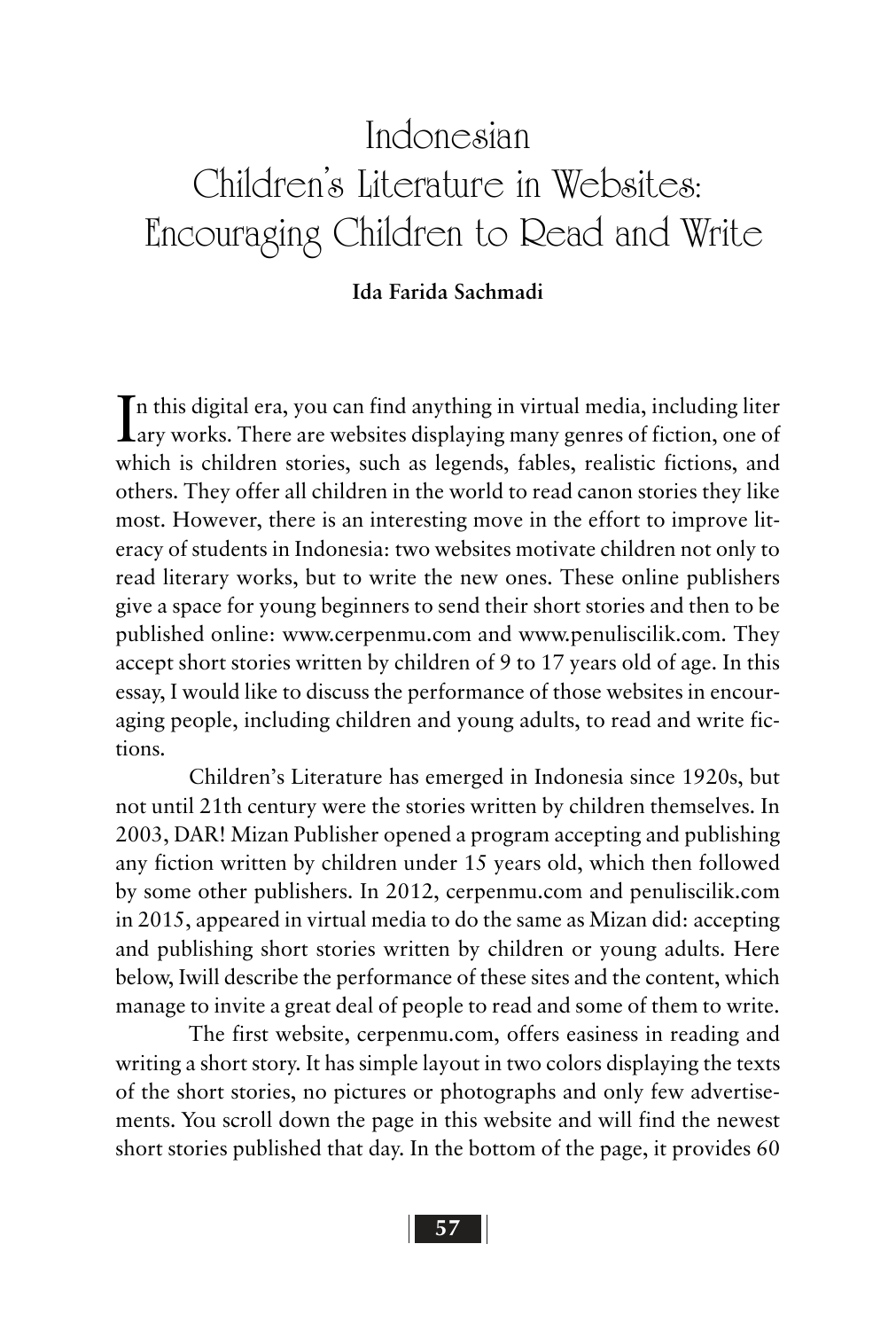categories of short stories, such as children story, love story, fable, and many other categories named by the administrator of the site. You click one and you will see a lot of stories inside. In encouraging people to write, this website gives easy requirement: you just write a story not less than 300 words (children story may have less than that) and yours will be published, as long as you do not offend others on their religion and race and not insert erotic description (pornography).

This website claims that 75.000 people like this site. They also have hundreds writers all over Indonesia. The administrator also has other requirements for the writers, some of which are the story must be original, the plot is unique, has a surprise and shows conflicts inside the character's mind. The story must have a plot, characters, dialogs, and narration as well. Up to now, in the category of children story, there are 1700s short stories, collected in five years in any kind of themes and literary genres. Based on my research on 36 short stories published in this site in January 2017, I found that the stories indeed have a plot, but not proportionally arranged. All short stories have five steps in developing a plot as suggested by Gustav Freytag: introduction, complication/conflicts, climax, falling actions, and denouement/resolution (cited by Roberts; 1983: 131), but some stories give too long introduction — some others too long conflicts — and then the resolution comes up out of the blue. It happens almost the same in characterization: after the main character gets trouble because of her fault, for example, then suddeny an advice appears from the narrator; it seems the writer is not patient enough to tell their message in their story. I conclude that the administrator leaves out this facts as far as the stories have a plot, since — as he says in the prologue of the sites the purpose of this site is to give a learning media for Indonesian writers to sharpen their ability in writing fictions.

Three years after cerpenmu.com was born, the other website, named penuliscilik.com, emerged in 2015; however, it only accepts fictions written by children under 17 years old. The purpose is 'to encourage and motivate Indonesian children to dare to write', so it gives very few limitations. This site does not limit the words for one work and do not instruct writers strictly to make a story with a plot, characters, or other narrative elements; the administrator only describes that a good short story usually has those elements. For the content, it is the same as cerpenmu.com: do not touch sensitive issues like religion and race. The layout of the site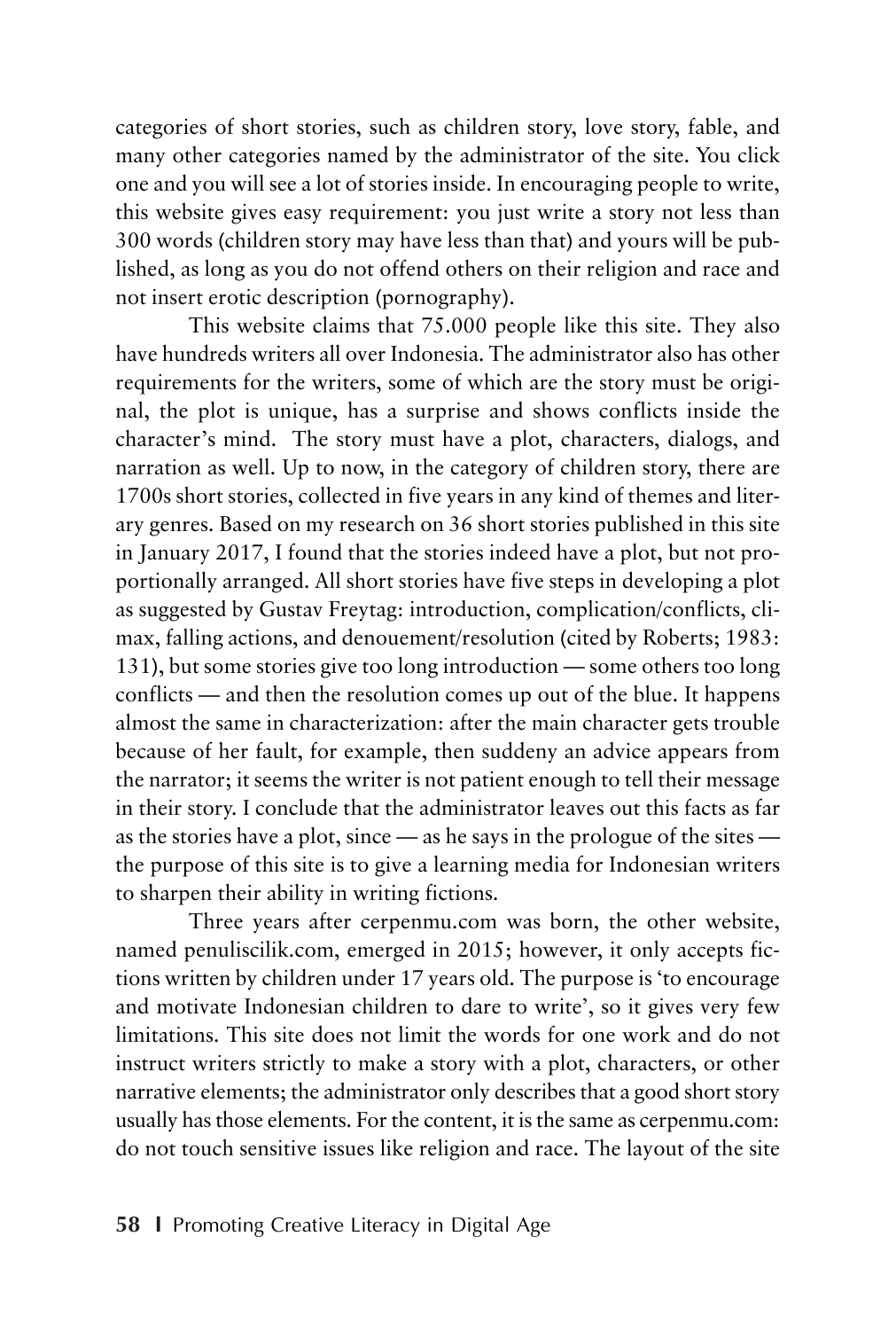is more interesting with various colors but still not disturb your eyes in reading the texts. Every short story is put in a box and has a nice picture or photograph, which is perhaps inserted by the writer, although there is no description who made those pictures and who has the copyright. It only has 8 categories, such as short story, poems, legends, fantasy, and also school news, creative ideas and tutorial. This site publishes many texts in one page but does not tell how many writings they have published since it appeared in virtual media.

From the analysis of the narrative structure, the short stories in penuliscilik.com have the same condition, more or less, as those in cerpenmu.com. They have steps based on Freytag's but the writers have not yet applied them proportionally. The resolution comes out too fast, even in one story, the writer narrates '*setelah bercerita panjang ... [akhirnya]'* (after telling the story long enough ... finally); she is too hasty in telling the resolution of the story. In characterizing, some writers do not develop the main characters: they stay the same in the beginning and the end of the story, or according to Perrine, the character is static (Perrine, 1988:69). Some stories are merely experiences of the writers, without any problem and conflicts leading to a resolution. However, the sites did not mind and published those stories. It does not matter since this website intentionally gives a space to beginners to write anything; the owner is encouraging young people not to be afraid to begin to write, and do not worry with mistakes.

In conclusion, these two websites have different performance. The new website, penuliscilik.com has better appearance in the layout, but cerpenmu.com, as the first website in Indonesia publishing stories written by beginners, does not lose her readers and writers. The narrative structures of them both are similar: the writers need more practice in developing their stories. Penuliscilik.com has a good breakthrough in improving the quality of the story: this site gives a chance to readers to write their comment on each text in all categories. It is expected that the writers can learn from the readers' comments and go on writing in better quality. After all, these two websites should be appreciated for they encourage children not only to read—fictions especially, but also to write their own story.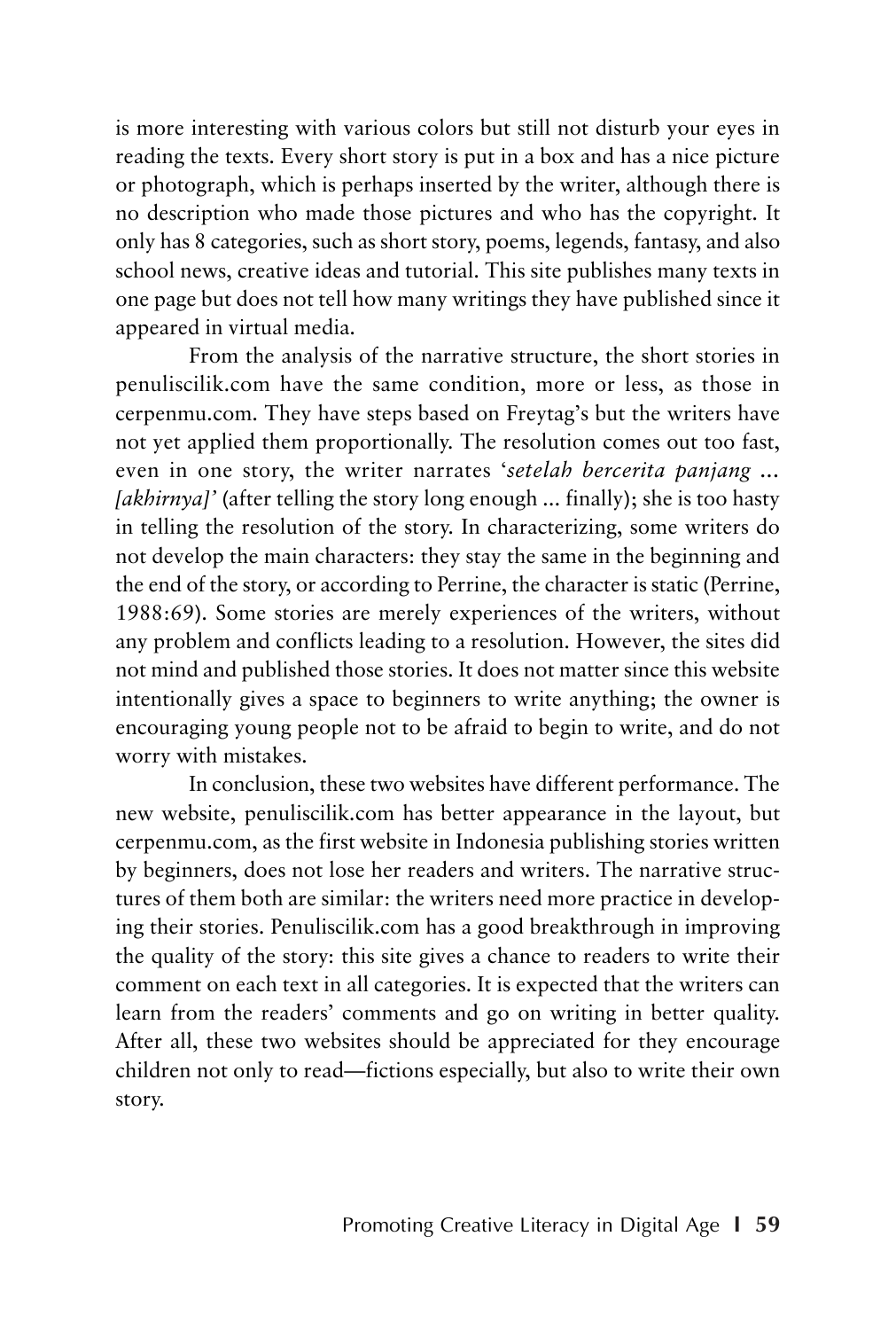### **References**

### **Books:**

Perrine, Laurence. 1988. *Literature: Structure, Sound, and Sense.* 5th Edition.

Oriando: Harcourt Brace Javanovich.

- Roberts, Edgar V. 1983. *Writing Themes about Literature.* New Jersey: Prentice-Hall. Inc.
- Sachmadi, Ida Farida. 2017. " Children's Literature in ICT: Themes and Narrative Structure of Online Short Stories Published by cerpenmu.com" in Seminar Proceeding *Intercultural Communication through Language, Literature, and Arts*, The 1st International Conference on Education, Literature, and Arts (ICELA). Jakarta: Faculty of Language and Arts, Universitas Negeri Jakarta.

### **Websites:**

http://cerpenmu.com/cerpen-anak (accessed 28/03/2017, 08:28 wib) http://penuliscilik.com (accessed 25/08/2017, 09.13 wib)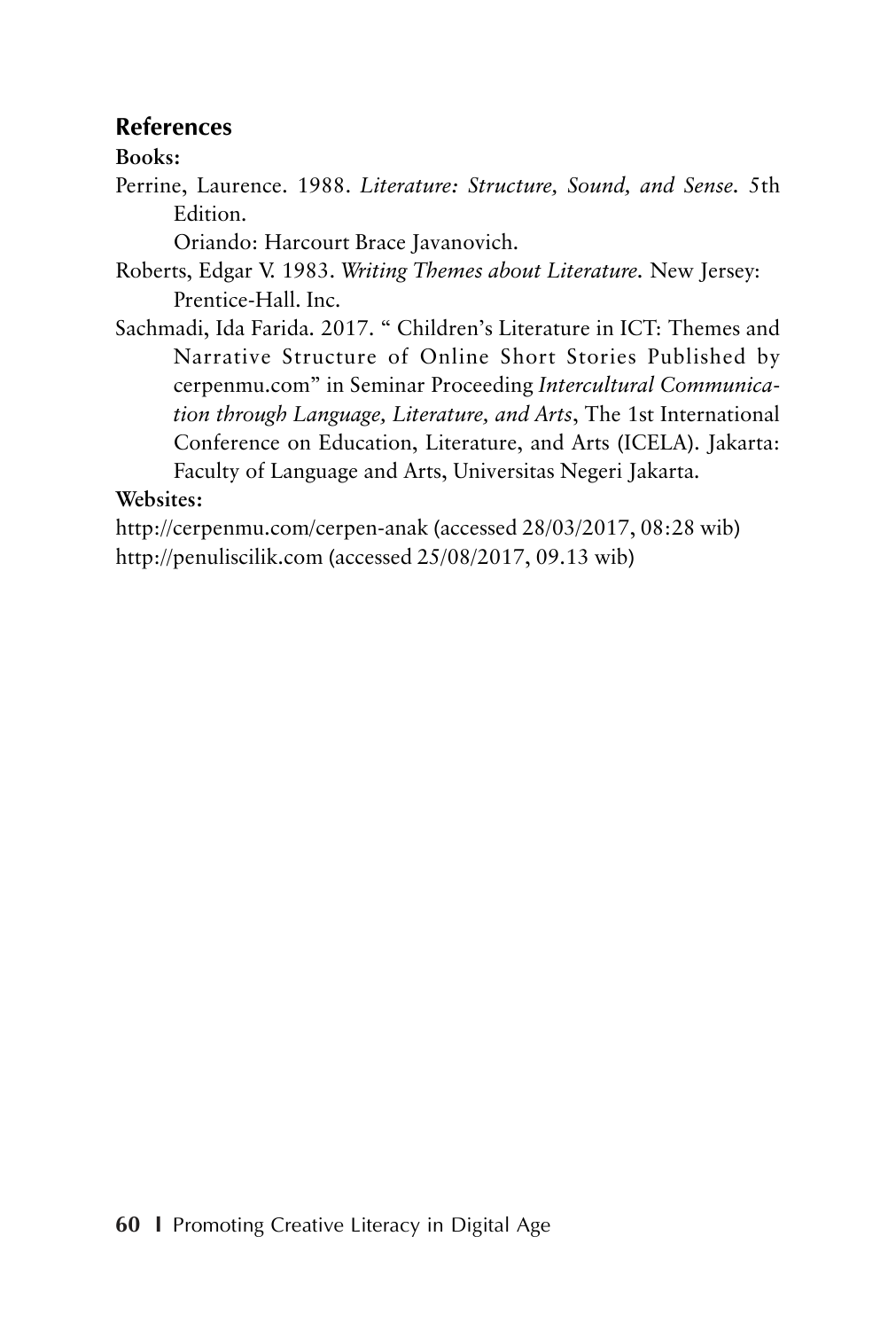# Improving English Proficiency of Tourism Workers in Malang

**Ika Nurhayani, Sri Endah Tabiati, Hamamah, Aris Siswanti**

The tourism industry can be considered as one of the most lucrative industries in Indonesia. It is also considered very effective to reduce the rate of unemployment in Indonesia since it is pro job (it has a high rate of employment), pro growth (it is rapidly developing) and pro poor (it is effective to reduce poverty) (Widodo, 2016).

The Greater Malang area is abundance with tourism potentials due to its richness of culture and natural wonders. As a result, tourists can enjoy various types of tourism in Malang such as cultural, natural, culinary, shopping, historical, religious tourism and agro-tourism (The Department of Cultural and Tourism of the Regency of Malang, 2016).

With the establishment of the Asean Economic Community (AEC) in 2015, Indonesia opens its market in all sectors including tourism to the citizens of Asean countries. It is therefore necessary for tourism workers in Indonesa to equip themselves with necesary skills such as the ability to communicate with English. However, not many high school or university graduates in Indonesia are able to use English to communicate effectively. Renandya (2004) claims that the teaching of English in Indonesia is unsatisfactory and even failed because of the absence of an integrated teaching method.

Based on the ongoing research by Nurhayani, Tabiati, Siswanti, and Hamamah (2017), it can be concluded that the majority of Malang tourism workers have never attended an English training, Moreover, they only demonstrated basic English proficiency during the pre-test done by the research team.

The lack of English skills weakens the tourism industry and also reduces the competitiveness of Indonesian human resources in the industry. The tourism workers cannot provide their best service if they cannot communicate effectively with foreign tourists. Moreover, the AEC en-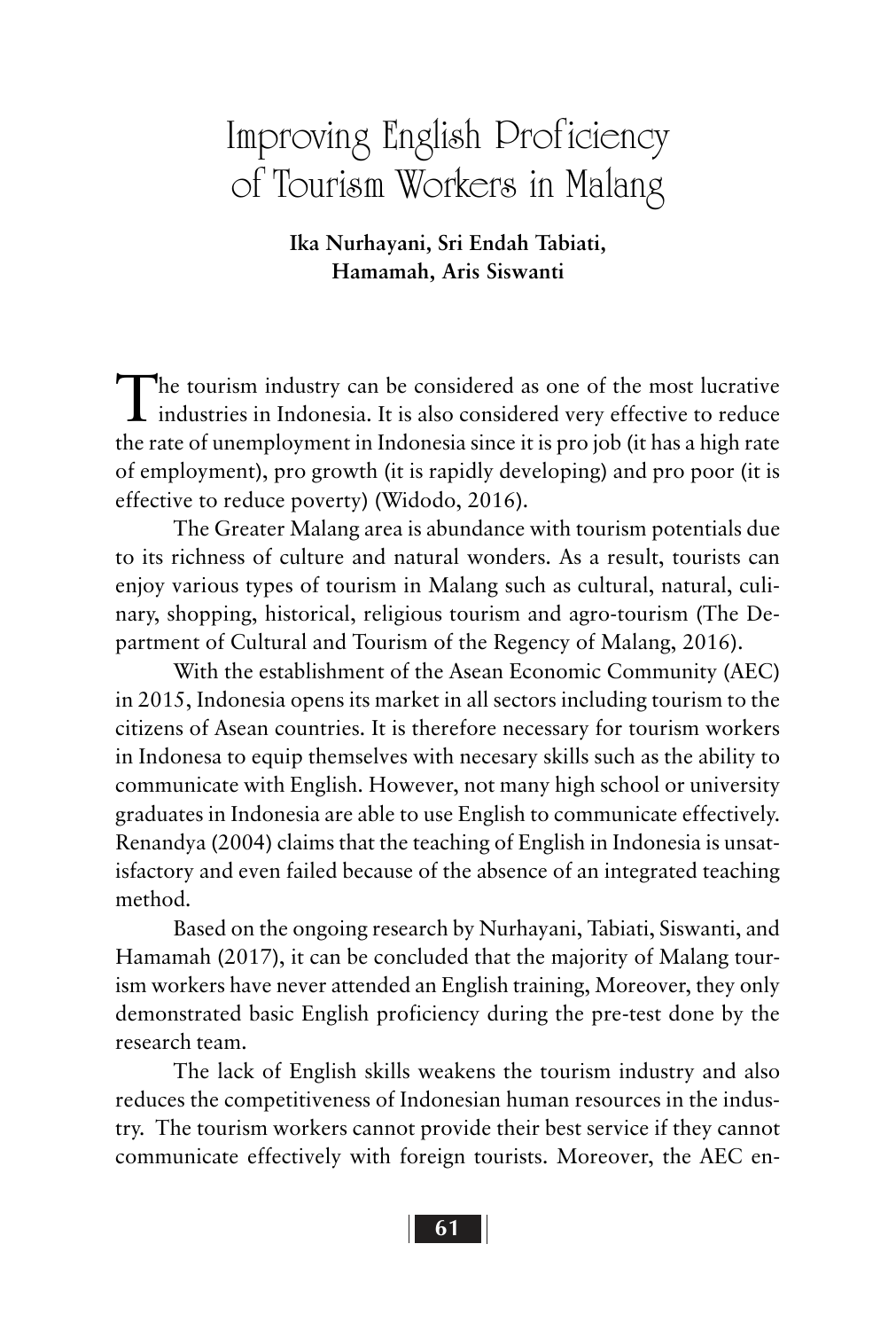ables foreign workers to work in Indonesia and they might secure more job positions if they have better English proficiency than Indonesians. This problem must be solved with join efforts from the stakeholders, the central government, the regional governments, the association of tourism industries and workers, the community, the NGOs, the media, and the investors (Ahman Sya, in Widodo (2016) & Biro Analisa Anggaran dan Pelaksanaan APBN-SETJEN DPR-RI (2016)).

As a member of the community, the university has the responsibility to participate in solving the problem. The research should be started with a need analysis to describe the current level of English proficiency of tourism workers in the Greater Malang Area. The need analysis should also be directed to describe the solutions to improve the lack of English proficiency of the tourism workers.

We argue that the Educational Research and Development by Borg and Gall (1983) is the most appropriate method to solve the problem. The educational research and development is used to design, to develop, to test and to validate educational products to achieve the expected competency. The research question should be: what knowledge of English and culture is needed by tourism workers in the Greater Malang Area to increase their competence to face the AEC?

The Educational Research and Development Approach consists of the following steps:

- 1. Research and Information Collection
- 2. Planning
- 3. Develop Preliminary Form of Product
- 4. Preliminary Field Testing
- 5. Main Product Revision
- 6. Main Field Testing
- 7. Operational Product Revision
- 8. Operational Field Testing
- 9. Final Product Revision
- 10. Dissemination and Implementation

(Borg and Gall, 1983)

The approach is suitable with the research question since it will result in a need analysis and a product in the form of an instructional book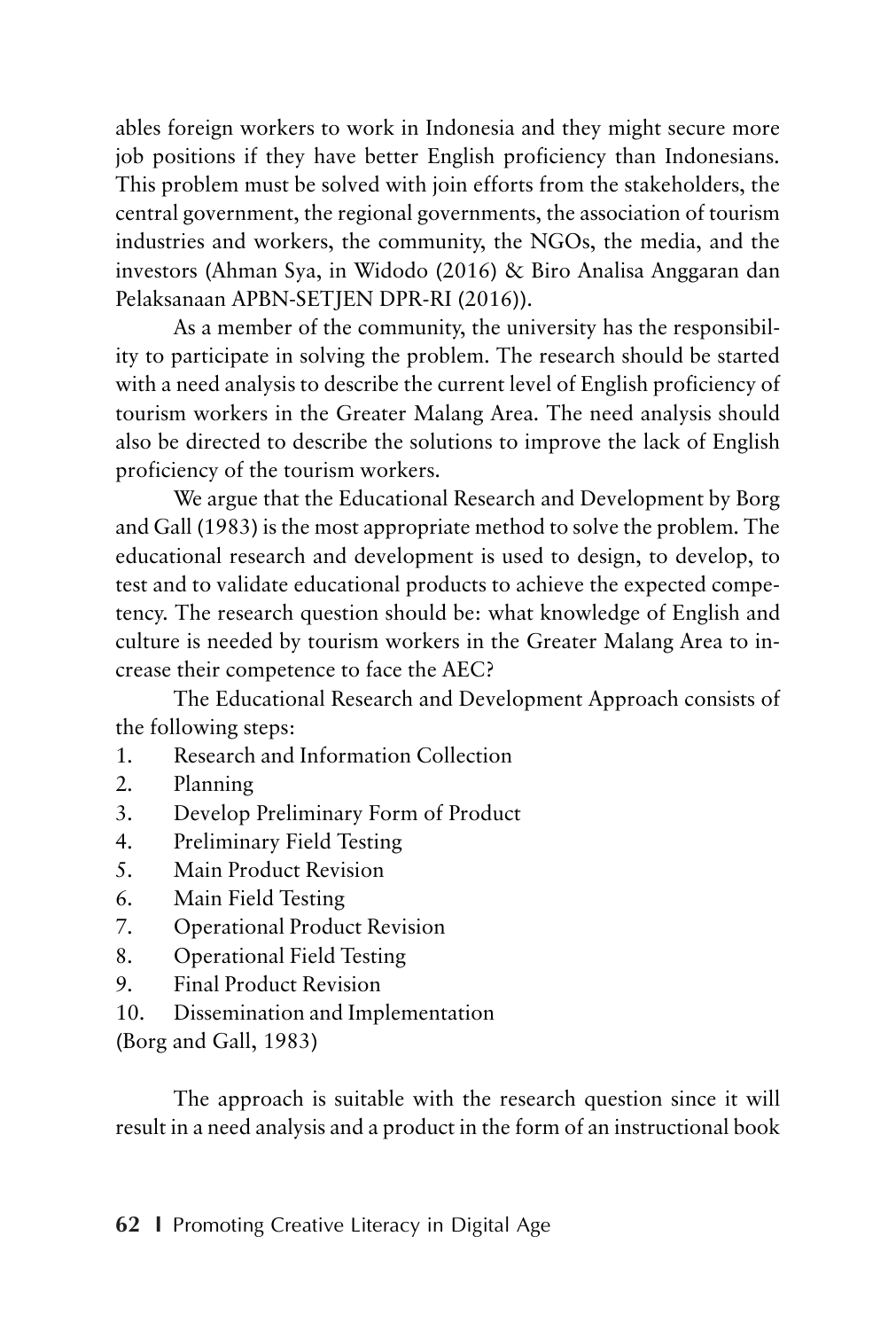based on the need analysis, a field testing, and a training in English for the tourism workers in Malang. Since the training is intended for the tourism workers, the instructional book should also be equipped with the knowledge on the local culture and tourism sites.

We propose the following adaption of The Educational Research and Development Approach for a research done in the Greater Malang Area:

- 1. Research and Information Collection by interviewing government officials and tourism workers, observing tourism workers at work, questionnaire on local culture and English proficiency, and English proficiency pre-test.
- 2. Analysis of the data obtained from the interviews, observations, questionnaires and pre-test.
- 3. Constructing an instructional book to teach English along with the knowledge of local culture and tourism sites based on the need analysis
- 4. Testing the first chapter of the instructional book to a limited number of tourism workers in Malang in the form of a one day training and performing a post test.
- 5. Revising the product with the help of the expert in the field.
- 6. Implementing the product by giving an English training using the instructional book for a wider audience of Malang tourism workers.

To conclude, university and its researchers can participate in improving the English proficiency of the tourism workers in Malang by performing a research with the Educational Research and Development Approach of Borg and Gall (1983) adapted to the research condition in the Greater Malang Area.

## **References**

Biro Analisa Anggaran dan Pelaksanaan APBN-SETJEN DPR-RI. (2016). *Industri Pariwisata: Alternatif Sektor Andalan di Tengah Pelemahan Ekonomi Domestik*. Diakses tanggal 11 Mei 2016 di http:// www.dpr.go.id/doksetjen/dokumen/biro-apbn-apbn-Industri Pariwisata-Alternatif-Sektor-Andalan-Di-Tengah-Pelemahan-Ekonomi-Domestik1441781638.pdf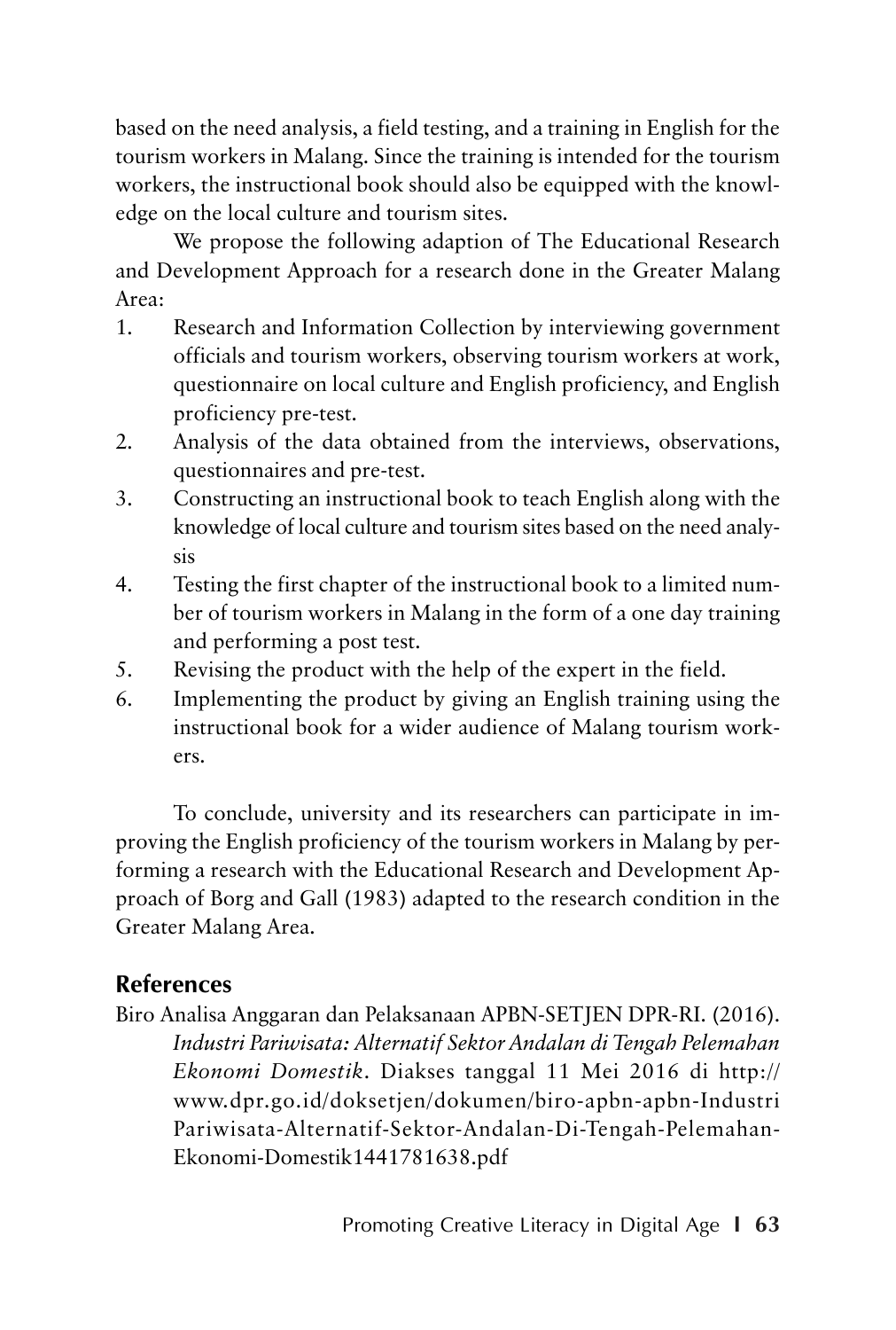- Borg, W.R. and Gall, M.D. (1983). *Educational Research: An Introduction*. New York: Longman.
- Dinas Kebudayaan dan Pariwisata Kabupaten Malang. (2016). Wisata Budaya. Diakses tanggal 11 Mei 2016 di http://disbudpar. malangkab.go.id/konten-51.html
- Renandya, W. A. (2004). Indonesia. In. H. W. Kam & R. Y. L. Wong (Eds.), *Language policies and language education: The impact in East Asian countries in the next decade* (pp. 115131). Singapore: Eastern Universities Press.
- Nurhayani, Tabiati, Siswanti, Hamamah. (2017). "Good Governance Pariwisata Menyongsong Mea: Peningkatan Kompetensi Bahasa Asing Dan Pengetahuan Budaya Pelaku Wisata Di Malang". Laporan Kemajuan Penelitian Unggulan Perguruan Tinggi
- Widodo, W.S. (2016). *3 Masalah SDM Pariwisata Indonesia Bersaing di Tingkat Globa*l. Diakses tanggal 11 Mei 2016 di http:// travel.detik.com/read/2016/03/31/080407/3176358/1382/3masalahsdm-pariwisata-indonesia-bersaing-di-tingkat-global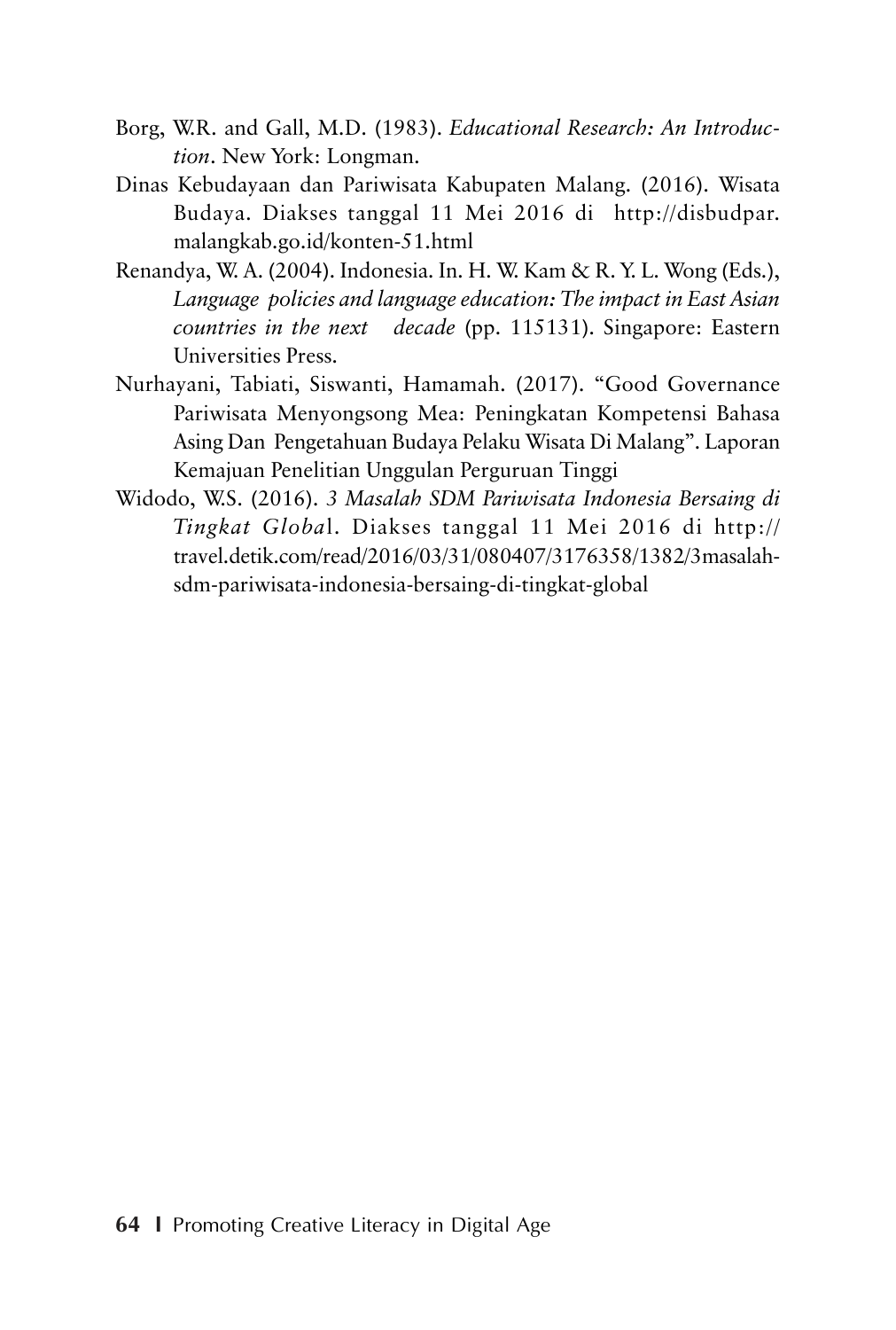# Surviving Digital Media: Language and Power behind Lola Granola's Transformation into Fatima Struggle

#### **Iis Nur Rodliyah**

This essay discusses a phenomenon involving split decisions made by digital and printed media regarding a sensitive religion-related-issue. The argument is initiated by the decision of some newspapers, including the Washington Post for not publishing a Sunday Opus Cartoon Strip by Berkeley Breathed on their printed edition of August 26, 2007. However, they decided to still run it on their online version. Howell (September 16, 2007) reported that *"Readers were confused and angry that "Opus" comic strips with a Muslim theme did not appear in the Aug. 26. …The strips, created by Berkeley Breathed, were distributed by the Washington Post Writers Group and published on washingtonpost.com."* The comic strip is as follows:



@Berkeley Breathed Dist. by The Washington Post Writers Group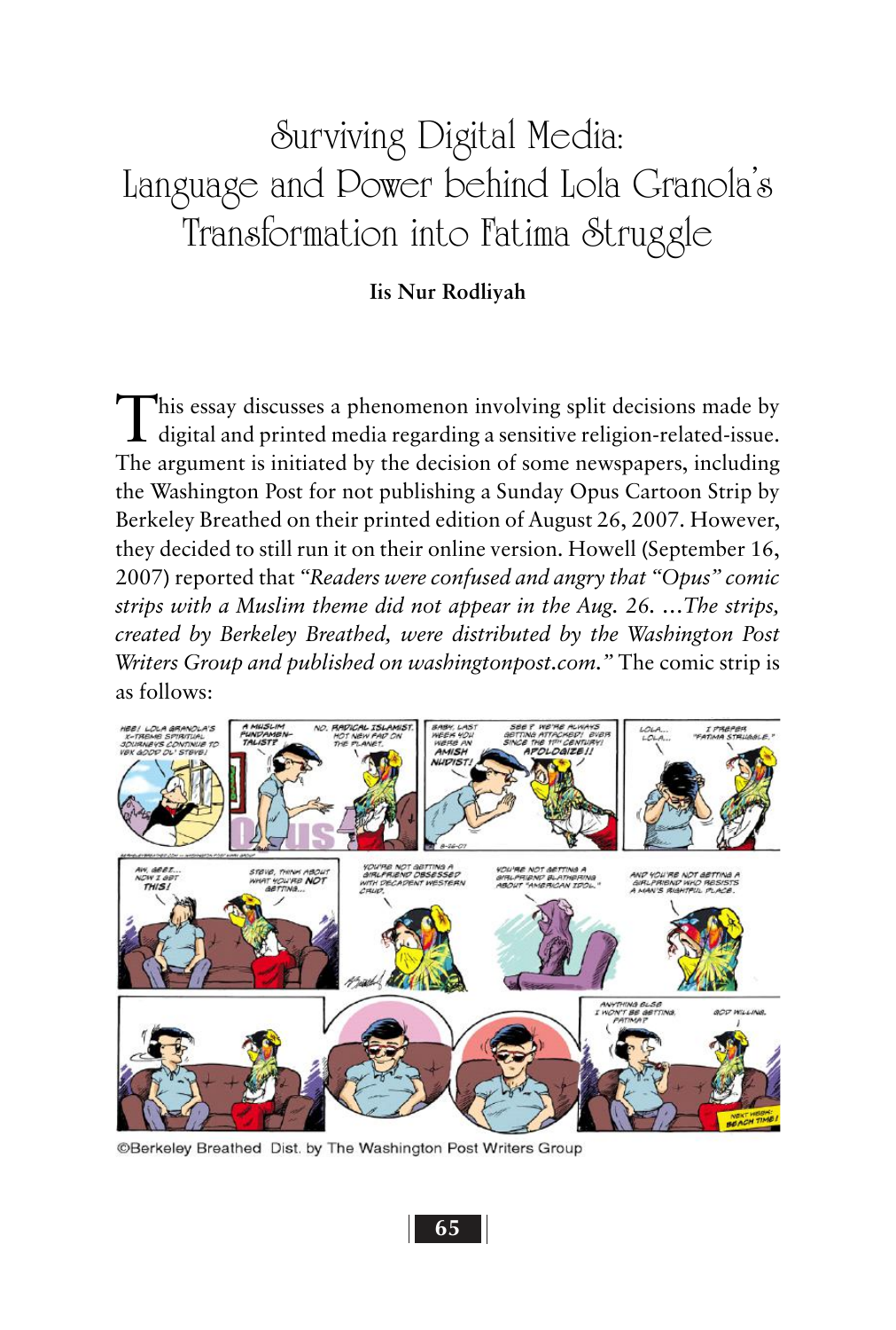This controversial comic strip is about a regular character of Opus who is also a spiritual seeker, Lola Granola preferring to be called Fatima Struggle, in her version of a *burqa* (veil and hijab) declaring that she has become a "Radical Islamist. Hot new fad on the planet." Her boyfriend, the piggish super-patriot Steve Dallas, is horrified (Howell, 2007). The censorship of this comic strip reflects that there is a power behind the words and the context in it. However, why this becomes so powerful then?

Firstly, the words uttered by Lola may be found fearful for western media editors: 'Muslim fundamentalist' and 'radical Islamist'. These words provoke people's awareness of the existence of a community holding a strong ideology lying under them. Keying in the words of 'Muslim fundamentalist' and 'radical Islamist' on a search engine like Google, would show 825,000 and 1,210,000 results respectively and people can notice that the first 10 relevant sites deal mostly with the danger of people and organizations practicing these fundamentalism and radicalism. Thus, these words are considered to be powerful and potential as carrying linguistic manifestation of power called by Eades (2006) as labeling.

Secondly, the context may initiate the controversy, too. This comic strip has been a long time understood as sex joke, so the problem arises when the female character involved in the joke is illustrated in a Muslim's symbol of *burqa*. It is widely acknowledged that in Islamic belief, sex is something ruled very carefully based on *syariah*. However, in this strip, Steve, as a western symbol, is not happy with and does not consider the idea as right to follow. This then became problematic as it touched the domain of ideology of different cultures and the consideration that publishing the strip can be quite provoking, especially for Muslim readers, must have become the consideration behind the newspaper's editor for not publishing it in their printed edition.

Thirdly, ideology also operates behind the controversy. It is worthy to consider Volosinov's opinion on ideological nature of all signs, including language. He (1973 in Holborow, 1999) mentions that *"signs can be highly symbolic in one context but remain simple objects in another"*. He gave an example of bread and wine – mere objects of consumption in one setting, but it may be considered differently when religion is assigned. It is true with this comic strip. When people see it merely as a joke and a fair opinion then it is it, but when people see it under the domain of religion,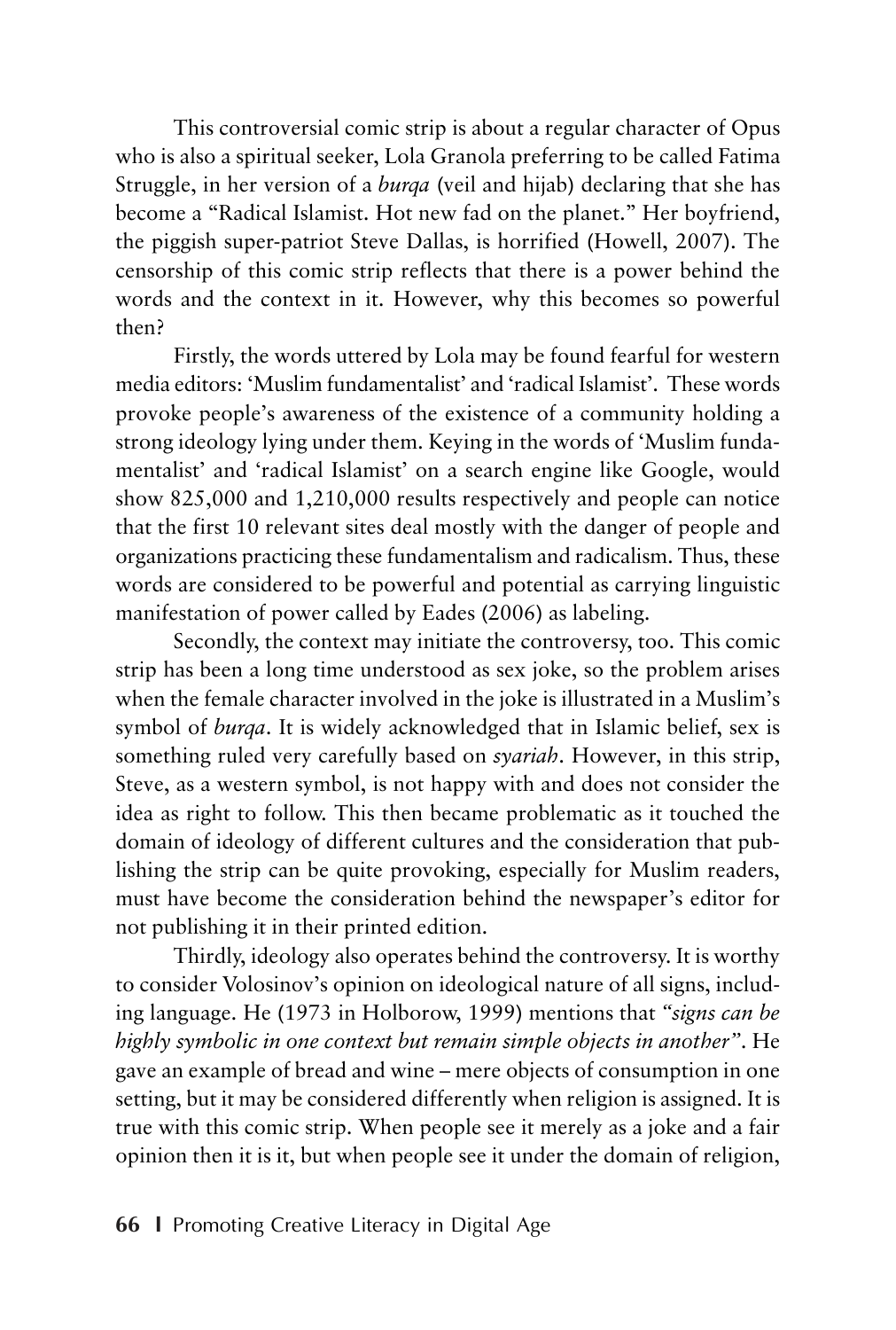the meaning acquired will be totally different. However, people cannot argue that it is the people who should change their point of view in order to obtain appropriate and expected reaction as it has never been an easy task to change people's way of thinking instantly. Moreover, people are always righteous to give their judgment on every sign and context that they encounter lake being claimed by Volosinov (1973 in Holborow, 1999) that *"…..every sign is subject to the criteria of ideological evaluation… wherever a sign is present, ideology is present too."*

Fourthly, social and cultural relation of power also takes its part. Crawford (1999) states *"cultural differences do not exist in a value-free universe but operate within particular relation of power."* In this case, there is a power assigning in the cultural differences between Western and Islamic cultures in general. As reported by Donaldson-Evans (2007), the editor, Amy Lago, said that she flagged some of the syndicate's newspaper clients for two reasons: '*because of the possibility that the jokes about Islam would be misconstrued and because of the sexual innuendo in the punchline*." Here, the editor was being very careful with the content of the comic strip because of her uncertainty on Muslims' culture in reacting to this kind of joke. She added that *"I don't necessarily think it's poking fun [at Islam]," "But the question with Muslims is, are they taking it seriously?"*

The last is that "the politics of identity shapes how we interpret what people say to us" (Joseph, 2006:3) also operates in this case. This concept applies for both the readers and the publisher. A print version of newspaper has usually been established in longer time thus stronger than the online version. The identity attached to the print version assigns bigger responsibility on the published contents and people will directly judge that it is what the paper believes. While for most people, the identity of an online version of a big newspaper exists only as complementary and it brings with it a contemporary sense. Thus, people's reaction towards its contents is expected to be less impulsive and straightforward than with the printed version

The whole discussion clearly shows that the power over the use of language is significantly influenced by ideology, social and cultural relationship and politics behind a language and people using the language. These are the factors that might turn language into something powerful and possesses power in human life.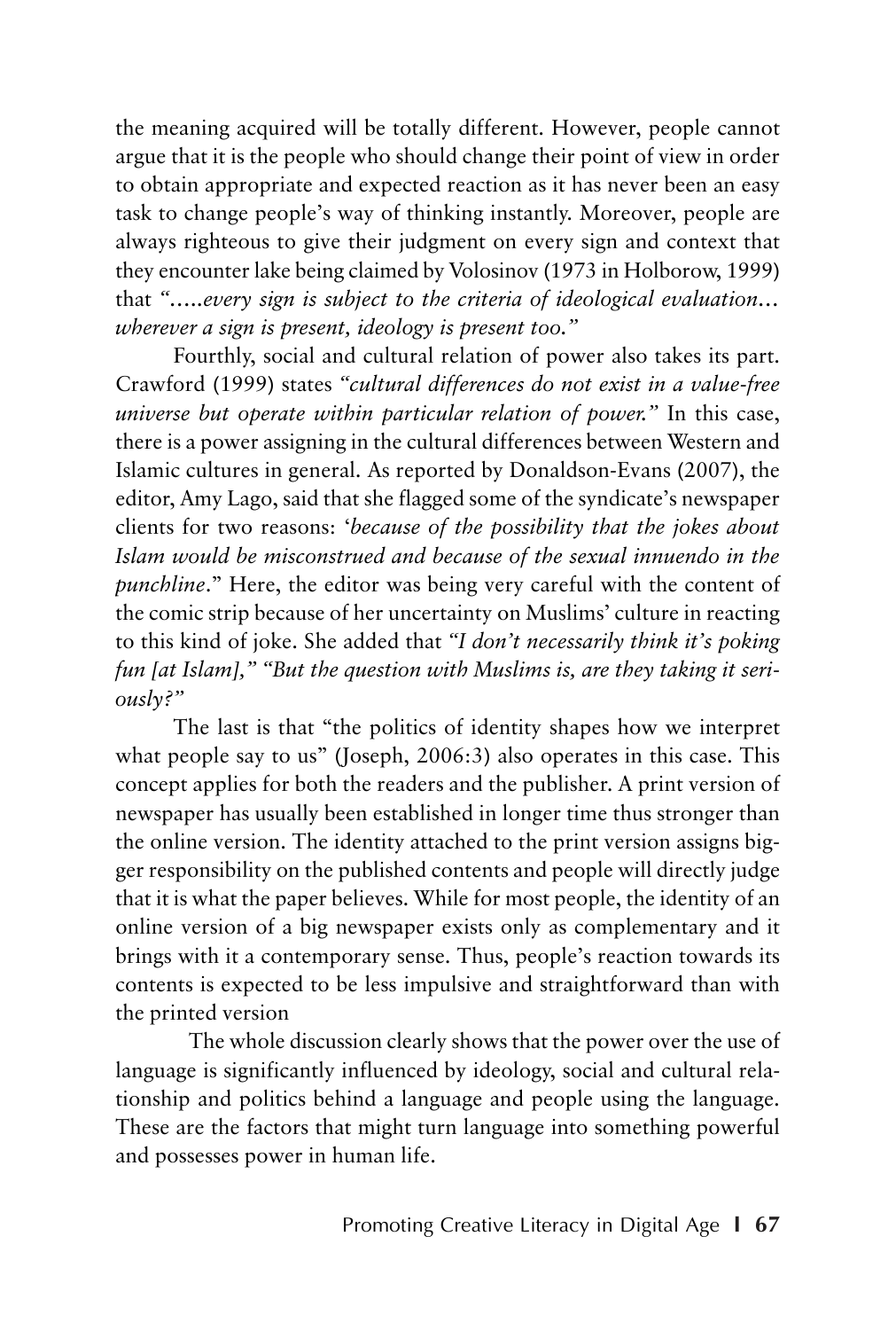### **References**

- Crawford, A. 1999. 'We can't all understand the whites' language': An analysis of monolingual health services in amultilingual society'. *International Journal of the Sociology of Language, vol. 136, pp.27- 45.*
- Donaldson-Evans, C, 2007. *Washington Post, other newspapers won't run 'Opus' cartoon mocking radical Islam*. Available at http://www. foxnews. com/story/0,2933,294779,00.html. Tuesday, August 28, 2007. Accessed on September 9, 2007.
- Eades, D. 2006. Lexical struggle in court: Aboriginal Australians versus the state. *Journal of Sociolinguistics* 10(2) 153-180.
- Holborow, M. 1999. In the beginning was society: Marx, Volosinov and Vygotsky on language. Chapter 2, *The politics of English: A Marxist view of language*. London: Sage.
- Howell, Deborah, 2007. *Why were these comics dropped*. Available at http:/ /www.washingtonpost.com/wp-dyn / content/ linkset/ 2005/03/ 25/ LI2005032500838.html, September 16, 2007; Page B06. Accessed on September 18, 2007.
- Joseph, J, 2006. How Politics permeates language (and vice versa). Chapter 1 *Language and Politics*. Edinburgh: Edinburgh University Press.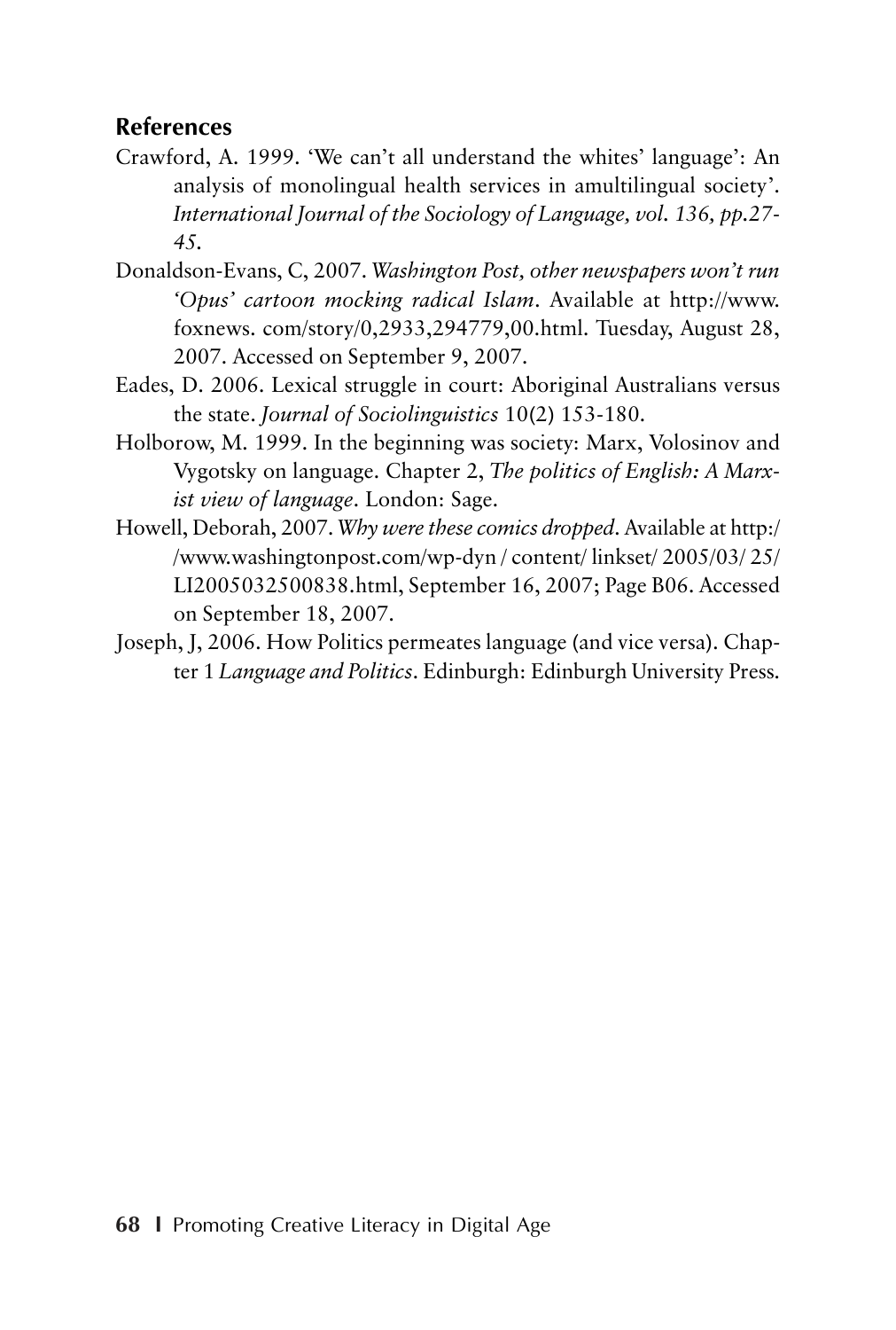# Content Analysis on Character Building Values Reflected in English Textbooks Used in Reading Classes

#### **Ida Puji Lestari**

### **Introduction**

Character building is a way to strengthen one's character by molding oneself into a productive person, a person who has good qualities which fit the society. In the case of Indonesian context today, character building needs to be directed more specifically to respond to certain issues and cases related to people's moral degradation.

This year there is a regulation that every subject, including English, in every school in Indonesia has to instill the values of character building. Therefore, Indonesian government will implement the main values in college subjects that will be internalized by college students. There are 18 values of character building in national character and cultural education or PBKB (2010), namely: 1. religious, 2.honest, 3. tolerance, 4. discipline, 5. hard work, 6. creative, 7. independent, 8. democratic, 9. curious, 10. nationalistic, 11. patriotic, 12. sportive and respectful, 13. friendly/communicative, 14. pacifist, 15. reading enthusiast, 16. environmental concern, 17. social concern, and 18 responsible.

Teacher and stakeholder should insert the character building values stated by the government in current curriculum, syllabus, and lesson plan, especially for university levels. Textbook must also meet the need of official public teaching syllabus. According to Kulsum (2011), the urgency of conducting character education of national commitment for Indonesia students are as follows: a) character and culture education is a part that cannot be separated from national education, b) character and culture education must be developed comprehensively as a part of cultural process, c) the effort to revitalize national character education requires national movement to practically motivate spirit of togetherness.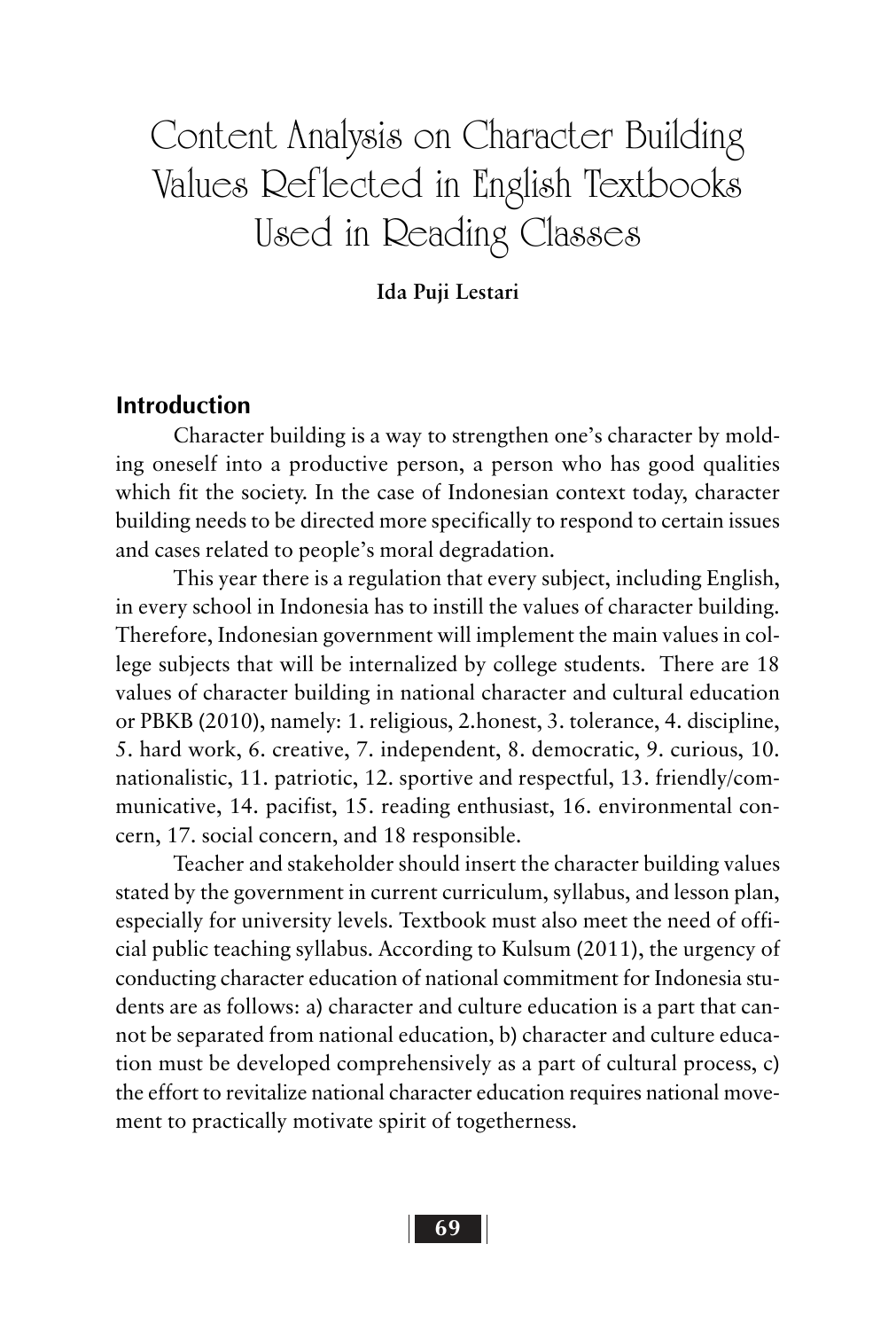With these goals and purposes, it is strongly expected that the design of character education in Indonesia will help to develop human resources in Indonesia, especially young generation, to be well educated and to have moral responsibility. This study attempts to describe values that needs to be taught in the effort of cultivating character education in Indonesia setting, as well as some suggested implementations for conducting character education, especially in the area of English language teaching and learning.

### **Workshop Procedure**

The teachers who join a team teaching conduct a workshop to evaluate the English textbooks that they used during teaching reading classes by identifying the character building values represented in the reading texts, whether the reading texts represent the 18 character building values or not. Then, they conclude to emerge the character building value from the reading text that they read with the students, so they not only teach reading but also teach moral lesson taken from the English reading textbooks.

| No. | <b>Session</b>                     | <b>Activities</b>                                           |
|-----|------------------------------------|-------------------------------------------------------------|
|     | Introduction                       | a. Introduce the topic key words                            |
|     |                                    | b. Teachers' instructions                                   |
|     | Cooperative work in<br>small group | a. Students' role to discuss the reading<br>texts they read |
|     |                                    | b. Use reading strategies: KWLH                             |
|     |                                    | diagram                                                     |
| 3   | Closing for whole class            | a. Whole class wrap up                                      |
|     |                                    | b. Follow-up activities                                     |
|     |                                    | c. Teacher's explanation about                              |
|     |                                    | character building values                                   |

The table below shows the basic steps of teaching reading with character building values taken from English reading textbook.

Hutchinson and Torres (1994:317) stated that textbooks have vital and positive part to play in day-to-day English teaching which makes their importance becomes greater. Teacher should consider the instructional materials in the textbook, however, because the instructional materials in a textbook are crucial for both teacher and students. So, appropriate in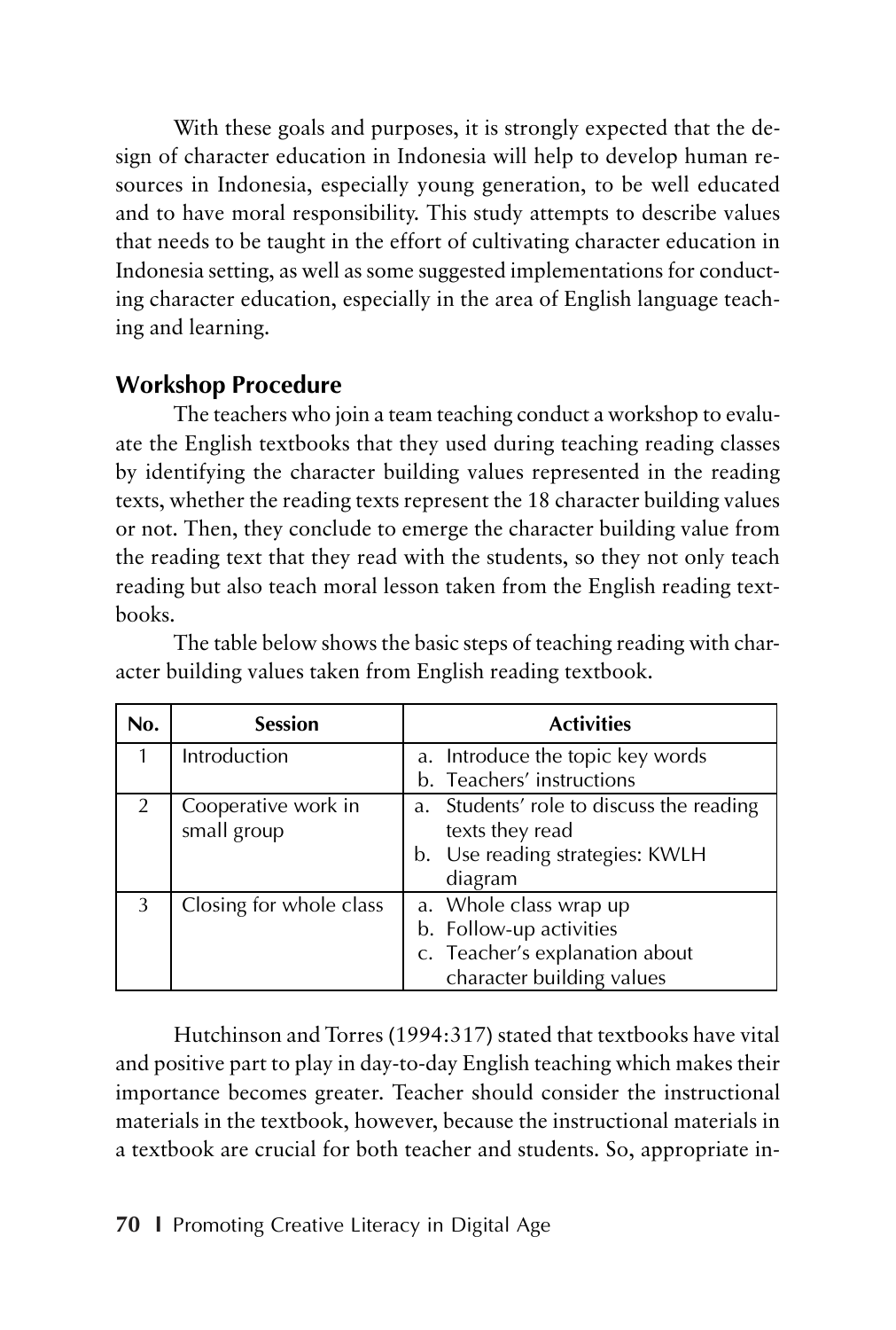structional materials should be selected based on the instructional objectives and taken from relevant sources.

## **Conclusion**

In sum, the workshop can give theoretical contribution to the researcher; it is used as a stepping stone in improving the quality of the English textbooks by giving beneficial suggestions related to how to include the character building in topics, reading texts, and activities in the English textbooks. Practical contribution is to the lecturers of English, it is expected that the finding will help them in selecting the materials and will be able to take this study for consideration in using the appropriate English textbook for their students.

## **References**

- Dubin, Frida, Elite Olshtain.1996. *Course Design: Developing Program and Materials for Language Learning.* New York, U SA: Cambridge University Press.
- Hutchinson, Tom and Torres, Eunice. 1994. *The Textbook as Agent of Change.ELT Journal*. Vol.48. No.4. Cambridge: Oxford University Press.
- Kitao, Kenji.1997. *Selecting and Developing Teaching/ Learning Materials*. The Internet TESL Journal Vol. IV, No. 4 April 1997. (http:// iteslj,Org/articles/Kiato-Materials.html.accessed on December 10th, 2010 ).
- Umi Kulsum, M.Pd. 2011. *Implementasi Pendidikan Karakter Berbasis PAIKEM (Sebuah Paradigma Baru Pendidikan di Indonesia).* Surabaya. Gena Pratama Pustaka.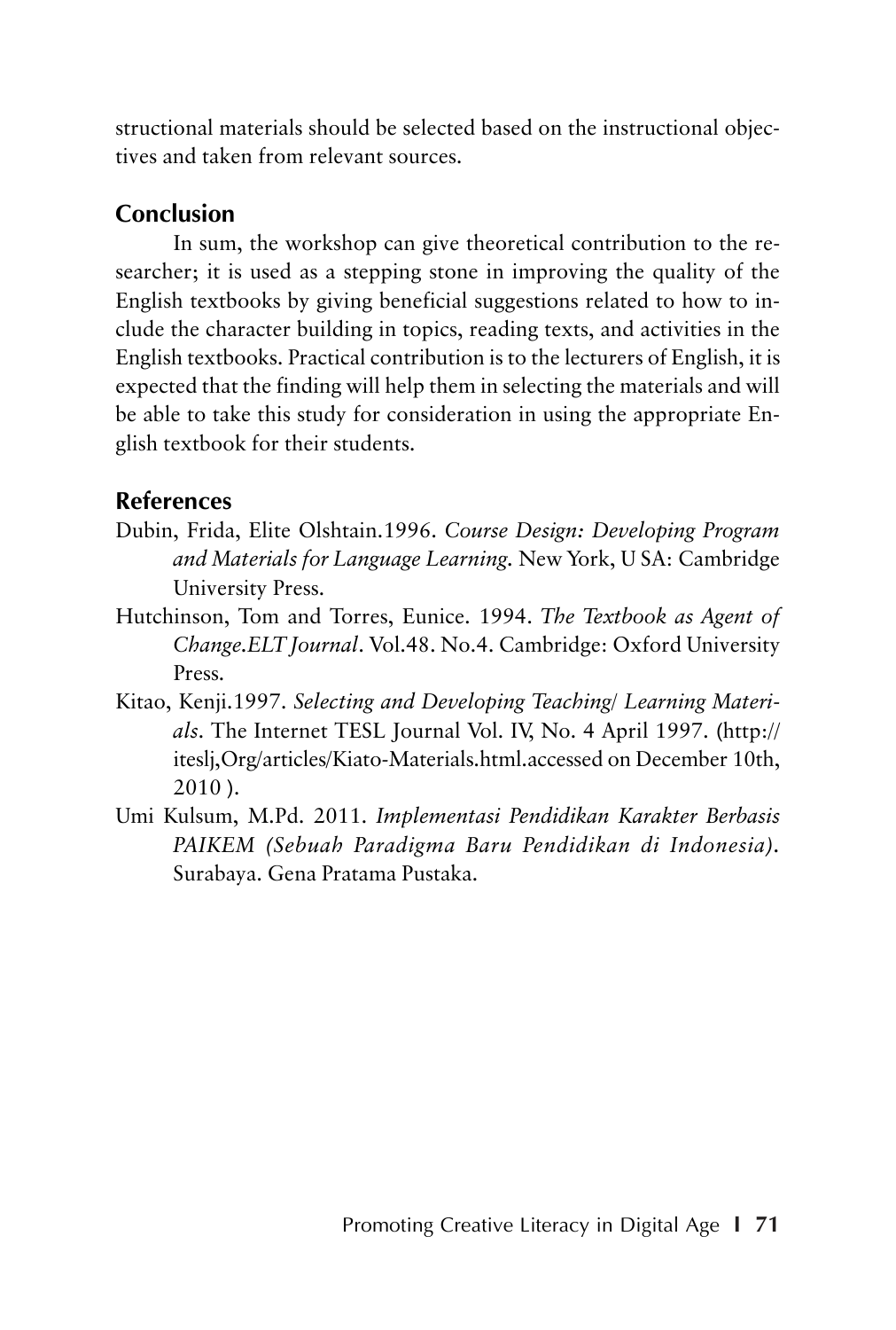# Maintaining the Identity of Bahasa Indonesia in Digital Age

#### **Eka Sutarmi**

 $\bigwedge$ s human being, we cannot live individually. We need communication<br>Aand interaction with others. Then, if someone talks about communication, automatically he or she also talks about language because language is a means of communication. In other words, communication and language cannot be separated each other because by using language, people can express their thoughts, feelings, opinions or ideas more easily. It means that language is the main instrument of expressing ideas or relating information and message to other people. People understand what others mean through the language they communicate.

Language is considered as an exclusive human mode of communication. In interpersonal communication, we can look its role within individuals and its function within society. Language is a system of visual, auditory, or tactile symbols of communication, and the rule used to manipulate them. Finacchiaro states that language is a system of arbitrary vocal symbol which permit all people in a given culture to communicate or to interact. Meanwhile, according to Sapir, language is purely human and non instinctive method of communicating ideas. Furthermore, Hornby states that language is a system of sound, word, pattern, used by human to communicate thoughts and feelings (Susanto, 2007:3).

One of the languages, which are often used as a means of communication, is Indonesian. It becomes the official language in Indonesia. Because of that, Indonesian has been used as written or oral communication for both formal and informal purposes. Based on the http://ipll.manoa. hawaii.edu, Bahasa Indonesia is a 20<sup>th</sup> century name for Malay. In 1928, with the country's nationalist movement in full swing, the Congress of Young People drafted the famous Young People's Pledge (*Sumpah Pemuda*) declaring Bahasa Indonesia the pre-eminent language of Indonesia as well as the language of national unity (http://www.expat.or.id).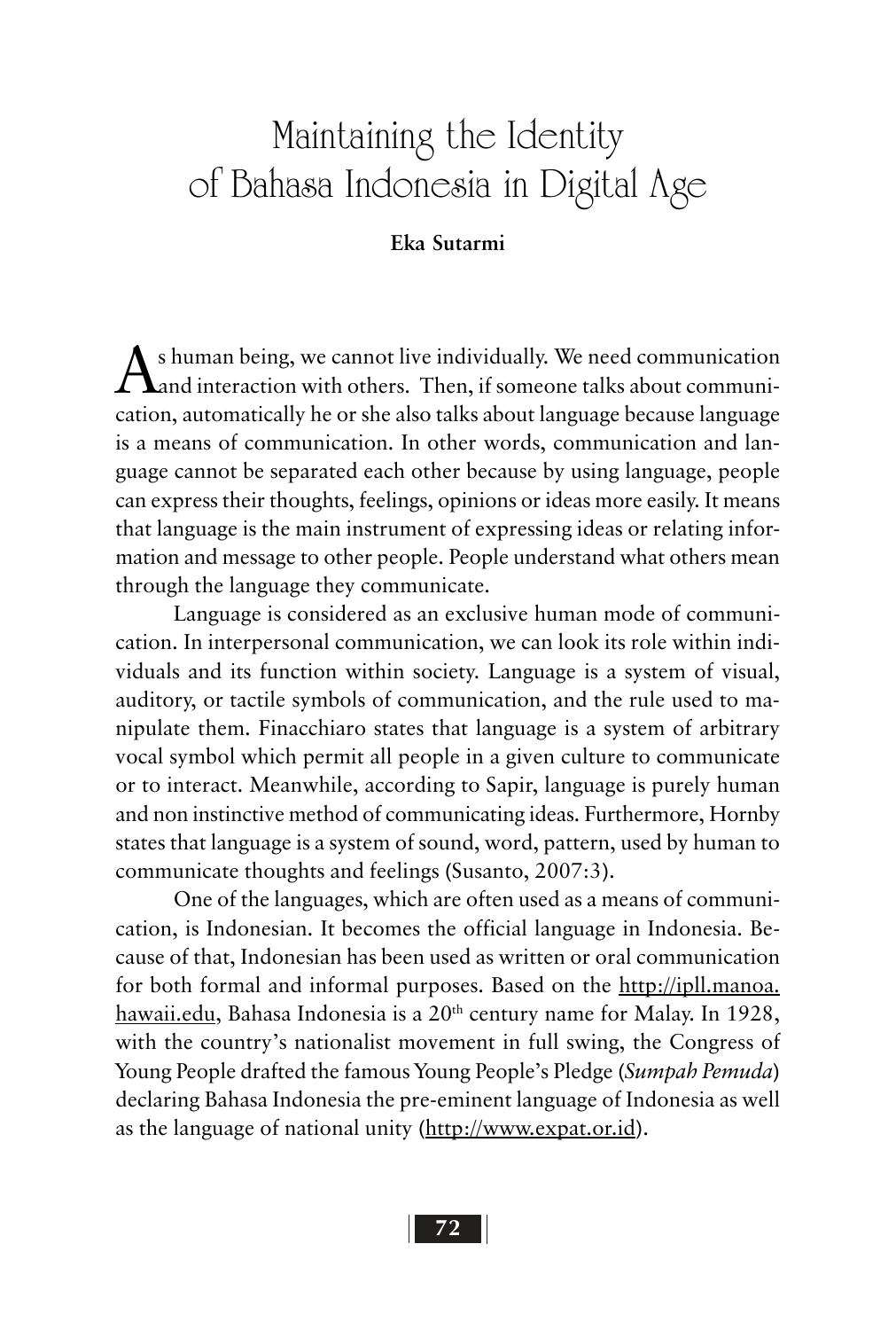On the last pledge, "*kami poetra dan poetri Indonesia mendjoendjoeng bahasa persatoean, bahasa Indonesia*", there was an affirmation of Bahasa Indonesia as a unifying language throughout the archipelago. Besides, in 1945, when the Indonesian nationalists declare an independent republic, the Proclamation of Independence, the state philosophy of Pancasila and the Constitution were all uttered and framed in Indonesian, and the language remains an important component of Indonesian identity today.

Nowadays, we face the digital age. As we know that in the digital age, we encounter development of information and technology that always changes rapidly. Innovations always appear almost every year. We are as the digital generation of  $21<sup>st</sup>$  century must be ready for it. Of course, it brings the positive and negative impact for us. The positive one, it certainly encourages the disclosure information to everyone. The world becomes to be just like a "small village", everyone can communicate very easily. On the contrary, the technological development causes many problems. One of them is related to language. As a part of culture, language is very crucial. In digital age, the foreign languages easily influence the use of Bahasa Indonesia. Bahasa Indonesia needs to able to compete with foreign language. Because of that, we have an important job that is maintaining the identity of our country including the identity of our national language, Bahasa Indonesia. We must be proud of our national language and, as best as we can, we must use it properly.

In digital age, I think the people have not used Bahasa Indonesia properly. Many people are not confidence in using it. Instead, using foreign language or non-standard language makes them more confidence. They believe that inserting foreign terms seems more modern, honorable, and educated. The awareness of the Indonesians as native speakers in using the good and correct Bahasa Indonesia is really needed. It can be started from a small thing. For example, when someone wants to update the status in social media, it's important to use Bahasa Indonesia properly and correctly. People, especially the teenagers, need to be wiser in using Bahasa Indonesia in order to avoid the use of non-standard language or slang excessively. They should keep in mind that Bahasa Indonesia, as the national language, can be a part of digital age instead of its victim. According to Adisumarto (1992: 150), the survival of Bahasa Indonesia depends on the people of Indonesia as its speakers.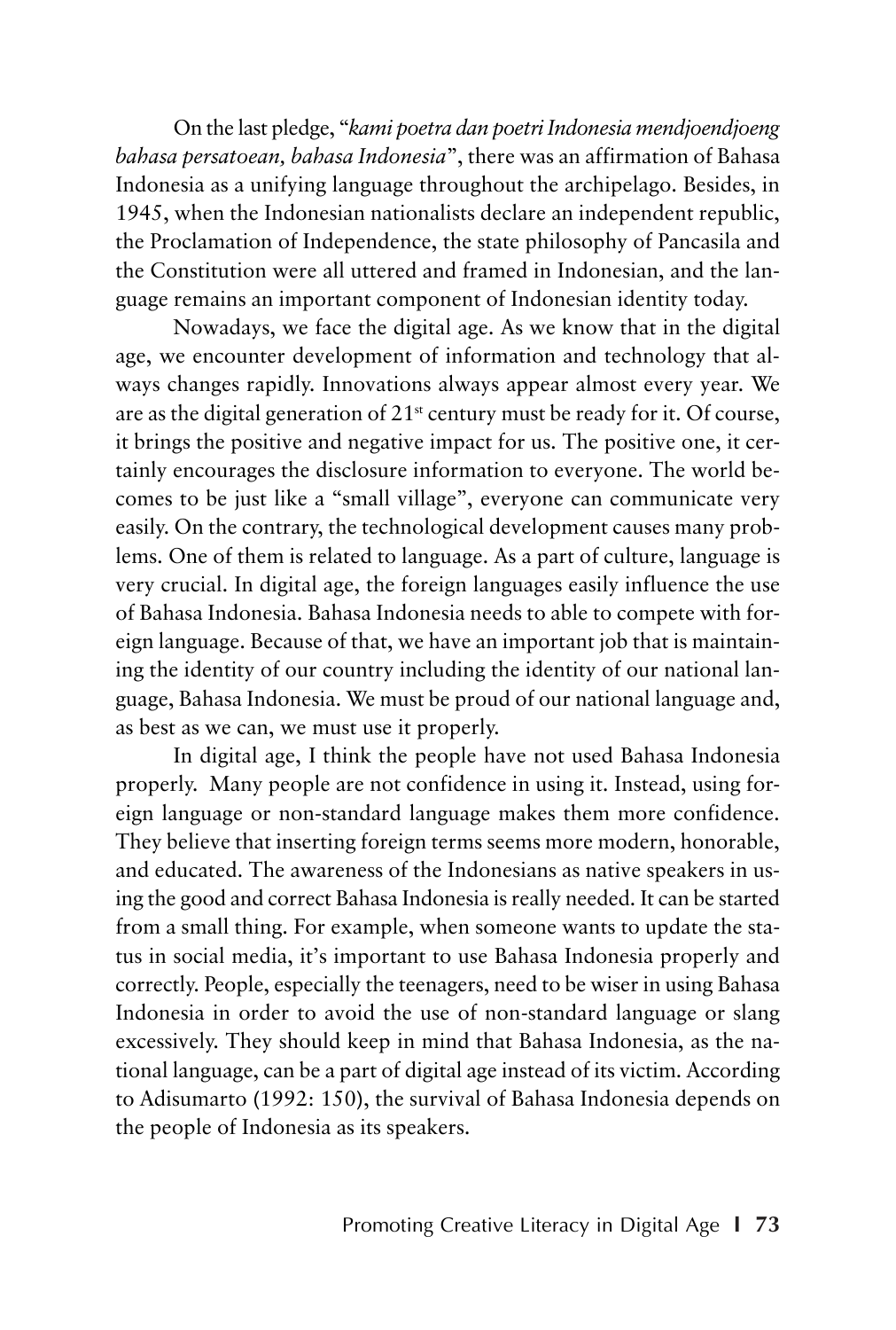We should be able to distinguish between positive and negative influences of digital age on the development of Bahasa Indonesia. National language remains exist and survive against negative influences of foreign language if it is continuously and properly spoken and practiced; I think it is necessary to face the digital age. On the contrary, negative attitude towards Bahasa Indonesia, by using it incorrectly and improperly, will affect its existence in digital age. As a native speaker of Bahasa Indonesia, we must care about that. Although it seems hard, trying to use standard Bahasa Indonesia in certain occasions is important. The teenagers, especially, should minimize using slang language and non-standard language, because this also brings the bad effect for Bahasa Indonesia.

Have we ever thought that Bahasa Indonesia can be an international language like English and Chinese? I think it is possible, so that the people around the world can use our national language. Ridwan (2000: 145) believes that Bahasa Indonesia will be able to fill the requirements and ready to face the challenges of the development of technology in digital age. Since its structure is simple and easy to learn, Bahasa Indonesia has big chance to be learnt by people around the world. The fact that some countries in the world have studied Bahasa Indonesia, such as Australia and Vietnam, is a proof that the language can become an international language. I hope that will come true. From now on, we must be aware about the use of Bahasa Indonesia. It is our responsibility to maintain the identity of the language.

#### **References**

- Susanto. 2007. *Sociolinguistics.* English Education Program: Department of Education State Islamic College (STAIN) of Tulungagung.
- Adisumarto, Mukidi. 1992. *Konggres Bahasa Indonesia IV*. "Sikap Positif sebagai Sarana Memanfaatkan Kedudukan dan Fungsi Bahasa Indonesia". Jakarta: Pusat Pembinaan Bahasa dan Pengembangan Bahasa.
- Http://ipll.manoa.hawaii.edu. Searched on Wednesday, the 6<sup>th</sup> of September 2017
- Http://www.expat.or.id. Searched on Wdnesday, the 6<sup>th</sup> of September 2017 Chaer, Abdul. 2003. *Linguistik Umum.* Jakarta: PT Rineka Cita.
- Ridwan, H.T.A. 2000. *Bahasa Indonesia dalam Era Globalisasi*. "Pokok-Pokok Pikiran Mengenai Peran Bahasa Indonesia dalam Kehidupan Bermasyarakat, Berbangsa, dan Bernegara". Jakarta: Pusat Pembinaan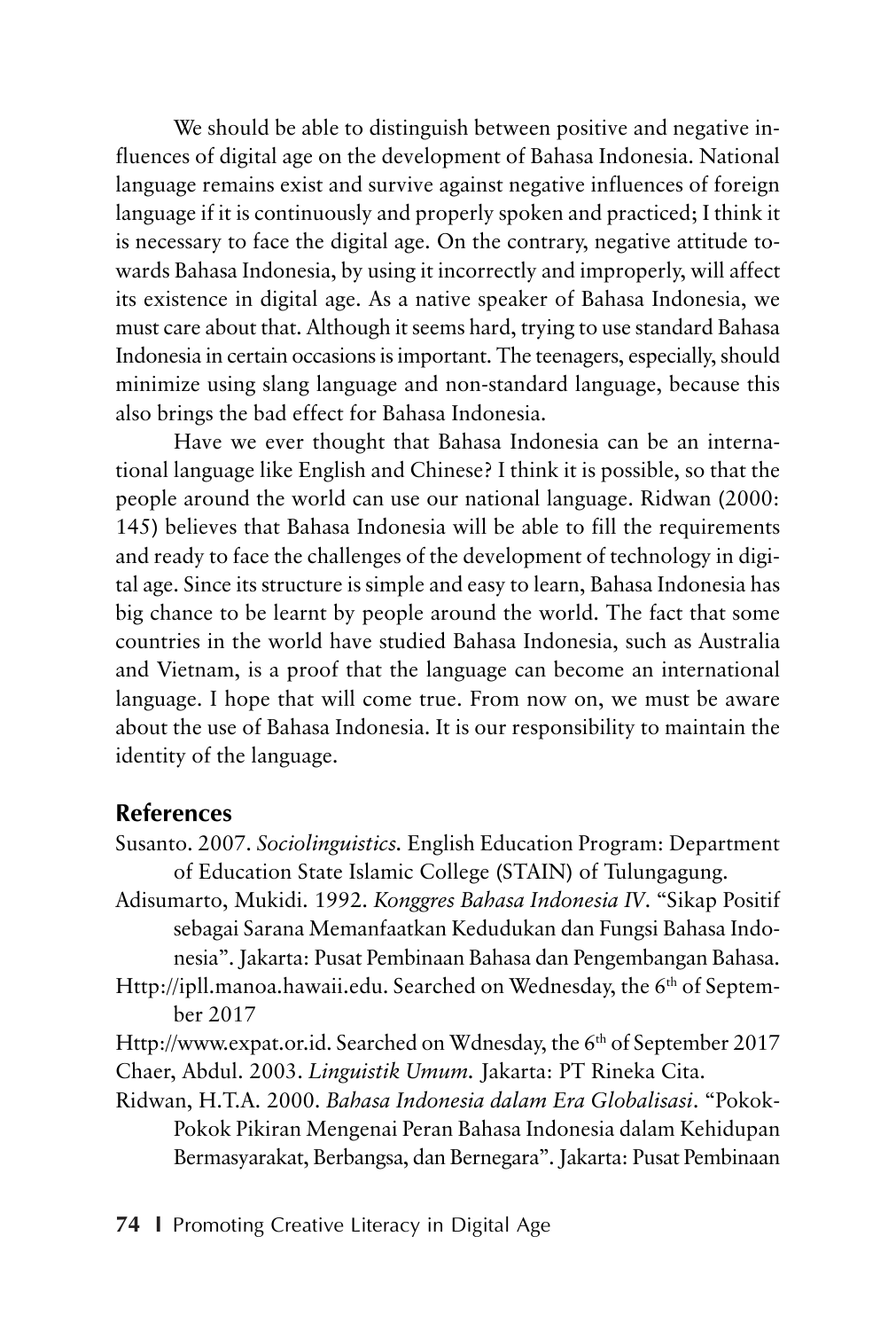# The Phenomenon of Social Media as an Important Tool to Literate Students in Digital Era

#### **Pradnya Permanasari**

Now we live in the digital era. It means that everyone must literate themselves to use some digital equipment. Digital literacy is a necessity for us. Digital literacy is the awareness, attitude, and ability of individuals to appropriately use digital tools and facilities to identify, access, manage, integrate, evaluate, analyze, and synthesize digital resources, construct new knowledge, create media expressions, and communicate with others in the context of specific life situation, in order to construct social action and to reflect upon this process (Martin, 2005:135).

In educational digital literacy, teachers must be able to construct and use digital tools as social media to literate the students. There are some social media that can be used to be tools to have the digital literacy such as Facebook, Instagram, Path, Whatsapp, etc. In this paper the writer discusses about the use of social media to literate the students in this digital era.

#### **Definitions of Literacy**

According to Merriam-Webster's Collegiate Dictionary online (www.m-w.com/cgi-bin/dictionary), literacy is "the quality or state of being literate." Literate, according to this same source, derives from Middle English and Latin terms meaning "marked with letters" and "letters literature." Two definitions are provided:

- 1) Being able to read and write
- 2) Having knowledge or competence in literature or creative writing.

Being able to read and write is a very important skill owned by people in this world. There are many ways to make people become literate. As the Indonesian government does nowadays, there is "*Gerakan*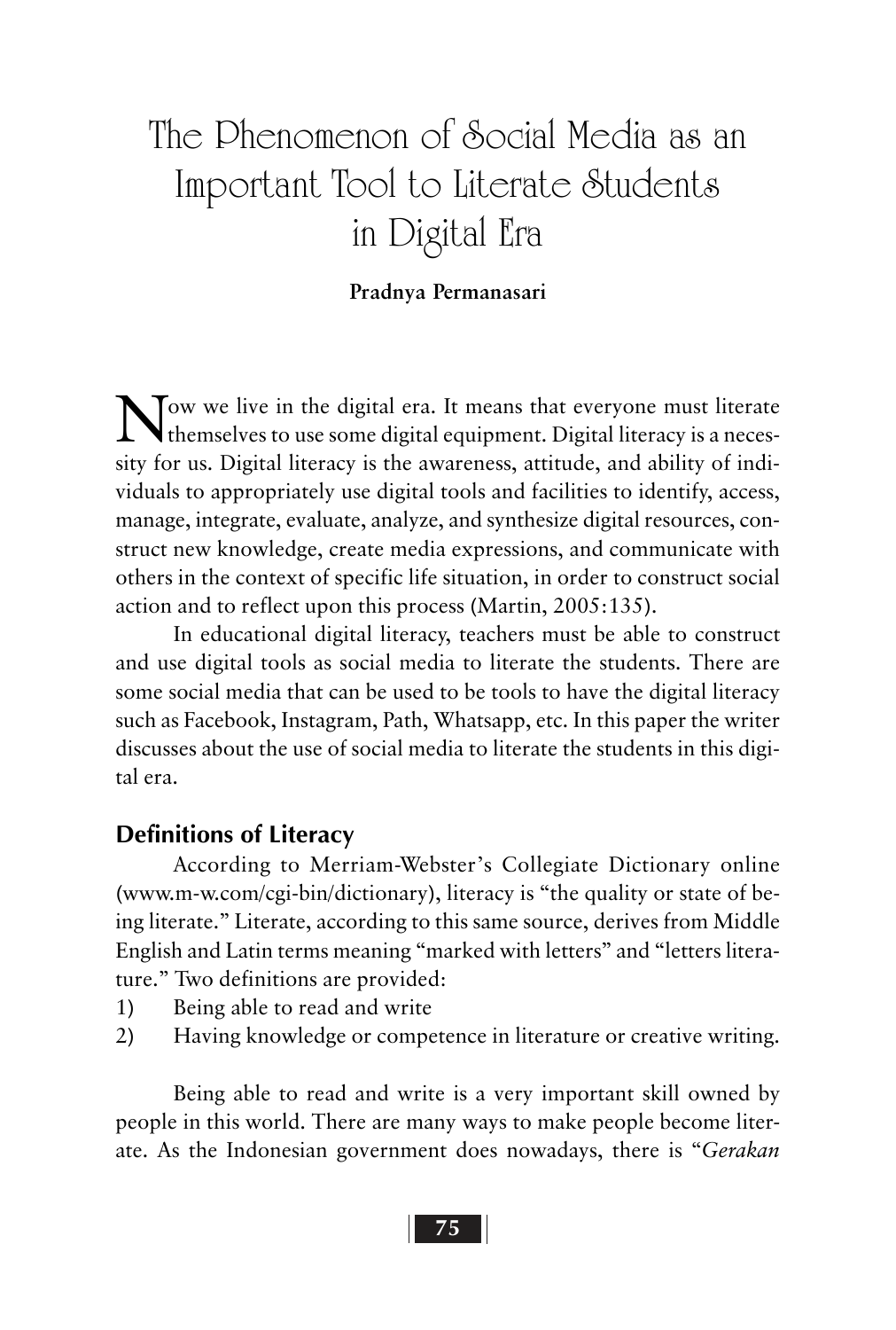*Literasi Sekolah"* that makes all of the students read and write every day. They have to read and write at least 15 minutes a day. Reading and writing are skills in language that should be mastered by the students. Here, in this action, there are many teachers involve social media as a tool to make the students become interested in reading as well as writing.

In academia, the definition of literacy has also evolved from an exclusive focus on reading and writing to encompass a more inclusive and expansive perspective. Some of those works has come from researchers involved in exploring literacy among diverse populations and across cultural/political/socioeconomic boundaries. In the introduction to their edited volume, Dubin and Kuhlman (1992) discuss the changing definition of literacy:

*the 'literacy' part of our title has taken on meanings that go beyond the simple definition of 'reading and writing' as we had conceived of it in 1984....we acknowledge that the word literacy itself has come to mean competence, knowledge and skills (Dubin). Take, for example, common expressions such as 'computer literacy,' "civic literacy,' 'health literacy,' and a score of other usages in which literacy stands for know-how and awareness of the first word in the expression. (p. vi)*

From that definition, the writer concludes that there are some types of literacy. Some of them are visual literacy, computer literacy, politics literacy, and so on. Social media becomes an effective tool to accomodate those all types of literacy.

## **Definitions of Social Media**

There are some definitions of Social media. Social Media is "media for social interaction, using highly accessible and scalable communication techniques. Social media is the use of web-based and mobile technologies to turn communication into interactive dialogue."(Cohen, 2013).

Other definition of social media is taken from Webster dictionary that social media is forms of electronic communication (such as websites for social networking and microblogging) through which users create online communities to share information, ideas, personal messages, and other content (such as videos), (Webster, 2004).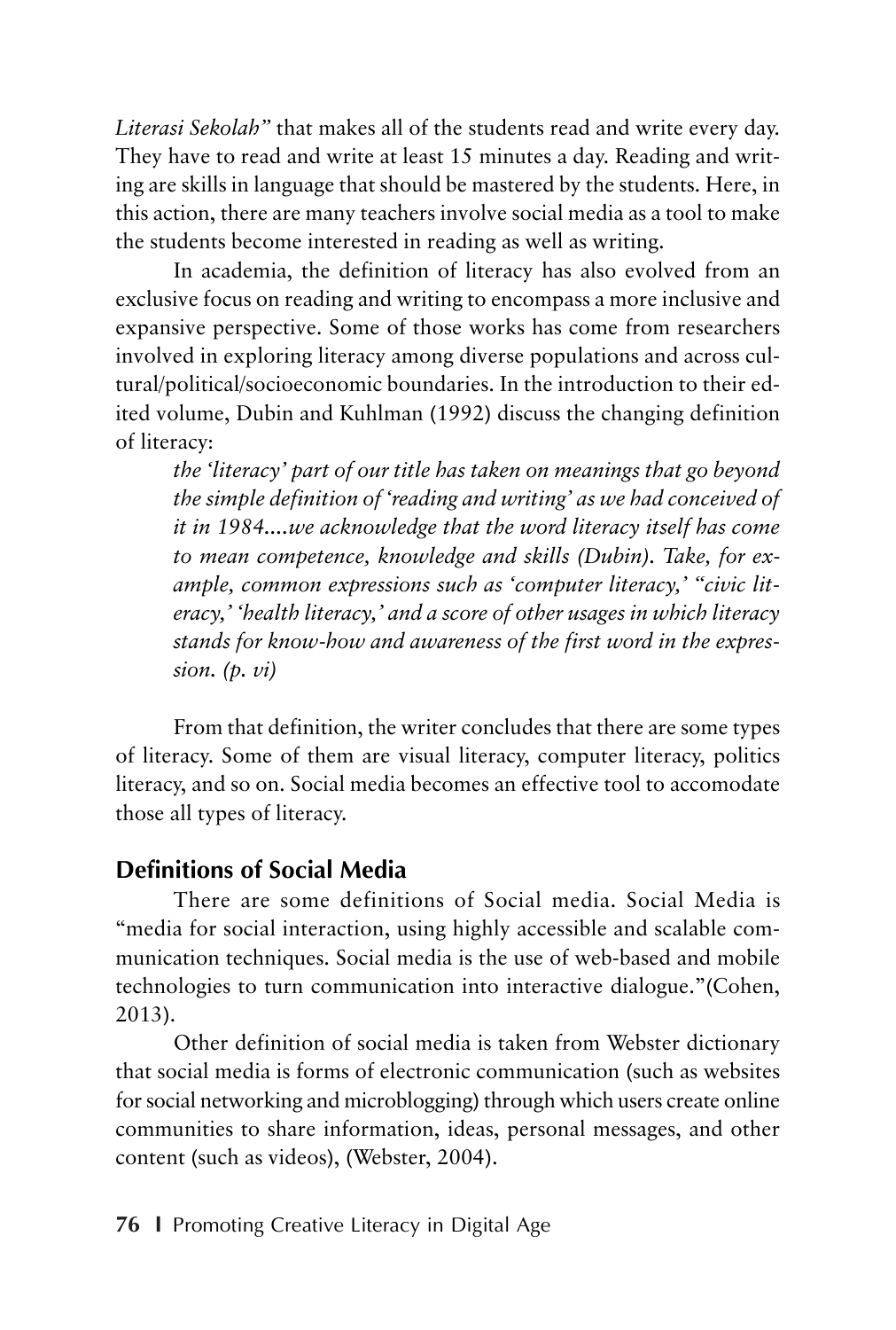From those statements, we can have a conclusion that social media is a communication tool in which the users create online communities to share information, ideas, personal messages to the readers.

## **How to Implement Social Media in Classroom?**

In the implementation of social media in classroom, the teacher should be able to direct the students to choose and construct the internet and social networking properly. The basic aim in using social media in classrooms is to literate students online so that they are able to access and write knowledge or information in and out of the classroom. The students should be able to access and critically analyze online information.



The important activities in the implementation of social media in learning activities are that the students read and write information online appropriately. The teacher asks the students to write a summary, read others' works, analyze the information, and give comments.

Social media is an effective tool to be used in educational field to literate students. In implementing this social media as a medium in teaching and learning process the teacher should be wise. The teachers must direct the students to choose and construct social networking safely. The students should be able to know how to create and share information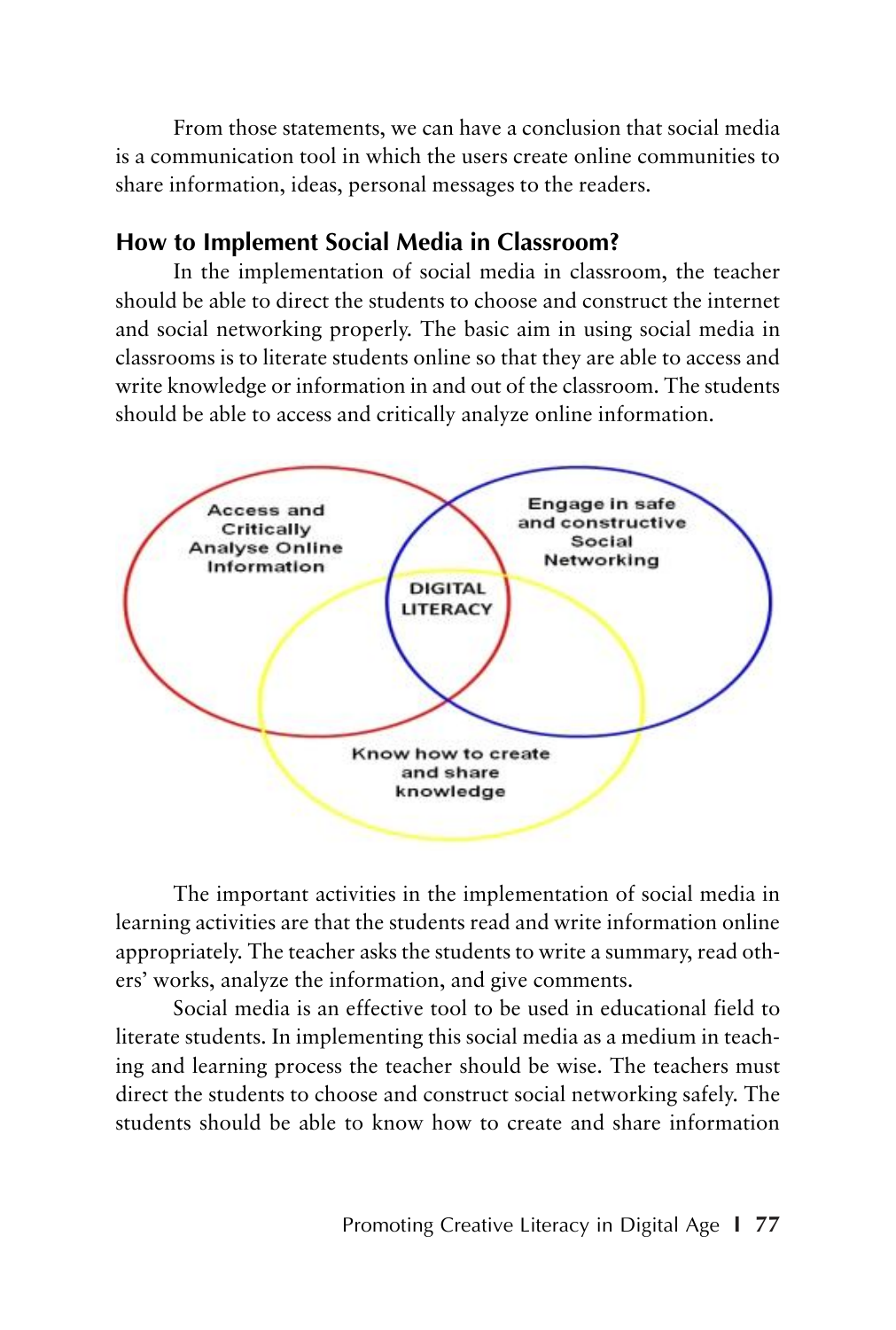appropriately. The last is that the students are able to access and analyze online information critically.

## **References**

Cohen, Heidi. (2013). *Actionable Marketing Guide.* Cleveland, USA.

- Dubin, F., & Kuhlman, N. A. (1992). The dimensions of cross-cultural literacy. In F. Dubin & N. A. Kuhlman (Eds.). *Cross-cultural literacy: Global perspectives on reading and writing* (pp. v-x). Englewood Cliffs, NJ: Regents/Prentice Hall.
- Martin, A. (2005). *DigEuLit a European Framework for Digital Literacy.A Progress Report*.Journal of eLiteracy. 2. 130-136.
- Merriam-Webster's Collegiate Dictionary (11th ed.).Springfield, MA: Merriam-Webster.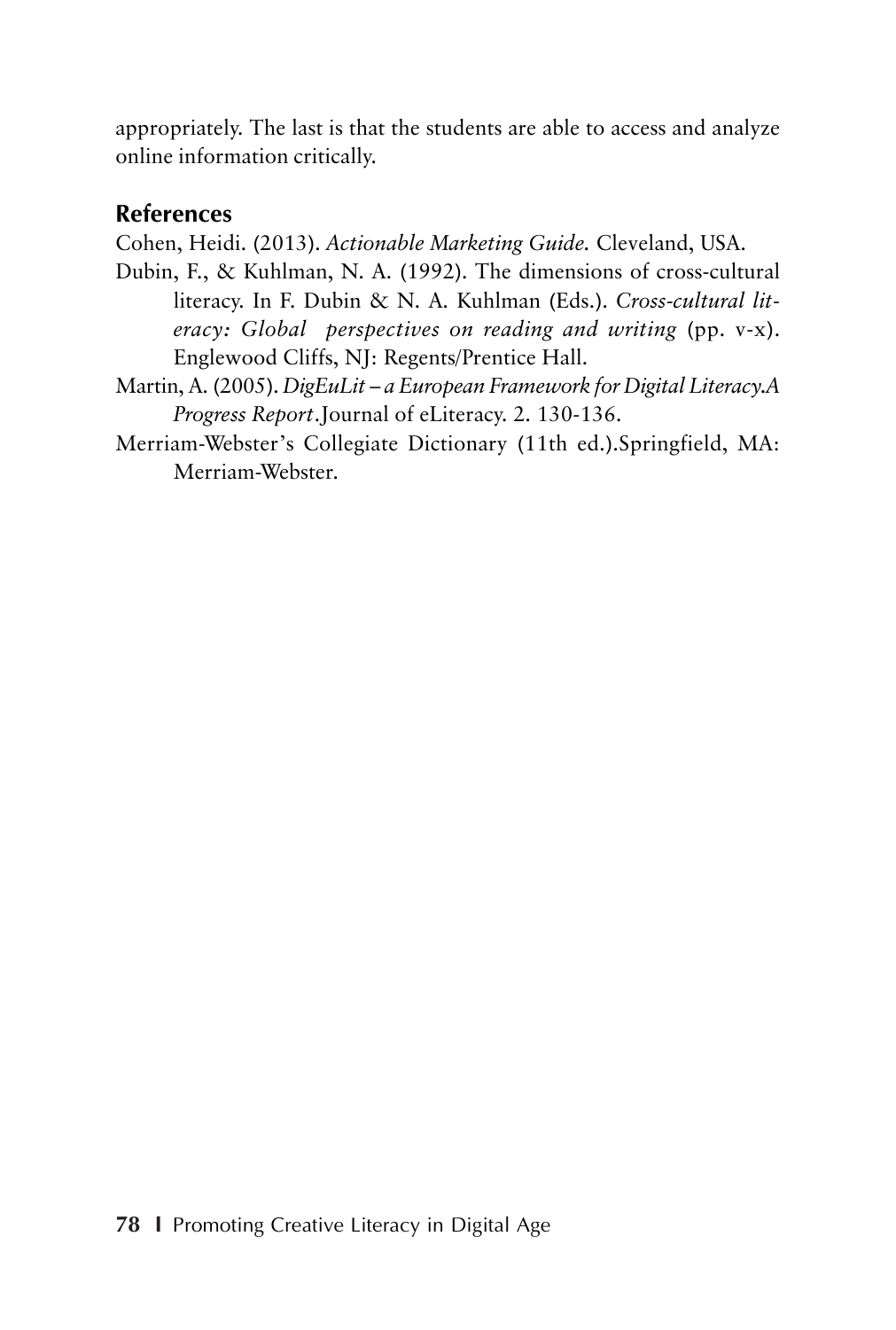## Anime in the Digital Era

#### **Putri Sekarsari**

J such as *chanoyu* or *seijin shiki* are still done in Japan. *Matsuri* or Japa- $\mathsf{T}$ apan is a country with varied culture. Until now, traditional ceremonies nese festivals are still held around Japan every year. In terms of orthography, four systems of writings are used until now in Japan, including *kanji*. For Japanese people, culture means big thing. They embrace culture in their life. This makes Japanese culture keep alive even in this postmodern era.

Culture is 'distinctiveness' (Burton, 1999). It is about special thing of social groups which can give them identity. This identity refers to the image attaching to the group. Not only is the traditional culture, nowadays, Japanese pop culture developed well in many counties, including Indonesia.Pop culture is famous contemporary (Shindo, 2015). Japanese pop culture is very popular among youth because it reflects the young soul.It is about the freedom, dream, and a huge imagination about life and future. As Formas (1995) mentioned, young people are culture phenomenon. They try to find their identity through their environment.

One famous Japanese pop culture is anime. Anime is a Japanese term for hand drawn or computer animation. Anime is abbreviation of word 'animation'. For people outside Japan, term 'anime' is only used for animation from Japan.Anime emerged and spread popularly in 1963when Osamu Tezuka made the animation of 'Astro Boy'.

The appearance of anime on Indonesia TV shows became the starting point of Japanese popular culture development in Indonesia. Doraemon and Pokemon are the real example of how those anime shows impressed so many people in Indonesia that time. Because the public interest was good, more animewere aired in premier hours of the television programs. Along with the digital era, where internet is everywhere, it becomes very easy to watch anime. All people can watch any anime any time they want through their smartphone. They can download the anime freely for pri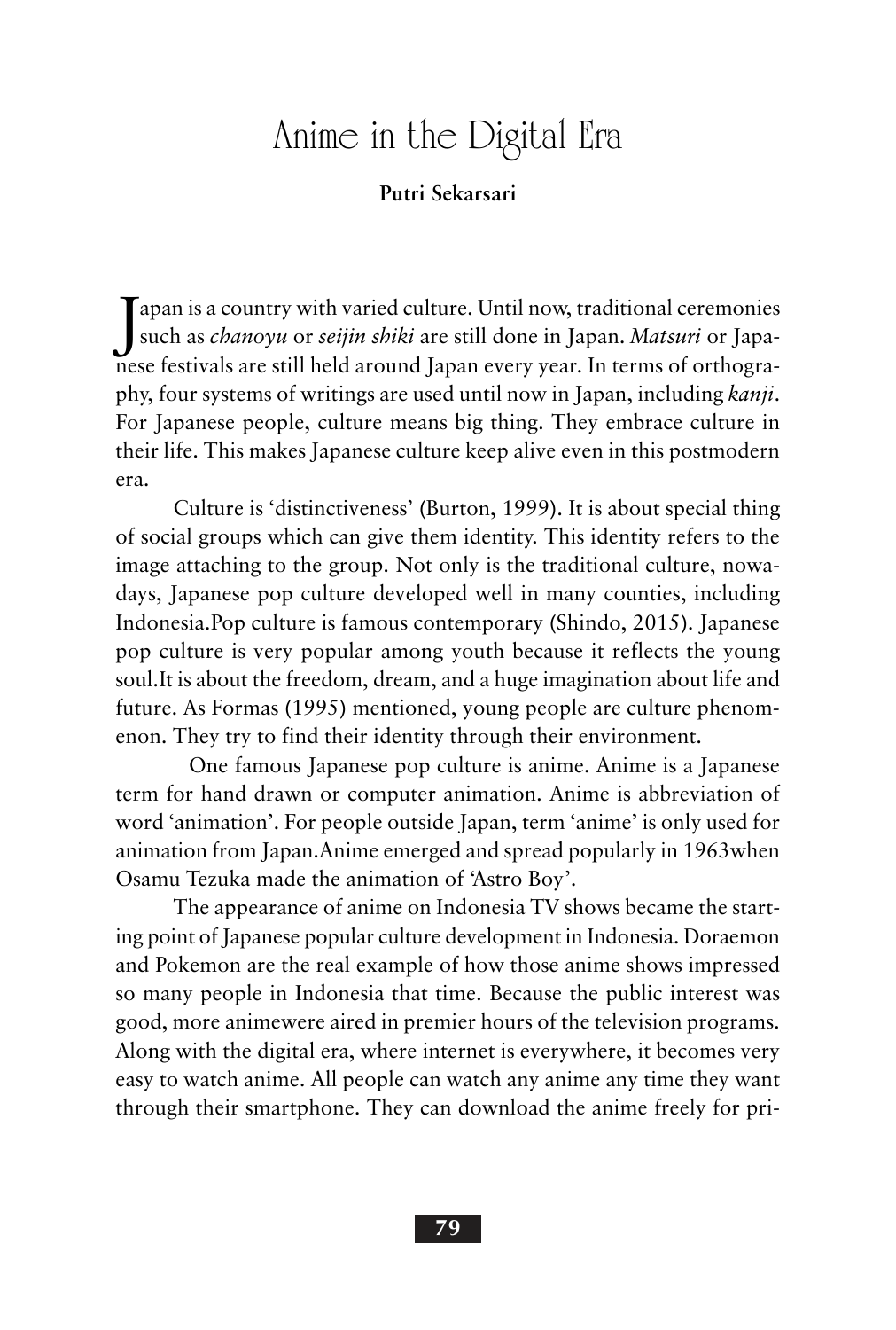vate collection. They can also copy or exchange their anime collection with their friends easily.

Digital era enables the Japanese learners to learn Japanese language in fun way. Japanese culture also can be learnt this way. Certain materials of Japanese lesson can be taken from anime. Research also can be done by using anime as the data source.

The development of the anime production cannot be blocked anymore. Nihon Kogakuin is a design and animation vocational school which is located in Tokyo to support the development of anime in Japan. It has seven faculties and thirty-five department programs. For the rapid growth of anime development, animation schools are alsoheld in Indonesia. It encourages the animation lovers to develop their talent.

Further, the anime booming triggers the emergence of costume play or it is popularly called 'cosplay'. Imitating an anime character became new trend in early 2000. Cosplayer imitates not only the costume, but also the makeup, hair do, and behaviour of the anime character. In Indonesia, cosplay events are held many times in every year. The visitors of the events are increased time by time.Cosplay competition is always eagerly awaited by cosplayers to show their talent in imitating character. The assessment of the competition covers the detail costume, performance, appreciation of character, audience enthusiasm, and the creativity of the cosplayer. JJM or Jak Japan Matsuri which is held by Japan Foundation becomes the biggest Japanese festival in Indonesia. Not only anime and cosplay, other Japanese pop culture can be found here.

As anime is one of popular cultures, culture industry appears as the effect of mass media era. Term culture industry was coined by Adorno in 1944. He claimed that popular culture is similar to a factory that produces standard cultural goods. He criticized that in culture industry, the distinction between high art and low art has disappeared, culture becomes a manufactured good and consumers become the object of the production (Burton, 1999). Anime is made available by the mass communications media. It is made to render people become satisfied. Unfortunately, this ease and satisfactory can cultivate a false psychological need which can only be met by capitalism products.In brief, anime is not made for art any more, but to meet the demand of the consumers. JJM (Jak Japan Matsuri) is not only to accommodate the enthusiasm of Japan pop culture lovers,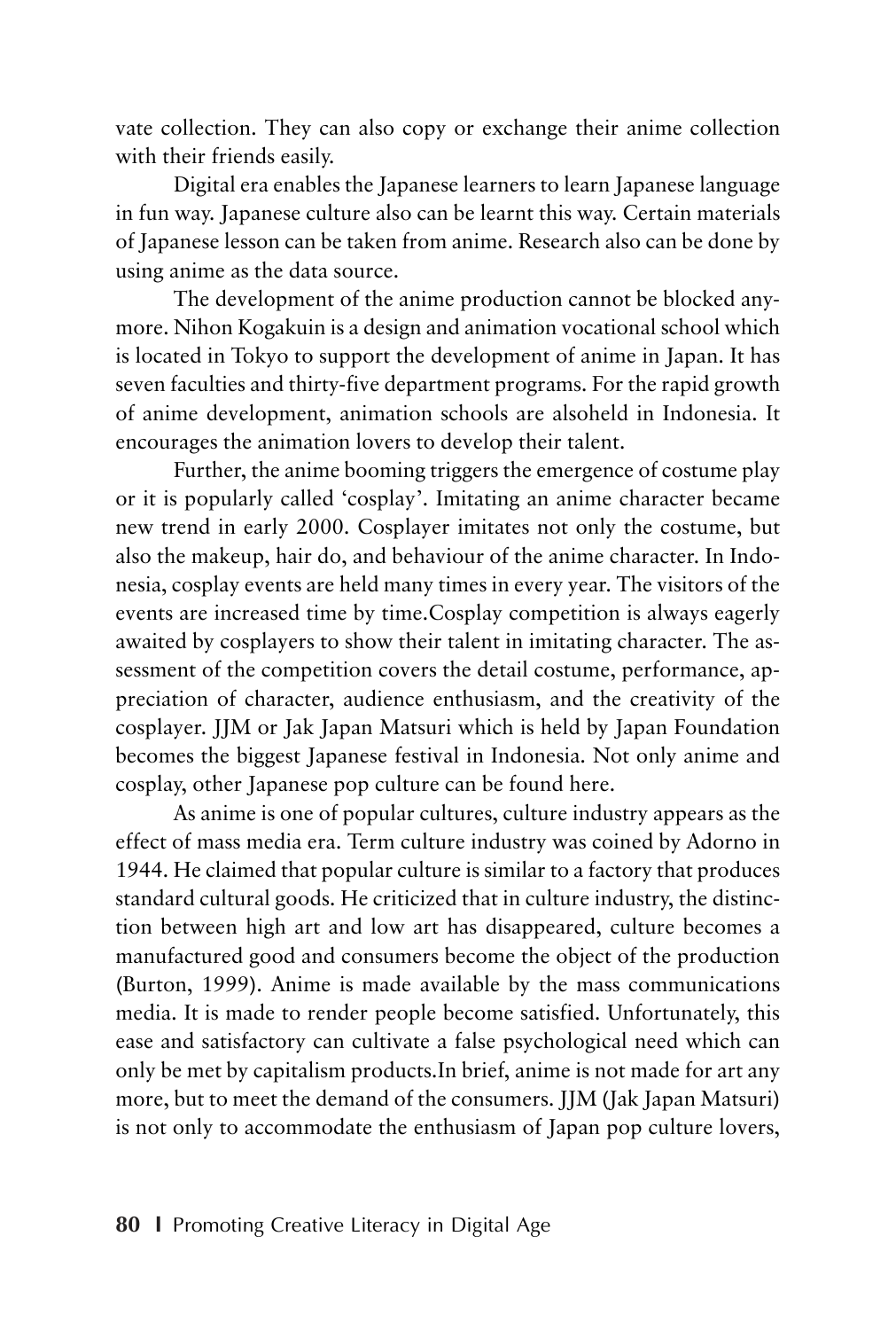but it is more for tradedevelopment of products as part of culture industry idea.

In term of anime lovers, in fact there are psychological effectsthat appear when they love anime too much. They can be addicted. At least there are three effects that usually appear. The first, anime lovers can become '*weeaboo'* or 'Japanese wanna be' where they try to be like Japanese. They dress in Japanese style and behave like Japanese too. Theyare obsessed with Japanese culture and think that all about Japan is superior. This can reduce their nationalism and love towards homeland. The second one, anime lovers can lock their self in their room for long time watching anime. They limit their self from outside world and they are not socializing. This phase is called '*hikikomori',* the person is called *otaku*. An *otaku* liketo sink in their own world, spending time for watching anime only, then they forget to contribute for their environment. The most dangerous is the third one, '*nijikon'*.*Nijikon* is a Japanese term for people who fall in love with2D character of an anime. Previously they only love merchandise of the favourite character, then they watch the anime intensively and call that character as '*watashi no waifu*' (my wife) or '*watashi no husbando*' (my husband). Finally, they are obsessed to that character as it is a real person. A *nijikon* will think that anime character is more attractive, and then they lose their interest to have any relationship with the opposite sex.

There are varied genres of anime. Due to the ease of internet access, all people can watch any anime with any genre. Even '*hentai'* anime which has many sexual scenes can be accessed very easily through smart phone. Of course, this can cause bad effect. Not only *hentai*, other genres like '*shonen ai*'or anime about gay, and also '*shojo ai*' or anime about lesbian are available. Those kinds of anime genre influence the anime lovers' psychology. If they watch those anime again and again, it will be like planting an idea on their brain that what they watch is an ordinary thing. They are encouraged to talk porn thing and have dirty mind.As Holmes (2013) said that physical and cultural environment in which it develops influences the vocabulary. Moreover, they are not ashamed to share or post porn anime pictures on the social media.

To avoid that bad phenomenon, the government should make policy to limit the anime which can be aired in Indonesia. Some contents should be banned. Moral values of the citizen also need to be developed.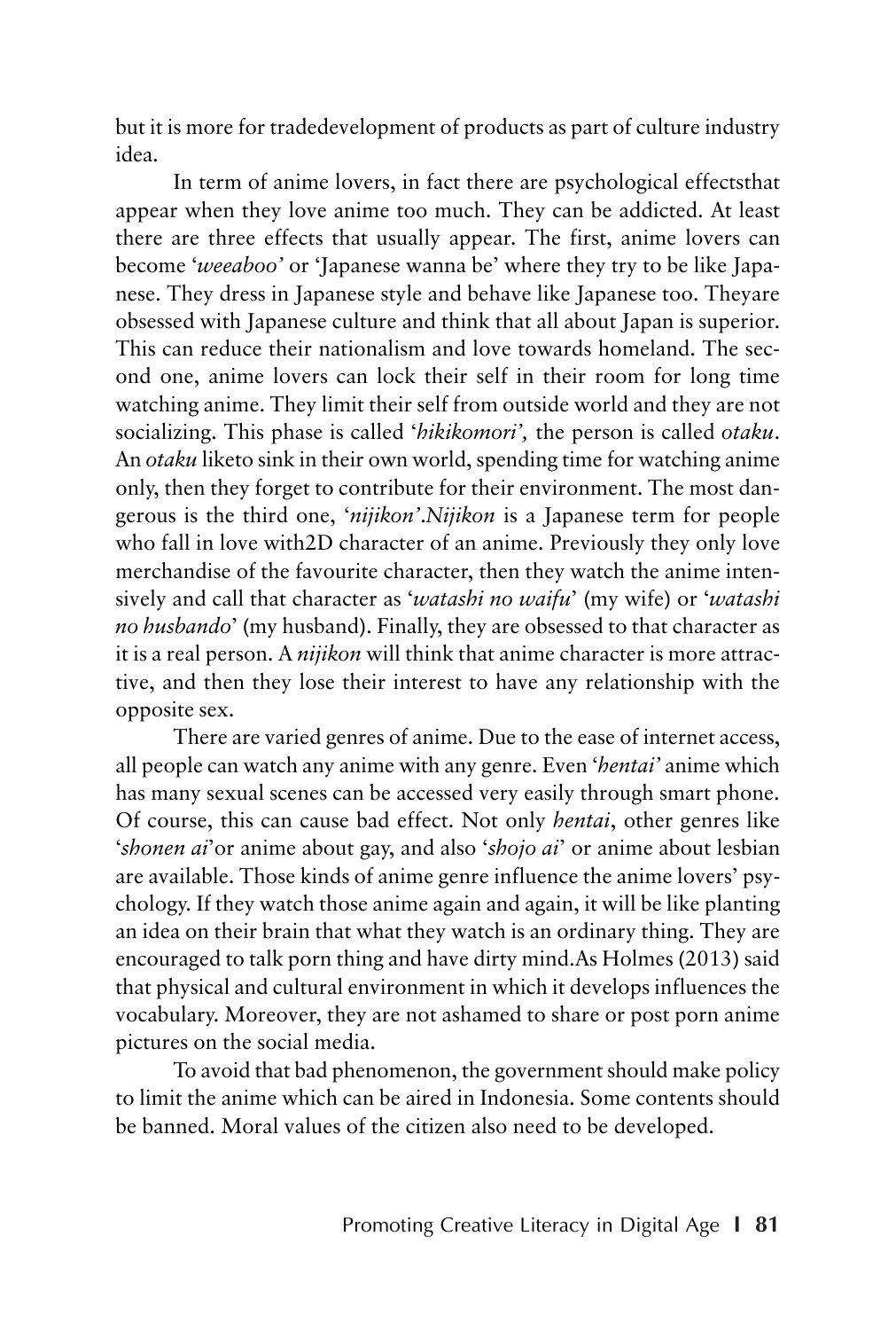Anime is a fun thing to enjoy; we can learn Japanese language, life, and culture by watching anime. Butself-control is needed to protect our self from being addicted to anime.The role of government takes a crucial part in managing what content can be aired in Indonesia.

#### **References**

Burton, G. (1999). *Media dan Budaya Populer*. Yogyakarta: Jalasutra. Holmes, J. (2013). *An Introduction to Social Linguistics*. New York: Taylor and Francis Group.

Shindo, Y. (2015). *Mengenal Jepang*. Jakarta: Kompas Media Nusantara.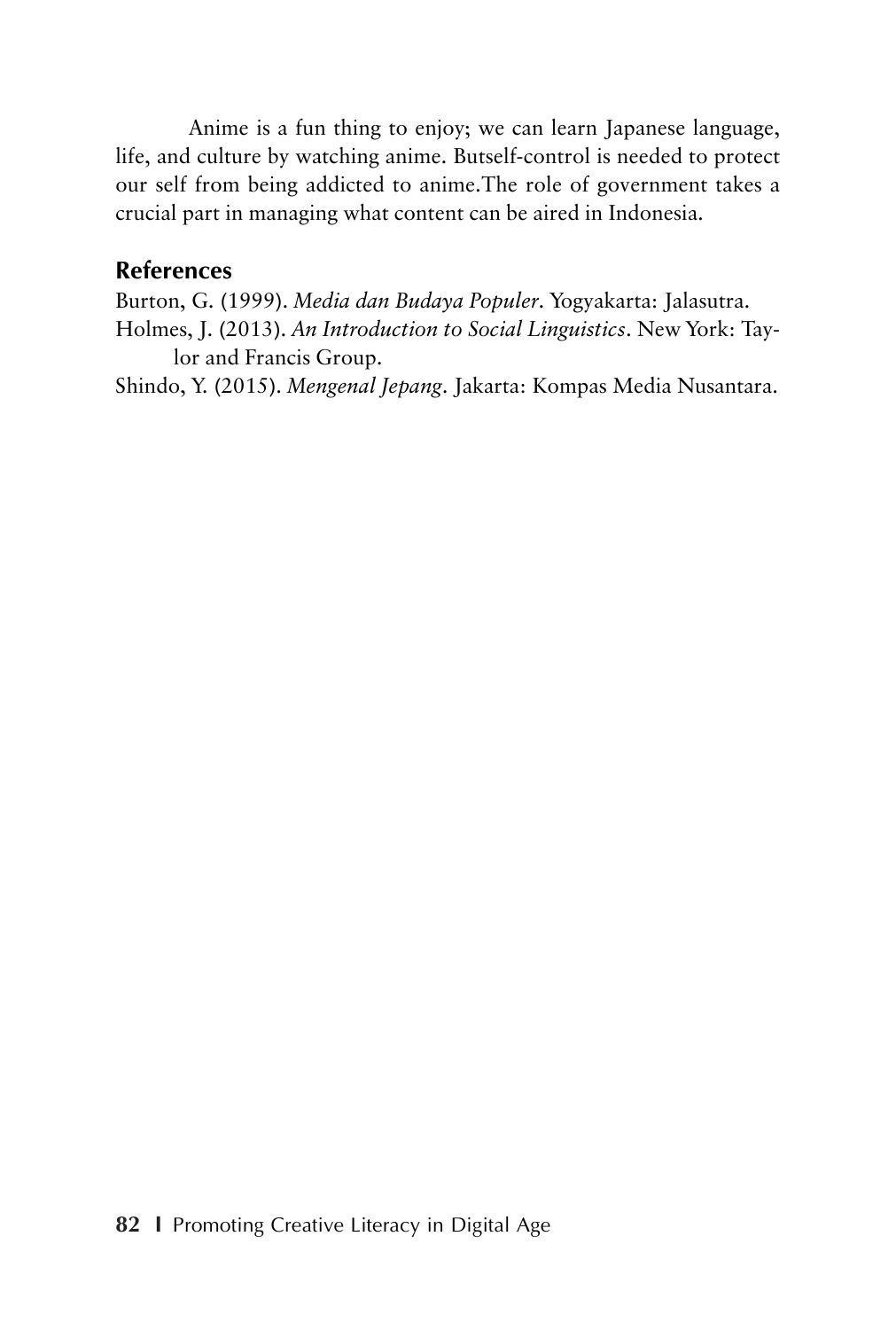# Keeping up with Generation Z

#### **Rima Febriani**

 $\Lambda$  s someone who was born in the mid-1980s, I have been battling with **L**identity crisis even in the age where I am supposed to have found myself after a long spiritual journey, possibly by solo travelling or getting my heart broken. Being a millennial, the generation who is now in the productive age, dominating the workforce and influencing trends on social media, I am struggling with the qualities "inherited" by Generation X and the challenges of meeting the new kids on the block with different traits. In a general sense, I am frequently annoyed by my generation's desire for attention, but also would defend them in a Twitter-war with GIFs. Yet my biggest fear is to become one of the adults who complains about today and compares it with their time. While I am still unprepared to deal with younger millennials, it was pointed out to me that there was a shift on the generation. In the middle of complaining on how they still send an e-mail without a subject or proper salutation (see how self-absorbed I can be), a new flock of babies born in the end of the twentieth century has enrolled to university accompanied by their parents -something that did not happen during my freshman year. Hold my organic avocado juice. Currently I teach at the English Department and have been stationed there since 2011. My job requires me to meet young adults who have just enjoyed a small freedom being away from their home as well as being responsible for themselves.

Indonesian online media portal *Tirto.id* conducted a survey on March 9-June 16, 2107 to 1,200 youngsters in Java and Bali born from 1996 to map the characteristics of Generation Z or post-millennial. The results were reported on their website by comparing them to older generations and displaying diagrams of their personal lifestyles. It is indicated that in general they tend to be open-minded, active in social causes, fond of sharing, and target-oriented as opposed to the two previous generations who are said to be more individualistic. The survey may be still on the surface as the questions that determine the conclusions are not suggested and the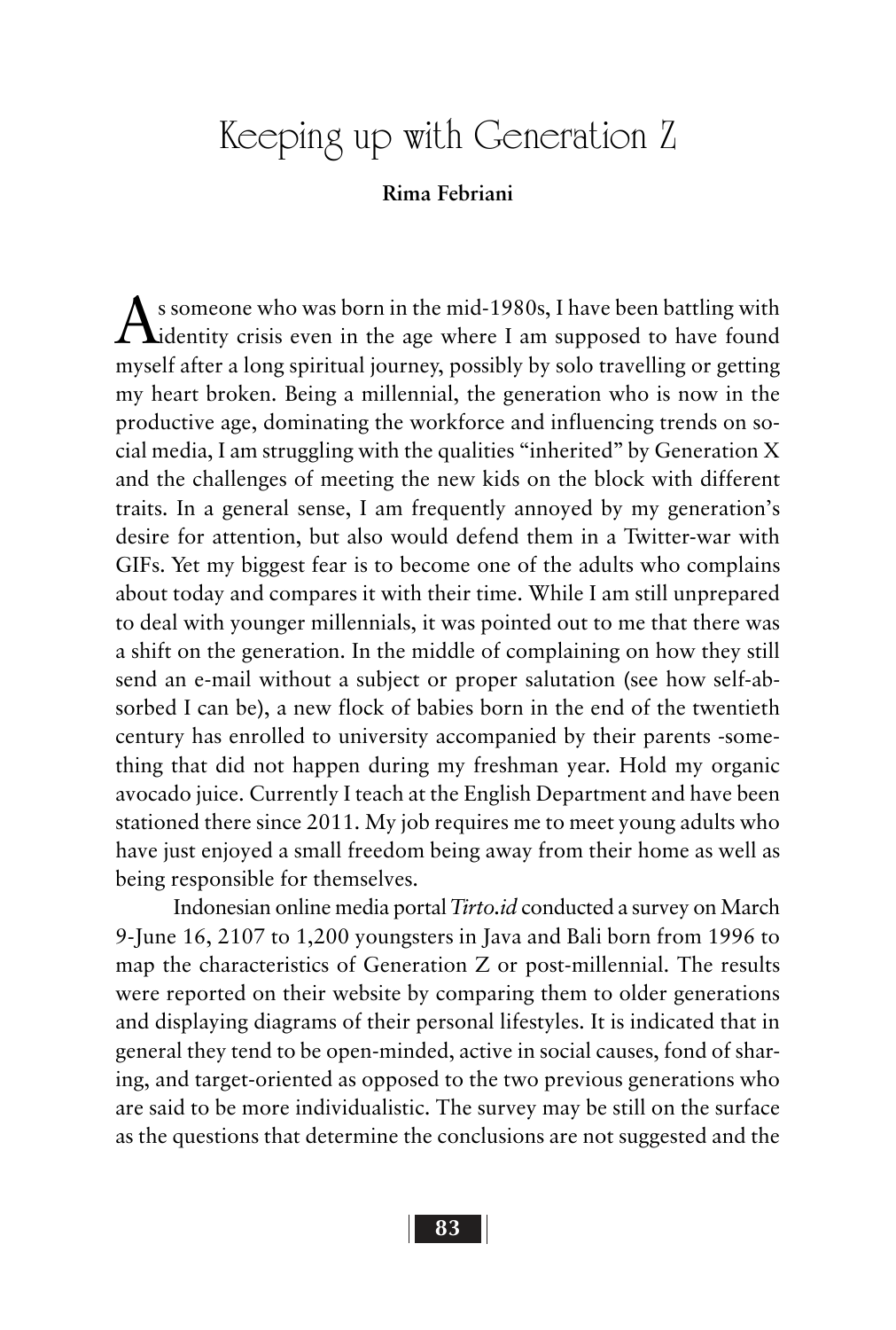population only comprises young people who live in big cities. Still, the data may become a start to understand this new generation.

To confirm the results, I showed this report to a class of young people born in 1998 and 1999, and one of my students indicated that it must be conducted by a millennial who does not play game because they seem clueless the world of gaming today. They cannot identify themselves in several traits presented in the survey, but also agree that they belong in the survey or recognize it on their peers. I myself find teaching Generation Z is less-challenging than dealing with millennial students. These kids pay more attention, understand how to use digital resources, speak more eloquently, accept different opinions and would express their own if necessary, and contrary to popular belief, enjoy reading. Well, at least in my classes. Of course we must take everybody-is-different and not-all-of-them attribute into account, but the newer batches are more undemanding to instruct; perhaps because this characteristic can fill my Generation Y ego than my fellow millennials. Yet as much as I become #TeamGenZ, something has been keeping me up all night while I was scrolling for the latest political debates on social media. As the world grows to be more advanced and faster, will I not, in the next 10 to 20 years, spend a long session lecturing new students on how they are supposed to be more like their seniors?

In *A Life Beyond Boundaries: A Memoir* (2015), the late Benedict Anderson recalled the time when he was still a student in Cornell University. He also reminisced his field work period in Indonesia where he met with Indonesian scholars, students, and people that eventually become his field of expertise. As a memoir would, Anderson compared the then and the now, and one of which was on how resources were archived. Today, almost no one in modern society has never used Google search engine. The easy access to information, for Anderson, has made memorizing less important because you can always retrieve it by asking the engine to do the research for you. There is no point of remembering, something has stored it for you. The engine has become a source for everything -in Indonesia it is commonly addressed as *Mbah Google*, a title usually earned by an old wise man- that anyone who dares to ask before googling would be told to do so. Consulting an inorganic entity instead of humans in flesh on the other hand has gradually replaced social interaction. Discussions may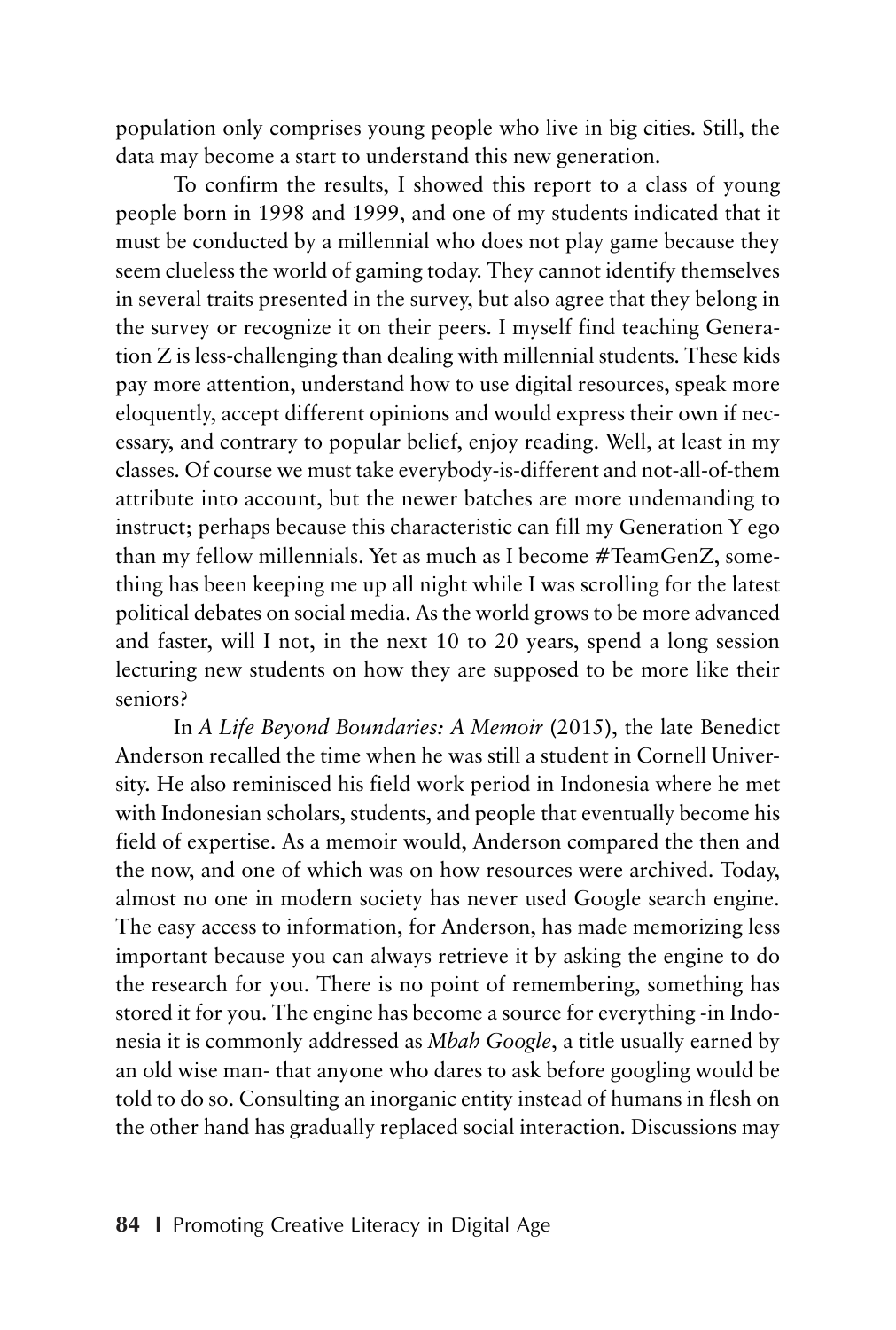be facilitated without having to organize a certain event. Speeches and the way they are delivered are substituted with words and emoticons. In many occasions, digital forums can turn into a battlefield. Google plays a role as the main tool to find references; suddenly everyone seems to know and remember everything. However, just as distorted our own memory is, anything retrieved from Google can also be highly debatable since it can store even the biggest hoaxes.

That is only Google; we have to keep up with other forms of digital application. Science fiction becomes more realistic. Children of the future are now being raised by millennial mommies and daddies, and we have witnessed the changing in the parenting pattern today. Constant debates on the perfect upbringing somewhat frighten me; mostly due to the fact that kids today speak fluent American English at elementary school and as an English teacher, that type of kid is my kryptonite. As other post-something, I often have to struggle to understand the non-affixed terms and before I do, here comes the post-. When they enter my Department and enroll in my Creative Writing class, I probably would have to change the course final requirement from a short story to a published novel. In the last few years, I have changed the submission from printed work to blog posting in order to enable me to confirm if the writings are not copied and pasted from somewhere in the digital realm. Some still thought that I was too obsolete for the internet and did it anyway. To anticipate this, I assigned the theme about themselves and their neighborhood; no more exotic names like Claire, an introvert aspiring novelist living in an apartment in Manhattan who meets a tall brown eyed successful Patrick in a small coffee shop. They must tell a story about a young Sundanese girl from the rural Garut who has changed her personality since her parents bought her a new Chinese-made smartphone or a science fiction about an old man traveling back to Sumedang during the Dutch colonial era to save the love of his life. These ideas, which are real, came unexpectedly although the writers still must polish their language skills.

The digital world may help them learn English more effectively than it was before, but I have seen some students whose English is advanced tend to use the terms and slangs in today's American English from the celebrities they are following in Instagram, even in an academic writing. So when I was reading it, I be like, wha??? Perhaps it is the challenge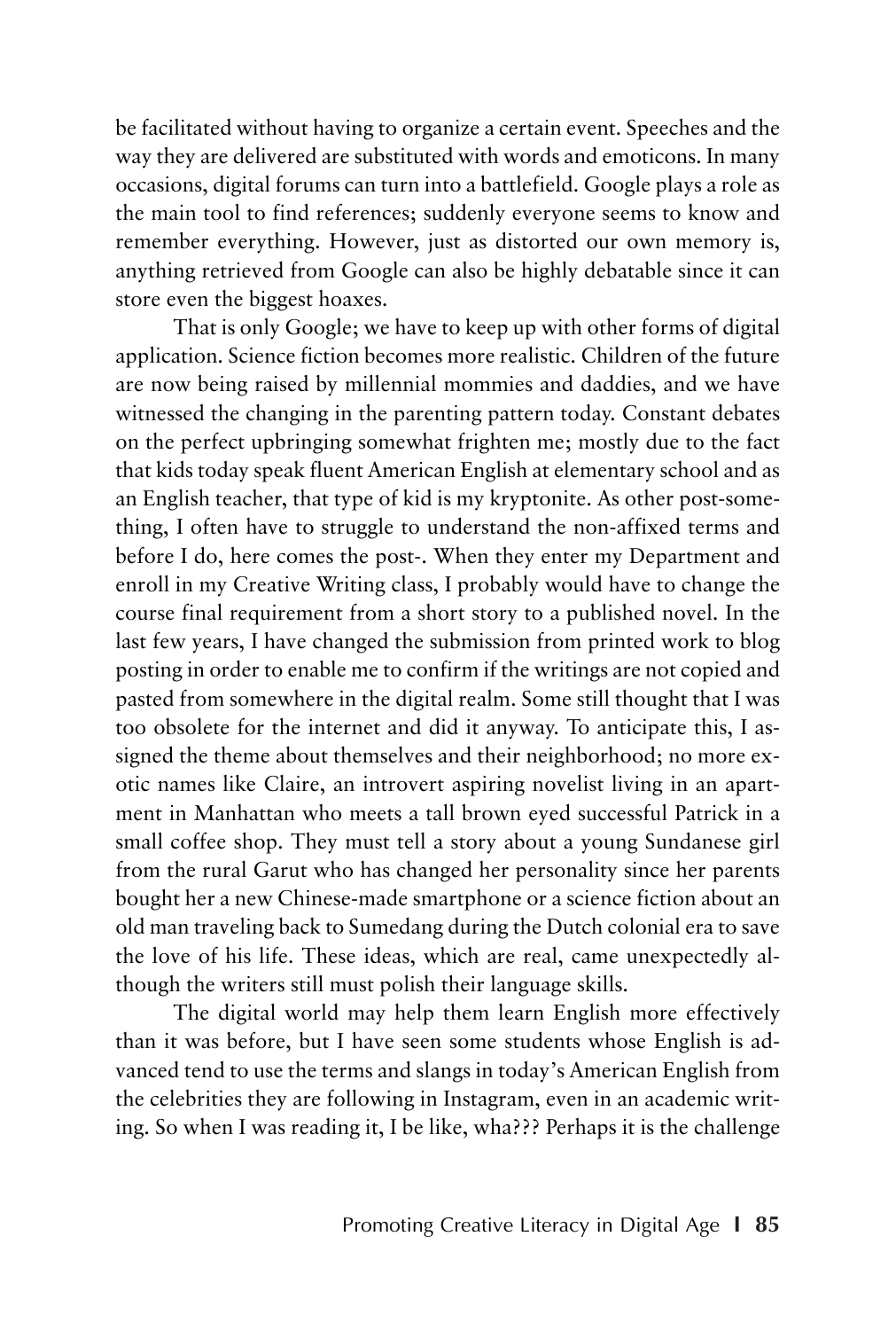in teaching English for the future's generation in a world that probably has become post-globalized. Assigning materials about Indonesia in English, asking them not to laugh at their friend's thick accent when speaking in front of the class, or forbidding other countries to be used as a setting (also a little bit of childhood nostalgia from yours truly) would hopefully manage to maintain my fondness of Generation Z. A generation of open-minded, sharing-enthusiast people who commands English in their Indonesian way; maybe I would talk less about *zaman saya dulu* proudly in class.

### **References**

- Anderson, Benedict. 2016. *A Life Beyond Boundaries: A Memoir*. London and New York: Verso.
- "Visual Report: Masa Depan di Tangan Generasi Z" retrieved from https:/ /tirto.id/tirto-visual-report-masa-depan-di-tangan-generasi-z-ctMM on August 3, 2017.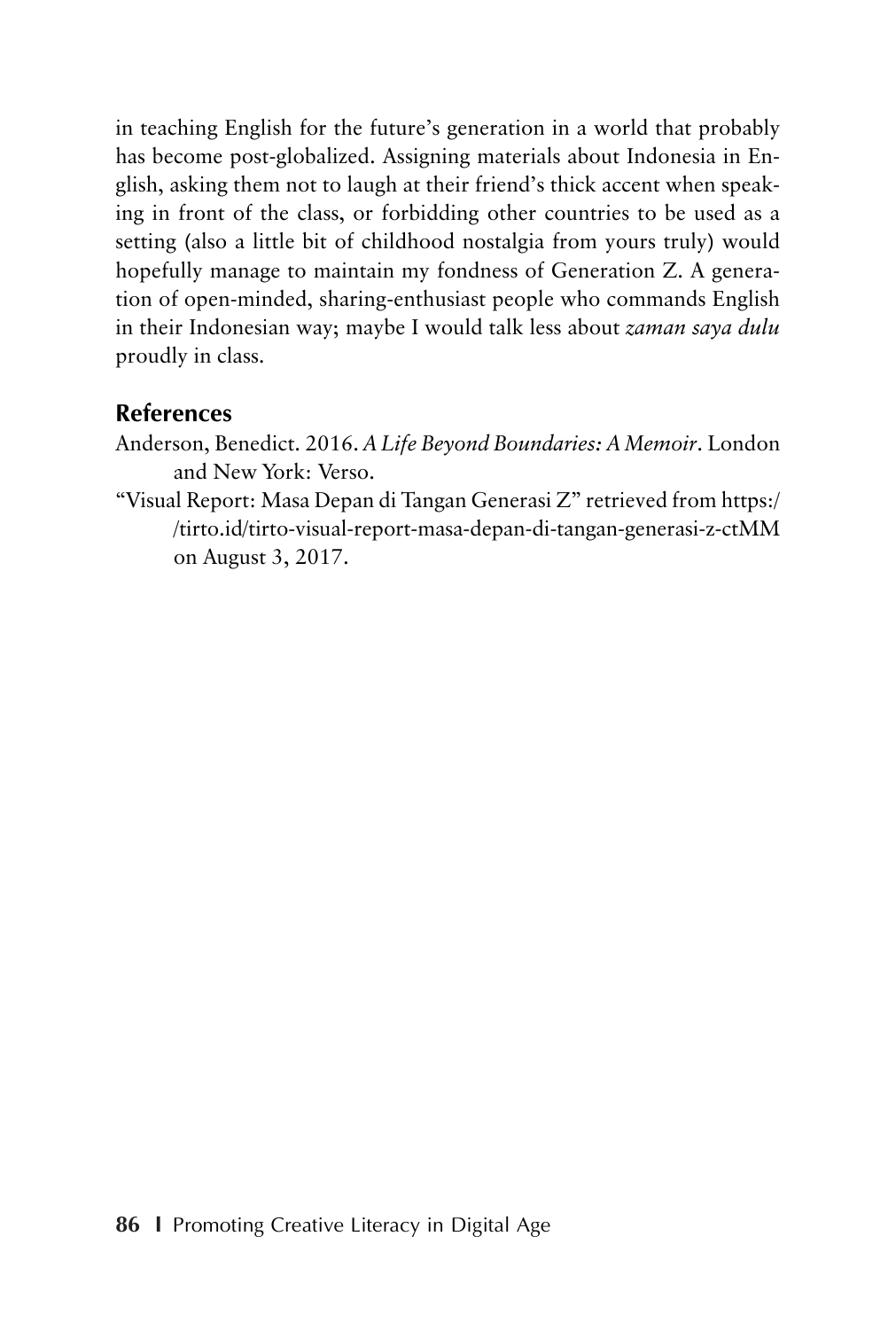# Netizen Rhetoric on Indonesian Issues in Social Media

#### **Rohmani Nur Indah**

Rhetoric is a discourse that is relevant to the realization of reasoning<br>Nor the skill to show logical thinking and is a prominent issue as people express their thought freely during this era of information today. It is relevant with the freedom of expression that begins since Reform Era in 1998 (Emilia, 2010). In this case, it is also relevant with the 4R basic competences comprising *r*eading, w*r*iting, a*r*ithmetic, and *r*easoning (Hayat & Yusuf, 2010). Each of the competences support one another and the last element, reasoning has become more significant particularly in facing the more challenging digital world. In terms of the rapid information in the latest century, it demands the reasoning skill of the netizen to filter the information to be valid and reliable.

Reasoning skill is also a criterion of one's critical thinking. The rhetorical strategies used in one's speech characterize his way of making inferences. A good inference shows the logic of an argument that refers to some questions such as how the claim presented is sound or unsound (Dowden, 2010). To do this, any critical thinker must be able to identify potential fallacies. A fallacy is a misleading or unsound argument. Therefore this study focuses on the fallacies or flaw of reasoning showing the defect of one's argumentation.

In common discourses, argumentation often involves flaw in logic as one tries to describe his/her deduction in his/her way. The flow in reasoning generally occurs in the context of conversation or discussion on familiar topic. The more familiar one with a topic, the more opportunities he/she has to express his/her view which may lead to fallacies. It is in line with the finding of Indah (2013) studying the relationship between critical thinking and fallacies and topic based on topic familiarity. Similarly, Stapleton (2001) also arrived at the same conclusion that Japanese students tend to express fewer fallacies in writing about American topics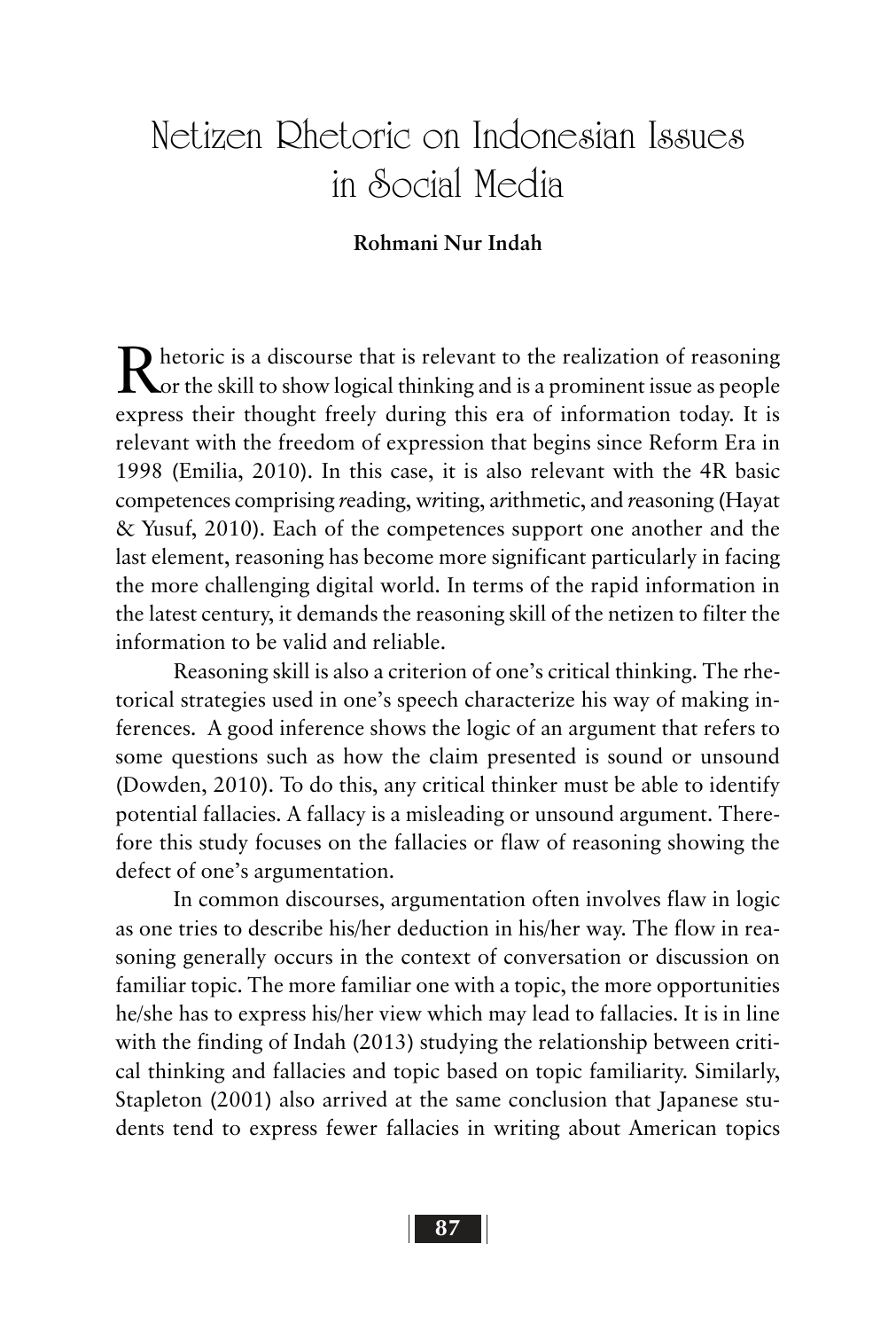which are less familiar to them compared to Japanese issues. Indah and Agung (2015) also find various types of flaw of logical thought in English department student's writing. More faulty reasoning is found in the issues which are considered not new. In this case, more faulty deduction on the logos is found as the most frequent type. Because the issues are considered more familiar to the students, there is tendency of leaping the premises to come to the direct conclusion (Indah & Agung, 2015). When writing on global issues, students still cannot avoid the occurrence of fallacies especially on the type of the logos as thedominant flawed reasoning. The most obvious one is the tendency to make hasty generalization. In this case the students believe that the general fact will be exactly the same as what s/he has assumed through his/her claims (Indah, 2016).

The argumentation among the users of social media is also interesting to examine. This study examines the netizen rhetoric in the three Facebookgroupfan page namely Jonru, TemanAhok and FPI. There were six corpuses of data, from which forty two statements chosen as the data to analyse.

In the findings, it is obvious that the errors netizen made in reasoning occur when the reason does not adequately support the argument in one of a number of ways. The flawed relationship can exist between the statements in an argument attempt. These are called logos fallacies and they include fallacies such as irrelevancy, false analogy, hasty generalization, slippery slope, correlation proves causation, faulty dilemma, and begging the question. These are as stated by Ramage and Bean (as summarized by Stapleton, 2001). Among them the occurrence of hasty generalization is the most obvious compared to other types of fallacy. In addition, more sentences show appeal to emotional premises. The writers from heterogeneous background conversing an issue in a fanpage through social media cannot avoid having reasoning flaw with certain emotional states. The emotional appeal found in the data are to make some judgement on the person being argued, to accused certain attributes of the person in the argument, to provoke readers and the other writer to have the same assumption and to make them angry by making fun of both the person in the argument and the readers.

The reasoning flaw occurs in ethos of ad hominem or attacking the character of the arguer. Ethos on this type occurs on the topic of Ahok's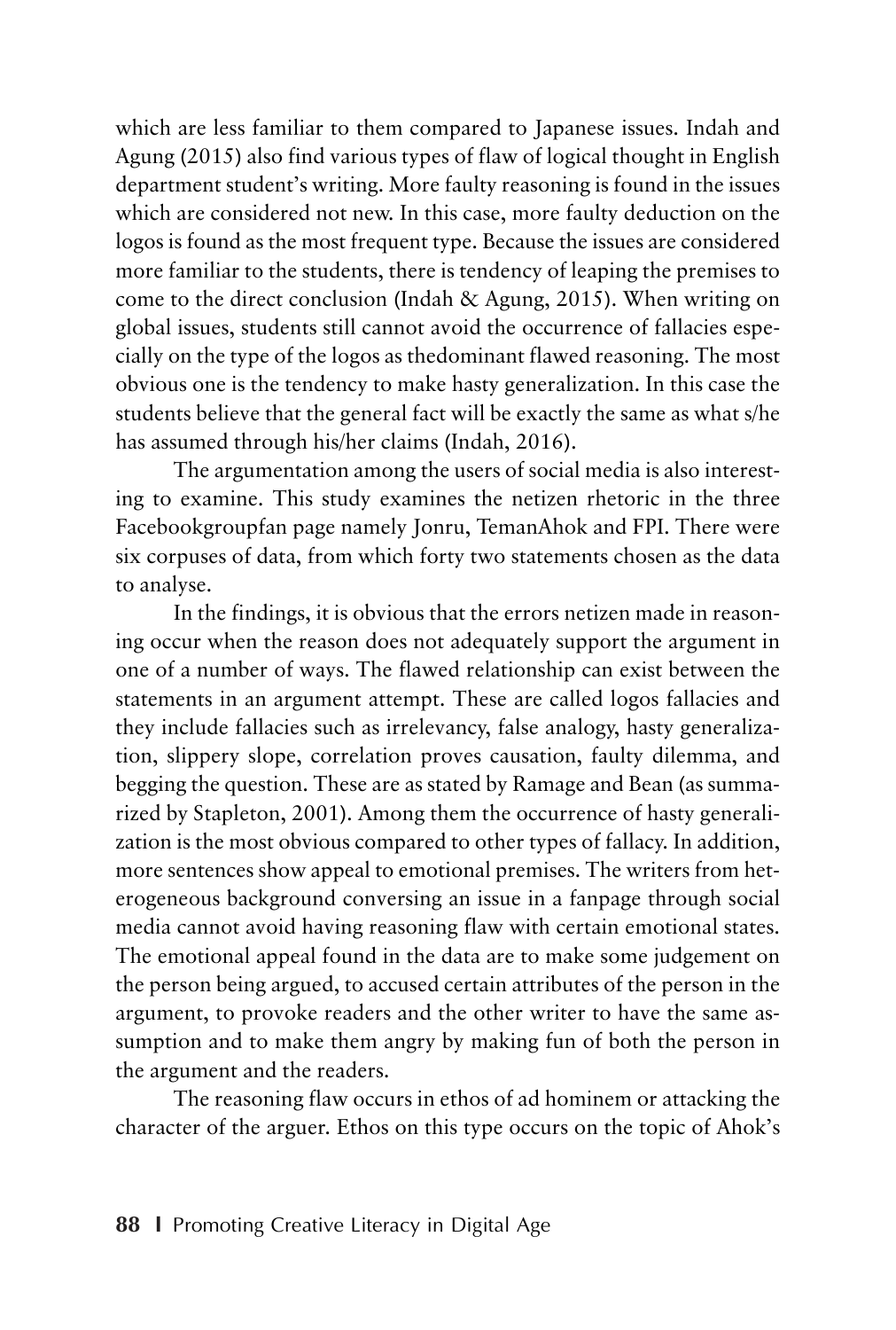opponent and on the controversial prayer. Ethos is not found in the fanpage of Jonru.

In the data chosen, the current Indonesian issues are on politics as the people on the social media or the netizen tried to make the relevant arguments which sometimes can also be irrelevant and contain several types of fallacies. In all of the data, the faulty deduction on pathos always occurs. Because the political issues are considered more familiar and always dynamic for the netizen, there is tendency of leaping the premises to come to emotional appeal which tends to raise faulty reasoning.

Errors in the reasoning of pathos can actually become rare whenever the netizen talk about factual things not by instant inference which is added by emotional appeals. In addition, writer can avoid faulty reasoning of logos when they agree with one another by supporting their statement using logical reasoning. Accordingly, it is clear that discussing topics with logical support limits the expression of the netizen causing faulty reasoning on pathos.

Understanding the phenomenon on the types of fallacies in netizens' chats from the selected Facebook group having a lot of responses brings some pedagogical implications. Since this study on fallacy tracing results in the more various types of pathos fallacy including double fallacies, it is important to trace back the rhetorical skills of the netizen. This is because the rhetorical skills are shaped through education. Influencing readers to believe the same value justification should not be made merely by involving emotion and attack the opponents. This is because these types of fallacy are proven to be dominant in the students' claim of policy. As described by Dowden (2010), fallacies should not be persuasive, but they often are. Fallacies may be created unintentionally, or they may be created intentionally in order to deceive other people. It needs more emphasis through teacher's guidance and modelling so that in presenting the argument, netizens can avoid making unnecessary fallacious statements.

Exploring the phenomenon on the types of fallacies in netizen's chats on Indonesian issues as conversed in social media brings implications. Knowing that the pattern of fallacy shows that pathos on appeal of emotional premises becomes the trend, netizens should be aware not to involve emotional states which can result in chaos or online fight. Netizen should focus on the argument not by shifting to more personal issues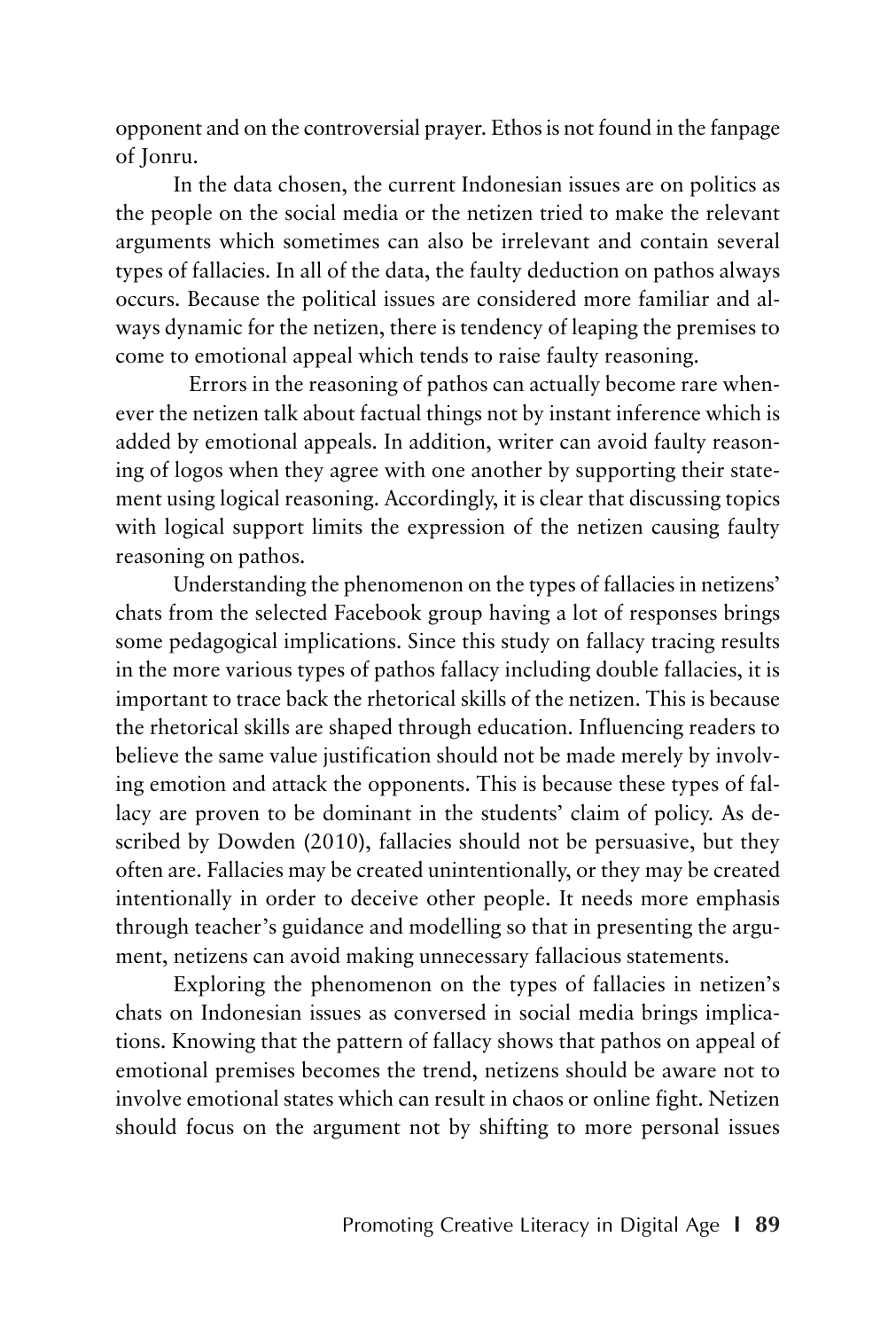which can harm the essence of the discussion. Considering that the faulty on logos is also dominant, it is important to remind netizen to make justification on the factual condition happening in the discourse of Indonesian issues. Influencing readers to believe the same factual justification should not be made merely by exaggerating the issue and hastily resulting generalization. Another implication is that netizens need to base their argument on some related references relevant to the topic of the discussion.

#### **References**

- Dowden, B. 2010.*Fallacies.*Internet Encyclopedia of Philosophy. (http:// www.iep.utm.edu/fallacy/). Retrieved March 21, 2014.
- Emilia, E. 2010.*Teaching Writing: Developing Critical Learners.* Bandung; Rizqi Press.
- Hayat, B. & Yusuf, S. 2010. *Benchmark InternasionalMutuPendidikan.* Jakarta: PT BumiAksara.
- Indah, R. N. 2002. *Enhancing Content Area Reading Skills through Summary Writing*.Unpublished Thesis. Malang: State University of Malang.
- Indah, R. N.2007. *A Psycholinguistic Analysis on Children's Language in Reader's Digest 'As Kids See It'.* Unpublished Report. Malang: The research center of UIN Malang
- Indah, R. N.2007. Claims of Fact on Issues in Islamic Countries in Newsweek International Magazine*. Journal of Language and Linguistic Study* vol.19 UMS
- Indah, R. N.2009. Developing Students' Critical Thinking Awareness through Interest-based Claims Writing Publication*. The 56th of International Conference of Teaching English as Foreign Language in Indonesia*. Malang: UIN Maulana Malik Ibrahim Press.
- Indah, R. N.2010. Discovering Student's Expertise to Augment Claim Quality in Writing Class at UIN Maliki Malang. *The 1st National Conference on Linguistics and Literature.* Malang: Ma Chung University.
- Indah, R. N.2010. *Stabilized Errors in Argumentative Essay Writing: Learners' Perspective* Unpublished Linguistics research
- Indah, R. N.2012. Communicating Critical Thinking through bilingual Reflective Writing (2012)*.* InCahyono, B. Y &Yannuar, N. (Eds.)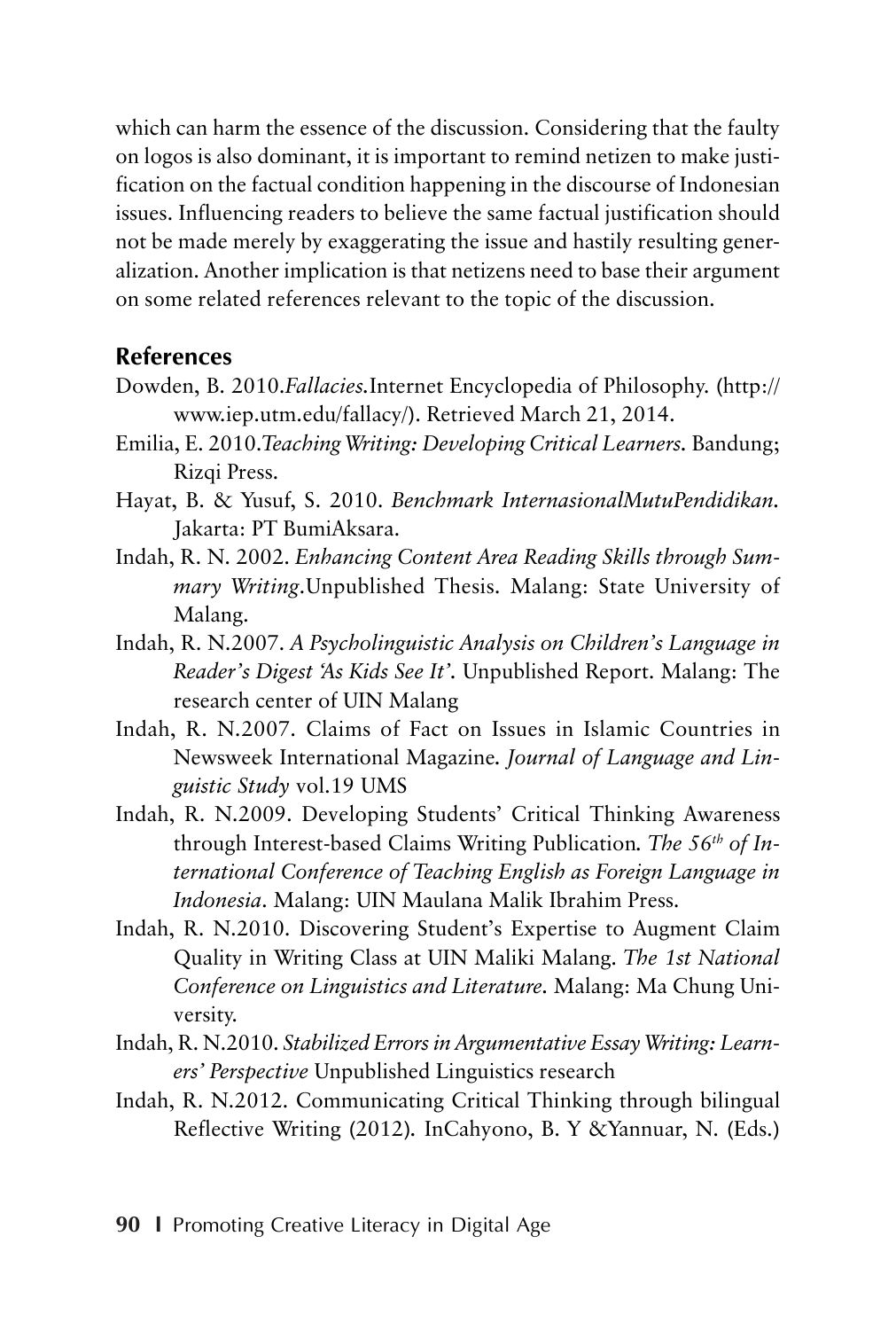*Englishes for Communication and Interaction in the Classroom and Beyond,* Malang: State University of Malang Press

- Indah, R. N.2013. *Critical Thinking Based Instruction in Australian Primary Schools*. Unpublished Report.International Collaborative Research with University of Deakin Australia.
- Indah, R. N.2013. *Topic Familiarity, Writing Proficiency and Critical Thinking Skills*.Unpublished Dissertation. Malang: State University of Malang.
- Indah, R. N. 2015. Fallacies in English Department Students' Writing: A Rethorical Analysis of Critical Thinking. Jurnal Pendidikan Humaniora (JPI) JPH) vol. 3 (4): 281-290. Postgraduate Program UM.p-ISSN: 2338-8110. e-ISSN: 2442-3890. (DOI: 10.17977/ jph.v3i4.4847)
- Stapleton, Paul. 2001. Assessing Critical Thinking in the Japanese University students. *Written Communication.*18 (4): 506-548.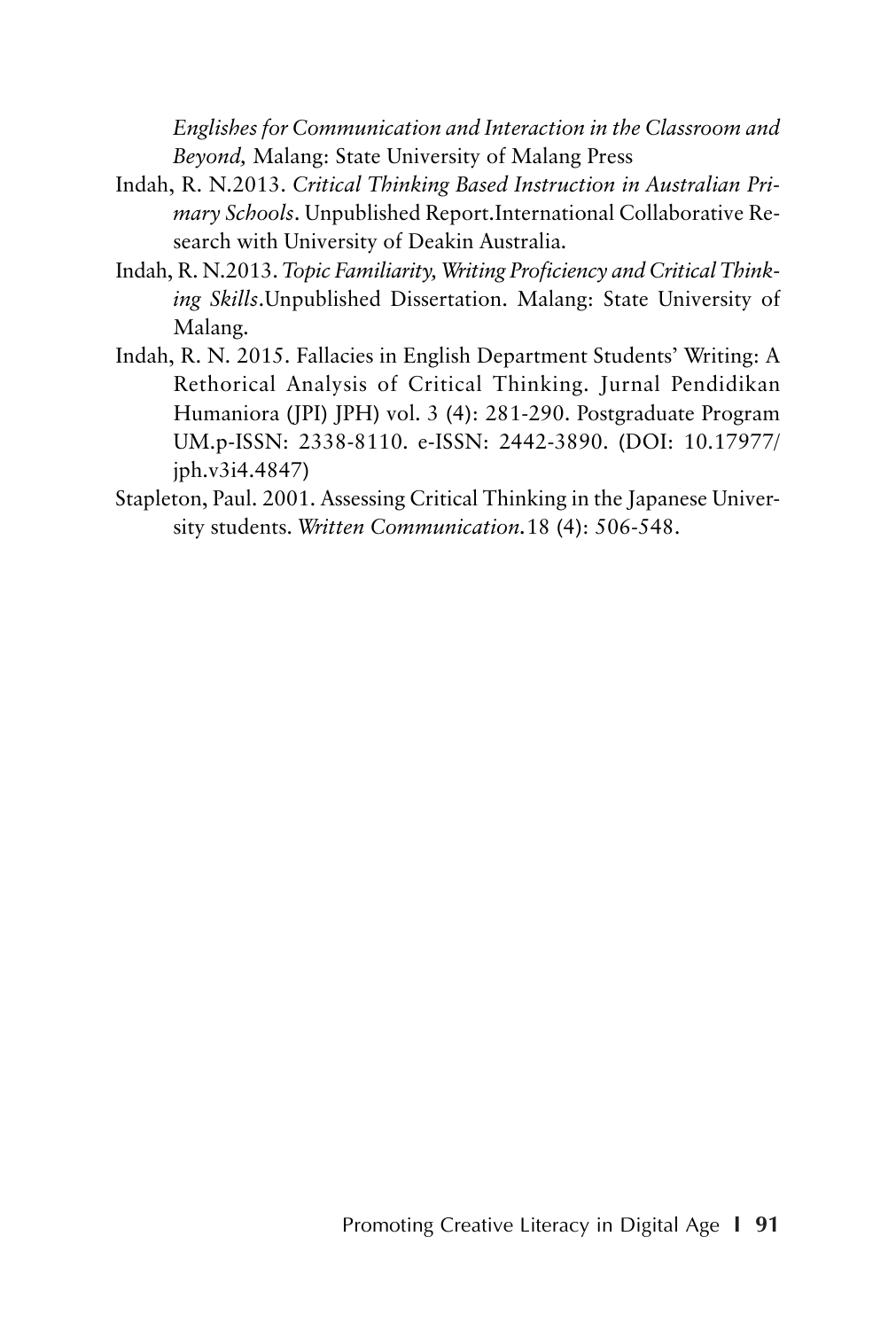# On the Power of Mass Media: Representation of Prabowo and Jokowi

### **Tantri Refa Indhiarti**

The last Indonesian presidential election in 2014 has depicted how strong the power of Prabowo Subianto and Joko Widodo (Jokowi) were in influencing and encouraging their voters. A survey conducted by Founding Fathers House shows that 2014 presidential election reaches an estimated 80% of voters nearly doubled from 2009 presidential election (2014). Triggered by two candidates only remaining in the second round of the election race, it makes a fierce competition between the two candidates using their own way in constructing public stance. In this level, the role of mass media as a news maker is vital.

The two candidates are seen to have divergent strategies being covered in the Jakarta Post. These strategies are actively categorized into actor description, authority, comparison, counterfactuals, disclaimer, number game, populism and victimization. Prabowo and Jokowi were unequally exposed in which each candidate was described considerably varied. Although 8 kinds of ideological discourse structures were found regarding the representation of Prabowo, the information in his news coverage was dominantly negative. This notion was also reinforced by the existing of disclaimer and victimization exposing the candidate's negative information as seen in the following excerpts:

*Prabowo has also vowed to develop rice fields, but has failed to give details of where or how.*

(Disclaimer)

*…he had seen sufficient evidence suggesting Prabowo had a mental illness.*

(Victimization)

On the other hand, both strategies were not found in Jokowi's news coverage. This one thus makes Jokowi was treated as in-group member by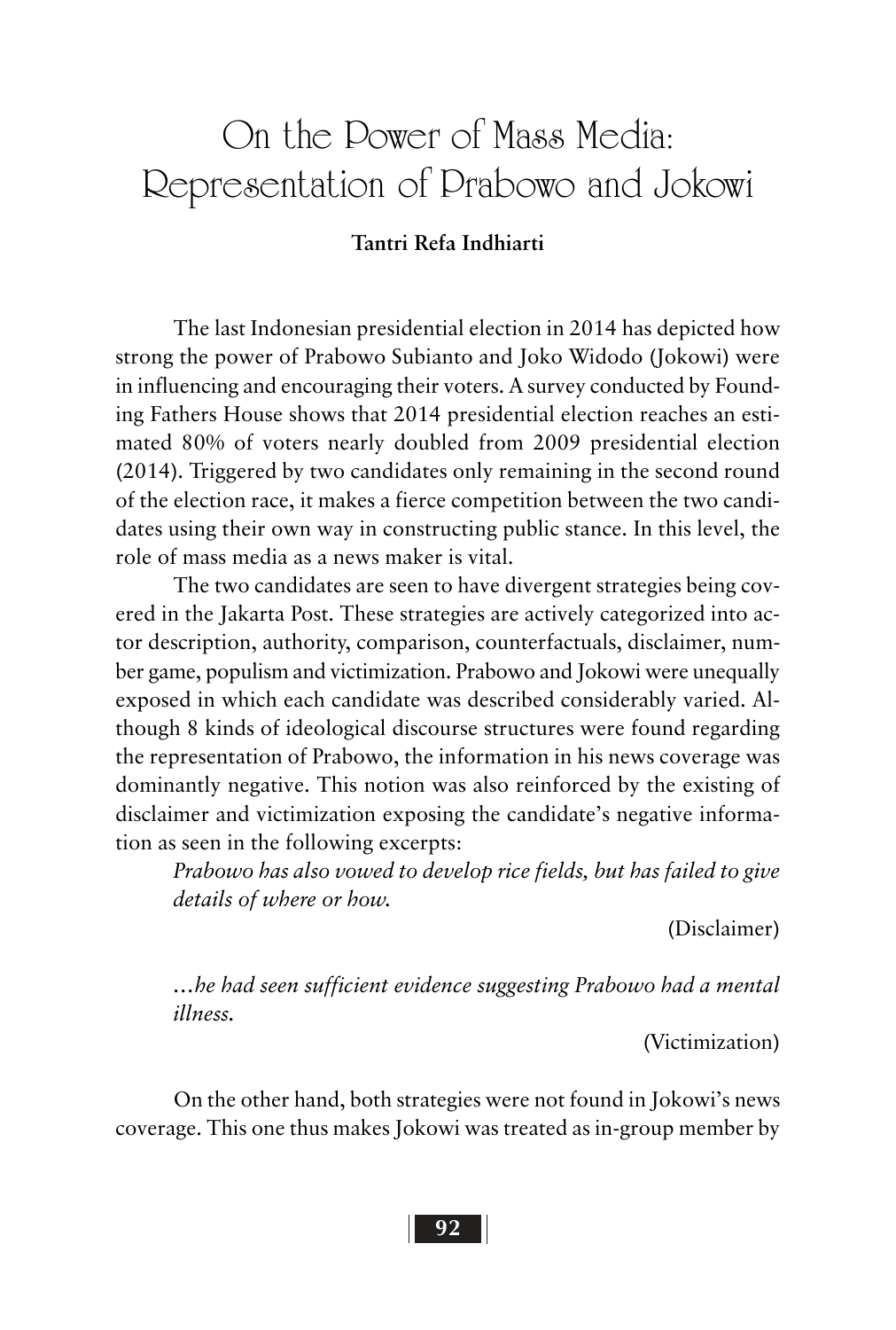the Jakarta Post. Such positive and self-representation and negative otherrepresentation are an indicator of ideological basis as they are a signification of intolerant way of reporting someone or something. That is, van Dijk (2004) states that the way of reporting is used to be ideological as it tended to positively assess in-group's actions, norms and values, but at the same time negatively judge what has been done by the out-group. Therefore, by using van Dijk's (2004) framework for dissecting the representation of Prabowo and Jokowi, the polarized structures of the Jakarta Post newspaper in viewing each candidate remains obvious. In other words, the newspaper attempted to encourage its readers to vote for Jokowi and make them felt that it would be lesssensible to vote for Prabowo. Such manipulative way of encouraging and discouraging reflected Fairclough's (1992) notion of centripetal and centrifugal pressure that was subjected to mass media.

In the domain of *Actor Description*, Prabowo and Jokowi were unequallyexposed and the way each candidate being described by *The Jakarta Post*newspaper varied considerably. *The Jakarta Post* newspaper frequently described Prabowo in negative representations, while Jokowi was depicted in more positive ways. Here, the reproduction of inequality was encoded by the fact that ideologically, *The Jakarta Post* newspaper most likely over exposed the positive side of in-group members and often labeled the out-group in a rather negative way as seen in the following excerpts.

*The document states Prabowo as Kopassus commander, overstepped his authority…*

*In conclusion, the DKP said Prabowo had disgraced and disregarded the military system and committed a criminal offense.*

Prabowo was frequently depictedas a "hostile" *Kopassus* commander in which it was implicitly expressed through using negative-meant verbs such as *to summon, to disgrace, to disregard,* and *tocommit*. Jokowi, on the other hand, emerged with positive-meant verbs such as *toaddress, to agree, to aim, to promise,* and *to propose* that highlighted him as a "firm decision maker".

*From that assumption, Jokowi promised to increase the budget allocation for…*

*Jokowi proposed, among other aspirations, to grow the economy…*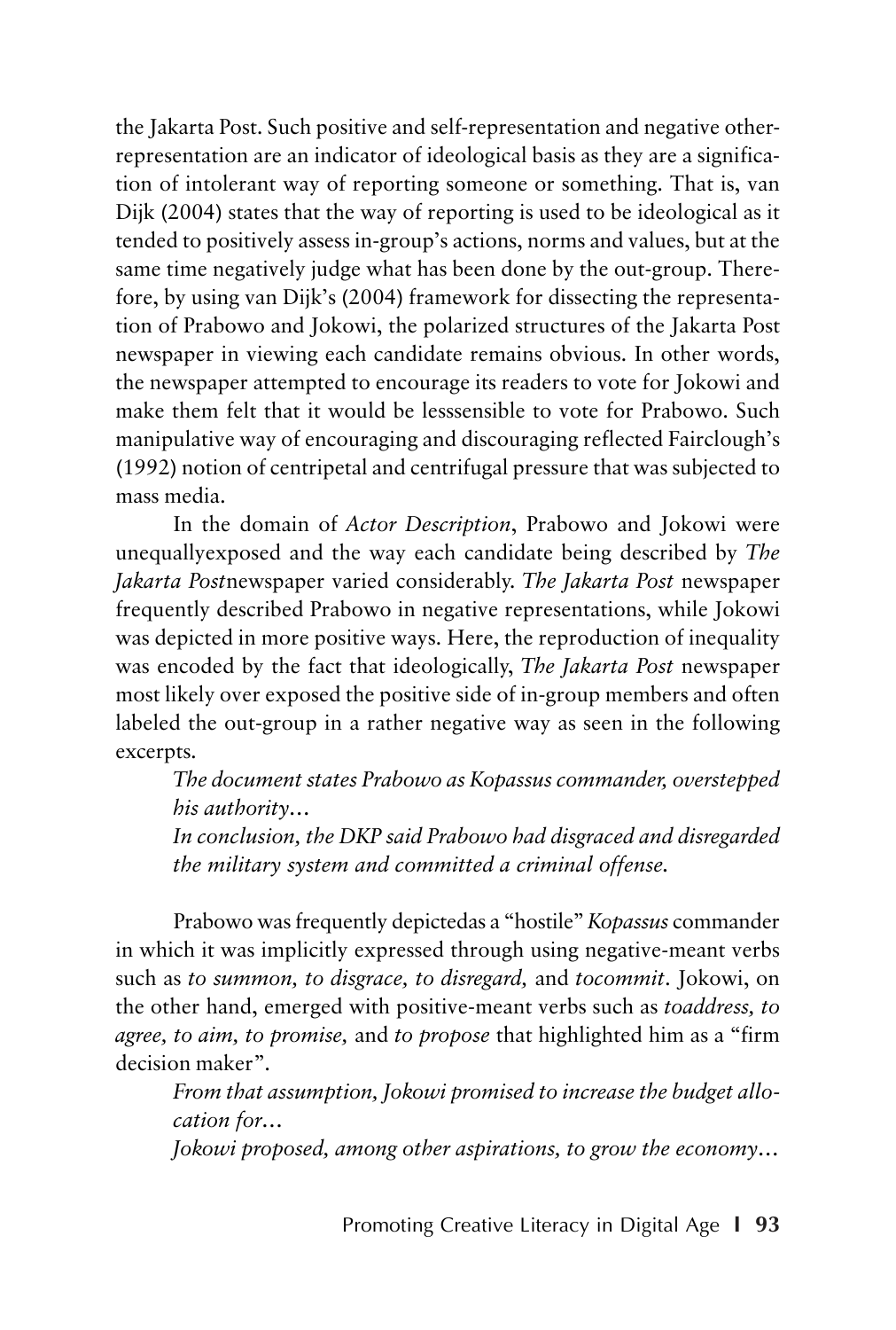In the category of *Authority,* it is found that *The Jakarta Post* newspaper authorized Jokowi with positive remarks from the legal experts. Conversely, Prabowo was frequently authorized with negative evaluations. If any, it must be quoted from those who were in his party coalition. For example,

*Indonesian Institute of Sciences (LIPI) economist, Latif Adam said that Jokowi offered concrete action plans, mostly reviewed from his actual experience.*

When the subject was changed to Prabowo, as could be seen in the following excerpt the economists judged his calculations as"completely wrong".

*We think recent poll results showing Prabowo drawing close to Jokowi have been investor-unfriendly, Tim Condon, an economist with Dutch-based investment bank ING Group said.*

The notion of *Authority* itself was based on the fact that a setof reasons or arguments need to be authorized by organizations or people whohave credence and credibility in order to gain public approval. For instance, thestatements given by international organizations (United Nations, WHO, UNESCO*etc.*), experts, moral leaders, scholars, the courts significantly contributed to the creation of public opinion. As stated by van Dijk (2004), people who sat on theparliament had different ideologies; thereby they would cite different "authorities" to support their claim. In case of presidential campaign, strong support, approval, and encouragements of someone or particular organizations which are publicly exalted served positive orientation toward president candidates on their voters' perspectives.

The category of *Comparison* was related to the notion that news media frequently tended to make comparison of two objects or more. Van Dijk (2004) states that obviously, discussion of comparison can be seen through the writers or speakers' effort to distinguish in-group and outgroup. The most typical strategy of this category was to compare in-group positively while out-group negatively. The *Comparison* strategy was generally marked through the use of comparative cue words such as*compared to*, *in contrast, on the other hand, while* (conjunction) *etc*. What emerged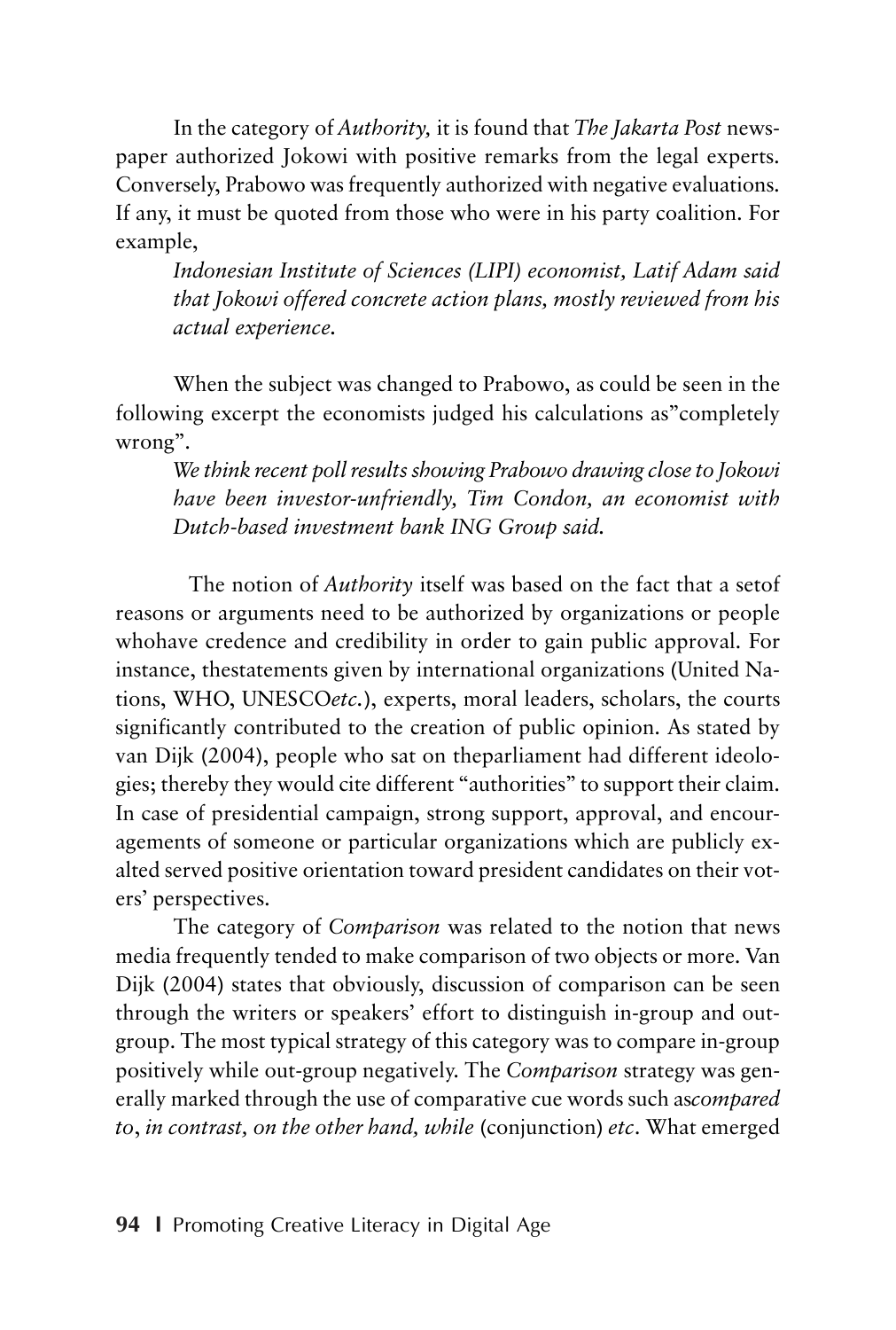from the examination of keywords Prabowo and Jokowi in this *Comparison* strategy was that *The Jakarta Post* newspaper considered the superiority of Jokowi rather than Prabowo. An example that indicated the superiority of Jokowi over Prabowo was the following excerpt, in which it was stated that Jokowi's main point was considered more realistic while Prabowo was appraised as weak.

*Jokowi offered concrete action plans, mostly derived from his actual experience as a public policy maker, something that Prabowo lacked.*

In case of *Counterfactuals* strategy, the representation of Prabowo was notwholly positive, rather there were some caveats suggesting the readers to not votefor him. *Counterfactuals* strategy, however, was a kind of reasoning strategy inpolitical discourse served to express doubt, wishes, or possibility. It was quietsimilar to conditional sentence in a way that it typically used expression like "what would happen, if…" (van Dijk, 2004). It is found that such construction was mainly utilized to make supposition like "what it would be like, if I elected". One of the purposes in utilizing such *Counterfactuals* strategy inpresidential campaign served to persuade the readers to vote for one particular candidate. It was argued that *The Jakarta Post* newspaper constructed conditionals which implied persuasiveness to vote for Jokowi and hypothesized the readerswhy should not vote for Prabowo. For instance,

*Indonesians must brace for an even weaker rupiah if Prabowo Subianto wins the presidential race, global banker…*

The Jokowi-Kalla presidential campaign team, Siti Musdah Mulia said if elected, the ticket would improve the legal systemso that it could empower law enforcement agencies.

The excerpts indicated that Prabowo's presidency would carry weaker rupiah, while it is beneficial for law agencies to support Jokowi in the presidential election.

The investigation of president candidates, Prabowo and Jokowi has proven that there exists the idea of intolerant ideology produced by the Jakarta Post as a result of prevailing dominance and inequality within its news coverage. Indeed, there is always what van Dijk (2004) calls as usthem ideology in tolerance in the representation of both candidates.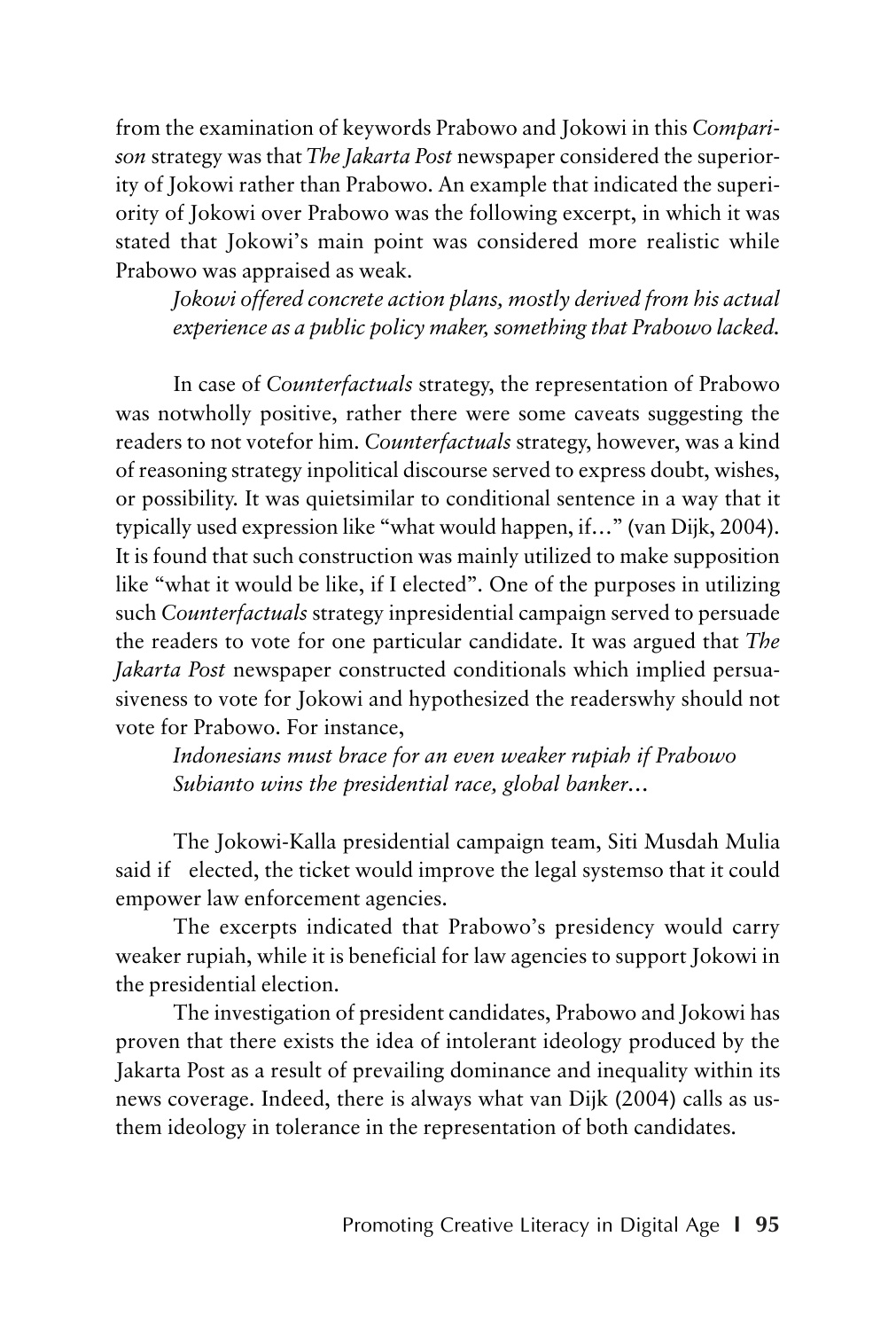### **References**

- Fairclough, N. (1992). *Discourse and social change*. Cambridge: Polity Press
- Van Dijk, T. A. (2004). Politics, ideology and discourse.Retrieved May 2017 from http://www.discourse-in-society.org/teun.html.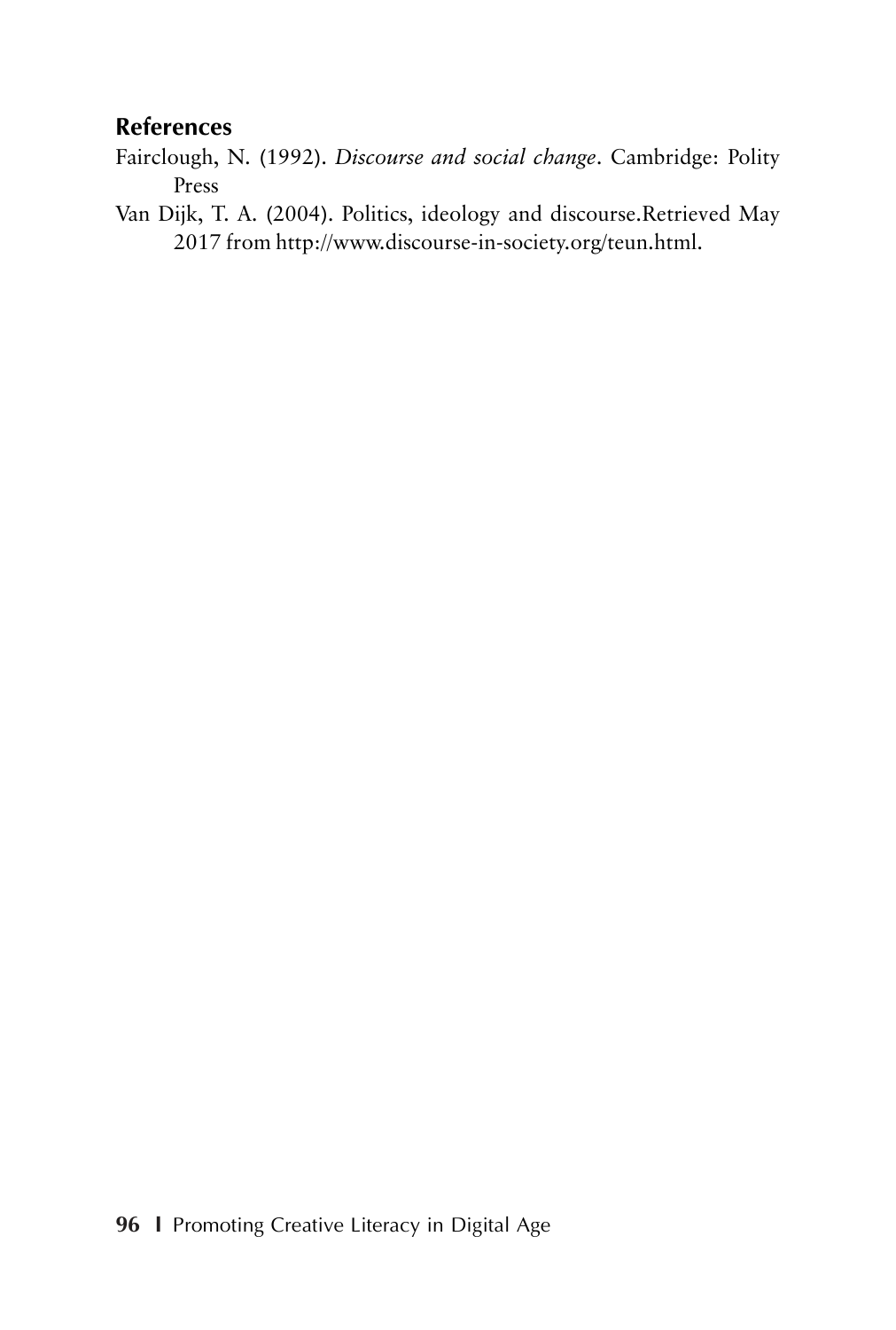# Poem for ESP,Why not?: Engaging Interactive Classroom Instruction

#### **Uzlifatul Masruroh Isnawati**

In the context of teaching English for specific purposes (ESP), in this case Business English, as one of the required course for students majorcase Business English,as one of the required course for students majoring at Economics Faculty, it is important to create teaching instruction which engage the students on skills they should acquire. To be effective practitioners, particularly in universities offering interdisciplinary academic programs, they need to be well-versed in the requirements of the disciplines and to understand the discursive practices of the professions at the receiving end of the academic programs. Thus, the teachers need to explore why these disciplines include certain subjects, how these subjects are taught, and what types of texts are used in this discipline. Poem as one kind of genre is considered as an interesting genre to motivate the students in learning English in the context of ESP.

In relation to personal growth model, Carter and Long (1991) suggest that literature teaching assists the learners to achieve an engagement with reading of literary works. This engagement counts for enjoyment and love of literature in learners' personal, which can go beyond the classroom and last throughout their lives. Then, learning through poetry promotes kinds of conditions where the personal growth is possible to happen. Individual and communal experiences of love, enjoyment, and enthusiasm in reading and writing poetry are involved. The most important thing is that the learners find their interest for learning as the priority.

#### **Poetry in ESP Class**

Teaching non English department students is quite challenging, since the students were not used to use English as their required course. In Economics Faculty where the students are required to use English related to their workplace. Incorporating poetry in ESP classroom might be useful to motivate the students to learn English well.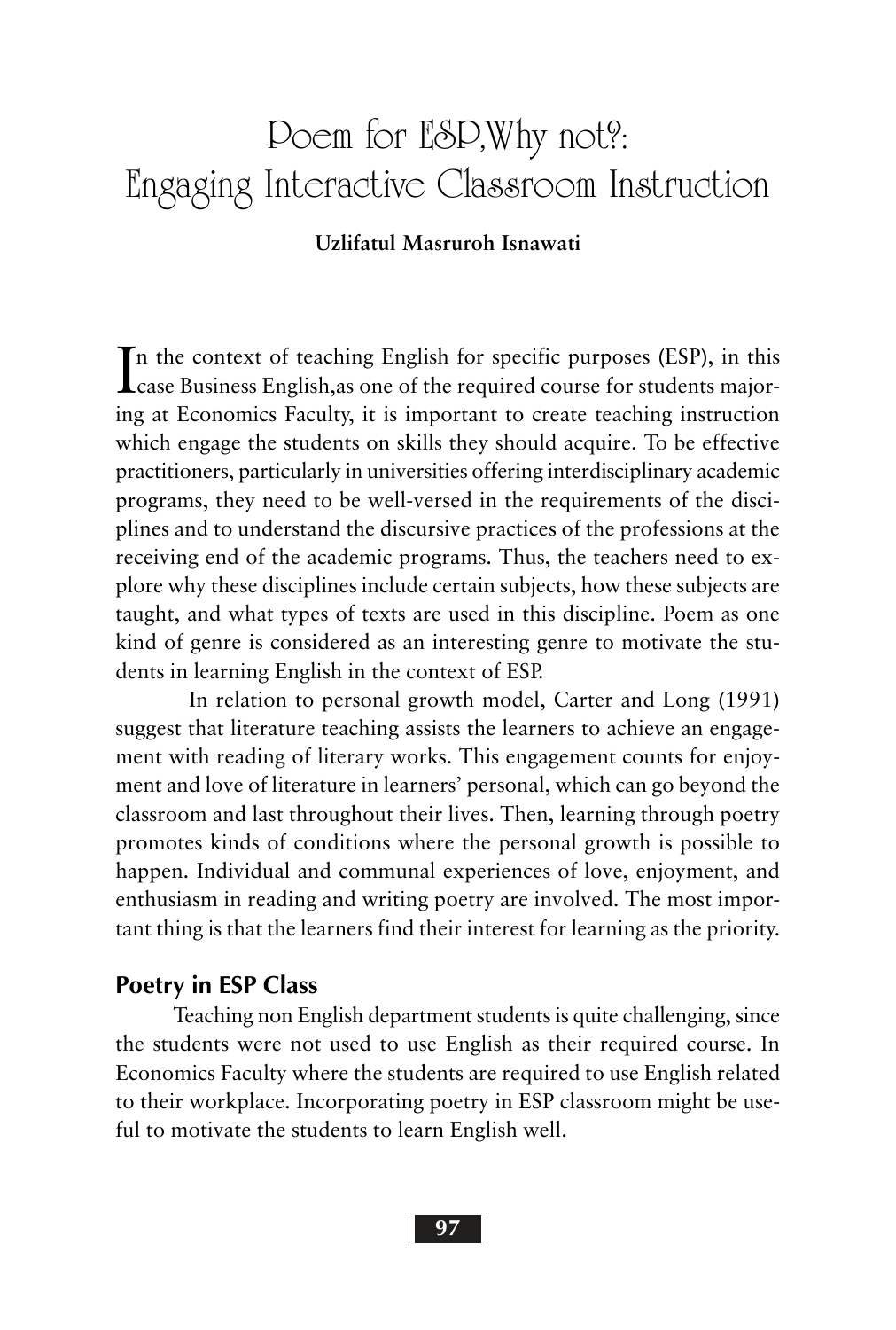### **Stages in Developing Materials**

Material development involves some stages which include: (1) Selecting materials. The materials are to suit with the content, process, evaluation standard as well as competence standard. (2)Evaluating materials. Some steps in evaluating the materials include discussing and consulting the materials with some experts or conducting peer review. (3) Adapting materials. Adaptation is made after the teacher gained information on the suitability of the materials with students' need and classroom context. (4) Writing materials (Perdani, 2013). Teacher knows their students at best. After selecting, evaluating, adapting, it is time for the teacher to write their own teaching syllabus. Writing lesson planning in each meeting includes the concept of poetry being implemented in the classroom, and what sort of competence the students would achieve as well. This includes formulating the instructional objectives, employing the techniques, methods, and strategy being used, evaluating the students at the end of the lesson and measuring what the students can achieve.

The followings are some examples of procedures in implementing poetry in ESP classrooms. As the name implied, in ESP class, poetry about objects is appropriate to implement because it helps the students to describe some terms in economics, accounting, finance, and other relevant terms they should be familiar with for their future workplace.

Some topics related to ESP first must be planned and organized. For examples the course outline for English for Business are as follows: company, job, management, personnel, sales and marketing, finance, projects, technology, business: up and down, production and products, the world of business, communicating and business, documents, and business travel.

Meanwhile, after the topics were determined, the teachers may start working on creating activities related to different type of poems such as, poetry about objects, poetry in conversation, and form poetry appropriate to the classroom instruction.

## **Sample materials for teaching writing**

*Instruction: The followings are examples of list poem for students' writing activities. Complete the unfinished sentence based on the description.*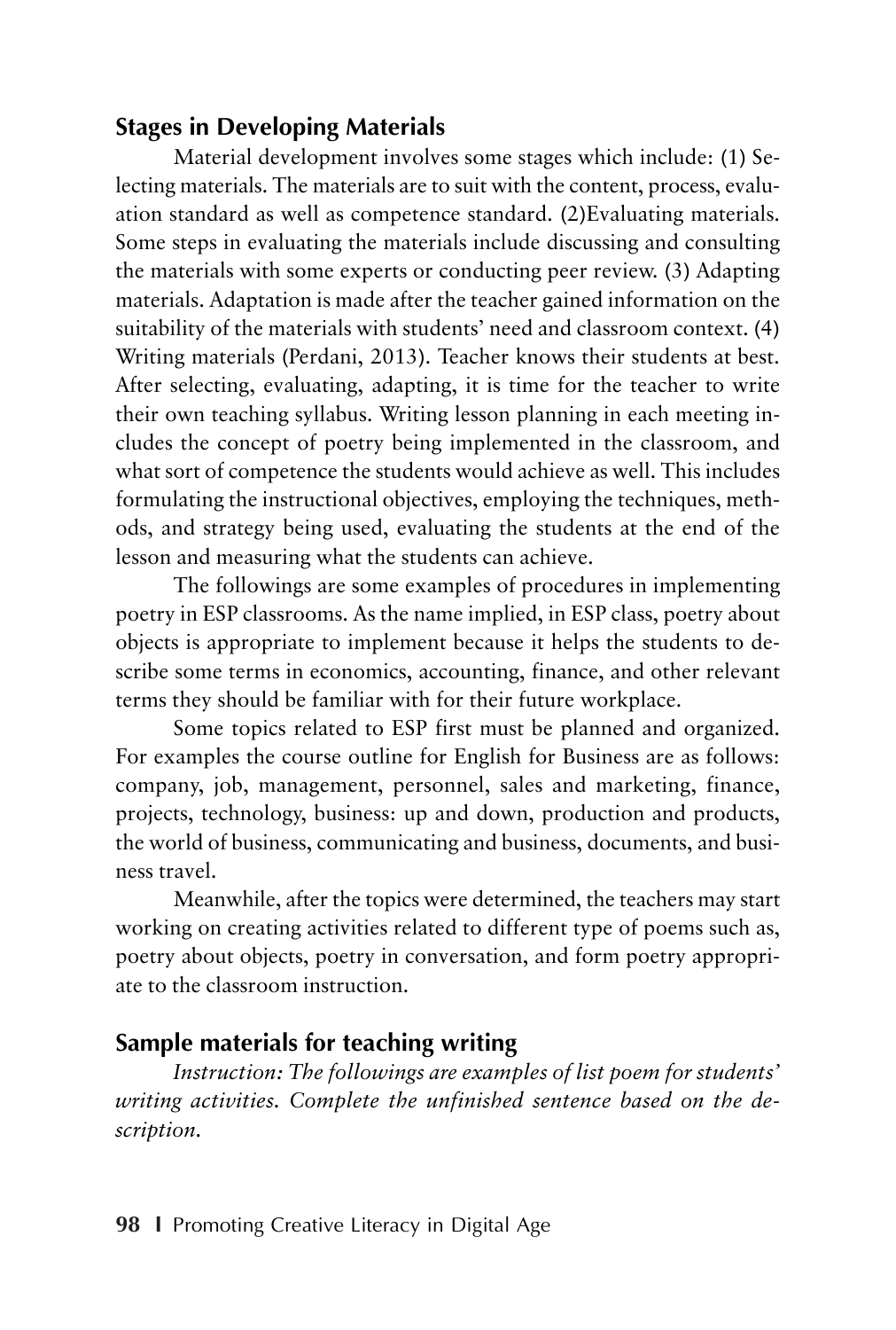### **The manager**

I increase profit I ………… company performance I cut costs I focus on core business I analyze……… I meet people I ………. ….. with my staffs. I ……….. and plan I………. staff. I give support to staff I develop the business.

Sample materials for teaching vocabulary related to job

Instruction: Complete the followings list poem with appropriate words as the description of each job.

## **What do you do exactly ?**

Teaching ESP classes does not have to be formal and textual. In short, teachers should have the ability to not only in selecting the materials, but also in evaluating, adapting, writing, and using the teaching and learning activities. Regarding the use of poetry in classroom instruction, the same stages also due to select what kinds of poetry appropriate in ESP classroom which might create good and conducive classroom activities. Incorporating ESP content and poetry in the classroom instruction might be best option in enhancing students' interest in English learning.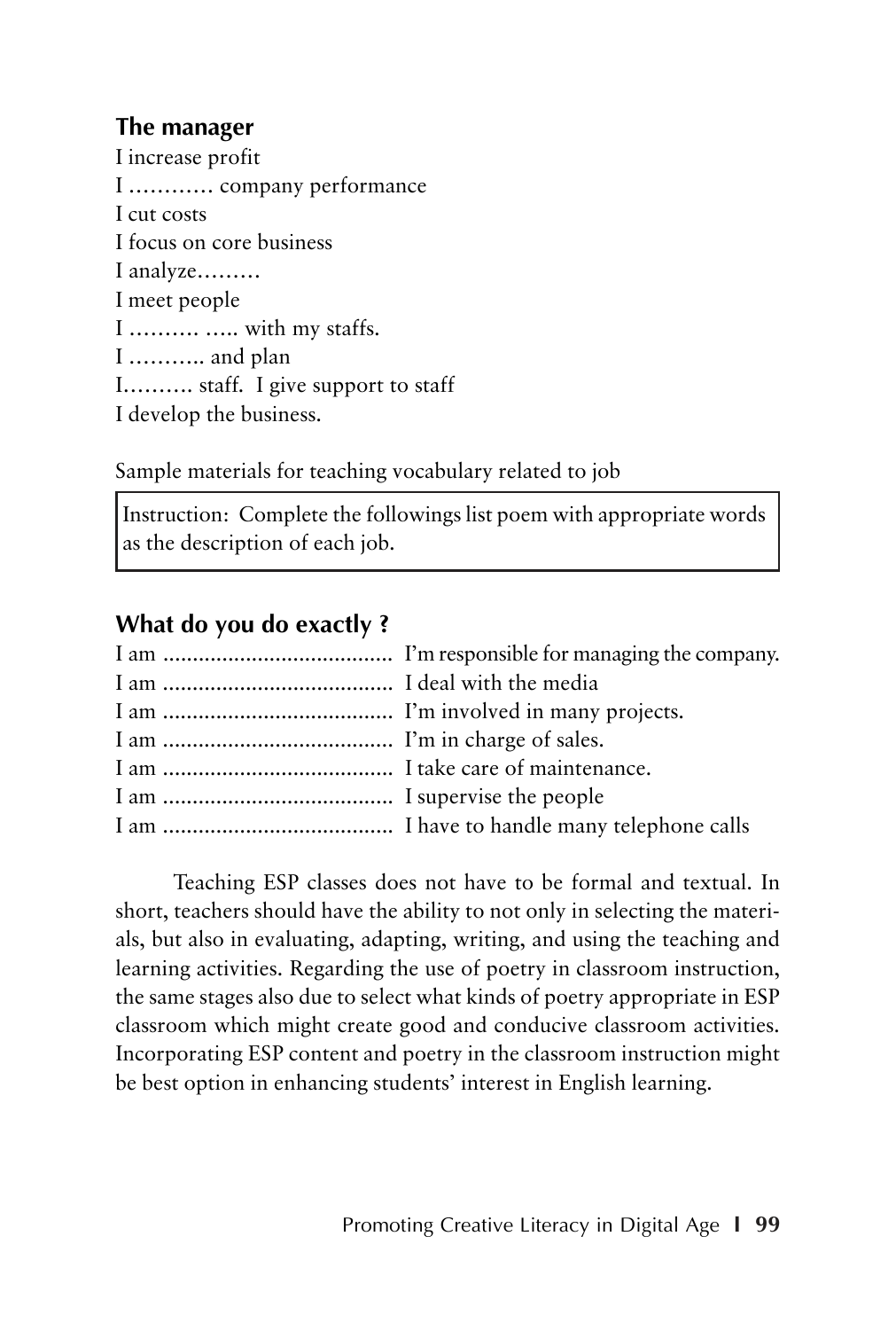#### **References**

Carter, R., & Long, M.N. 1991.*Teaching Literature in Secondary School.* Orlando, FL: Harcourt Brace Jovanovich.

\_\_\_\_\_\_\_\_\_\_\_. *Basic Business English World.*Minimax

Perdani, W. C. 2015. Material Development and ESP-based Genre Instruction.In Cahyono, B. Y & Megawati, F (Eds) *Materials and Media in English Language Teaching*. (pp 107-115). Malang: State University of Malang Press.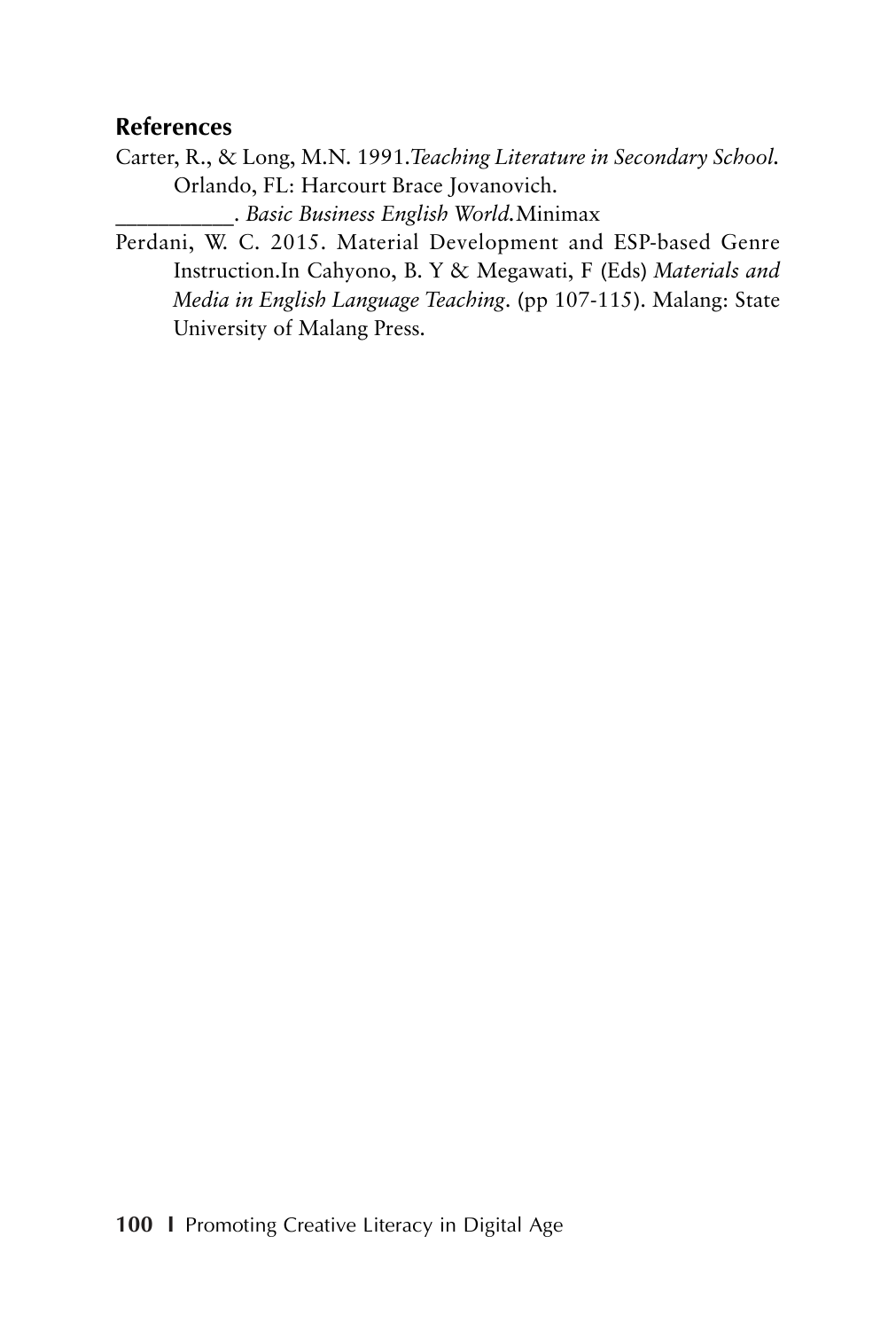# On Indonesian Digital 'Subaltern': The Almighty Netizen?

#### **Winda Candra Hantari**

Talking about online Indonesian population, or to call it in popular term *netizen*, and trying to connect that to the idea of Post-colonialism, as the writer main interest area of study, are truly challenging. It possibly makes the conversation is getting deeper and more intense because it offers many possibilities to ponder on and rely on. Yes! Indonesian digital landscape nowadays is truly entertaining. To make it specific in this paper I will focus on the discussion on the two leading social media in Indonesia, YouTube and Instagram. The rise of the fashion *influencer*, beauty *v-logger*, food enthusiast, funny *instagrammer* or *cover* singers from ordinary people, are enriching the meaning-making contestation in Indonesia, particularly among youngsters as the biggest fan of this new culture. lindakayhz, hanindhiya, diana rikasari, and geraldytan are among the ordinary youngsters whose nationwide recognitions are achieved following their publication on YouTube. Completing the constellation, some other names like risarere, dagelan, maknews, tahilalats, lambe\_turah, and dyodoran are getting the fame and follower by promoting their content in Instagram.

I said constellation since this online-rising appears to be a huge assembly consists of various elements in contrast to the conventional. Examining the inside dynamic interactions of netizen as well as regarding the netizen (and digital world) as a single yet complex entity compared to the world 'outside' are the core projection. Netizen in this writing refers to the Bahasa Indonesia-speaking online account engaging in Indonesian contextual discussion.

Statistically by 2017 the watch duration of YouTube in Indonesia is up to 155 percent, content uploads are up to 278 percent and it is recorded that 100 million people are online each month. Video consump-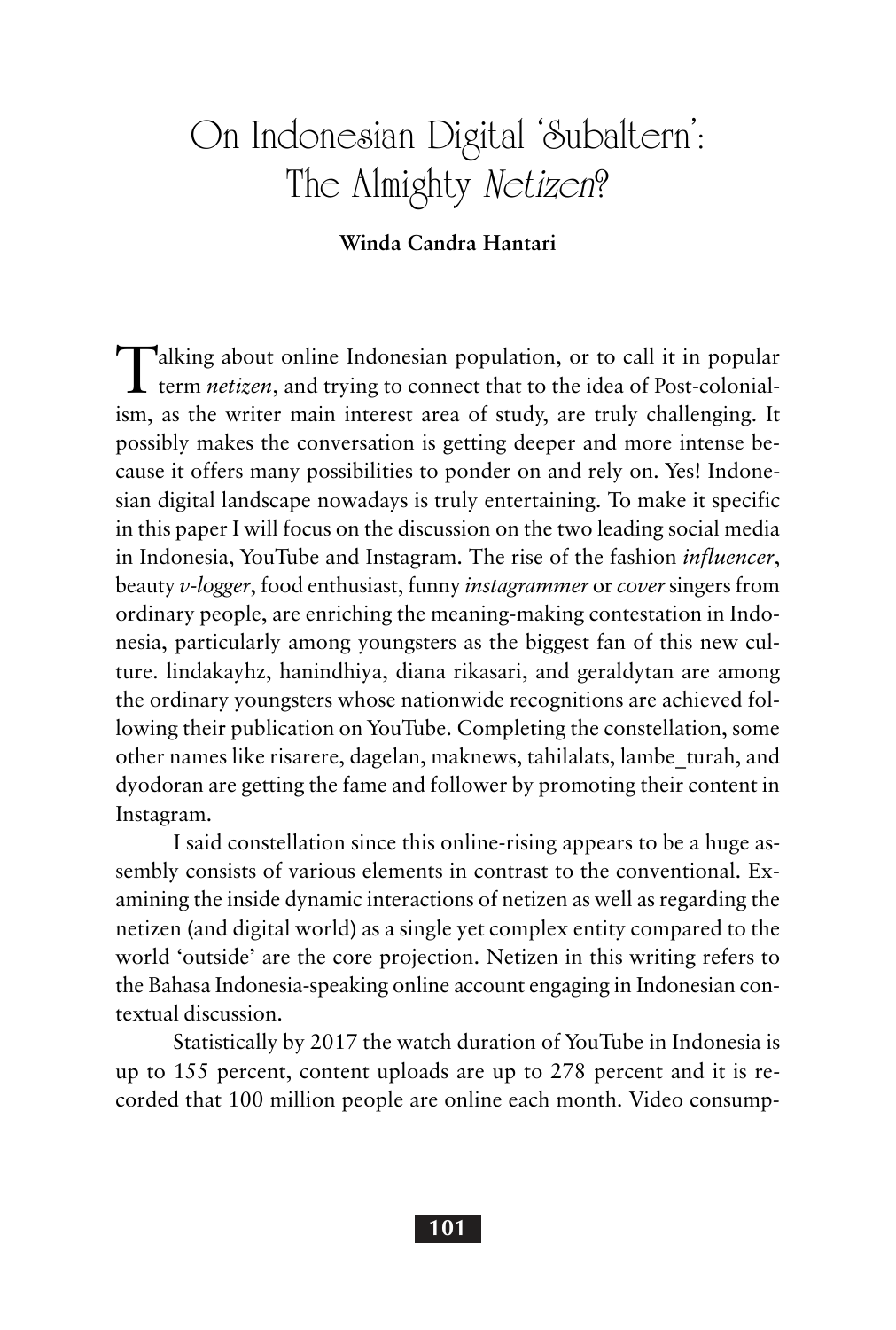tion is predicted to increase sevenfold by 20201 . On the other hand, Instagram is reaching its active user for about 700 million each month. It is also noted that Indonesia is the world's largest producer of Instagram Story, with content two times more than the global average<sup>2</sup>. So mostly, Indonesians are spending their time online.

The data provided is not something just to be sidestepped. It is important in the reading of Indonesian configuration particularly related to the map of opinion-formation and ideological formulation. In larger discussion this statistic is seen as significant in showing the tendency and chance of digital world in shaping the new form of power relation since the digital world is taking over the life of Indonesian nowadays. What I am asserting here is realistic since today many recognized institutions are getting online and embracing the Apps world following their conventional, face-to-face offline system. Though the phenomenon of challenging the current power by the so-called new wave movement in Indonesia is not totally new but the changes characterized by rapid and worldwide motion as the nature of digital life marks the dramatic revolution of the landscape.

Subaltern then is becoming the interesting part of discussion in the realm of power relation as a core of postcolonial study. In the discussion proposed by Spivak<sup>3</sup>, the *mainstream* is represented to be powerful, dominant, and hegemonic supported by the holistic system of the established political regime. On the other hand the subaltern is subordinated in the order of power. It continuously challenges the authority affirmed. In earlier era, reputable major mass media and television industry control the public influence. Using the same logic, does the discourse apply to the

<sup>&</sup>lt;sup>1</sup> Keusgen, Tony. 9 March 2017. Google: Durasi Tonton dan Jumlah Konten YouTube Indonesia Tumbuh Pesat. An article in Kumparan. https://kumparan.com/ jofie-yordan/google-durasi-tonton-dan-jumlah-konten-youtube-indonesiatumbuh-pesat d.d 25 august 2017

<sup>2</sup> Widowati, Sri. 26 Juli 2017. 45 Juta Pengguna Instagram, Indonesia Pasar Terbesar di Asia https://bisnis.tempo.co/read/news/2017/07/26/090894605/45-juta-penggunainstagram-indonesia-pasar-terbesar-di-asia d.d 25 august 2017

<sup>3</sup> Spivak, Gayatri Chakravorty. 1988. Can the Subaltern Speak?" in *Marxism and the Interpretation of Culture*. Eds. Cary Nelson and Lawrence Grossberg. Urbana, IL: University of Illinois Press.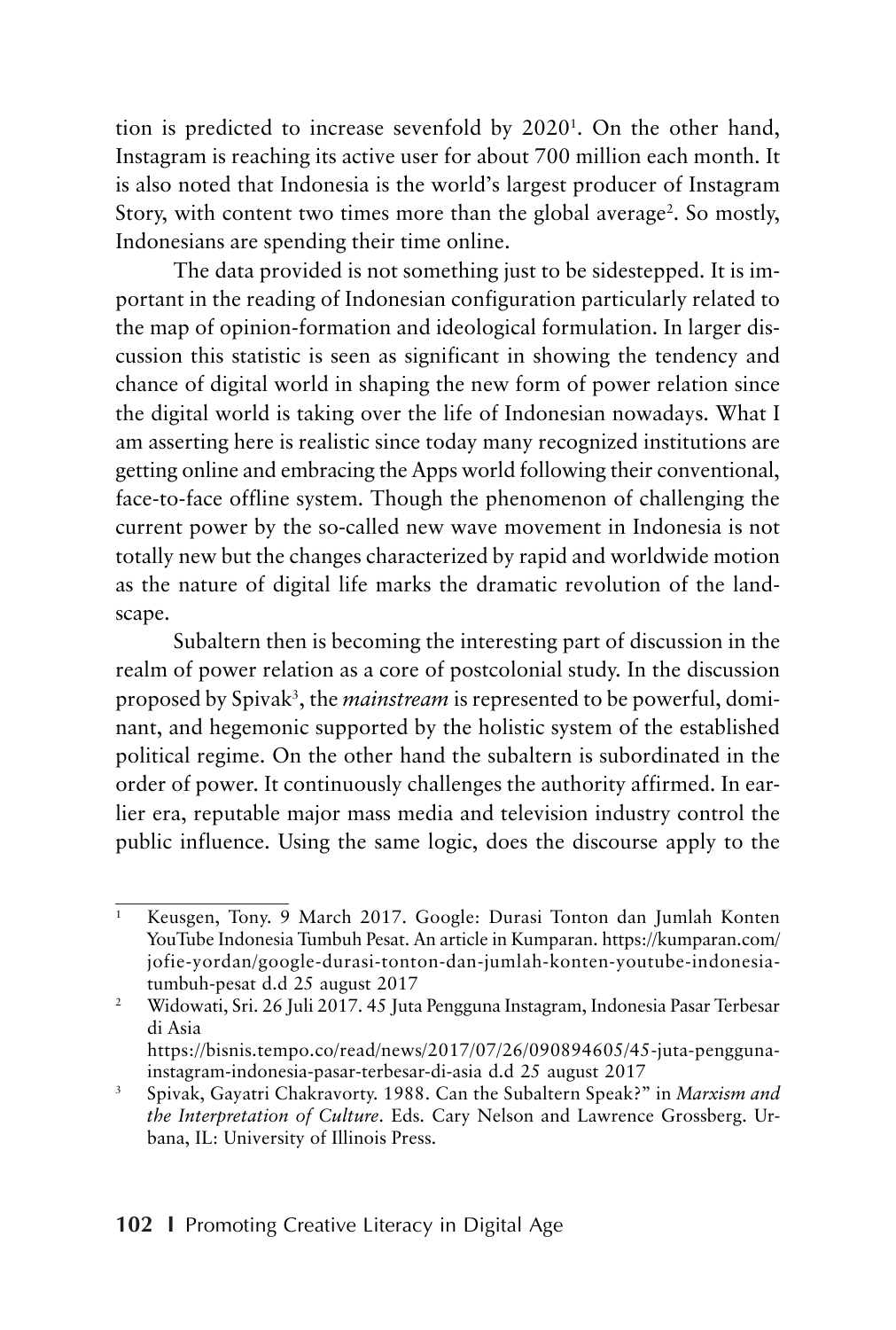Indonesian digital world, which is 'owned' by the ordinary people? Is it possible to ask questions of humanities with the digital realm or to make any formulation in connection to the conventional world? Does what happen to Indonesian digital landscape is similar to what occurs in India as proposed by Kent<sup>4</sup>?

Through different media, with specific attitudes, and the ease of digital life at hands made possible by smartphone, *netizen* becomes a rather new powerful and influencing sector. Youngsters are occupying the proportion. In short, in present Indonesian digital landscape, addressing *netizen* is referring to the new generation of Indonesia or the representation of Indonesian milieu online. To make it more specific is middle-class youngsters. The claim goes with the rising consumerism in Indonesian middleclass as reported from eMarketer<sup>s</sup>; currently Indonesia has already become the third-largest smartphone market in the Asia-Pacific region after China and India. The number of smartphone users in Indonesia will rise from 55 million in 2015 to 92 million in 2019; youngsters dominate the market. It surely is no joke to relate the data as mentioned to the discussion of capturing the meaning making and power relation in recent Indonesia from the postcolonial framework.

Another evidence confirming that it is important to look at the *netizen* role in the Indonesian context is by looking at the fact that according to the data of Indonesian General Election Commission or KPU<sup>6</sup> the number of 2014 election beginner voters aged 17 to 20 years is about 14 million people; while the age of 20 to 30 years about 45.6 million people.

<sup>&</sup>lt;sup>4</sup> Kent stated that the problem with subalternity (based on his research Indian digital context related to the access of internet) is that these people are not visibly excluded, and might not even be aware of their exclusion. In 2008, the growth of social media apps in smartphone hasn't reached the worldwide online population. Kent, M. 2008: *Digital Divide 2.0 and the Digital Subaltern.* In: Nebula 5.4, 2008. Accessed July 26th 2017: http://www.nobleworld.biz/images/ Kent3.pdf

<sup>5</sup> eMarketer data in https://www.emarketer.com/Chart/Top-10-Countries-Rankedby-Smartphone-Users-2017-millions-of-population/207398

<sup>6</sup> Data KPU https://data.kpu.go.id/ss8.php in *Jumlah Pemilih Pemilu 2014, Pemuda Kuasai 40 Persen Suara*. March 2014. http://www.pemilu.com/berita/2014/02/jumlah-pemilih-pemilu-2014-pemudakuasai-40-persen-suara/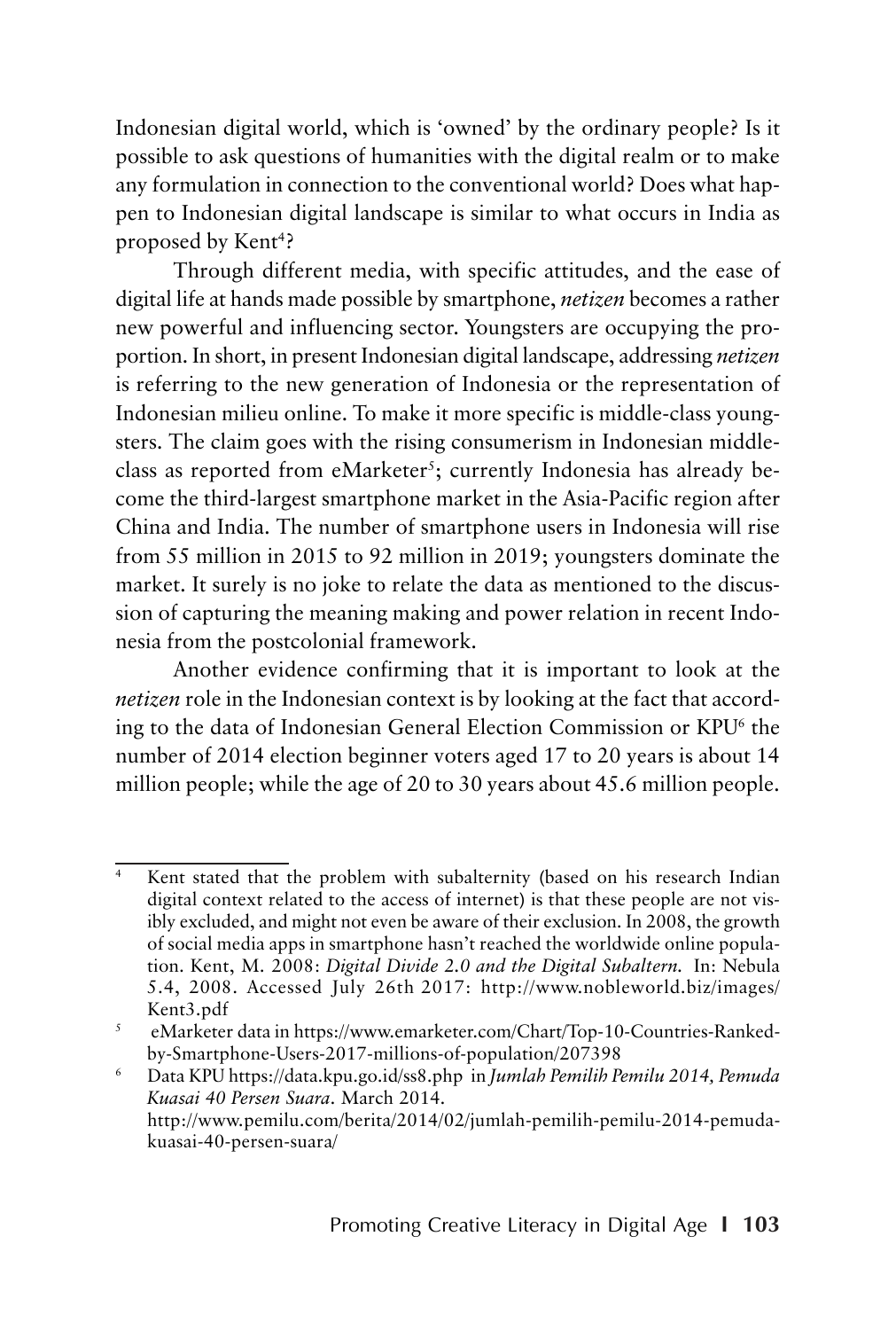It means 40 to 42 percent of the total Indonesian voter was born in 80s and 90s, the biggest fan of digital world; *netizen*.

As the resourceful terrain of ideological penetration or political opinion encouragement, imagine how substantial it is! It follows the rule: whatever issue is prompted online, it goes directly to the *netizen* and influences them to response in various attitudes; both online and offline. *Netizens* in Indonesian digital landscape are typically divided into two: those who are actively producing or uploading content and those who are mainly consuming the production, let alone leaving their thought in comment section. However the demarcation is rather fluid that it is often found the productive *netizens* are also responding to other *netizens'*. Therefore both are promoting the influence vice versa.

The interaction is made possible since both YouTube and Instagram are offering the possibilities to be interactive through their features. YouTube is proud of its views counter to rate the content popularity and like/dislike icons plus comment section while In Instagram responds are mainly recorded in the comment section under the post and likes feature. Both are enabling their users to 'mention' the username of the person speaking or person intended to be cited in their responses, which directly linked to the notification section of the account mentioned. The cross platform sharing is made possible by the feature as well. In Instagram, the third party application is needed to complete the action, e.g. *regrann*. The platforms are actually giving the messaging thing but that is not part of the data analyzed. To underline, online viral-ity becomes the standard. Replicating the offline culture, the digital life in Indonesia as shown in YouTube and Instagram seems following the pattern of power relation. Accounts having the most shared content or most discussed by *netizen* fall into *mainstream* category. While at the same time their position is always challenged since it is directly 'judged' by the *netizens* real time. As the result, it generates Indonesian life in many aspects. It possibly highlights Nakamura's<sup>7</sup> argument that never the internet is the discrimination-free, post-gendered space that cyber-enthusiasts hoped for it to be. Or abstain from any political, power relation discourse.

<sup>7</sup> Nakamura, L. 2008: *Digitizing Race. Visual Cultures of the Internet.* Minnesota: University of Minnesota Press.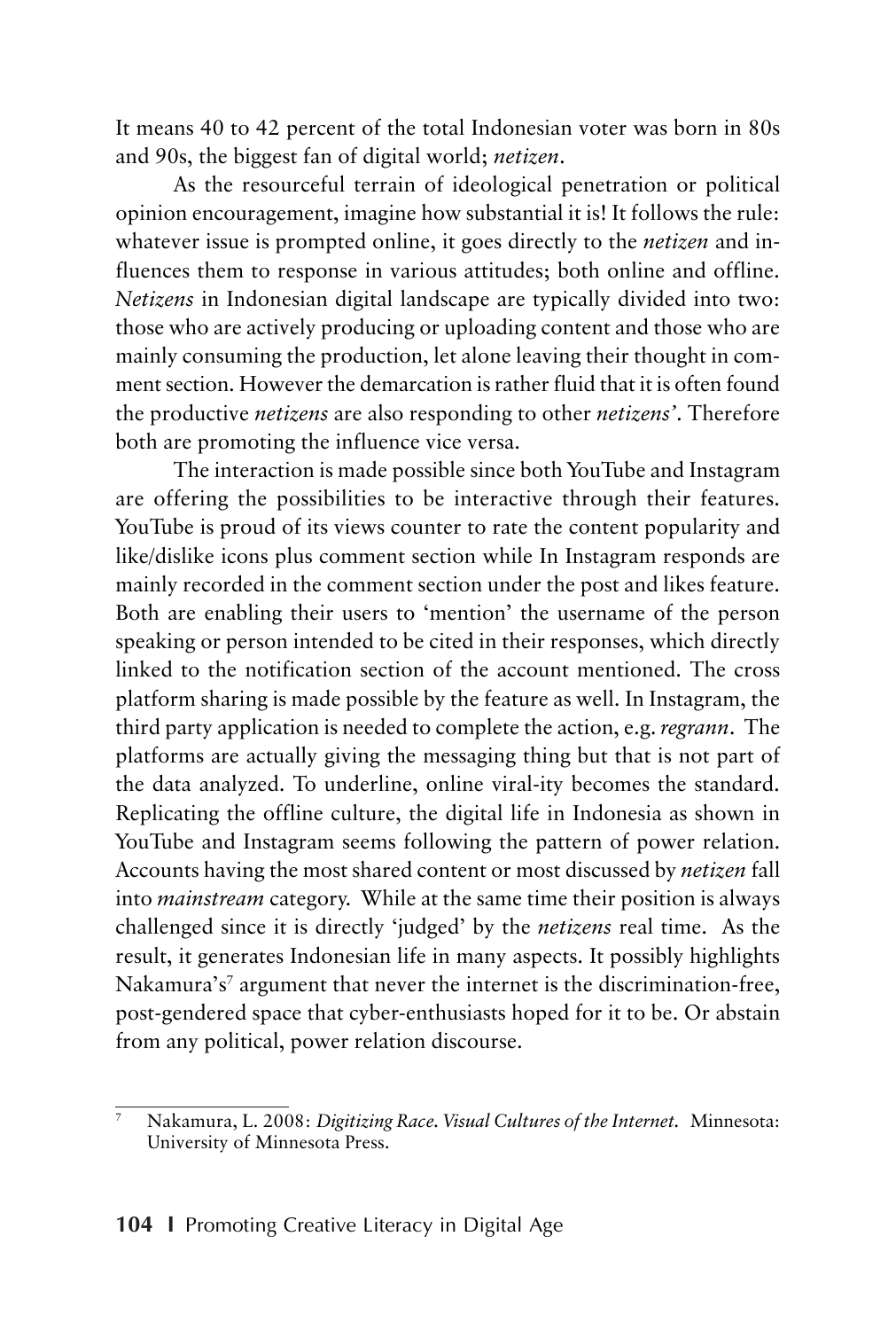The title of this writing then becomes comical since the subalternity in digital Indonesian context is rather complex. Even in some cases, other than continuously constructing the map of online world, the digital constellation influences the offline 'mainstream' to respond to their presence. This enables person like Dimas "Mbak Ruroh" of getting a role in *sinetron* aired in Global TV station, lindakayhz is endorsed by UrbanDecay make-up line, or person spreading religious encouragement like muzammilhb is exposed on the news.

However the elaborative in-depth study specifically on the role of *netizen* as objective and factual representation of Indonesian is still needed since digital world enables individuals to build their *alters*. As easy as having internet connection and signing into multiple accounts a single person is possibly handling many online-personalities. Let alone buying the fake followers, creating their own *viral*-ity; building their own *mainstream.*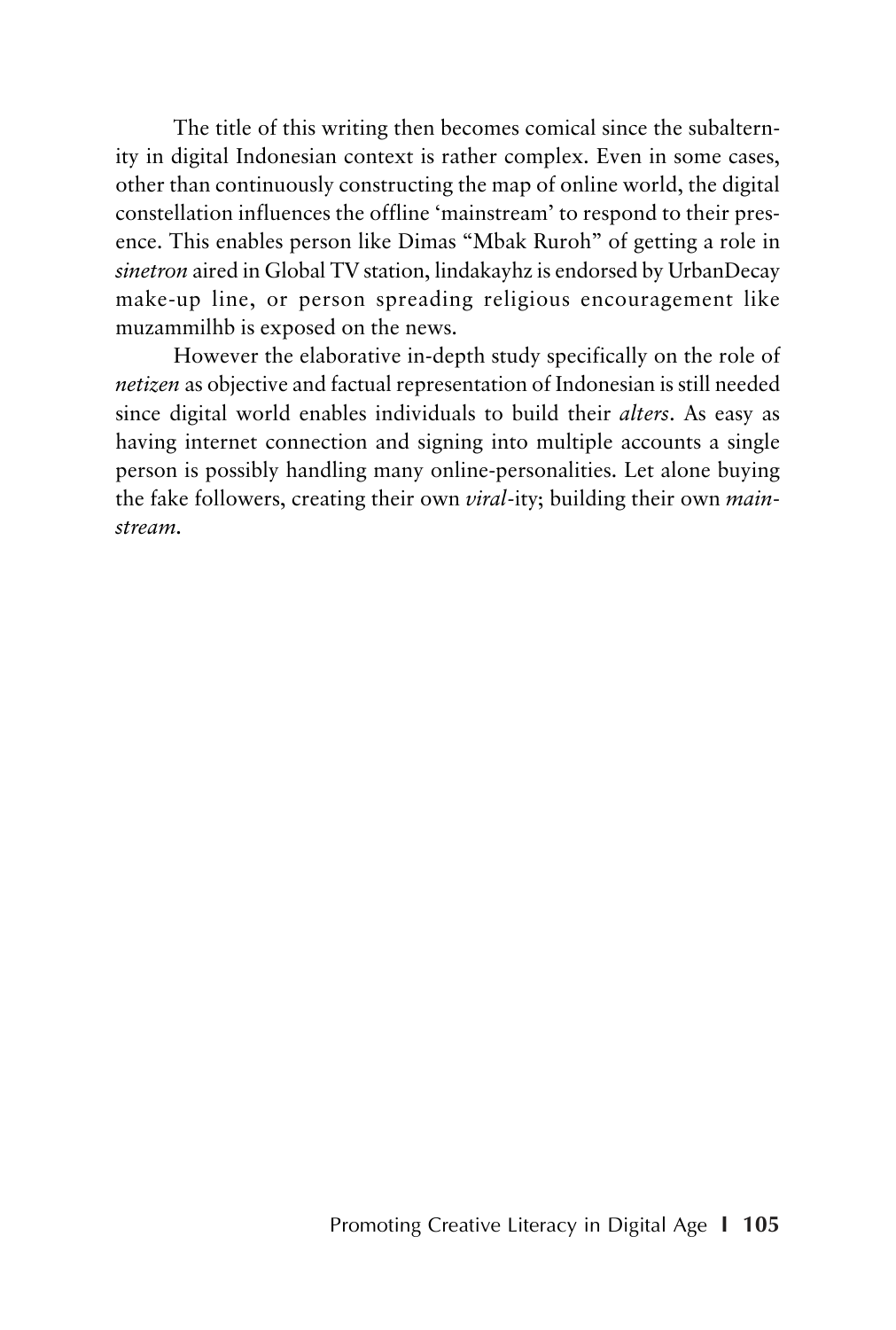# Fan-fiction of Hetalia: Axis Power: Gender and Power Relation of Indonesian and Netherlands Personification

#### **Yani Osmawati**

The development of digital technology promotes fanfiction, an alter<br>native literature works that are created by fans from the original text.TheFan-fiction,part of fans culture, is created because popular narratives often fail to satisfy the fans, fans must struggle with them, to try to articulate tothemselves and other unrealized possibilities within the originalworks. Because the texts continue to fascinate, fans cannot dismissthem from their attention but rather must try to find ways tosalvage them for their interests. Far from syncopathic, fans activelyassert their mastery over the mass-produced texts which providethe raw materials for their own cultural productions and the basisfor their social interactions. In the process, fans cease to be simplyan audience for popular texts; instead, they become activeparticipants in the construction and circulation of textualmeanings (Jenkins, 1992, 24).Therefore, the discourses from the original text will be expanded. The example of expanded discourses will be showed in this article by examines discourse of gender and power relation between Indonesian and Netherlands that comes up from expanding Hetalia: Axis Power story

Hetalia: Axis Power is manga written by Hidekaz Himamura. The work is inspired from the historical and political events around World War II. The characters are mainly personification of countries that are part of Axis Powers and Allies of World War II. The fanfictions that are created from Hetalia: Axis Power usually uses the characters and writes alternative stories. Fans can also make their own character who is not part of the original work, such as Indonesian personification who can be found in Indonesian language. Indonesian personification usually is paired with Netherlands, the original character in Hetalia Axis Power. The popularity of Indonesian and Netherlands can be caused by intertextuality of history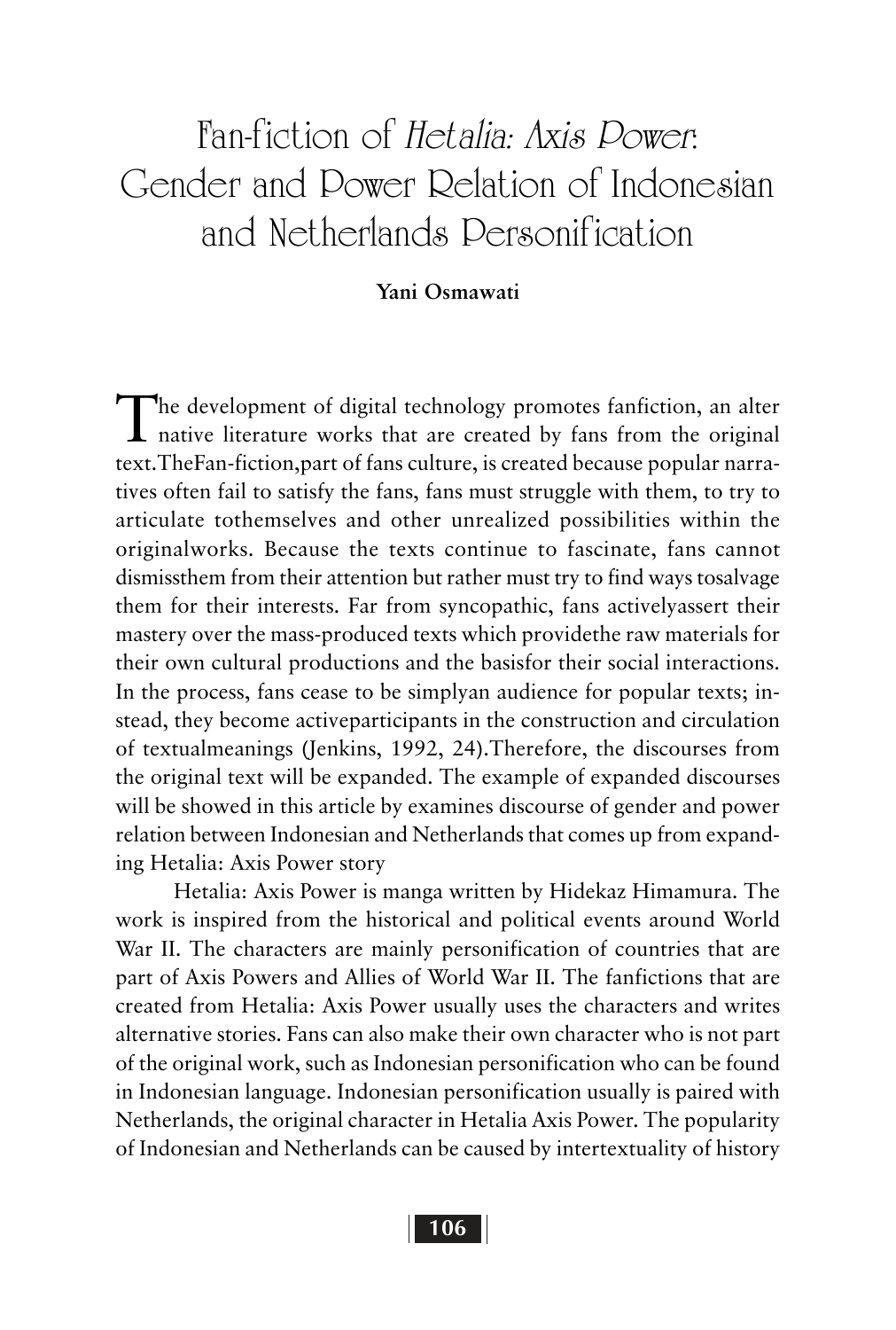of Netherlands colonialization in Indonesia. In fan-fictions that pair Netherlands and Indonesian, many of fans wrote Indonesian as woman, so this article will show gender relation between Indonesian and Netherlands who were written as man. Furthermore, this problem will be also analyzed by postcolonial perspective. The data is collected from fanfiction.net by searching Indonesian and narrowing the result by choosing Hetalia: Axis Power category, Indonesian language, Netherlands character, and complete status.

In postcolonial era, many scholars argue that colonialism still continue to influence the colonies not directly but in economic, social, and culture area. Because of that, postcolonialstudies examine influences of colonialization to power relation between dominant and minority. Furthermore, Postcolonial studies also oppose the domination of colonial country to colonies country (Lubis, 2015). Therefore, the gendering Indonesia as a woman female can be seen as the influence of colonial perspective because its relation with patriarchy. Marie Mies in Omara (2004) argue that patriarchal place men are superior to female. It causes female to be dominated by male. By gendering Indonesia as woman, the fanfiction writers place Netherlands as country that is superior to Indonesia. *Uni Indonesia-Netherlands* is an example of fanfiction that place Netherlandsto be superior to Indonesia.

Uni Indonesia-Netherlands is fanfiction story that created by Akiyama Miitsuki (account name). It tells about Netherlands who proposes Indonesia to unite/marry him. By marrying Netherlands Indonesia can solve her country problems like corruption, landslip, terrorism, et cetera. Indonesia hesitates to marry Netherlands because Netherlands has hurt Indonesia before. However in this story, Netherlands didn't intentionally hurt Indonesia, because he just did what her queen instructed. In the end, Indonesia marriesNetherlands because she loves him and she wants to save her country. From *Uni Indonesia-Netherlands*, we can see how Indonesianis described as dependent woman. Netherlandsis portrayed as a man who is superior to Indonesia because he can solve Indonesia's country problems. How Indonesian portrays as weak woman who need to be protected by superior country is affected by colonial perspective that makes people in colonies country see themselves weaker. They see the colonial country as country that has better quality because of the domination.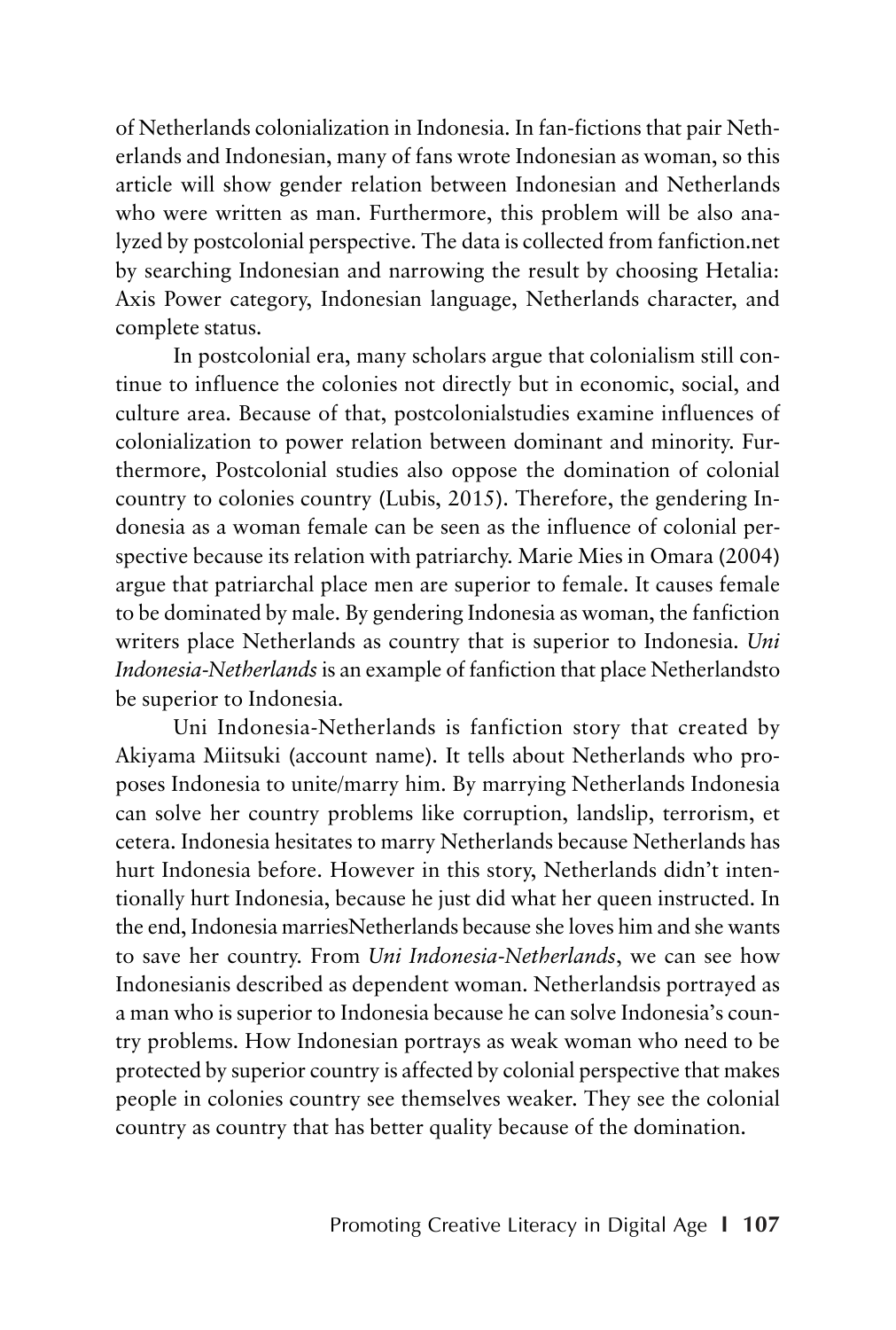The colonial influenceis also shown in *All I Want is You* written by Jyenosu (Account name). In this fanfiction, Indonesian is not only subordinated by portraying it as a woman, but this fanfiction also portrays Indonesian as young woman that is educated by Netherlands. Young Indonesia is portrayed as temperamental and ignorant. When she doesn't want to listen to what Netherlandssays, Indonesia will raise*bambu runcing* to him. In the other hand, Netherlandsis portrayed as a man that is more mature and patient who believe if Indonesia has good potential when she grows up. How Netherlands is portrayed as mature and patient man shows that Netherlands is superior to Indonesia. Additionally, Netherlands also brings Indonesia to be more mature because he helps to educate Indonesia. It means that Indonesia needs to show her gratitude to Netherlands.

Not all fanfictions that portray Indonesia as a woman are influenced by colonial and patriarchal perspective because there are fanfictions that portrays Indonesia as a woman show the resistantto Netherlands. This is what postcolonial studies means by opposing domination of colonial country to their colonies. How Indonesian portrays as woman that resists domination of colonial country not only can be seenas suitable with postcolonial studies, but also with Feminism studies because feminism attempt to fight injustice from domination of man that make woman to be subordinated. *Baby,Love's Just a Piece of Junk* is an example of fanfiction in postcolonial and feminism perspective.

*Baby, Love's Just a Piece of Junk* is fanfiction that is written by Frustrated Fireworks (Account name). This fanfiction story is about the reunion between Indonesia and Netherlands. Indonesia is visited by Netherlands, who had lived with her and make her life unhappy. Indonesia acceptsNetherlands as her guest but she doesn't make him to stay even she want him to stay. She loves him but she think it will be better if she let Netherlands leave because Netherlands always will dominate Indonesia and make destruction of her life. From this fanfiction, we can see that domination that will create injustice must be opposed. Indonesia who loves Netherlands tried to make Netherlands stay represents opposition of the source of the destruction because what Netherlands will do is dominating Indonesia. Female in this fan-fiction portrayaltendsto be more powerful. She is not showing that she will not lose by something that can dominate her and make her life horrible again.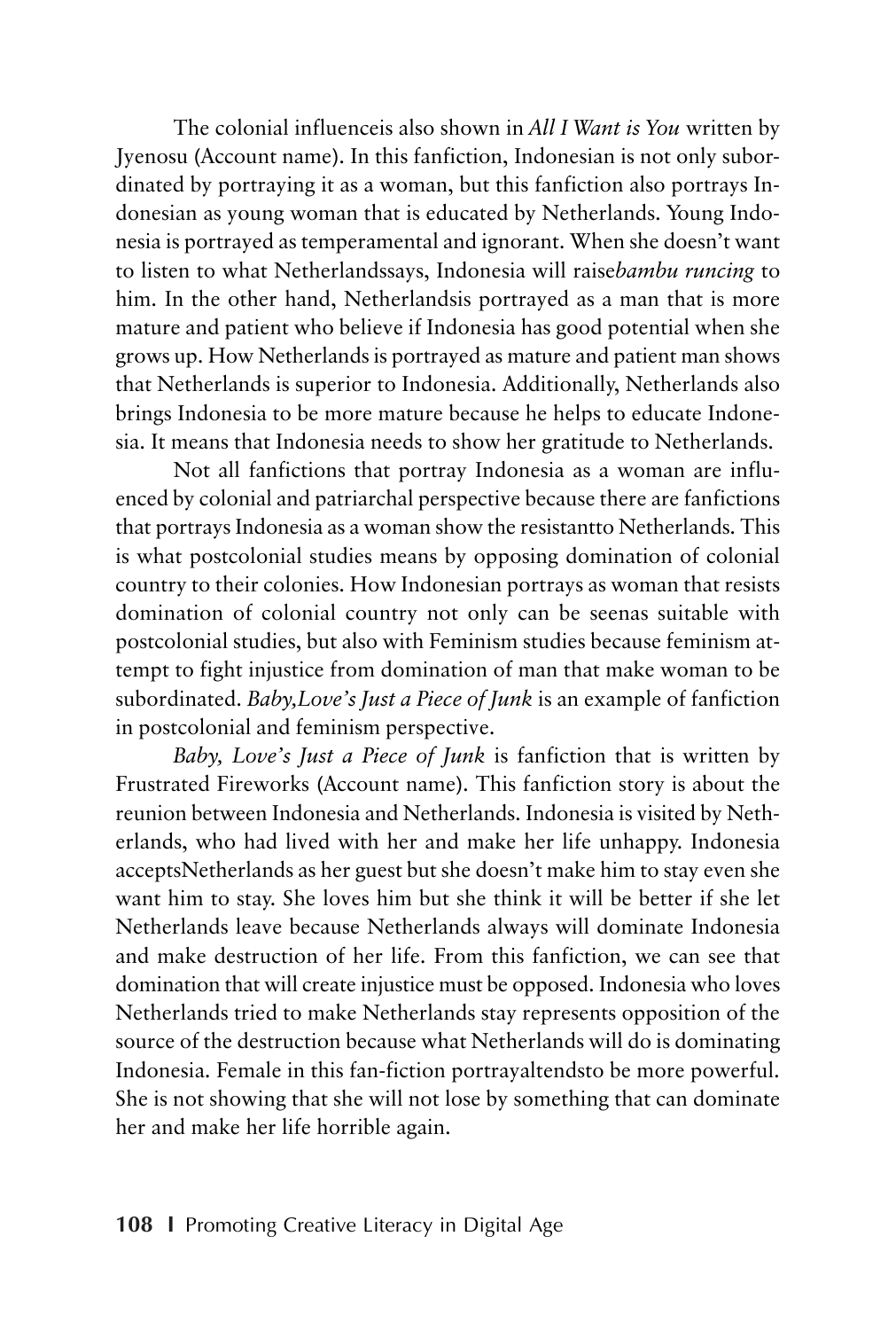By analyzing the gender and power relation of Indonesian and Netherlands in fanfiction of Hetalia: Axis Power we can see that there are new meaning that created from intertextuality Hetalia: Axis Power and history from Indonesia. Digital technology facilitates people to share their thought with others. This article shows how fans articulate what they feel about a popular story. This article also shows how they feel about how relation of colonialization of Netherlands in Indonesia and how the hook it up with gender relation which reveals two type of story. First, the stories that place Indonesia as subordinate and superiority of Netherlands as colonial country and the later, the stories about the struggle of Indonesia as woman and colonies country to get the justice and come out from domination of Netherlands as colonial country.

#### **References**

- Jenkins, H. (1992). *Textual poachers: television fans and participatory culture.* New York: Routledge.
- Lubis, A. Y. (2015). *Pemikiran Kritis Kontemporer: Dari Teori Kritis, Cultural Studies, Feminisme, Postkolonial Hingga Multikulturalisme.* Jakarta: Raja Grafindo Persada.
- Omara, A. (2004). Perempuan, Budaya Patriarki, dan Representasi. *Mimbar Hukum*, 148-165.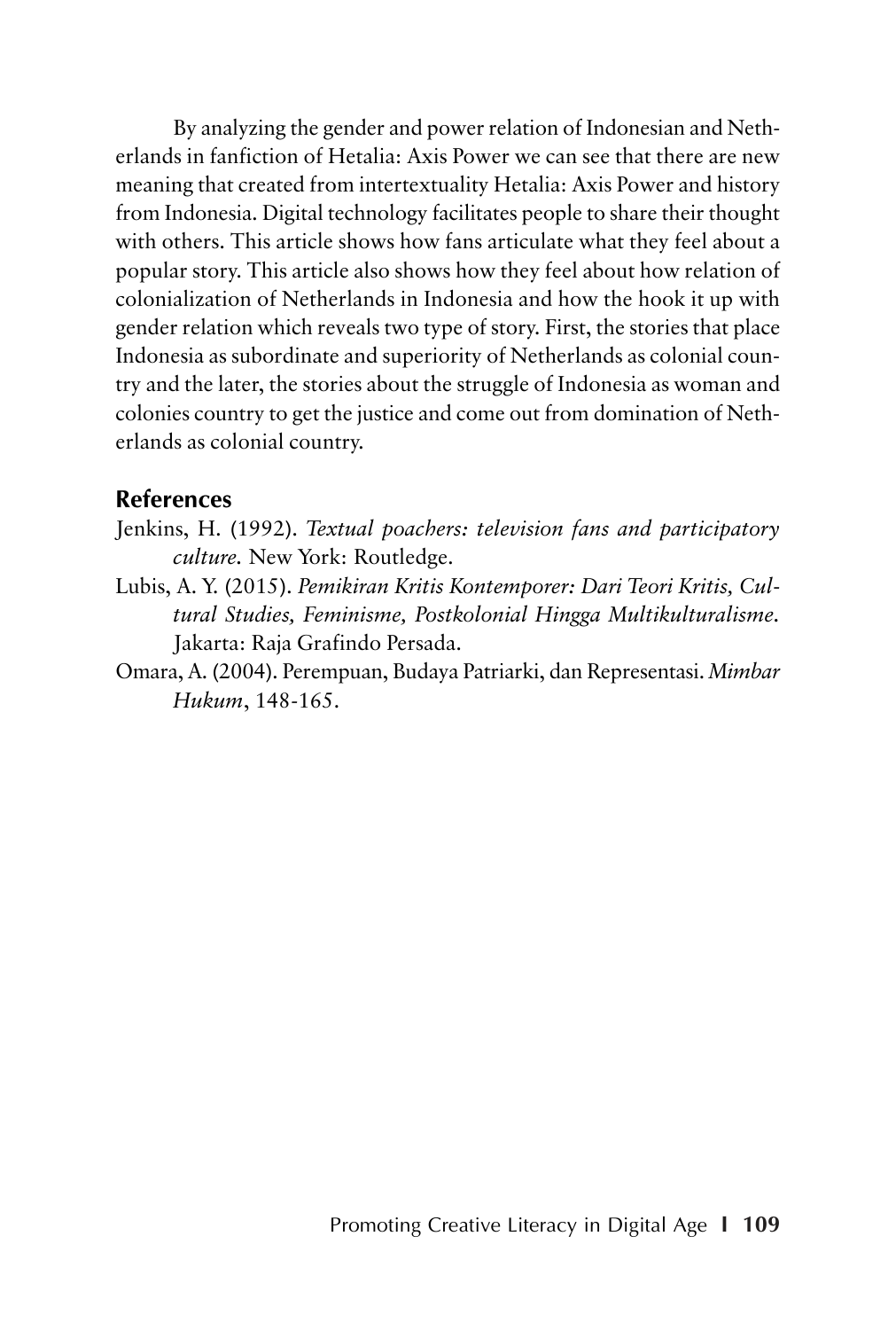# A Study of Turn-taking in The Queen Latifah Show

#### **Mahdar Ai Siti Rohmah**

Communication is part of human interaction between one to another people. Wardhaugh (in Hongky, 2004: 1) states that communication happens if there are two or more participants who are talking about particular topics. It means that the communication needs more than one person to exchange the ideas each other about the topics in conversation. In communication, there is a shift of speaker to talk called Turn-taking. If there is one of participants in conversation who does not apply turn-taking correctly, the conversation ends because misperception may occur between one and other participants. Therefore, Turn-taking becomes the most important thing in the conversation.

Stenstrom (1994) states that a turn is everything the current speaker says before the next speaker takes over. It means that Turn-taking is a shift of speaker to talk in a conversation. It shows how the speaker manages and changes the roles. Either speaker or listener must be able to manage and change their techniques correctly to make the conversation go smoothly. Stenstrom also divides Turn-taking into two types, Turn-taking system and technique. The Turn-taking system is divided into three kinds, (1) taking over, (2) holding the turn, and (3) yielding the turn. The Turntaking technique is divided into seven types, (1) starting up, (2) taking over, (3) interrupting, (4) stalling, (5) prompting, (6) appealing, and (7) giving up.

The source of the data in this study is *The Queen Latifah Show.* This study is focused on Turn-taking systems and techniques which are applied by the host, Queen Latifah. The objective of the study is to explain the systems of Turn-taking which are frequently applied by Queen Latifah and techniques of Turn-taking which are applied by Queen Latifah on her two episodes, episode  $101<sup>th</sup>$  and  $108<sup>th</sup>$ .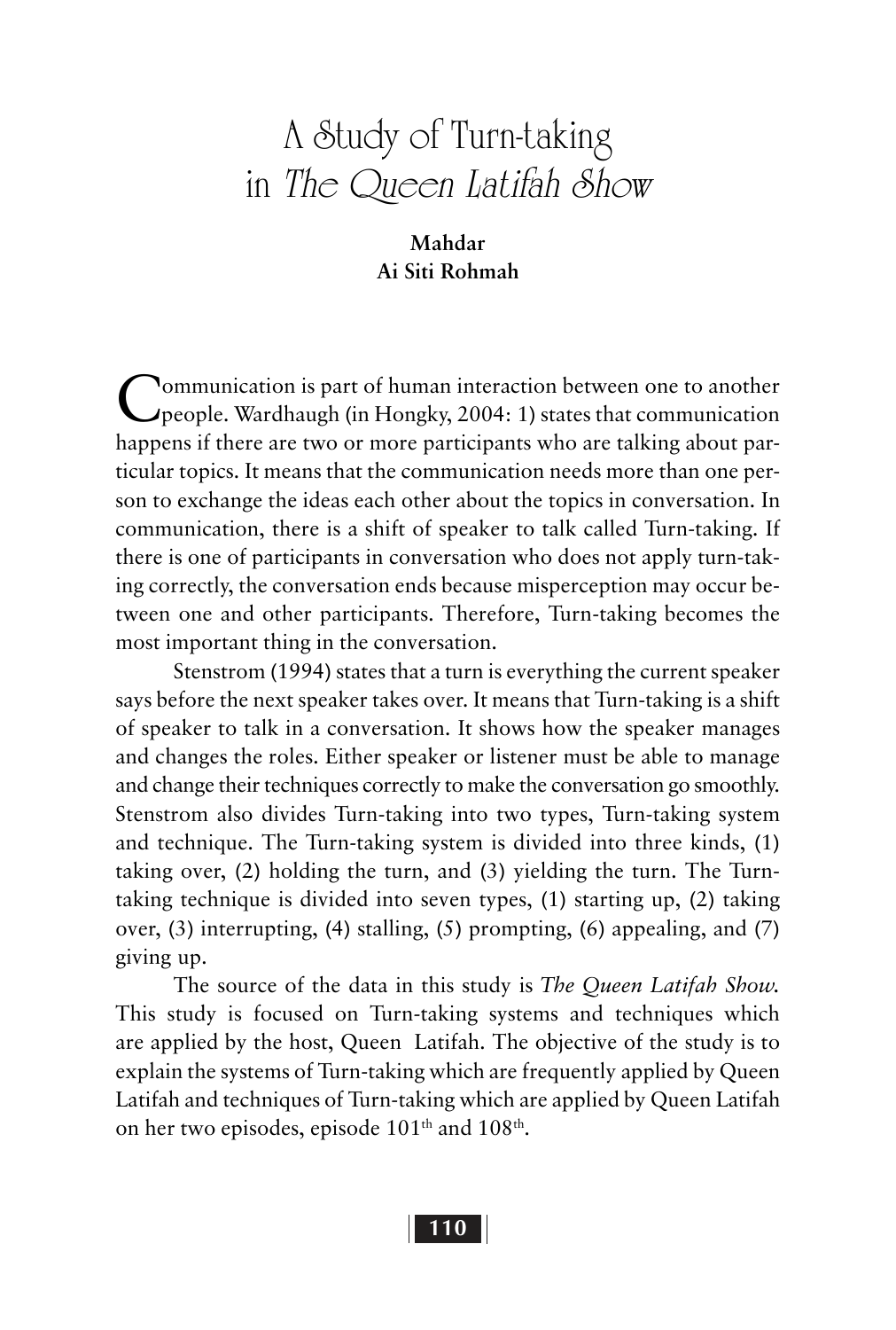This study uses a descriptive qualitative method because the study describes information about kinds of Turn-taking taking systems which are frequently applied and how Turn-taking techniques are applied by an interviewer or host on the talk shows. The key instrument of this study is the researcher himself. This study uses Queen Latifah's utterances which contain Turn-taking system and technique as data. The method of data collection is non participant observation method and the method of data analysis is an extra lingual correlation method. These methods are proposed by Mahsun (2007).

From the data analysis, it is found that there are many data of Turntakings in *The Queen Latifah Show*. The data were Queen Latifah's utterances which contain Turn-taking. The utterances were taken from her two episodes of talk show chosen in this study. Turn-taking systems which were applied by Queen Latifah in her two episodes of talk show are 171 data. There were taking the turn 66 times, holding the turn 65 times, and yielding the turn 40 times. The data of Turn-taking techniques which were applied by Queen in her six talk shows are found 171 data. There were Starting up 38 times, Taking over 18 times, Interrupting 10 times, Stalling 65 times, Prompting 31 times, Appealing 3 times, and Giving up 6 times. The findings of this study shows that Queen Latifah uses the three systems during conversation. The three systems are taking, holding, and yielding the turn. One of the systems which are frequently used by Queen Latifah is taking the turn. She also uses techniques of Turn-taking during conversation in her shows. When she initiates to talk, she applies starting up, taking over, and interrupting. When she loses her idea within her turn, she applies stalling for keeping her turn. When she invites her guests to talk or respond, she applies prompting, appealing, and giving up.

#### **References**

- Hongky. (2004). An Analysis of Turn-taking Strategies Used in Three Males'Chatting. Surabaya: petrachristian university.
- Latifah, Q. (2014). Matthew McConaughey (Full Interview) on The Queen Latifah. Retrieved (march 16, 2014 at 9 a.m) from http:// www.youtube.com/watch?v=jecwKN6Gh6M
- Latifah, Q. (2014). Sarah Michelle Gellar Chats About "The Crazy Ones," Gardening and #BrightFuture. Retrieved (March 15, 2014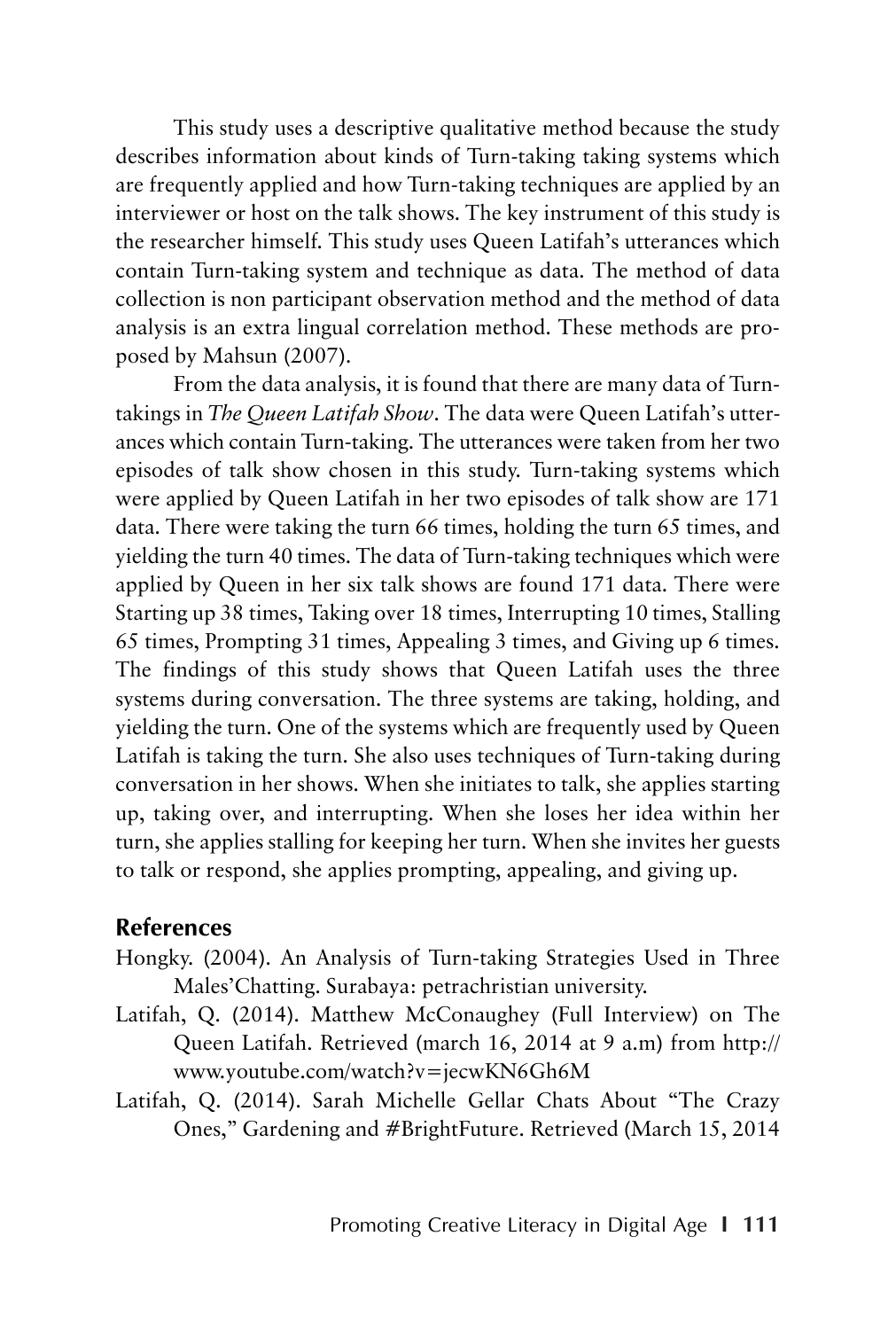at 11 p.m) from http://www.youtube.com/watch?v= sHuKR31VCZ4&list=UU3B1B8gAPw sPwIg8LE-hCDw

- Mahsun. (2007). Metode Penelitian Bahasa. Jakarta: PT Raja Grafindo Persada.
- Stenstrom, A. B. (1994). An Introduction to Spoken Interaction. London and New York: Longman.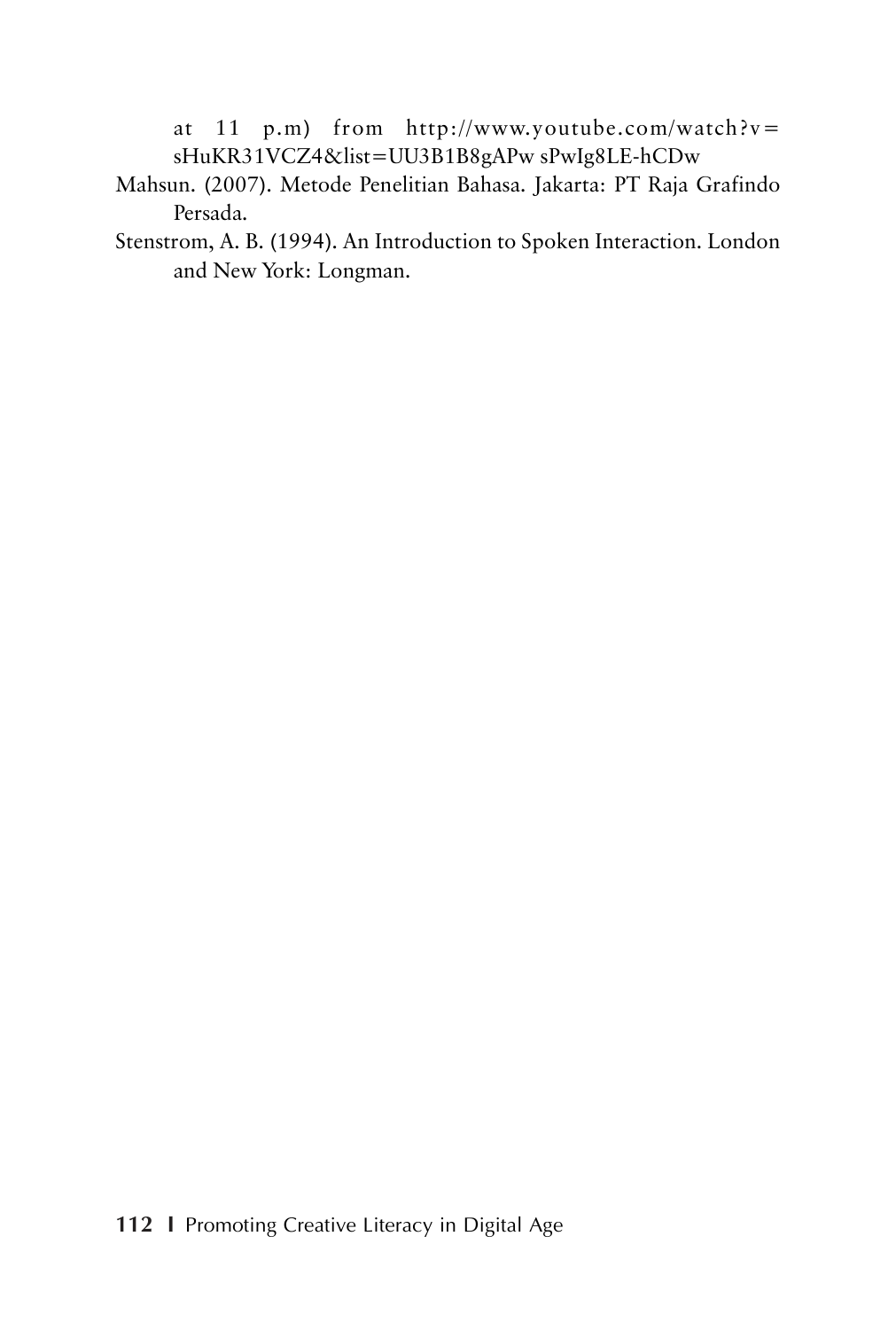# I Am An Indonesian Voldemort. Are You? How Many Horcruxes Do You Have?

#### **Sri Utami Budi**

Last view years my friend updated her status saying that her facebook account is one among pieces of her life –a horcrux. Very intriguing statement, isn't it? Is she a potter head?Borrowing the term in Harry potter she said that she has horcruxes. What crime she had committed was the next question I had. Indeed after the invention of internet, people socialize in several medium. If in the past people would gather in a cafe to chat, today they do not need to do so. Instead, they meet in an online forum.

Life in online world is also different to that in the organic world in some other ways. Take for example on how people make friend and do their business. In the cybernetic domain people make friend because they have same interests, for example photography, food, travelling, research fields, etc. In this way, peoplewho are not popular in the organic world might have thousand even million followers in her virtual account. People who does not know each other can make friend in the virtualdomain by following their account. If later on someone does not want to have any relationship with her/his friend through an online platform because of certain personal reason, (s)he can unfollow or unfriend. They can also hide their post from their several online friends so that not everyone can access their post. This is, in fact, impossible in organic world. Thus, everything in vrtual word is as simple as click. It is also easy for people to build business network in some platforms through internet especially social media platforms.However, I will not further compare between the two different realms. I, instead, will limit the discussion in virtual bases. The scope of discussion will also be delimited in reflection of my own activities in the online domain, especially in some social media platforms in Indonesia.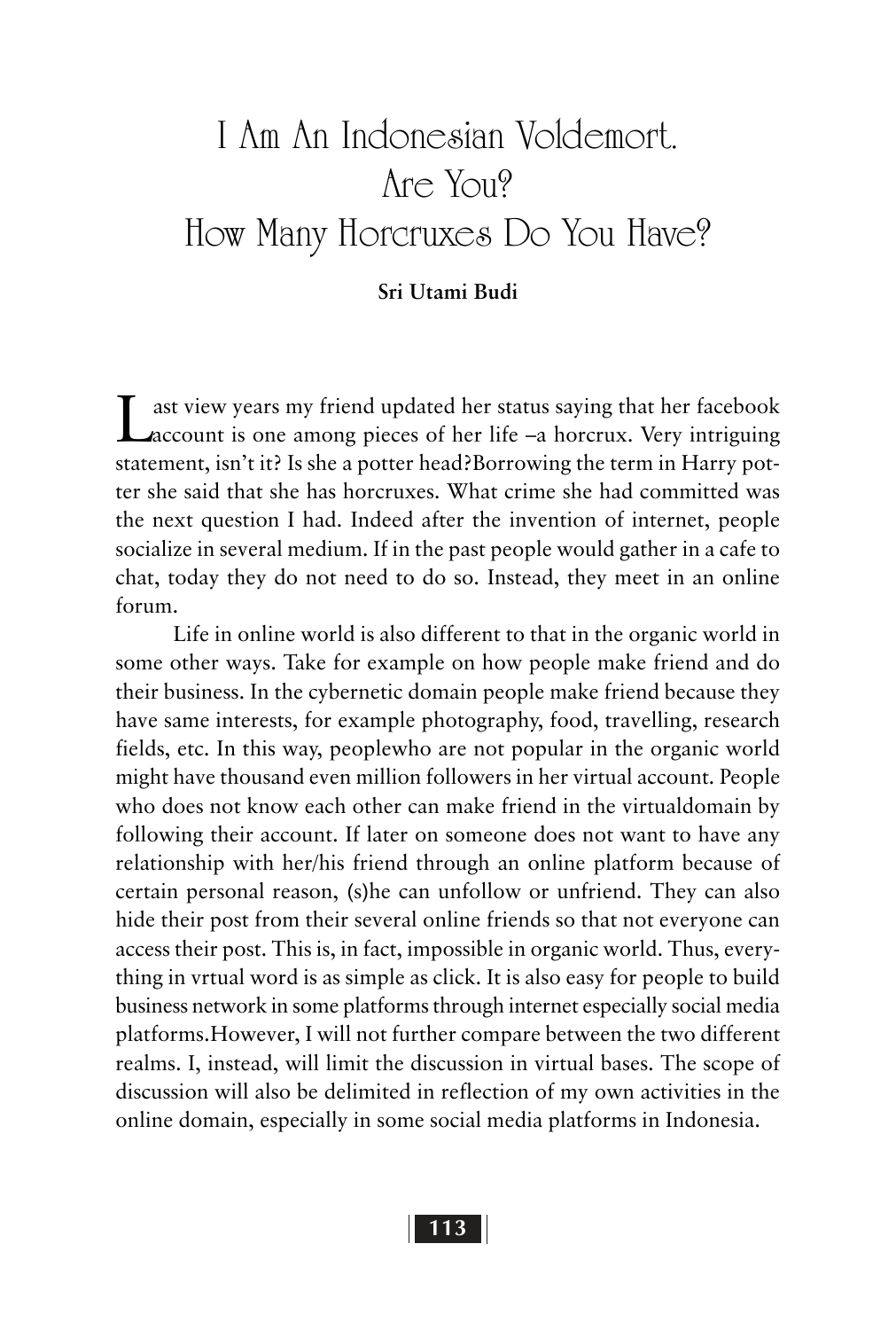Voldemort, horcruxes, me, and my accounts in social media are the keywords. Lord Voldemort is one of the main character in *Harry Potter,* novels written by J.K. Rowling, and later were adapted to movies. Voldemort has seven horcruxes, they are Tom Riddle's diary, Marvolo Gaunt's Ring, Salazar Slytherin's Locket,Helga Hufflepuff's Cup, Rowena Ravenclaw's Diadem, Harry Potter, and Nagini the snake. A horcrux is an object in which a Dark wizard has hidden a fragment of his or her soul. It can be either animate or inanimate object. The purpose of splitting his soul is obtain immortality (http://harrypotter.wikia.com). Voldemort and his horcruxes is best analogy to illustrate what happens to me and my life inonline social media platforms. In addition to my accounts in gmail, Academia.com, and Edmodo, I have approximately seven accounts in some different social media platforms, e.g. one in Instagram, one in Twitter, one in G+, one active account in WhatsApp, one account in Line, and even two accounts in Facebook. Why do I have many accounts? How do I live my life in virtual world? Well, to follow the trend is one of my reasons. There is a time when twitter was a very popular social media. But it did not last long. There was also time when people loves facebook, for its user friendly, simplicity, and features which support its user to run their online business, make friends, self actualization, build network, etc. I myself use my facebook account to share my thought, feeling, and pictures which I think interesting. I also make friends through facebook. Now I prefer Instagram because it gives more positive vibe. What about G+, WhatsApp, and Line? I registered in G+ because not many people are there. Thus, it gives me space to be idle. I create an account in WhatsApp to socialize and communicate with my friends, my colleagues, and my students. This patformhelps me to socialize in many groups by using one account. The last is Line which assist me to engange with my students for academic bussiness.

I identify the aforementioned accounts in different platforms of social media as horcruxes for two main reasons. Firstly because a horcrux is created intentionally created to put a piece of somebody's soul. The characteristic of a horcrux is the same as the characteristic of the wizard at the stage when (s)he created a horcrux. So is the nature of one's account in differents platform. User's account would give different information and idea who the user is - identity. I believe that people will not publish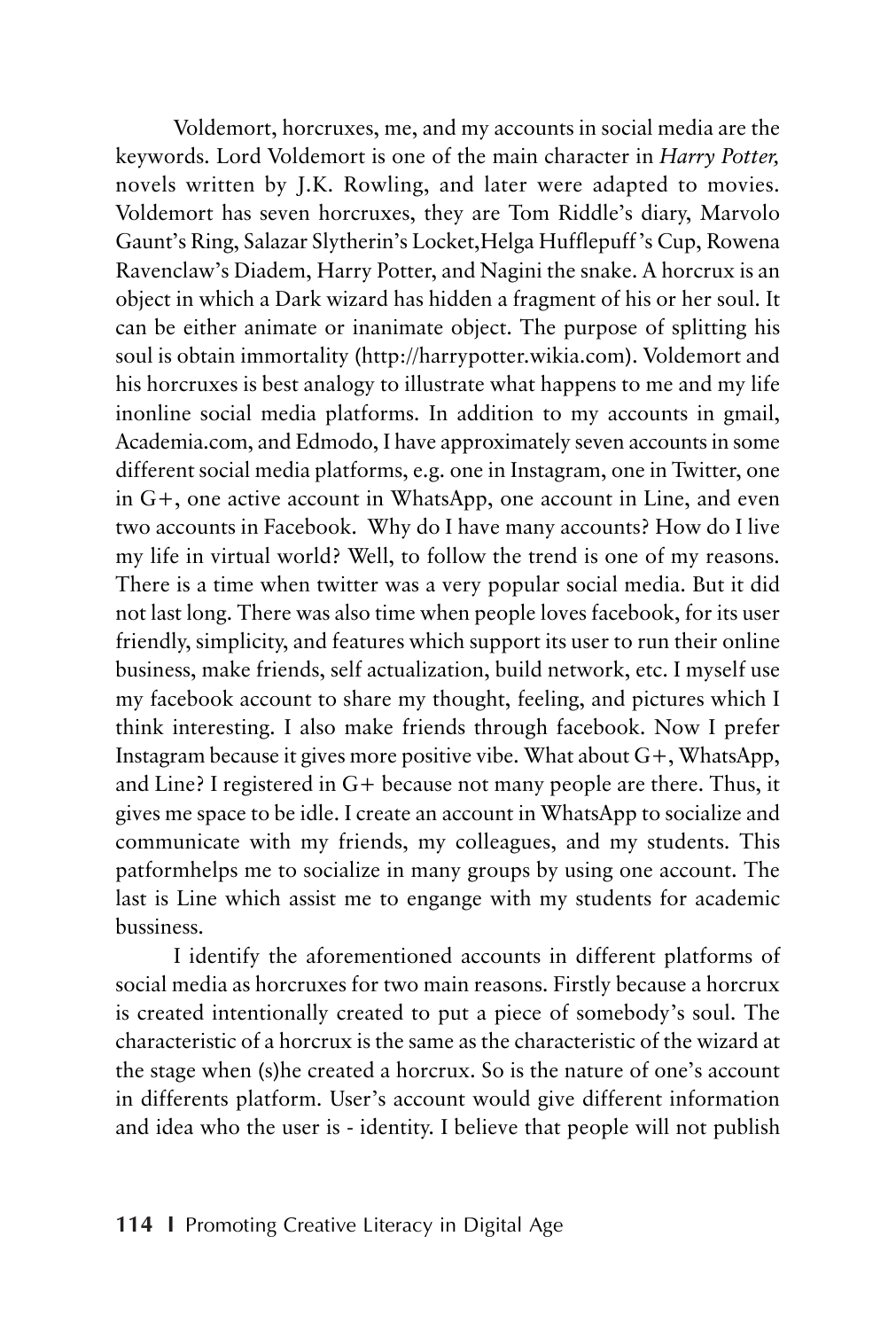everything about them in one social media account. So every account is the representation of someone's piece of life. For example, because I intensively used facebook only when I studied in university, my facebook account only represents who I am – my identity – at that particular time. The other sides of me are scattered in some different accounts in the same or different platforms. In this way, accounts in social media are horcruxes.A different account represents a different identity.

Secondly, the aims of creating a horcrux is immortality. Because of his ambition, Voldemort splits his soul into some horcruxes in order to obtain an immortal life. Social media user like me create account in social media. Once a social media account is created, the user cannot delete it. It will remain exist. User will only be able to manage the content by deleting, adding, or editting it, but they are not able to delete their accounts. This is what I experience. Event to my second account in Facebook. But I am lucky because some time after I created my second Facebook account, I forgot the password. Now I only use one of my accounts, unable to access nor delete the other. I believe it still exists, somehow. Since I myself can even access it, I will consider it as my highly secured horcrux.

For those reasons, I identify my accounts in social media are my horcruxes. Because I am the one who created those horcruxes, I am comparable to Voldemort. Yet, giving the fact that there are thousands user of social media in Indonesia, I wonder whether I am the only voldemort in Indonesia- An Indonesian Voldemort. Are you a voldemort, too? How many horcruxes do you have?

#### **References**

\_\_\_\_\_\_\_\_\_\_\_\_\_\_. [n.d.]. *Horcrux.* Retrieved on 20 October, 2017 from http://harrypotter.wikia.com/wiki/Horcrux

\_\_\_\_\_\_\_\_\_\_\_\_\_\_. [n.d.]. *When did each Horcrux get destroyed in the Harry Potter movies?*Retrieved on 20 October, 2017 from *https:// movies.stackexchange.com*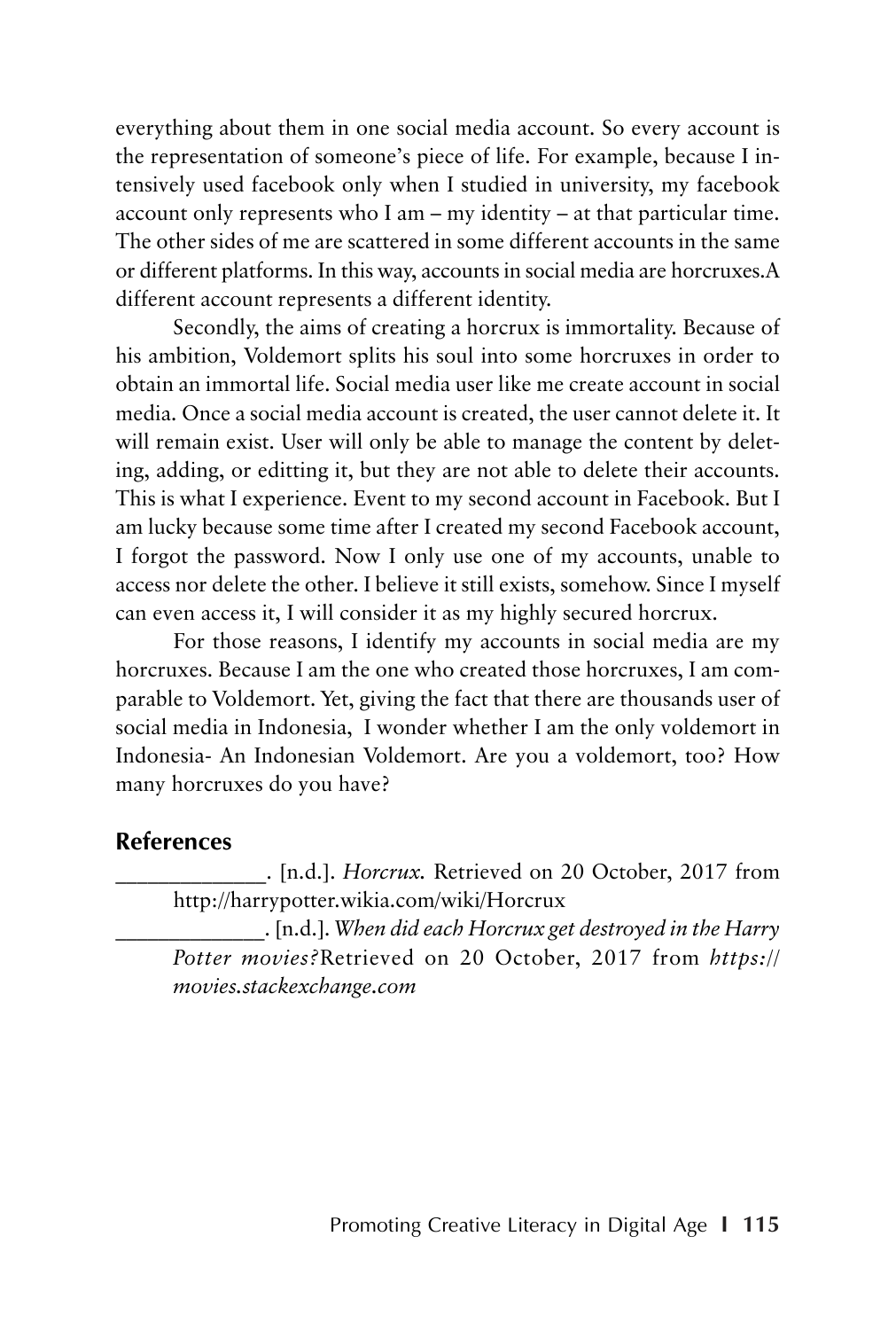### On Hoax in Digital Media

#### **Fredy Nugroho Setiawan**

Once upon a time, I received a message in a WhatsApp group. It con tained information about certain religious doctrines. What was interesting about the message was a series of sentences that open and close the message. The opening sentences contained information that the message came from a religious figure whose name was quite popular in Indonesia. The concluding sentences contained imperious suggestion to spread out the message for my own sake and others' who would receive the message. So, the thing was, "Do I have to spread out the message? Is the information true or is it a hoax?"

When I was a student, I had a hypothesis on the layout of print out products of popular fiction, especially novel. In this case, I need to explain that popular fiction is literary work enjoyed by the majority of readers; it is regarded as mere entertainment but able to influence the world view of the readers. In many cases, the novels I often encountered in bookstores back then had "best seller" labels and striking font size of the authors' name printed on their front covers. The authors' names were often mentioned above the titles of the novels. I assumed that the label served as the publishers' weapon to attract potential readers. It might trigger an impression that the books were bought and read by many people signifying their position as the readers' favorites. The status of best-selling novels, and consequently best-selling authors, might elicit consumers' interest. This situation can be explained by the following hypothetical syllogism: "a best-selling author creates a best-selling novel read by many people, so it results in high sales record. A novel read by many people is good. Therefore, a bestselling authors' novel is good." This is probably why the authors' names were mentioned with large font size (in some cases larger than the title). In my opinion it is because the readers have been influenced by the status of "best seller", which then leads their focus to authors, to the identity of the great figure who can make it happen. It becomes an important factor leaving the content of the novels as the next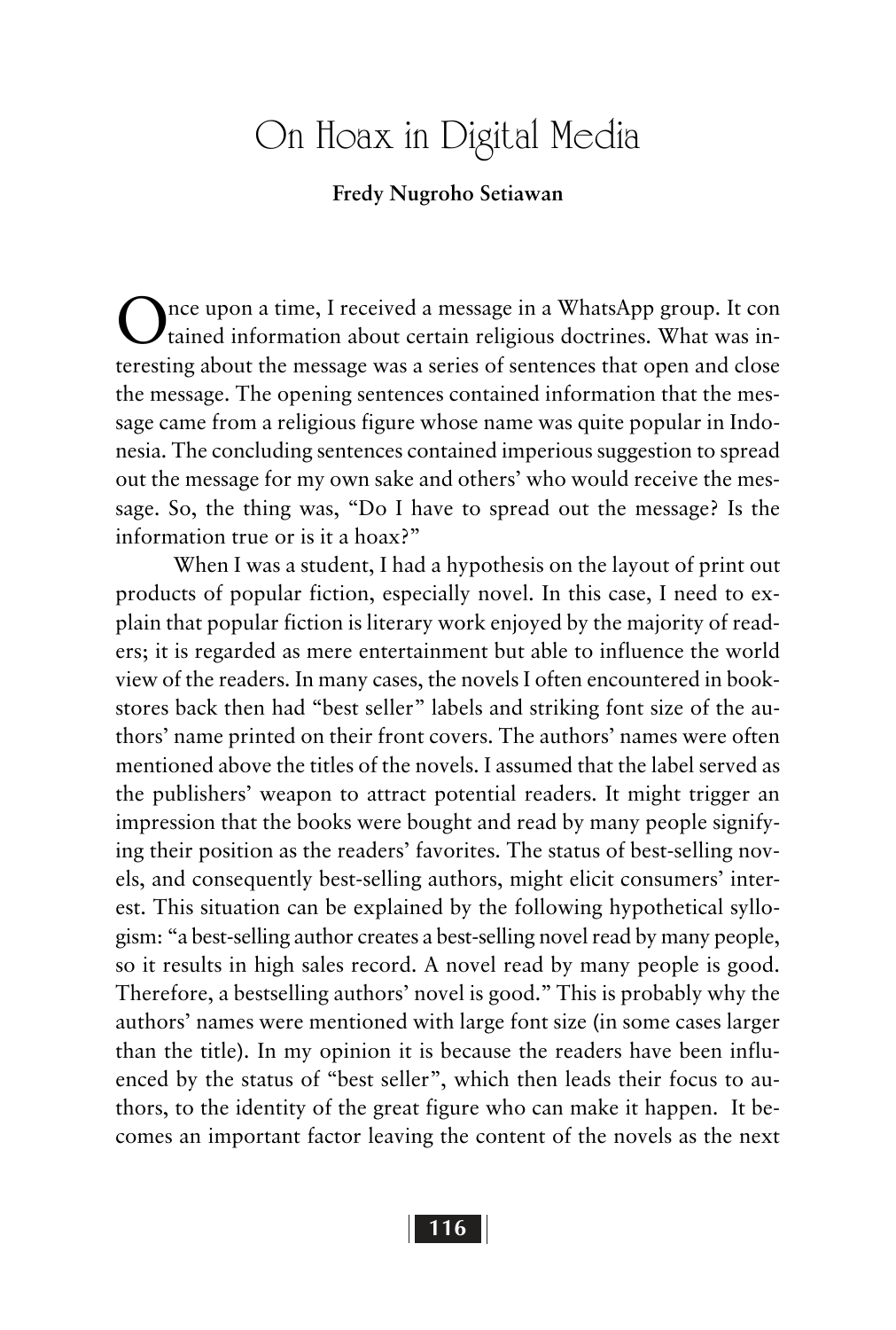consideration. There has been a false consciousness that a reputable author always makes brilliant works. Thus, If the "who" factor is still a very significant element in assessing popular fiction then "we do judge a book by its cover". We will be able to compromise with the content of a fiction as long as it is the work of a great and famous author.

I see similar attempts occur in the case of the chain message in WhatsApp I mentioned earlier. The name of the religious figure mentioned in the opening message serves as a "hook" for the reader, regardless of whether or not the content of the message is from him. His name signifies a figure of authority whose words can be a *fatwa*. When the message ends with an imperative sentence: "Distribute this message to...", the sense urgency has been created to provoke people to spread the words.

The widespread of hoax is, in my opinion, closely related to readers' literacy. Literacy is needed to deal with sea of information in the digital age because not all information can be justified for its truth and reliability. Literacy is identical with the ability to read and write. In a broader context, the ability to read and write can be understood not only in terms of simply reading a text and writing sentences or paragraphs, but also the ability to examine and process information and provide critical responses to the information being read. The text itself is not only limited to twodimensional writings. Everything that exists on this earth is text, artifacts that can be read and understood by anyone. It is only a matter of whether we have access or not and whether we want to read the information or not. Digital literacy in the era of digital information is vital so that digital readers are not easily provoked with hoax. Developing critical attitude and realizing that any information coming from people is never completely free from subjective factors is one of the steps to fight hoax.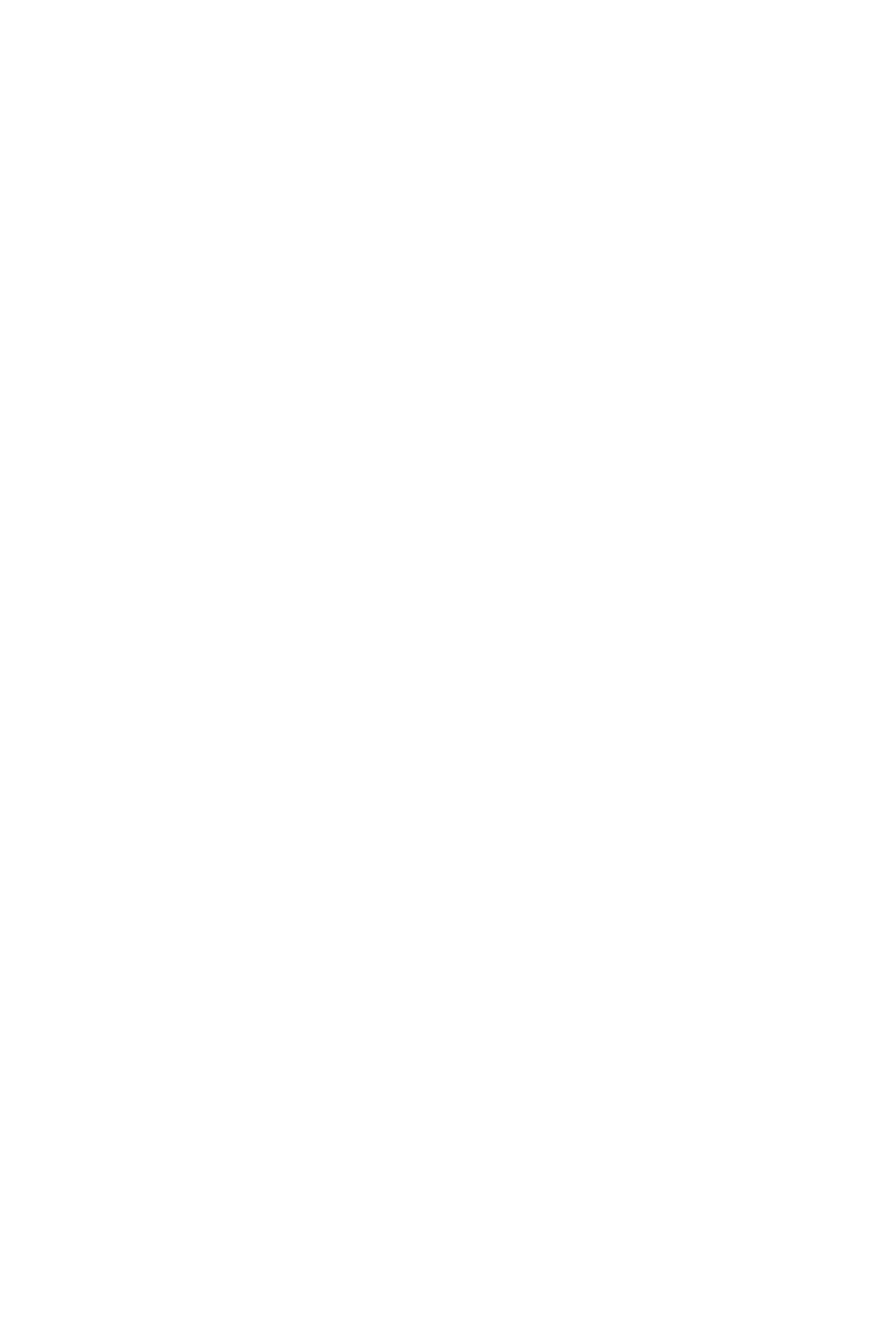# Part III. Literary Works

### Promoting Creative Literacy in Digital Age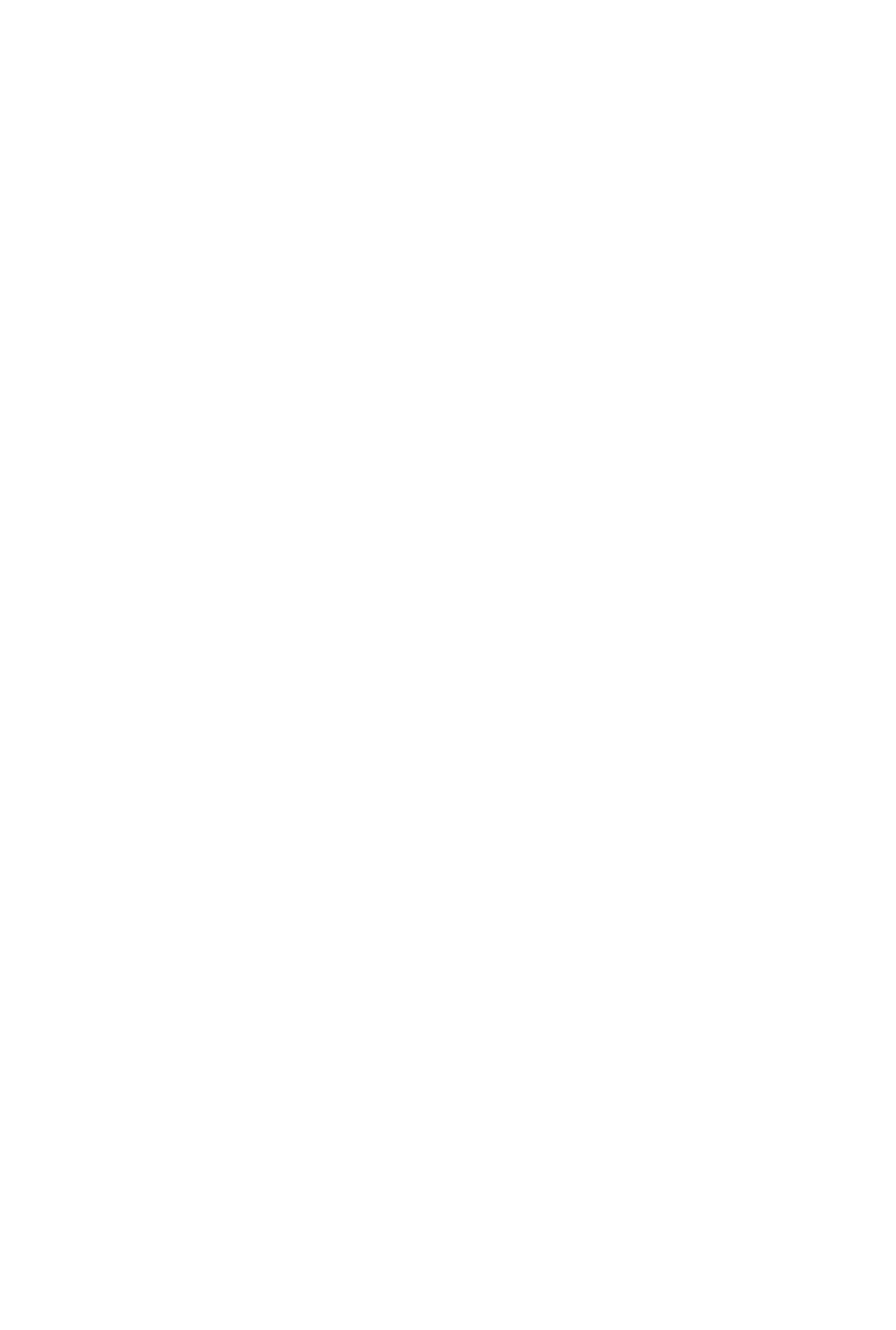### Selected Poems

#### **Juliati**

#### **Woman**

No staring eyes When a woman says My husband wants two wives.

But do not try to say I want two husbands Eyes stared Gossips spread.

#### **Whispers**

A husband lay down beside his wife Relishing the cold morning and Disappearing dews "I want to read you a poem", he said. "Please Dear," his wife replied

This morning my wife whispered me I may get another woman to be with me

The wife was silent She then said," I want to read you a poem" "PleaseDear," her husband said

This morning I whispered to you Another woman you may get After you found me dead.

#### **121 121**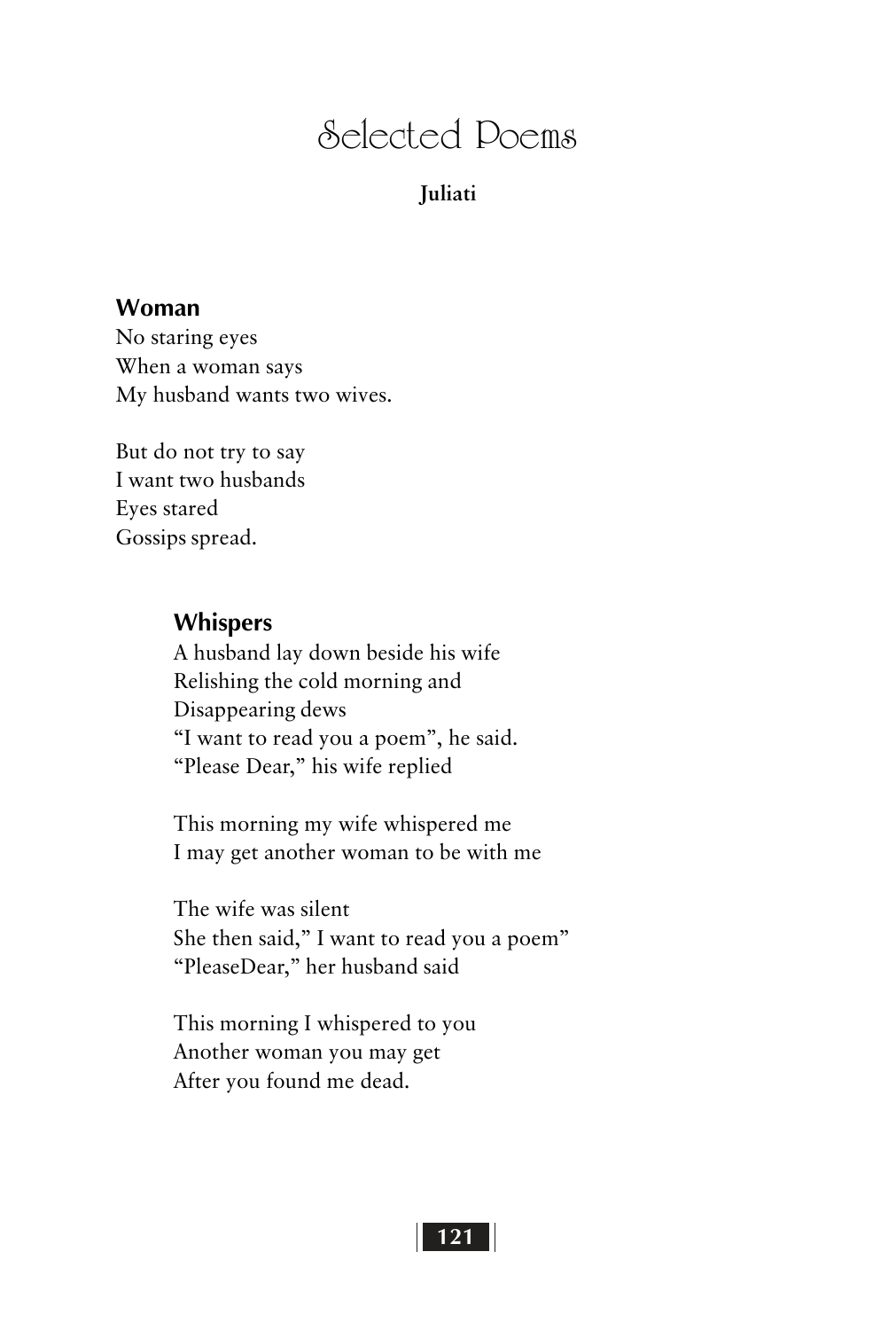#### **Moment**

The moment flies As cry imposed them Awake till midnight Drowsiness and tiredness.

The moment flies As running and kidding spur of words, laughters and woes.

The moment flies As walking within a dream Unaware of the dimming beam.

The moment flies As tear drops from the eyes Short silence greets each time He comes Embracing me with His cares.

The moment flies As He bequeaths me With two angels beside me.

The moment flies As I keep asking Have I reached His grace?

#### **My woman**

How many hours do you need To end your days? At dawn you take off your night blanket.

And your fingers start to dance Accompanied by the morning dews that no longer have you the chance to see as it is surely over due.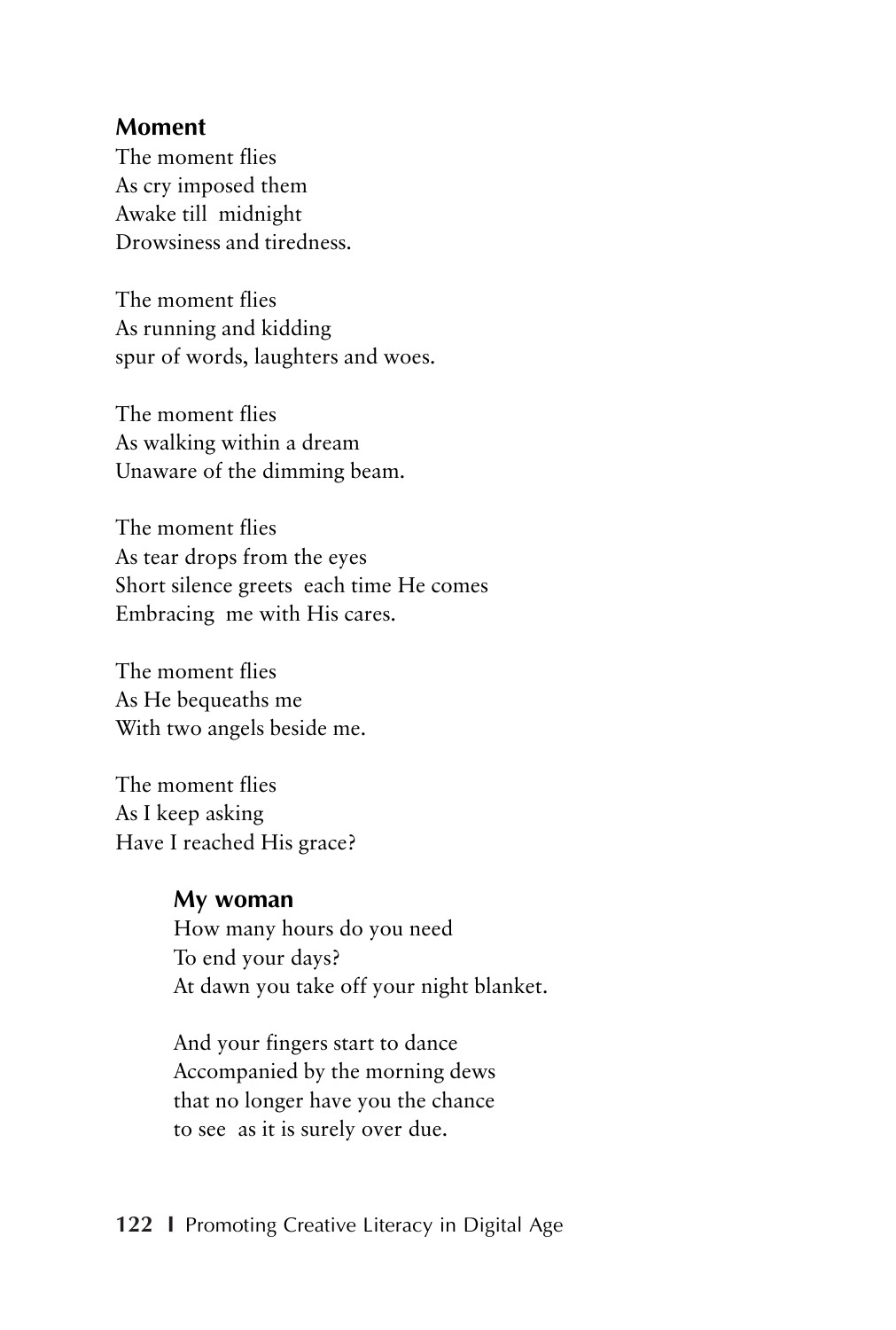The tap water is flowing food scent fills the room waking the nose of man who is still lying.

You take a broom and move to another room.

You see the children sleep soundlessly And you kiss them gently.

Steps, calls and shouts yield the room Before silence spreads And the house like empty turns Yet every room your breath fills.

When the sun is going back to its home When the curtain of darkness is tightly closed only a few hours you have your eyes closed.

#### **Love**

Let my heart lie on your leaves Falling and growing along the time Embracing the heat and chill Ardent love raises till.

Let my heart lie on your root Holding you upright Against the storm day and night.

Let my heart lie on your buds Shielding you from bugs Seeing you blossom Bequeathing beauty awesome.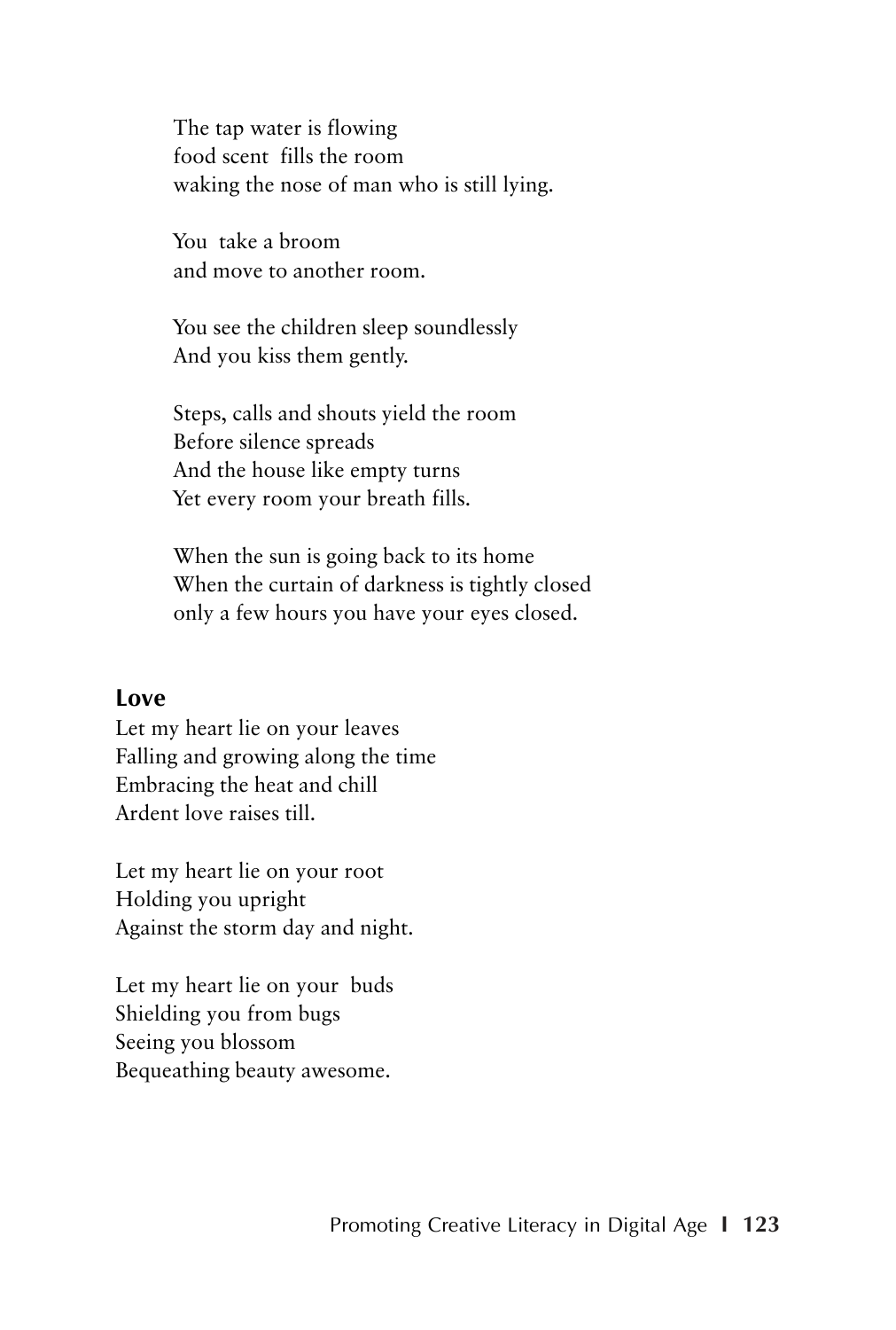### An Ode of Bamboo Trees

#### **Rohmy Husniah**

Breezy breeze of bamboo trees My heart fills with peace When there is no more tears As the time goes by for thousand years

> I look at the rows of bamboo The green leaves nodded and bent in low Bring the moon in its bright glow Revived memory at that time so slow

Recall the moment as we met under a bamboo tree Your shabby shirt and hoe on your shoulders were in glee To be the witness of your hard work in the padi fields all those days Your red skin is wrestling with the sun rays Merely to gain a bite of rice

But the dusk under the bamboo tree on that day Be a silent witness of your gone Leaving the padi fields for another better corn Leaving the tranquil village for a busy town

The chirps of the birds faded away from your ears, As the disco music dried up your tears The bulls in the green field waiting in vain Now luxurious car is all you want to gain

> Little shack in the middle of the field can no longer shelter the cold of your heart The mansion that now wraps on your hungry soul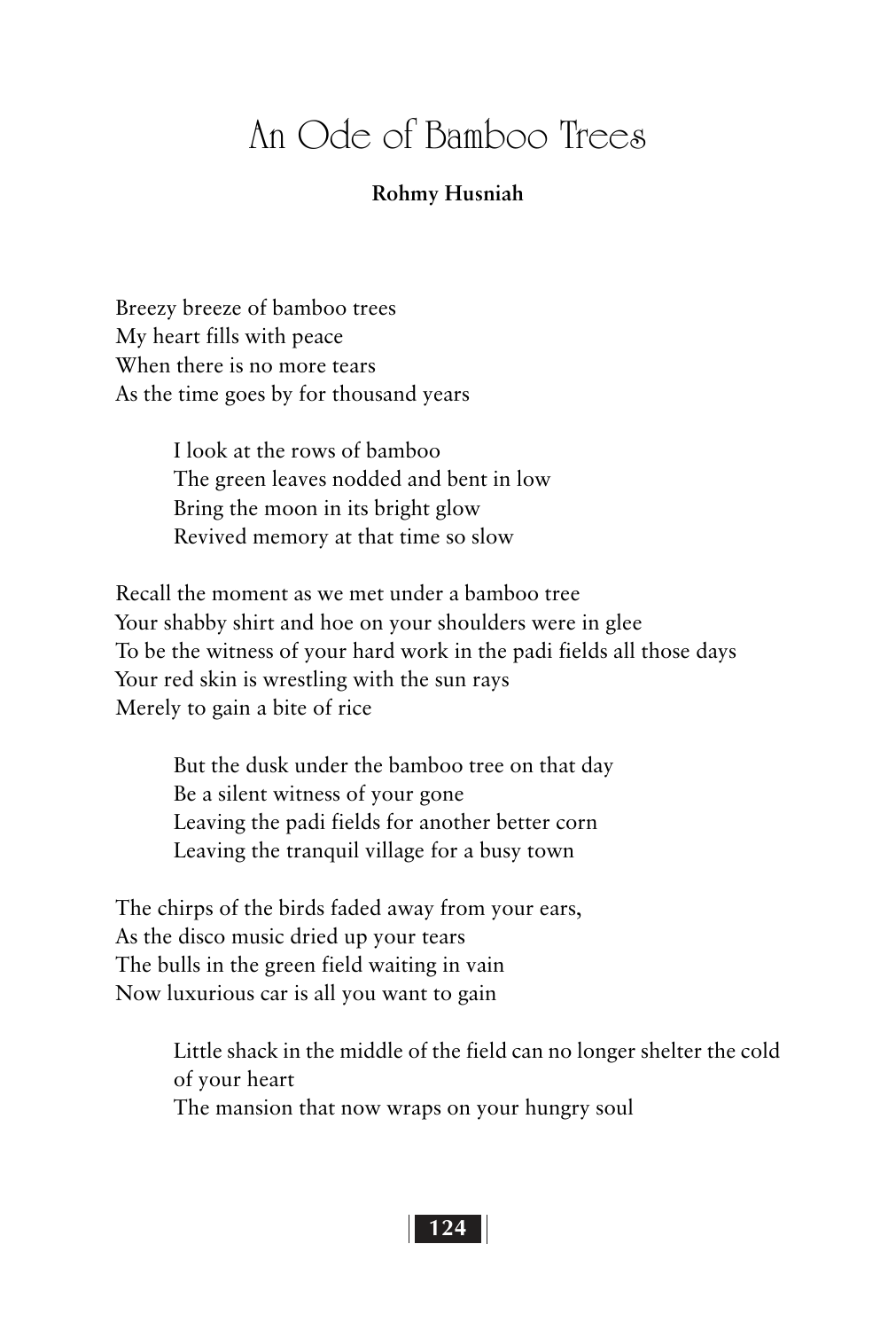The flows of the river hath no longer run in your blood You are now the man of the city.

Under the bamboo trees, I will remain faithful to my promise, Dedicate my heart and soul for my little county, And aging with bamboo and padi.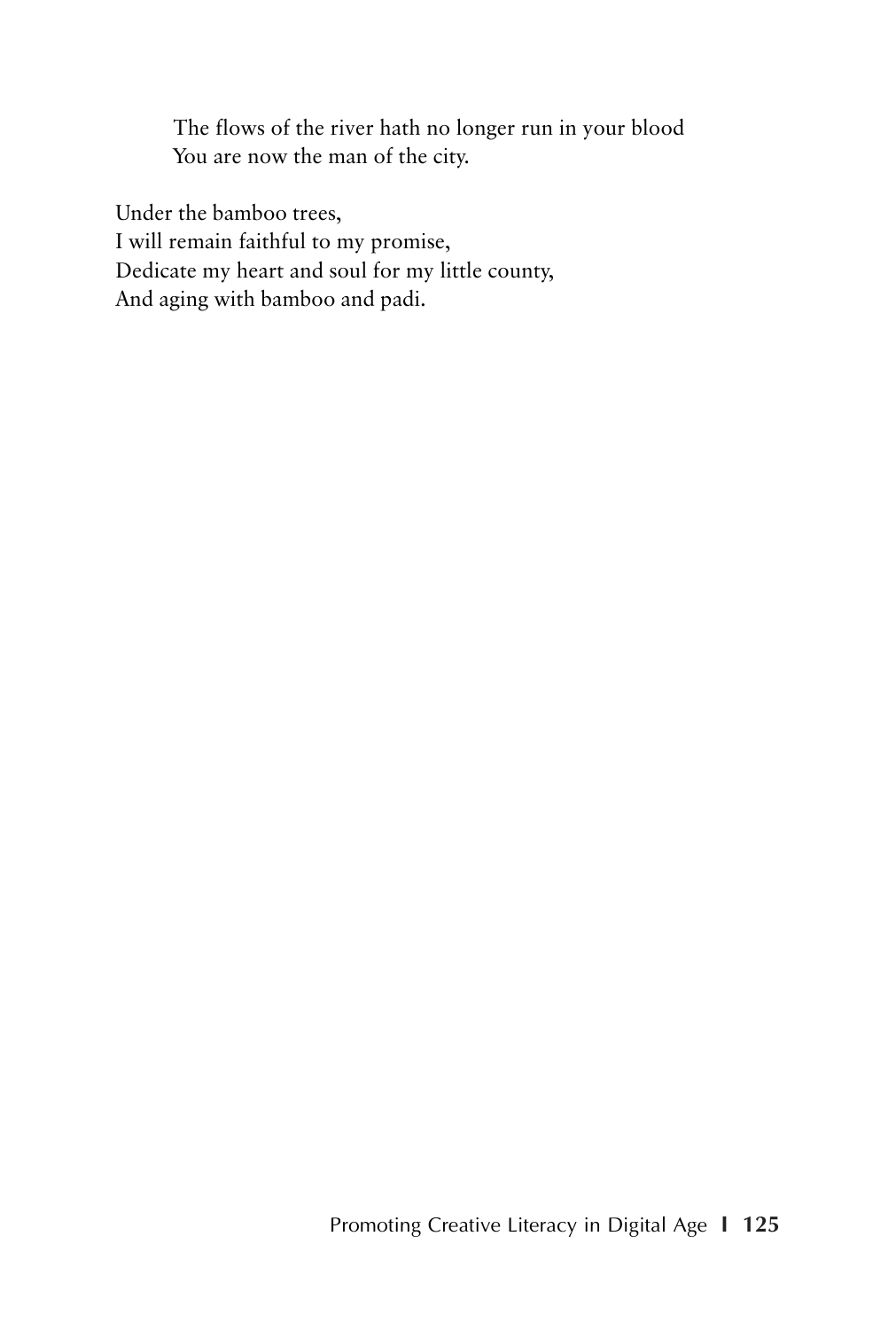# There's No Such Relationship A Story of Tetangga Sebelah

#### **Heny Khair**

| He                         |  | : when did you begin to like me?                                    |
|----------------------------|--|---------------------------------------------------------------------|
| She                        |  | : apparently since the first time I saw you but I didn't recognize  |
|                            |  | my own feeling. I mean I didn't know I liked you until I felt hurt  |
|                            |  | when we had a fight.                                                |
| He                         |  | : You hated me *lit up his second cig against the beach's wind*     |
| She                        |  | : I don't hate average people. If I don't like people I will simply |
|                            |  | ignore them but If I hated someone so much that I couldnt get       |
|                            |  | him out of my mind, I should observe why I did                      |
| He                         |  | : hahahaI am that special?                                          |
| She                        |  | : definitely                                                        |
|                            |  | He moved closer to her face and kissed her lips softly.             |
| *sound of the ocean's wave |  |                                                                     |
|                            |  |                                                                     |

She : I've got to go now. Lunch time is over. See ya He waved as she walked away to her car.

 $\mathcal{L}=\mathcal{L}^{\mathcal{L}}$  , where  $\mathcal{L}^{\mathcal{L}}$  , we have the set of the set of the set of the set of the set of the set of the set of the set of the set of the set of the set of the set of the set of the set of the set of

 $\frac{1}{2}$  ,  $\frac{1}{2}$  ,  $\frac{1}{2}$  ,  $\frac{1}{2}$  ,  $\frac{1}{2}$  ,  $\frac{1}{2}$  ,  $\frac{1}{2}$  ,  $\frac{1}{2}$  ,  $\frac{1}{2}$  ,  $\frac{1}{2}$ 

She'd got engaged with Zain before, her first love since high school, a man every woman dreamt of. Romantic, patient, outgoing,… She remembered how he approved to leave her that night.

- Z : you must have a strong reason to break it all. I know you are not a person without consideration so I would just approve what you want now and wait if you change your mind
- She : I probably won't, Zain. Sorry. You are the most understanding person ever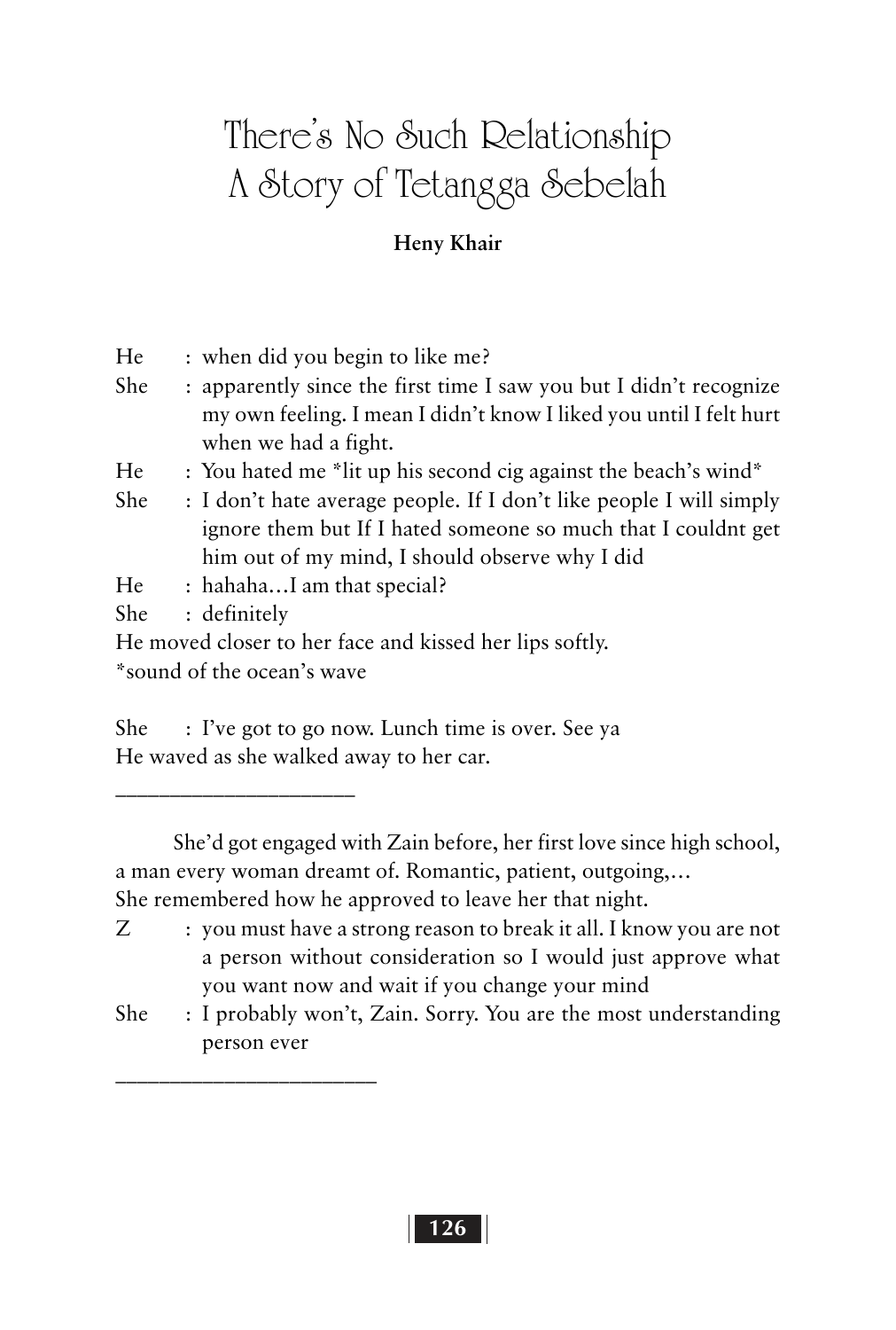| Isna         | : are you crazy ?* crying while hugging her bestie* You've been  |
|--------------|------------------------------------------------------------------|
|              | with Zain that long                                              |
| She          | : I'm thinking of another relationship different from a marriage |
| $\mathbf{I}$ | : what do you mean?                                              |

She'd been thinking about that. She found someone she never imagined existed. The one she met in the previous office, the cranky person she couldn't eliminate from her mind since then.

- He : I'll pick you at 7. Be prepared of nothing hahaha.... \* texting
- She : I never : p. Where will it be now?
- He : somewhere you will eat much
- She : no, I should keep my shape :p
- He : hahaha...not this time. You will accompany me to a friend's wedding

She prepared the best she thought. She wanted to look gorgeous beside him. People should think how great they looked like couple. Hey, she really cared with that.

He : so is it what you said you would never prepare? \*take a look for awhile to her appearance with a funny smile

She didn't care with his comment. She sat on his bike, held him on his waist tightly.

She : look, drive slowly. It's expensive and difficult make up and hairdo He : \*laughing

So as she expected, some people looked at her in admiration. But that man who held her hand didn't look really care.

'Man, you didn't tell us you've got such graceful lady' somebody approached them.

He gave her a sign with a glance look .

She : thank you, sir but I'm not his girlfriend \*smiling politely

He : \*smiling, pat his friend's shoulder, taking her away to meet the bride and groom.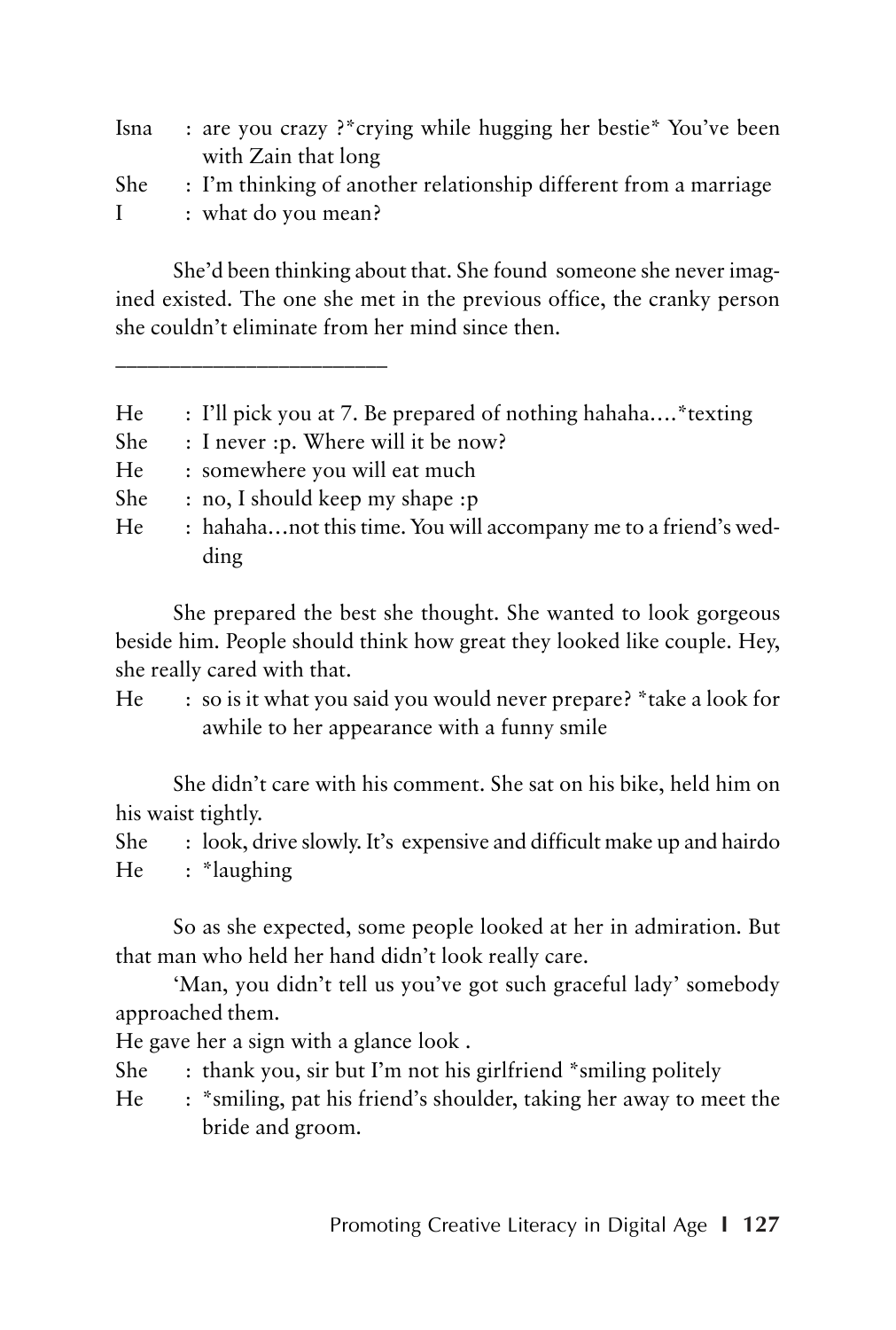There's a live music in the garden.

He took her hand when the home band was playing *Lifehouse's 'You and Me'.*

He : dare?

She : I'm the best for it, sir

They were giggling.

He held her by her waist while she put her arms around his neck. Very close that she could see his red eyes. He might be missing his sleeping time for this occasion.

They danced slowly as the music was played.

- He : girls usually hate men who didn't introduce them to the men's friends
- She : I did hate you enough but I am not a girl. I am a woman with a self-will :p
- He : \*kiss her on the cheek
- She : \*smiling at his face
- He : you're beautiful
- She : oh finally \*rolling her eyes playfully

They laughed together.

'kapan nyusul?'

'ya ampun ternyata ini kekasihmu'

'akhirnya diajak jugak'

They just smiled here and there.

After all the chit and chat with the bride and groom and some guests who gave compliment for her dress, he took her to a gazebo with two glasses of softdrink.

- He : so, are you ok with this, whatever relationship is? \*gazing at her for a moment
- She : I don't care what it is
- He : \*look away from her, smiling

They drank, enjoyed the wind and the sky and the night.

She : thank you…

 $He$   $\cdot$  for  $\rightarrow$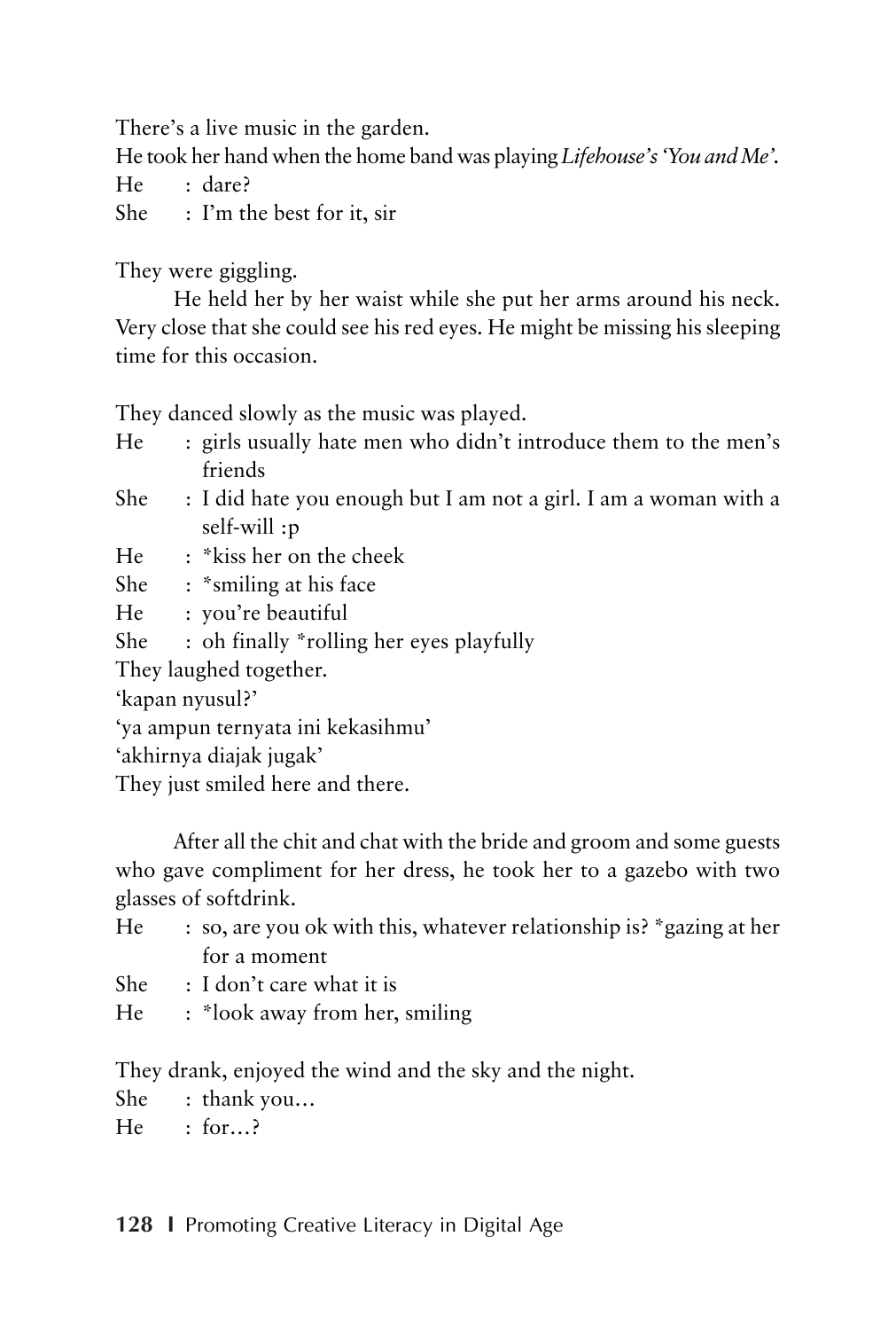- She : being existed
- He : uhmm?
- She : \*hold his arm.\* not my boyfriend but always make me happy except when you're grumpy \*giggling
- He : I am cranky but just express it openly to you
- She : whyyy? \*looking at his face
- He : because you will fight back and I love it. Like you, when I'm mad at people I just walk away. But when I'm mad at you, I try to make you know it haha
- She : you're mean \*punching his arm
- He : \*grab her shoulder to him
- She : why do you take me here btw?
- He : to get free food
- She : I love youuu…
- He : hahaha…



Google image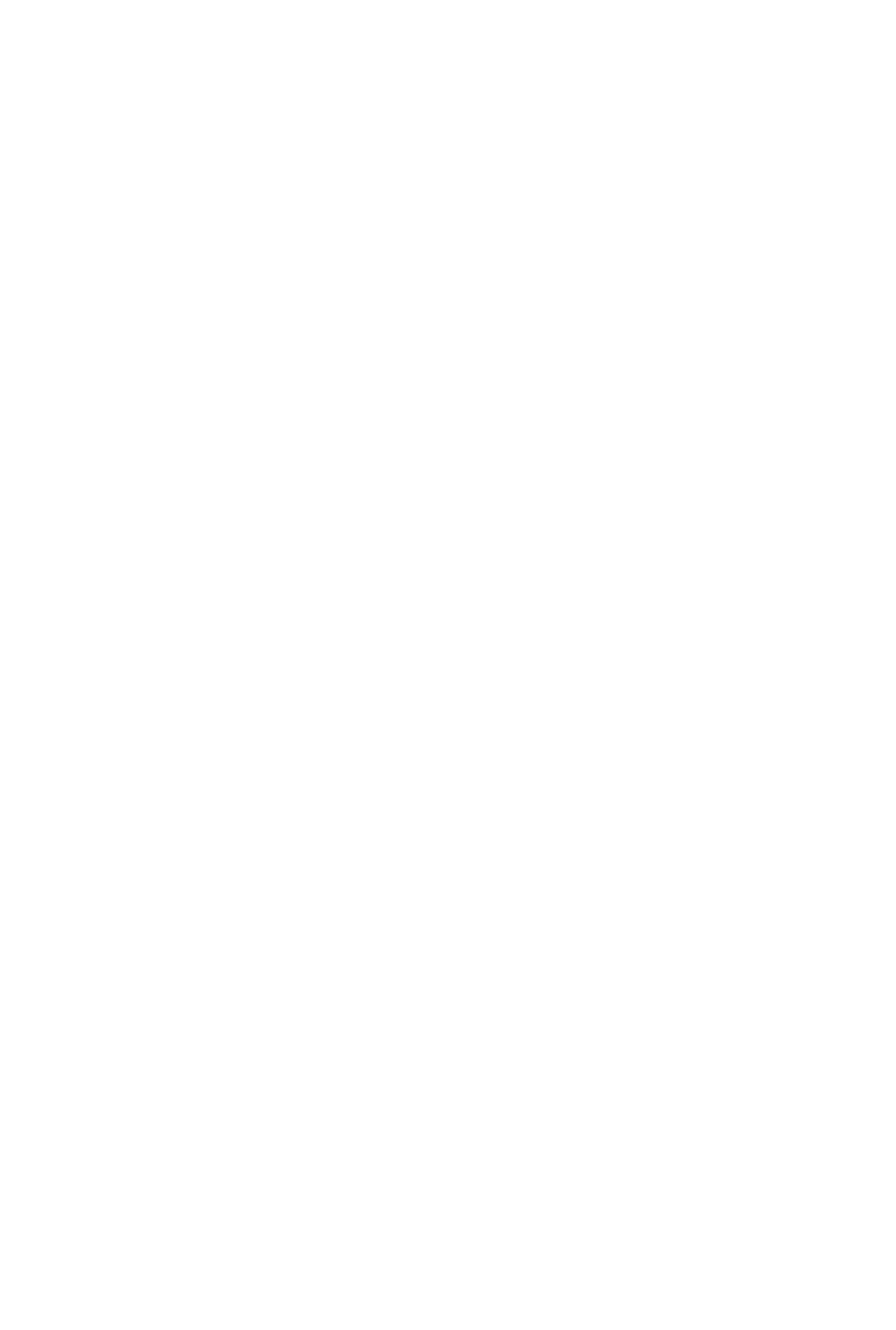# Part IV. Posters

### Promoting Creative Literacy in Digital Age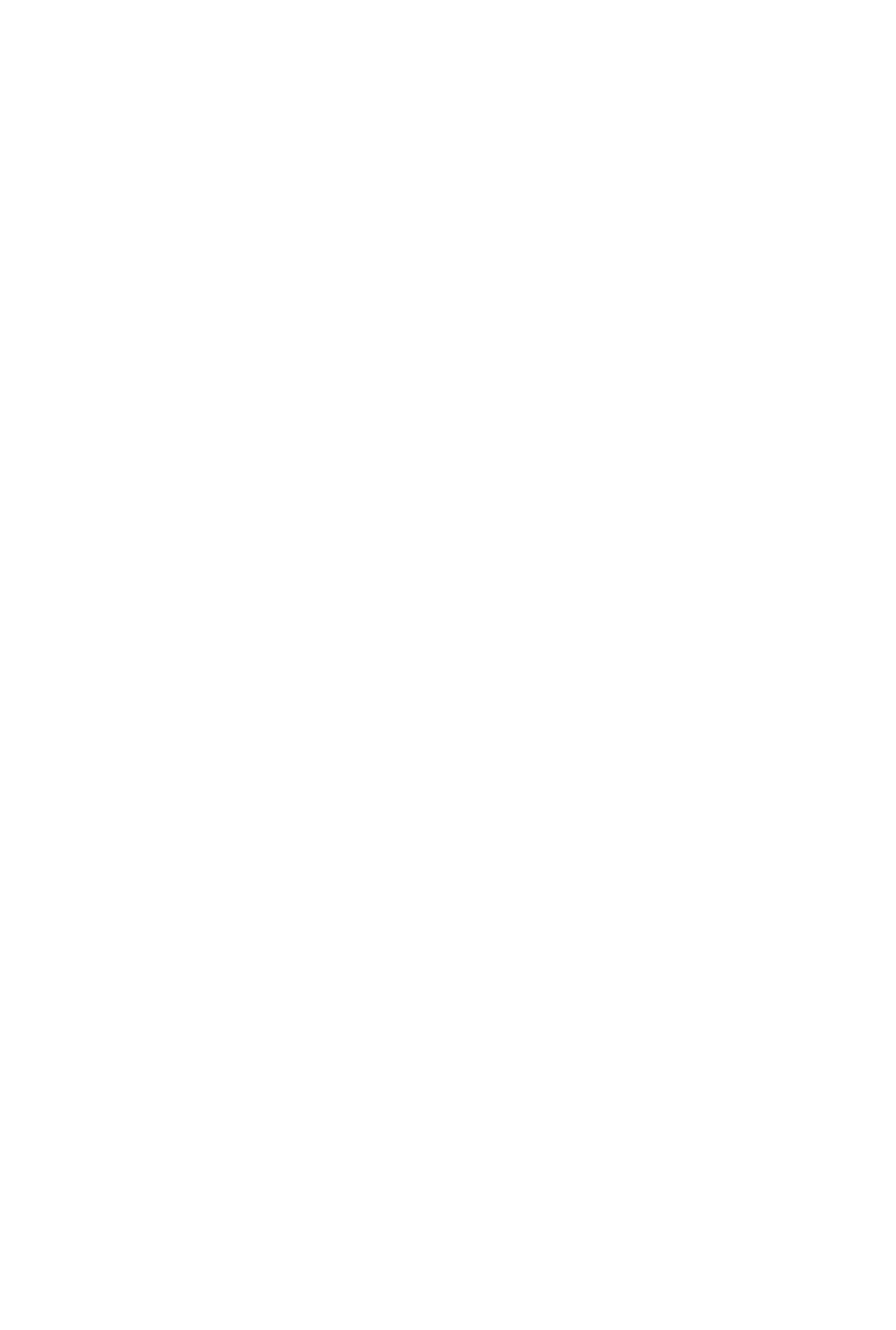



**Changes in its functions:** Friendster, Facebook, Twitter, Instagram, Steller

The 'social' in social media: promoted by certain accounts



proud.

roulful.rtorier

Pictures, people, plots (stories) They combine photographs of people with their deep, inspiring stories.

The differences: In-depth interview Presented coherently \* Offer inspiration<br>Results so far: \* Readers find some inspiration \* Some students use social media more wisely \* Some subjects realize potentials they forgot they had